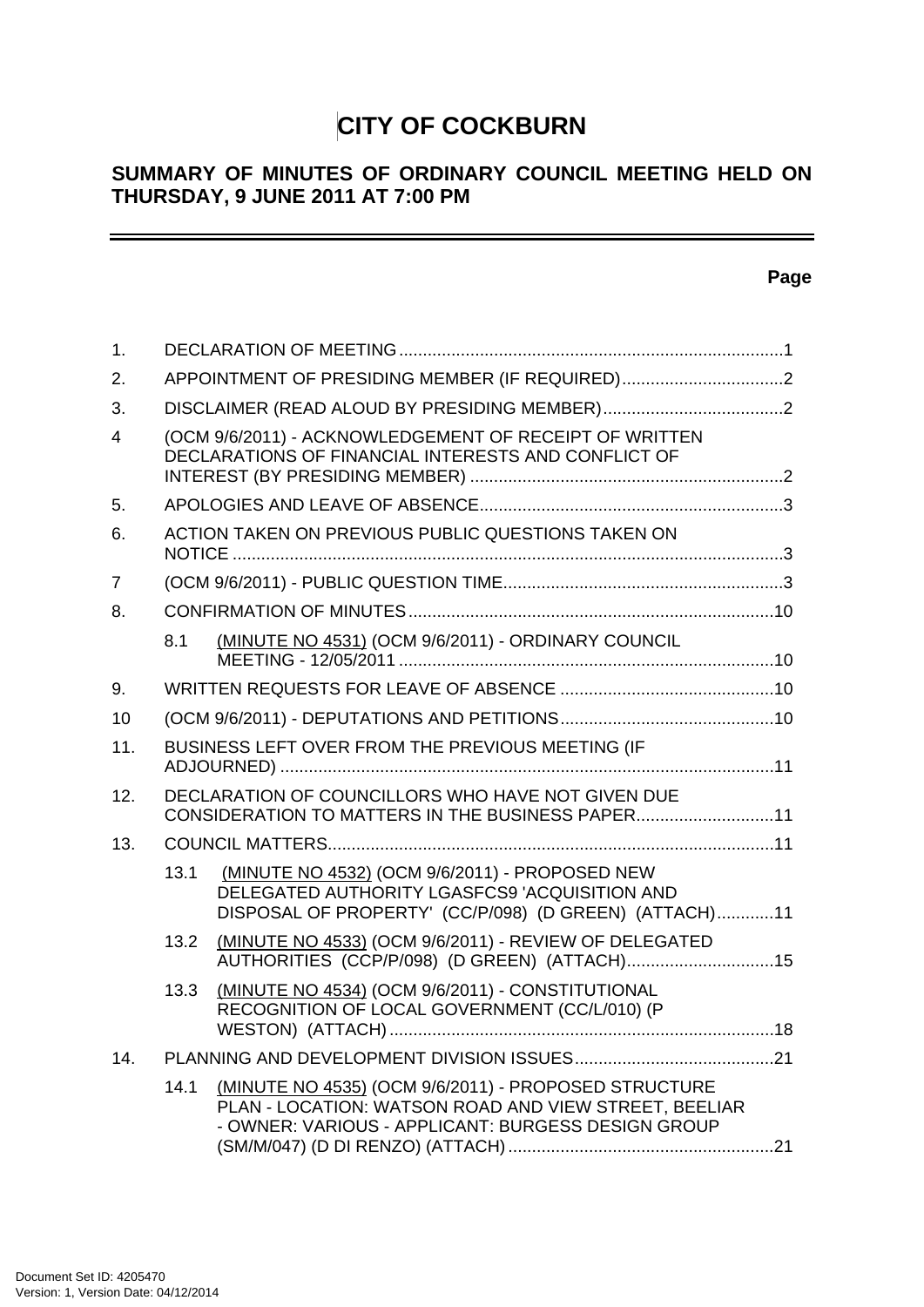|     |      | 14.2 (MINUTE NO 4536) (OCM 9/6/2011) - DRAFT TOWN PLANNING<br>SCHEME AMENDMENT NO. 83 - INSERTING ADDITIONAL USE<br>OF 'SHOP' AT LOTS 7-14 AND 16-24 ON LOT 256, 40 PORT PIRIE<br>STREET, BIBRA LAKE (STOCK ROAD MARKETS) (93083) (C |  |
|-----|------|--------------------------------------------------------------------------------------------------------------------------------------------------------------------------------------------------------------------------------------|--|
|     | 14.3 | (MINUTE NO 4537) (OCM 9/6/2011) - OFFER TO SELL LAND TO<br>CITY OF COCKBURN - LOCATION: PORTION OF LOT 341<br>LAKEFRONT AVENUE, BEELIAR - OWNER/APPLICANT:<br>DEPARTMENT OF HOUSING/PRM JOINT VENTURE (6007077) (K)                  |  |
|     | 14.4 | (MINUTE NO 4538) (OCM 9/6/2011) - PROPOSED LOCALITY<br>BOUNDARY AMENDMENT BETWEEN ATWELL AND BANJUP TO<br>REALIGN TO CENTRELINE OF TAPPER ROAD IN VICINITY OF<br>LOT 30 TAPPER ROAD AND LOT 31 MYALL PLACE (SM/L/003) (C             |  |
|     | 14.5 | (MINUTE NO 4539) (OCM 9/6/2011) - CONSENT FOR CROWN<br>EASEMENT OVER PORTION OF RESERVE 47239 LYON ROAD,<br>ATWELL - OWNER: STATE OF WESTERN AUSTRALIA -<br>APPLICANT: WATER CORPORATION (6001137) (K SIM) (ATTACH)41                |  |
|     | 14.6 | (MINUTE NO 4540) (OCM 9/6/2011) - OUTBUILDING &<br>MODIFICATION TO BUILDING ENVELOPE - LOCATION: LOT 4<br>TRIANDRA COURT, BANJUP - OWNER / APPLICANT: JOHN                                                                           |  |
|     | 14.7 | (MINUTE NO 4541) (OCM 9/6/2011) - PROPOSED ALTERATIONS<br>AND ADDITIONS TO EXISTING 'TAVERN' - LOCATION: LOT 22<br>(NO. 6) COCKBURN ROAD, HAMILTON HILL - OWNER: ALE<br>NOMINEES PTY LTD - APPLICANT: BURGESS DESIGN GROUP           |  |
| 15. |      |                                                                                                                                                                                                                                      |  |
|     | 15.1 | (MINUTE NO 4542) (OCM 9/6/2011) - LIST OF CREDITORS PAID -                                                                                                                                                                           |  |
|     |      | 15.2 (MINUTE NO 4543) (OCM 9/6/2011) - STATEMENT OF FINANCIAL<br>ACTIVITY AND ASSOCIATED REPORTS - APRIL 2011 (FS/S/001)                                                                                                             |  |
|     | 15.3 | (MINUTE NO 4544) (OCM 9/6/2011) - ADOPTION OF MUNICIPAL<br>BUDGET 2011/12 AND ANNUAL BUSINESS PLAN 2010/11<br>(IM/B/006; IM/B/007) (S DOWNING/N MAURICIO) (ATTACH)                                                                   |  |
|     |      | (MINUTE NO 4545) (OCM 9/6/2011) - EXTENSION OF TIME 81                                                                                                                                                                               |  |
|     |      | (MINUTE NO 4546) (OCM 9/6/2011) - ADOPTION OF MUNICIPAL<br>BUDGET 2011/12 AND ANNUAL BUSINESS PLAN 2011/12 -<br>UPGRADE OF WELLARD ROAD OPERATIONS DEPOT (IM/B/006;                                                                  |  |
|     |      | (MINUTE NO 4547) (OCM 9/6/2011) - ADOPTION OF MUNICIPAL<br>BUDGET 2011/12 AND ANNUAL BUSINESS PLAN 2011/12 -<br>NAVAL BASE CARAVAN PARK (IM/B/006; IM/B/007) (S                                                                      |  |
|     |      |                                                                                                                                                                                                                                      |  |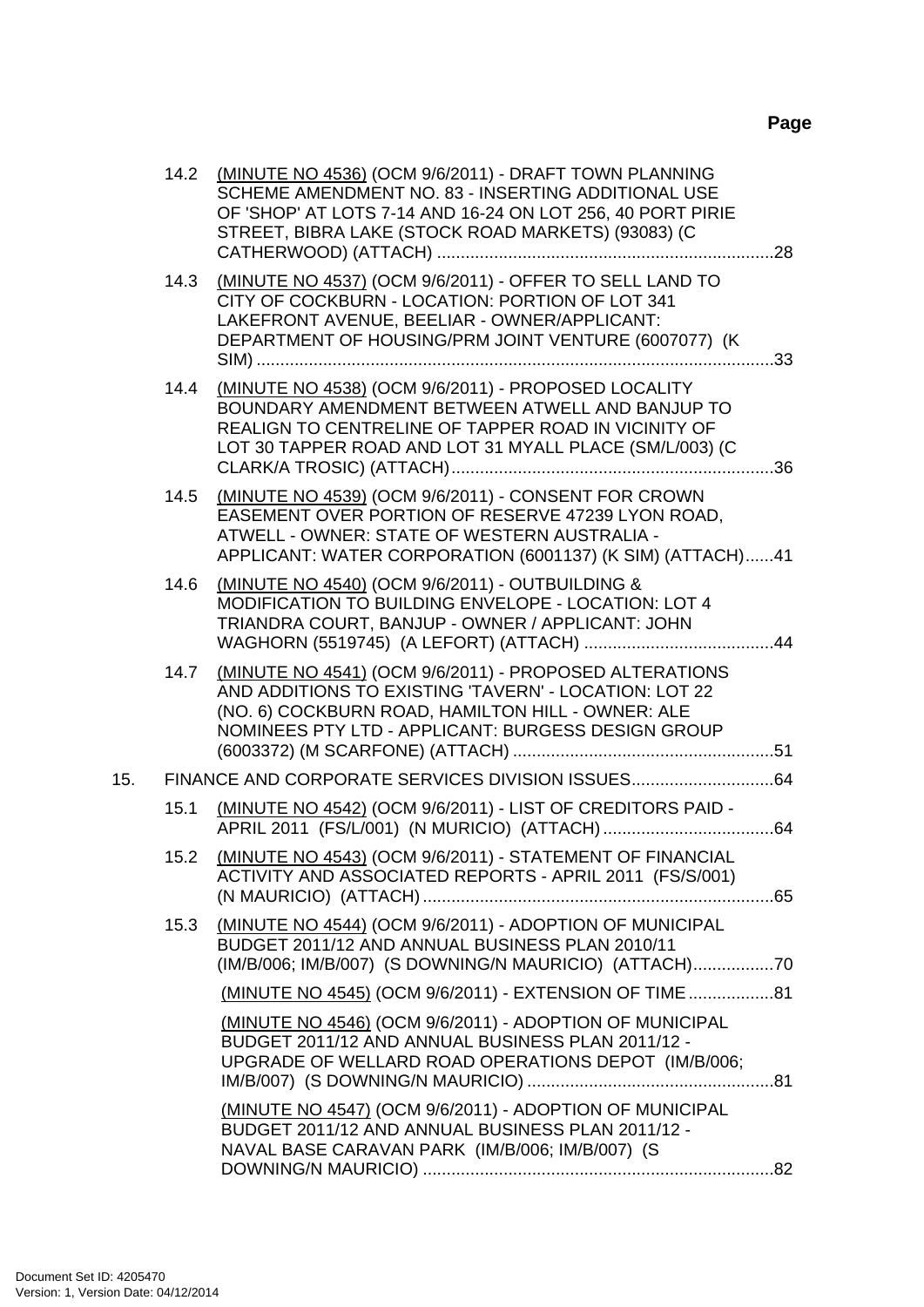|     |      | (MINUTE NO 4548) (OCM 9/6/2011) - ADOPTION OF MUNICIPAL<br>BUDGET 2011/12 AND ANNUAL BUSINESS PLAN 2011/12 -<br>COMMUNITY SURVEY (IM/B/006; IM/B/007) (S DOWNING/N        |     |
|-----|------|---------------------------------------------------------------------------------------------------------------------------------------------------------------------------|-----|
|     |      | (MINUTE NO 4549) (OCM 9/6/2011) - ADOPTION OF MUNICIPAL<br>BUDGET 2011/12 AND ANNUAL BUSINESS PLAN 2011/12                                                                |     |
| 16. |      |                                                                                                                                                                           |     |
| 17. |      |                                                                                                                                                                           |     |
| 18. |      |                                                                                                                                                                           |     |
| 19. |      | MOTIONS OF WHICH PREVIOUS NOTICE HAS BEEN GIVEN                                                                                                                           |     |
|     | 19.1 | (MINUTE NO 4550) (OCM 9/6/2011) - NOTICE TO REVOKE SUB-<br>RECOMMENDATION (2) OF PREVIOUS COUNCIL DECISION - 12<br>NOVEMBER 2009 (MINUTE NO.4093) (CC/C/001; FS/P/003) (D |     |
|     |      | (MINUTE NO 4551) (OCM 9/6/2011) - ESTABLISHMENT OF A<br>DELEGATED AUTHORITIES, POLICIES AND POSITION<br>STATEMENTS COMMITTEE (DAPPS) (CC/C/001; FS/P/003) (CLR            |     |
|     |      | (MINUTE NO 4552) (OCM 9/6/2011) - ADJOURNMENT OF                                                                                                                          |     |
|     |      | (MINUTE NO 4553) (OCM 9/6/2011) - MEETING TO BE                                                                                                                           |     |
|     |      | (MINUTE NO 4554) (OCM 9/6/2011) - ESTABLISHMENT OF A<br>DELEGATED AUTHORITIES, POLICIES AND POSITION<br>STATEMENTS COMMITTEE (DAPPS) (CC/C/001; FS/P/003) (CLR            |     |
| 20. |      | NOTICES OF MOTION GIVEN AT THE MEETING FOR CONSIDERATION                                                                                                                  | .90 |
| 21  |      | NEW BUSINESS OF AN URGENT NATURE INTRODUCED BY                                                                                                                            |     |
|     | 21.1 | (MINUTE NO 4555) (OCM 9/6/2011) - NOMINATION OF<br>REPRESENTATIVE TO THE WESTERN TRADE COAST<br>INDUSTRIES COMMITEE (CC/L/003) (S CAIN) (ATTACH)90                        |     |
| 22. |      | MATTERS TO BE NOTED FOR INVESTIGATION, WITHOUT DEBATE92                                                                                                                   |     |
| 23. |      |                                                                                                                                                                           |     |
| 24  |      | (MINUTE NO 4556) (OCM 9/6/2011) - RESOLUTION OF COMPLIANCE                                                                                                                |     |
| 25  |      |                                                                                                                                                                           |     |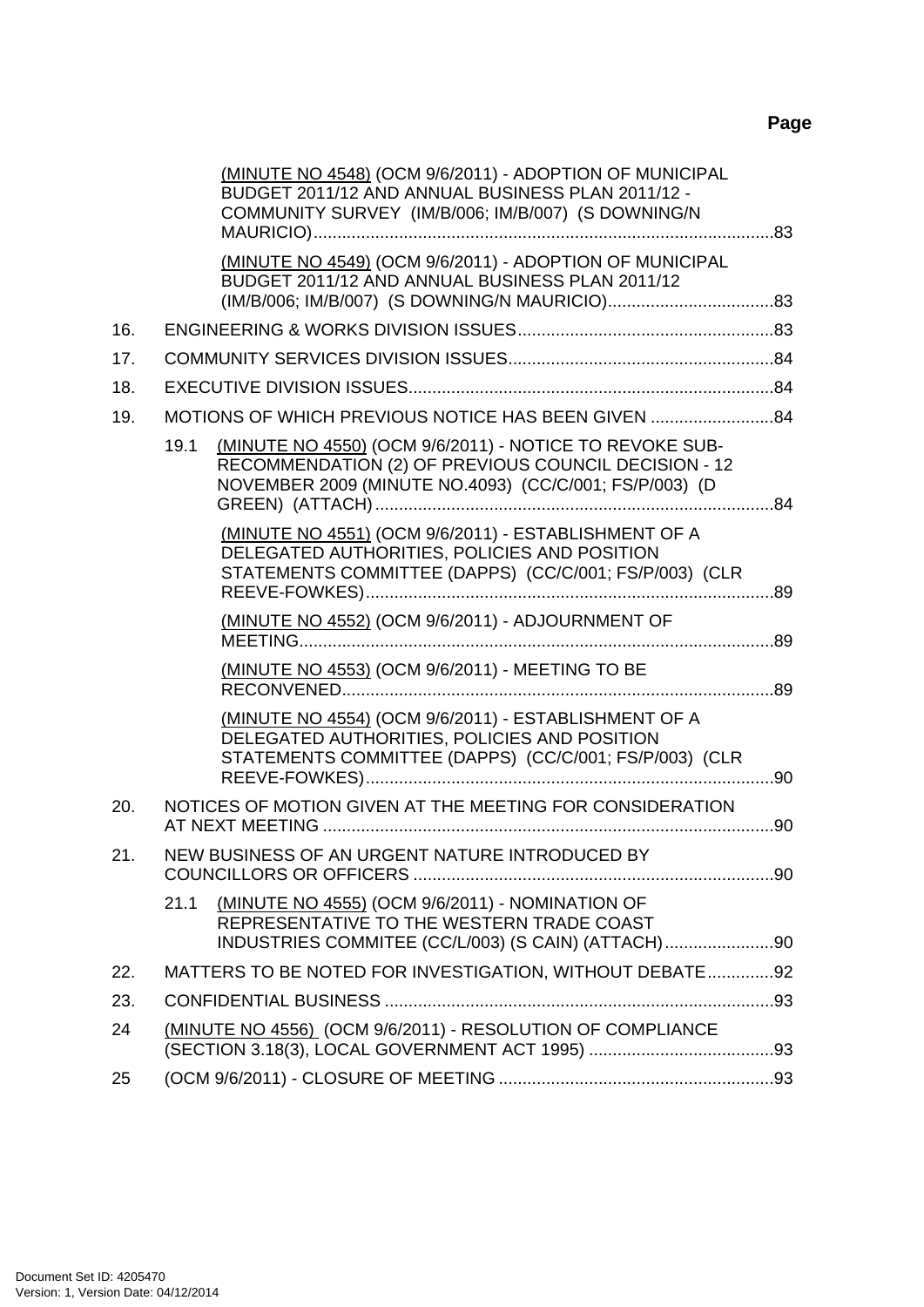Document Set ID: 4205470<br>Version: 1, Version Date: 04/12/2014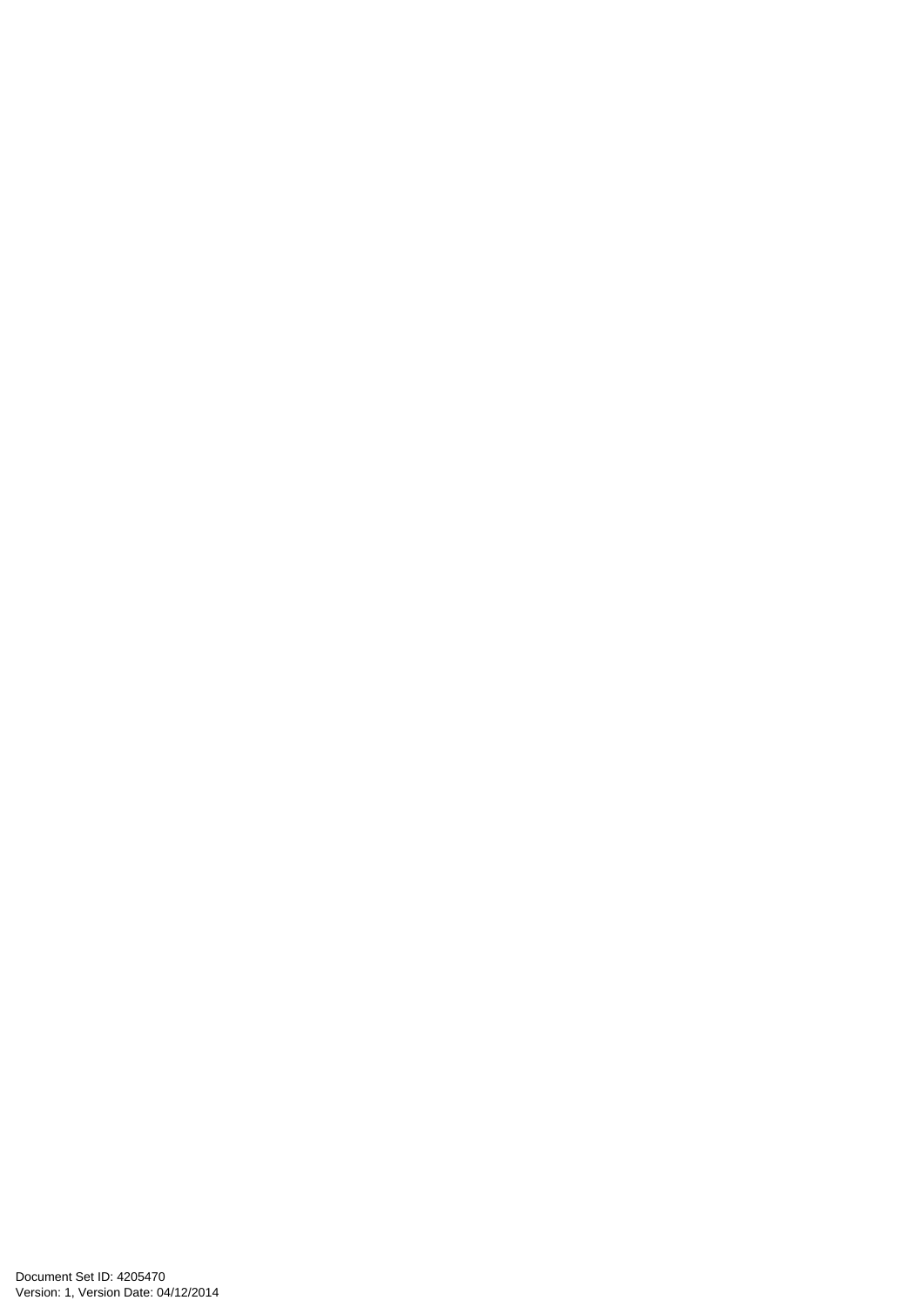# **CITY OF COCKBURN**

## <span id="page-4-0"></span>**MINUTES OF ORDINARY COUNCIL MEETING HELD ON THURSDAY, 9 JUNE 2011 AT 7:00 PM**

#### **PRESENT:**

### **ELECTED MEMBERS**

| Mr L Howlett       | Mayor (Presiding Member)  |
|--------------------|---------------------------|
| Mr K Allen         | Deputy Mayor              |
| Ms H Attrill       | Councillor                |
| Mr I Whitfield     | Councillor                |
| Ms L Smith         | Councillor                |
| Mrs C Reeve-Fowkes | Councillor                |
| Mr T Romano        | Councillor                |
| Mrs S Limbert      | Councillor                |
| Mrs V Oliver       | Councillor (Dep. 9.52 pm) |
| Mr B Houwen        | Councillor                |

### **IN ATTENDANCE**

| Mr S. Cain           |                | <b>Chief Executive Officer</b>          |  |  |
|----------------------|----------------|-----------------------------------------|--|--|
| Mr D. Green          | $\blacksquare$ | Director, Administration &<br>Community |  |  |
|                      |                | <b>Services</b>                         |  |  |
| Mr S. Downing        |                | Director, Finance & Corporate Services  |  |  |
| Mr M. Littleton      | $\blacksquare$ | Director, Engineering & Works           |  |  |
| Mr D. Arndt          |                | Director, Planning & Development        |  |  |
| Mrs B. Pinto         |                | PA to Directors, Finance & Corporate    |  |  |
|                      |                | Serv./Administration & Community Serv.  |  |  |
| Ms L. Boyanich       |                | <b>Media Liaison Officer</b>            |  |  |
| Mrs S. Seymour-Eyles | $\blacksquare$ | <b>Acting Communications Manager</b>    |  |  |

### **1. DECLARATION OF MEETING**

The Presiding Member declared the meeting open at 7.00 pm.

Mayor Howlett made the following announcements:

### **Funeral Service - Mr Robert (George) Taylor**

The funeral service for the late Mr George Taylor will be held tomorrow at Bowra and O'Dea Funeral Directors, South Street, Hilton commencing at 2 pm. Mr Taylor was 102 years of age and a stalwart of the Cockburn community.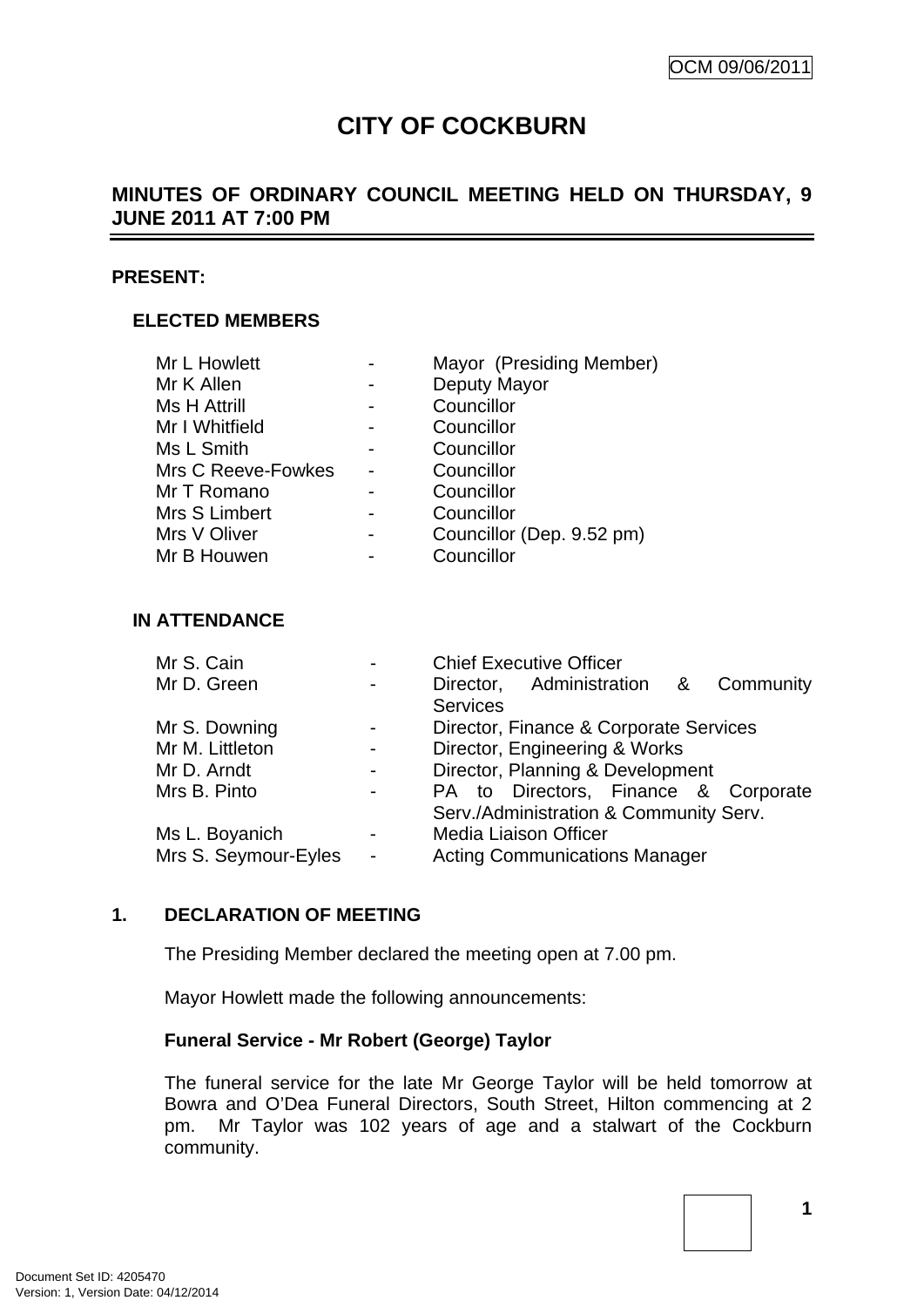### <span id="page-5-0"></span>**Reconciliation Week Events – 27 May to 3 Jun 2011**

The City of Cockburn held a Reconciliation Week morning tea with members of the community and staff on Tuesday, 31 May. The event was a great success with approximately 120 people in attendance. At the event the City launched its Reconciliation Action Plan (RAP), the first Perth metropolitan Local Government to complete a RAP and only the seventh in Australia. The City also launched the Cockburn Aboriginal History Brochure "Beeliar Boodjar", which will be made available to the public shortly.

Other events held during the week included; Aboriginal story telling in the Spearwood Library and a tour of significant Aboriginal sites in Fremantle, Melville and Cockburn. Both events were well attended.

### **Historical Society of Cockburn – High Tea Function**

The Historical Society of Cockburn (HSC) hosted a 'High Tea' on Sunday, 5 June 2011 as part of Heritage Week activities. Over 100 people enjoyed the occasion. Deputy Mayor Allen and Clr Limbert were in attendance with their families. I extend congratulations to the HSC volunteers for their efforts on the day.

### **Pioneers Luncheon and Cockburn Citizen of the Year 2011**

On Friday 3 June 2011 the City hosted its annual Pioneers Luncheon with close to 400 people in attendance. Mr Tony Ravlich was announced as the 2011 recipient of the Cockburn Citizen of the Year for his outstanding contribution to the Cockburn community over many years.

### **2. APPOINTMENT OF PRESIDING MEMBER (If required)**

Nil.

### **3. DISCLAIMER (Read aloud by Presiding Member)**

Members of the public, who attend Council Meetings, should not act immediately on anything they hear at the Meetings, without first seeking clarification of Council's position. Persons are advised to wait for written advice from the Council prior to taking action on any matter that they may have before Council.

### **4 (OCM 9/6/2011) - ACKNOWLEDGEMENT OF RECEIPT OF WRITTEN DECLARATIONS OF FINANCIAL INTERESTS AND CONFLICT OF INTEREST (BY PRESIDING MEMBER)**

The Presiding Member advised the meeting that he had received declarations of interest from the following Councillors, which will be read at

**2**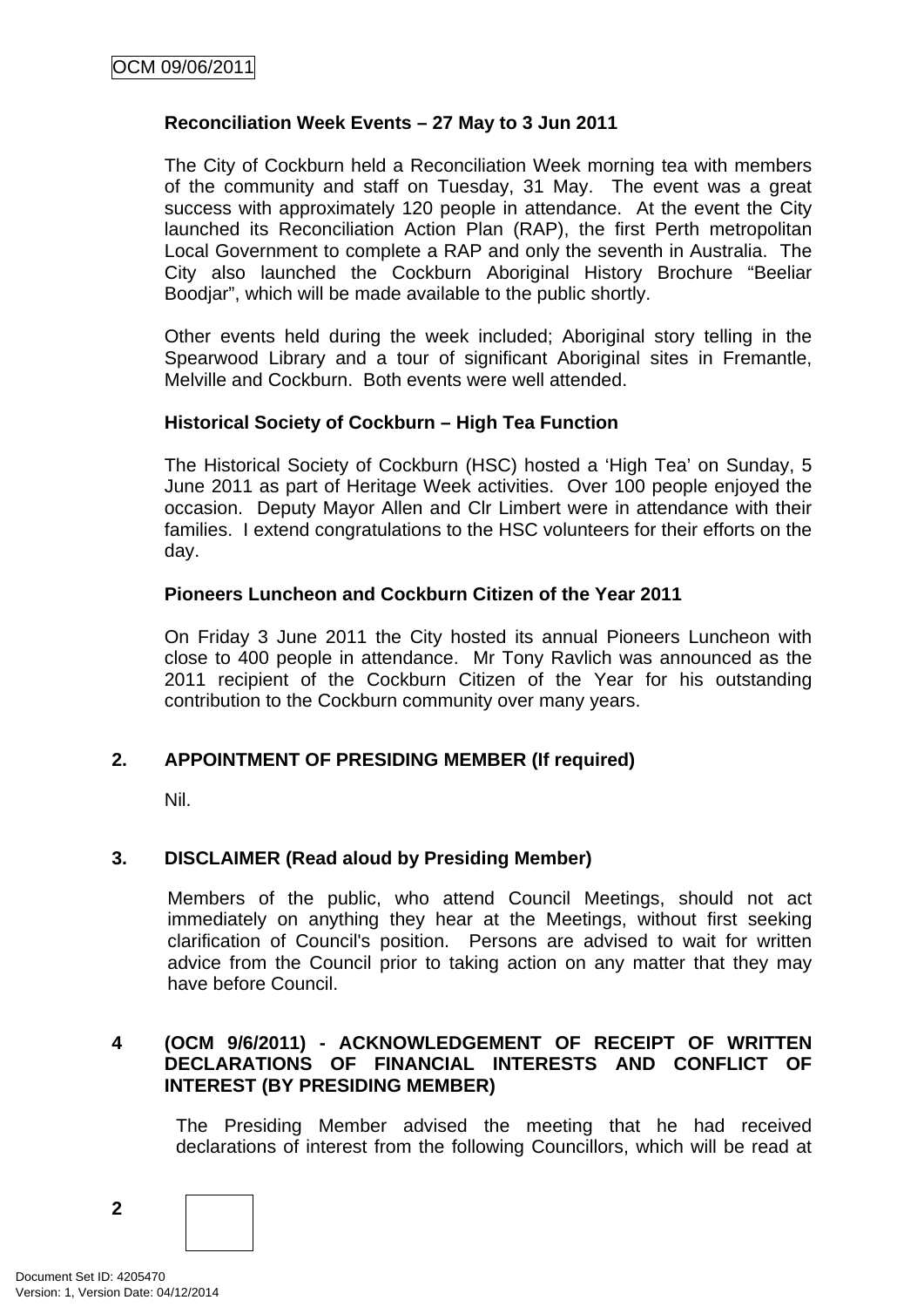<span id="page-6-0"></span>the appropriate time:

| CIr Bart Houwen   |   | Item $15.1$ |
|-------------------|---|-------------|
| CIr Ian Whitfield | - | Item $15.1$ |

### **5. APOLOGIES AND LEAVE OF ABSENCE**

Nil

# **6. ACTION TAKEN ON PREVIOUS PUBLIC QUESTIONS TAKEN ON NOTICE**  Nil

### **7 (OCM 9/6/2011) - PUBLIC QUESTION TIME**

### **Colin Crook, Spearwood**

- Q1. I note that the budget is unchanged despite the request Council received regarding the prompt resurfacing of Doolette Street, Spearwood. Does this mean that we have 10 ineffectual Councillors who admit that the power has passed from them to their staff?
- A1. I would suggest that Councillors understand that the road resurfacing program needs to be based on condition and deterioration rather than perception and visual presentation. Councillors also understand the time and effort that goes into developing a works program which seeks to balance the needs of the asset and the needs of the community.
- Q2. Does the mayor admit that he broke his own rules when he disallowed my fifth question at last month's OCM? I still have not received a written reply at this time. This is not good enough! This Council is not functioning efficiently.
- A2. Thank you for your question Mr Crook. During Public Question time you had asked 5 questions, three were received in writing for items 'not on the Agenda' and two questions were for items not received in writing and 'not on the Agenda'. There were also sub sets to some of the aforementioned questions.

The fifth question you have referred to was in the latter category (items 'not received in writing' and 'not on the Agenda'). It was not allowed as I had called an end to Public Question Time which had run for approximately 45 minutes at that time and other business on the Agenda needed to be progressed. No rules have been broken.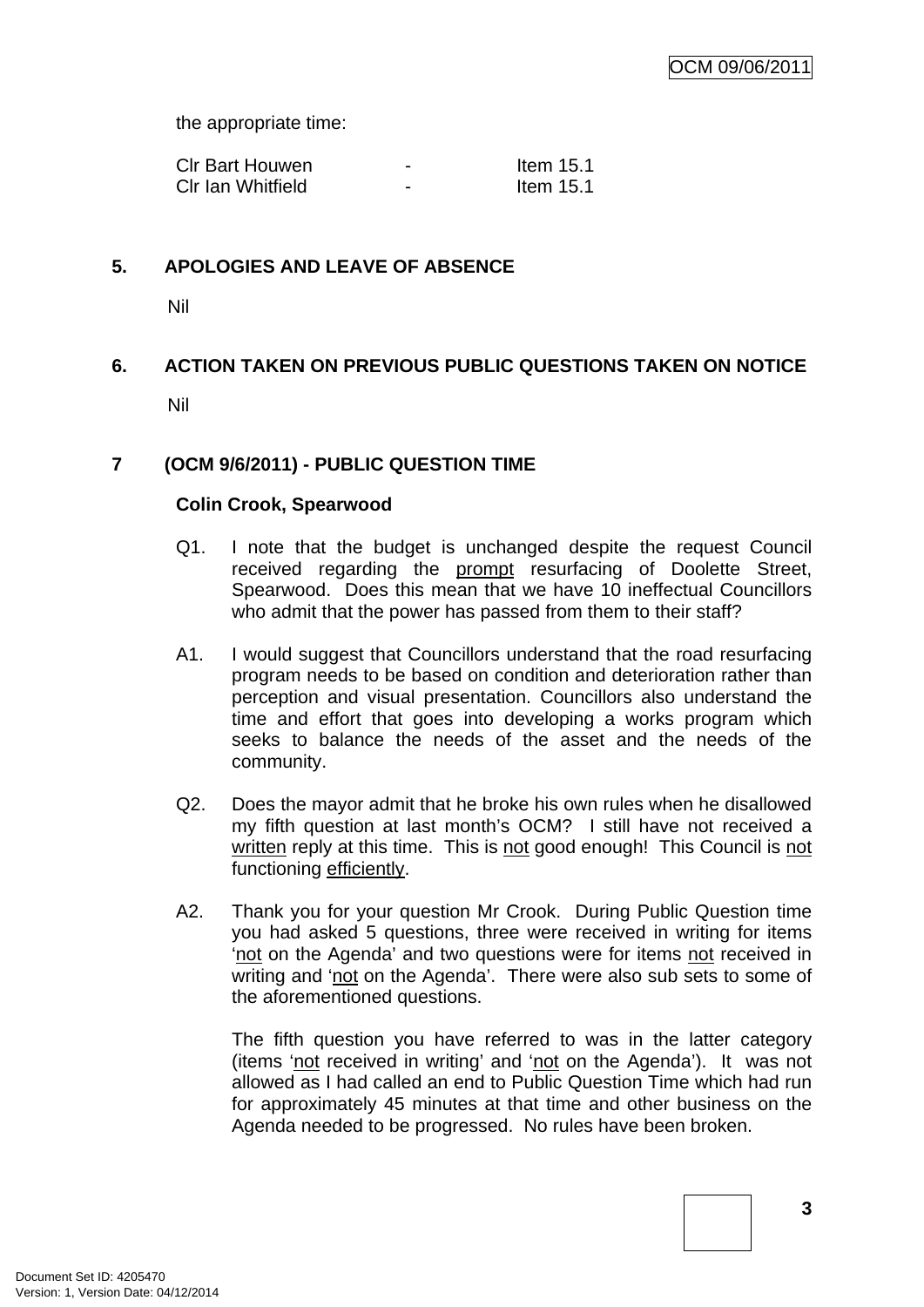- Q3. I was told at last month's OCM, that I would be provided with the list of priority roads for resurfacing. Is it true that there are over 100 roads in Cockburn in a worse state than Doolette Rd? I have no idea myself as the list has not been given to me – even though a Councillor requested it. Do Councillors have any power these days or aren't they even trying? If they aren't trying – then this Council is dysfunctional – they are failing in their first responsibility to their ratepayers.
- A3. The 2012/13 road resurfacing program was provided to Mr Crook for his information by email yesterday. I can confirm that the road resurfacing program is based on a road condition assessment conducted by Cardno approximately 18 months ago on behalf of the City.
- Q4. Last month four Rangers were sacked. Apparently these people were replaced almost immediately. What was the process used? Why no advertising? What credentials do new rangers require?
- A4. Staff matters are confidential and will not be discussed in public forums.
- Q5. Why aren't the lawbreakers illegally using the beach/reserve south of the gazetted dog beach (CY O'Connor Beach Reserve) being fined?
- A5. The issue of dogs on the beaches to the north of Port Coogee is currently being investigated and a Report will be prepared for Council consideration following that process. In the meantime the area will be monitored and infringements issued where circumstances are deemed to warrant such action.
- Q6. What is the official position of the present Council towards the final stages of the Roe Highway? Do you think Stock Road is the end, or do you forecast the logical terminus at Cockburn Road?
- A6. Council remains opposed to the Roe Highway extension. I cannot comment on whether the state governments has plans to extend the Roe Highway beyond Stock Road. I can advise that there is no funding in the 2012/13 state budget to commence the extension of Roe Highway from the Freeway.

### **Matt Yukich, Munster on behalf of residents in Wattleup**

Q1. In approximate % terms how much of the entire Wattleup crushing plant and building rubble site with is covered by mulch ? Fairly accurate measurements by residents approx between 15 to 25% is covered by mulch. Could Council please approximate as well.

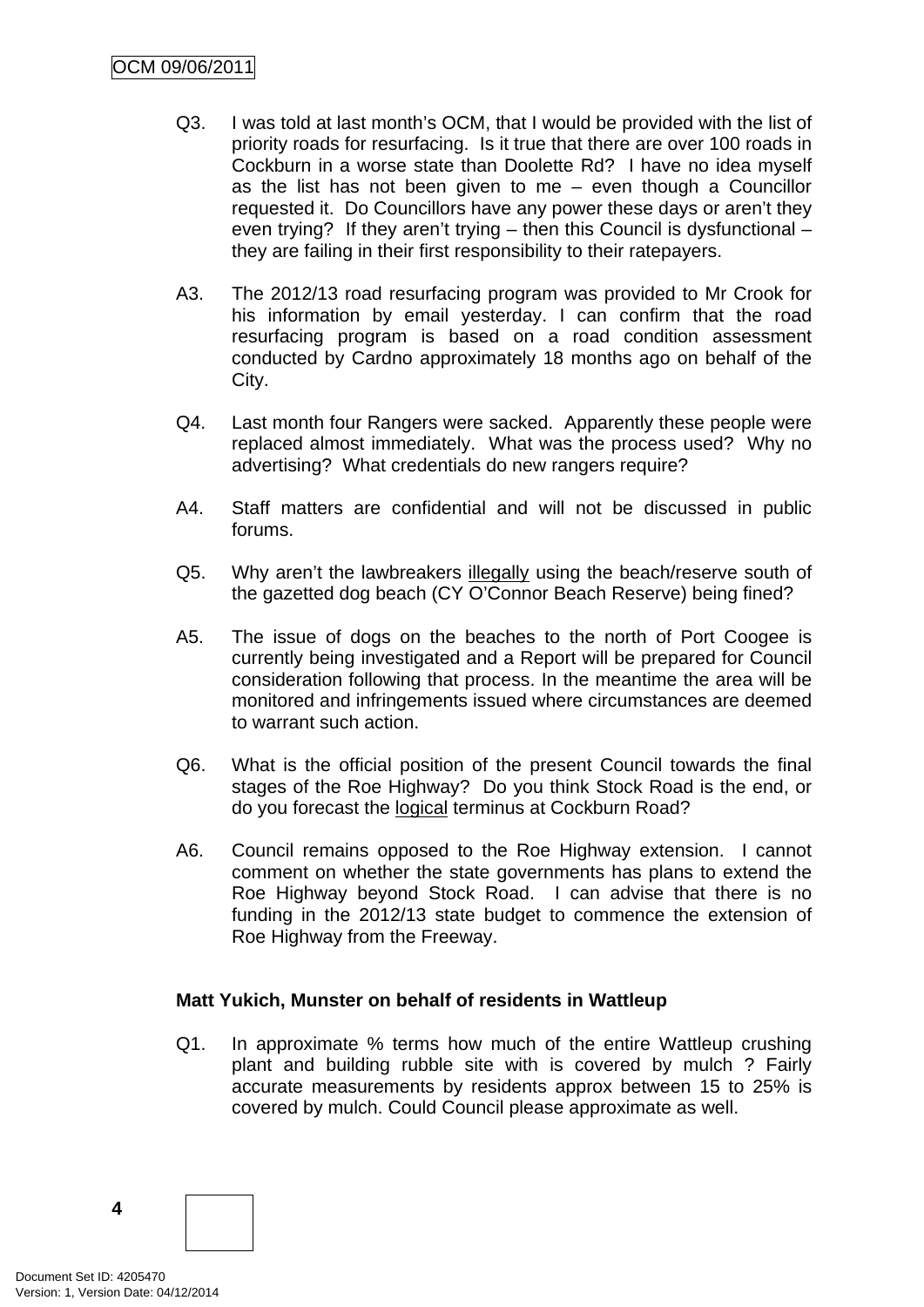A1. The RCG site comprises of three separate lots. The City estimated the amount of hydromulch cover is:

| No. 950 (Lot 9) Rockingham Road | 60% |
|---------------------------------|-----|
| Lot 20 Rockingham Road          | 25% |
| No. 13 (Lot 4) Musson Road      | 70% |

- Q2. Since Council discovered (approx. Sept 2010) that the entire site was and had been operating unlawfully for the past 6 years - could Council staff please approximate how much larger the mountain of rubble has grown since Sept 2010. Overwhelming video evidence and independent 3rd party witnesses state that the amount of building rubble on site has doubled to tripled SINCE Council discovered the entire site was unlawful. Could Council staff please approximate by how much Council staff think the amount of building rubble increased since Sept 2010?
- A2. Based on aerial photography from September 2010 to current copy April 2011 there does appear to have been an increase in the volume of material stored on the properties. The City estimates that this might be a 50% increase but it is very difficult to estimate purely based on aerial photographs. The City does not however consider that the amount of material has doubled or tripled.
- Q3. Could Council staff please approximate how many years it is going to either remove or process this mountain of rubble. Other questions will be asked tonight. It is requested that the CEO, head of health and planning be at the meeting please.
- A3. The Western Australian Planning Commission has currently authorised the removal of material stockpiled on Lot 9 Rockingham Road by Red Sand Supplies and greenwaste materials on Lot 20 Rockingham Road by Vivisan. The City is unable to estimate the time it will take to remove these materials as it is dependent upon these operators complying the conditions of their respective approvals. Given the relatively small amount of these materials it is expected that their removal will be completed before the end of this year. The removal of the remaining material by Brajkovich Demolition is subject of a current appeal to the State Administrative Tribunal and therefore the City is not is a position to provide any advice on its removal.

### **Hilda Srhoy, Shack 515, Naval Base Caravan Park**

*Agenda Item 15.3 – Adoption of the Municipal Budget 2011/12 – Naval Base Caravan Park* 

Q1 How closely has the Council officers scrutinised the Council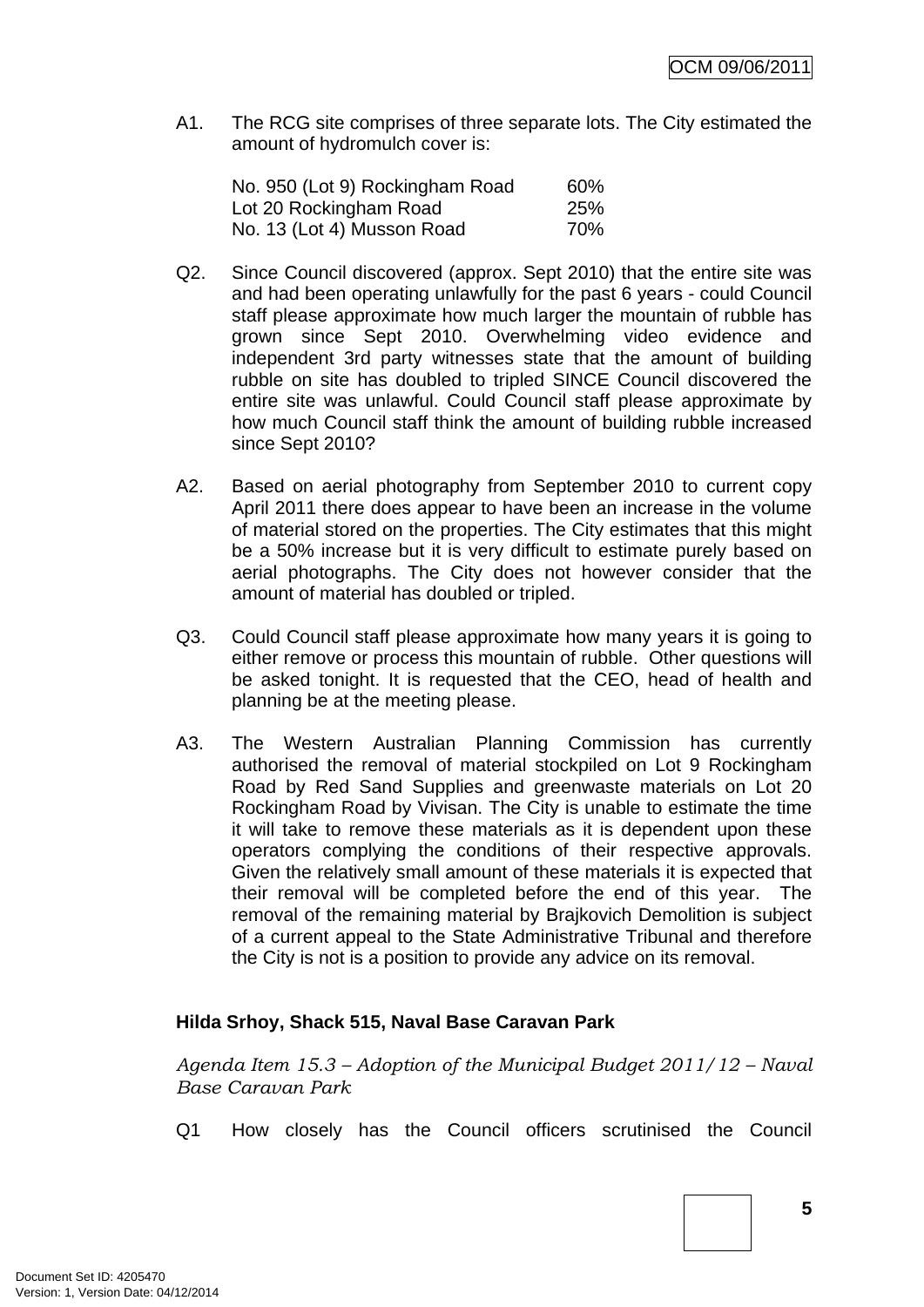evaluation when there is no caravan park in the Perth metropolitan area that charges extras, like rubbish removal, FESA levy, community safety levy to their residents? Caravan Parks have one lease fee inclusive of these charges.

A1 Question will be taken on notice and responded in writing.

### **Jeff Anderson, Shack 534, Naval Base Caravan Park**

*Agenda Item 15.3 – Adoption of the Municipal Budget 2011/12 – Naval Base Caravan Park* 

- Q1 How can Council justify the rubbish removal fee and the building site removal fee for the leased sites at the Caravan Park?
- A1 In regard to building removal Council has individual leases with the various Naval Base Caravan Park tenants and the issue is still to being discussed with the Naval Base Caravan Park Reference Group, as to the length of time that lease will be renewed for. Council obtained quotes to remove the shacks for a fee last year for \$6,000, including site remediation. Council is seeking to recover this over a period of time. This year it has been reduced to \$480. All these funds will be put into a reserve which will be quarantined and paid back to the site owner when building is removed and remediation of the site takes place. Council does not wish to enter into any litigation with the Lessee should this happen, as this can be quite expensive and Council is well within its powers to do so.

In regard to the Rubbish Service provided at Naval Base Caravan Park, this is a different configuration than that which is applied to residential properties. Council applies a standard rate for rubbish removal across the City and in previous discussions with regard to the fee structure for Naval Base a decision was made that a similar rate should apply. The City is required to provide a range of services including rubbish at Naval Base and the City tries to provide an equitable service across residential, industrial and commercial and other type properties.

### **Colin Crook – Spearwood**

*Agenda Item 15.3 – Adoption of Municipal Budget 2011/12 and Business Plan 2011/12* 

- Q1 Is the service charges for community surveillance this year \$50?
- A1 Yes, that is correct.

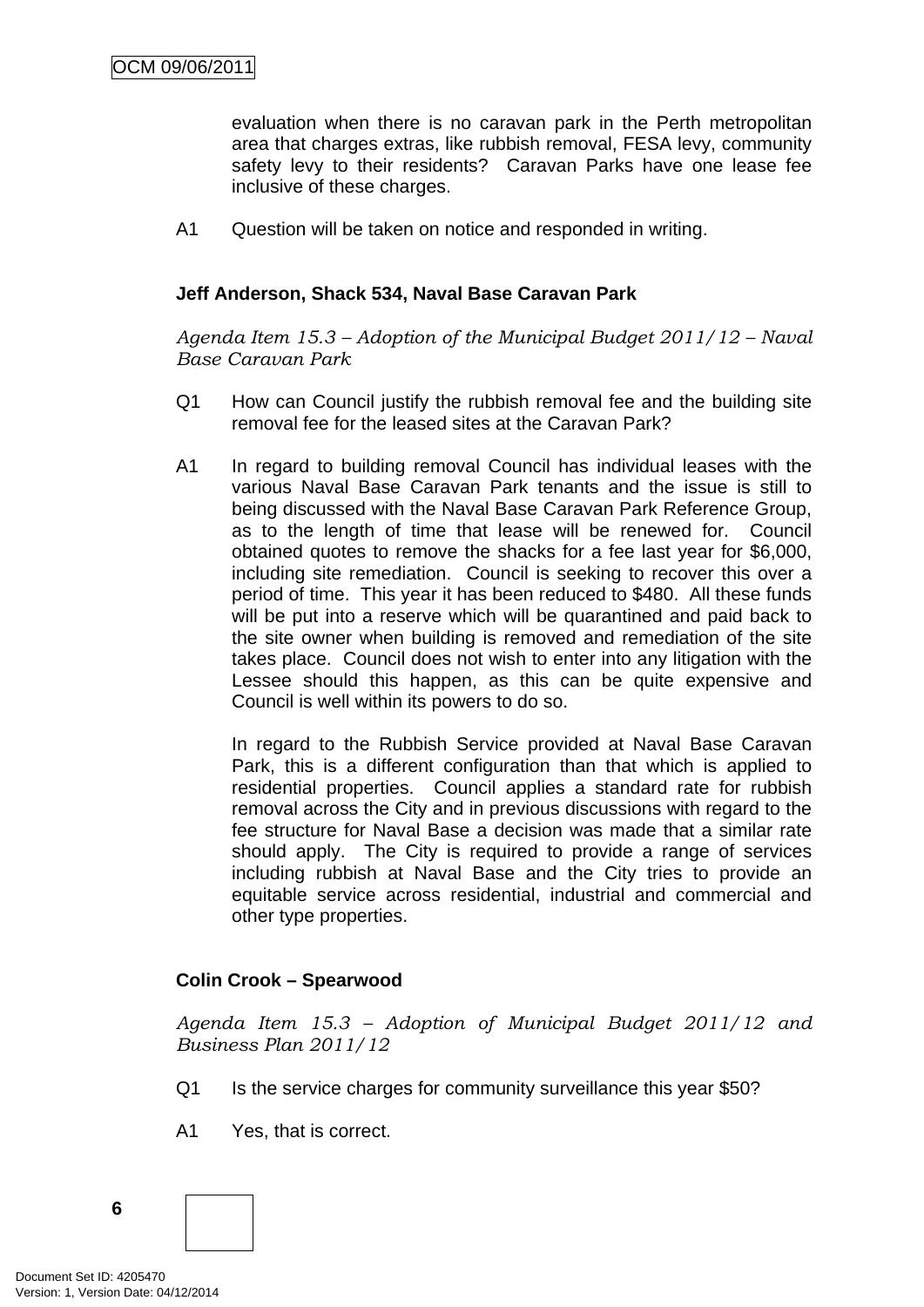### **Janice Shaw, Mosman Park (on behalf of her mother who lives at 29 Musson Road, Wattleup)**

- Q1 Has Council been made aware of building rubble illegally dumped at 29 Musson Road which appears to contain asbestos? If so, what steps has the Council taken to have the dumping of the building rubble removed? Has Council prosecuted anyone in regards to dumping of the asbestos?
- A1 The City is not aware of any rubble being dumped on 29 Musson Road, Wattleup. The City is aware that material has been placed on 30 Musson Road, Wattleup. The City would need clarification as to where those materials have been dumped. In relation to the materials dumped on 30 Musson Road there is currently action initiated by the WAPC, which is subject of an appeal to the State Administration Tribunal which is currently being heard.

### **Ray Woodcock, Spearwood**

- Q1 Is Council aware of a viscious assault on an elderly citizen at Phoenix Shopping Centre and while the youth attempted to snatch her handbag she was seriously injured?
- A1 The City was not advised.
- Q2 Is it true that Co-Safe is not allowed to enter on to private property may be that Phoenix Shopping Centre is classified as private property. Will Co-Safe attend the Shopping Centre if there is any incident?
- A2 They are allowed on to private property, if called by an owner, or a resident or an occupier of that particular property. However, their powers are limited to taking enquiries and committing to some form of investigation following that.
- Q3 Will the Council provide the names of recipients and the amount of monies received from grants, donations or sponsorships for 2009/10? Mr Avard provided the information on sustainable grants for that period. Since then he has refused to provide any further information.
- A3 The information is publicly available.
- Q4 Has the Coogee Beach Progress Association returned the sum of \$1,000 it is holding in trust for some years for the South Coogee Community Progress Association? If this has not been returned, when does the Council expect to receive those monies?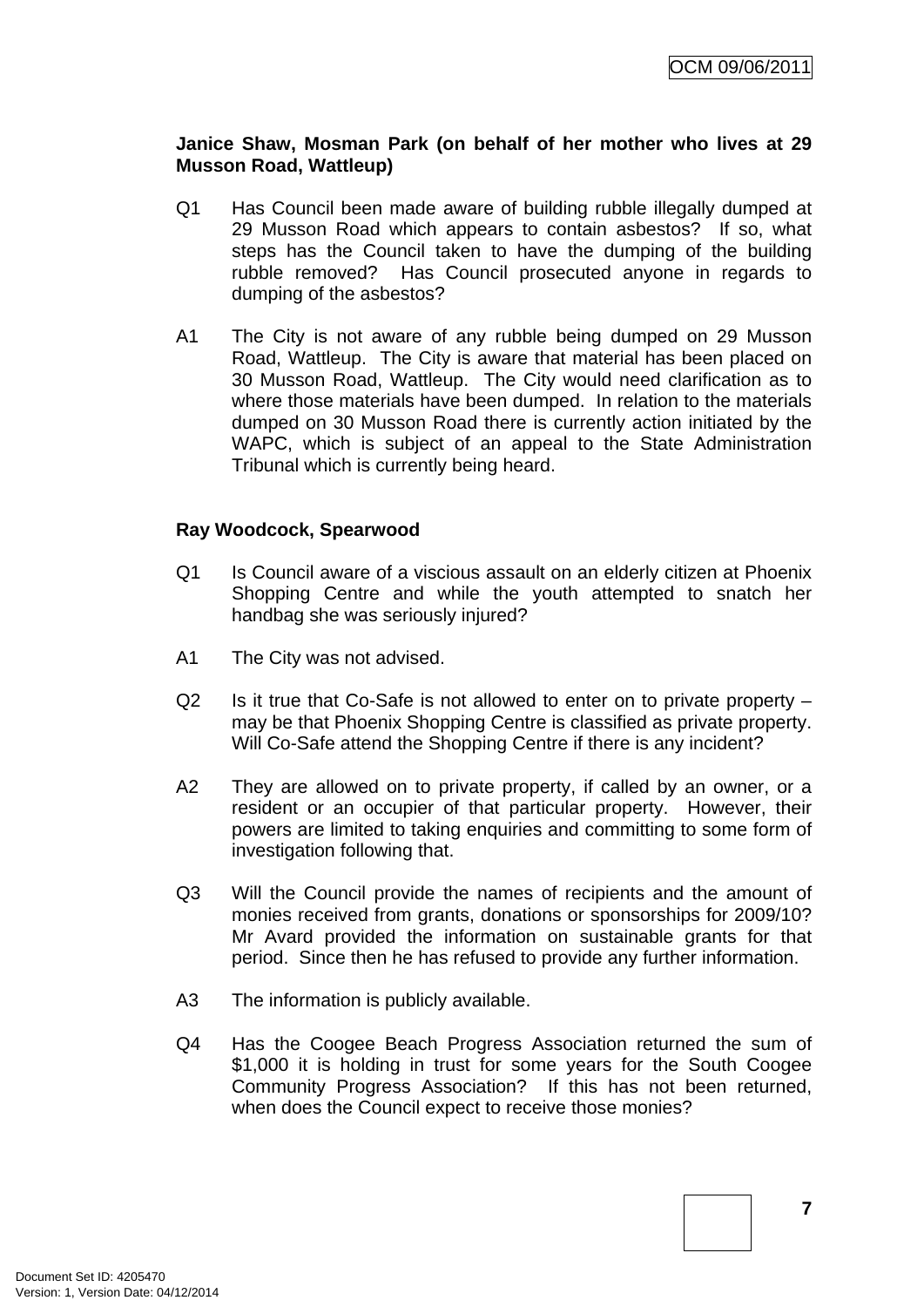A4 The matter is being investigated and the officers have asked the Coogee Beach Progress Association to provide information and when this has been received you will be advised.

#### **Matt Yukich, Munster**

- Q1 Are Council officers aware of the 1000m minimum distance from the crushing plant operations from the nearest property?
- A1 Yes, the City is aware of the EPA Guidelines in relation to separation distances between activities and residential properties.
- Q2 Does this Council accept that this crushing plant is 0m from some homes and less than 200m from other homes?
- A2 At the moment there are no crushing plants in operation out of properties in Wattleup. The City is aware that previously there was a crushing plant that was located closer than 1000m to residential properties.
- Q3 At any stage, either verbally or in writing, did Council officers give any indication to a company called Red Sands that they can dump building rubble in Henderson for processing later?
- A3 The City has not granted any approval to Red Sands to operate any activities. Red Sands lodged a planning application with the City to allow them to crush materials on site which was referred to the WAPC. This application was recommended for refusal by the City and also subsequently refused by WAPC. The City has given a direction to Red Sands to remove any materials that have been stockpiled on that property without approval to be removed subject to a number of conditions.

### **David Lambassa, Wattleup**

- Q1 How many years were crushing operations taking place 0m from properties?
- A1 Without being able to directly refer to Council records it would have been approximately 4 years.
- Q2 Council knew about the 1000m guideline; can Council explain how they ignored the guideline by a 1000m?
- A2 The actual properties and activities in question fall within the Hope Valle/Wattleup Act area which until recently was administered by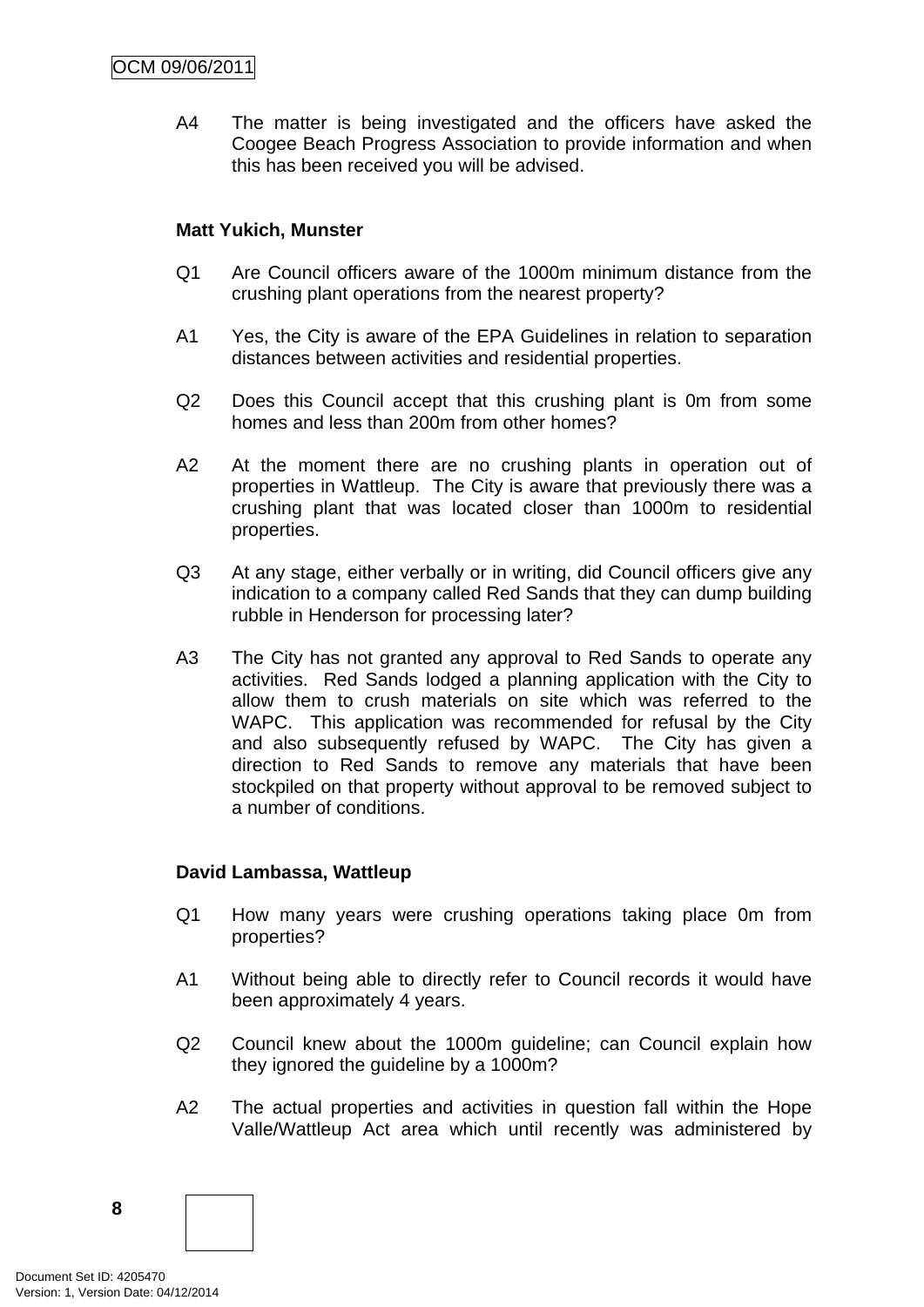WAPC. The WAPC has the power to approve or refuse all planning applications. The City under the provisions of the Act did not have any power to approve or refuse any planning applications within the Act area.

- Q3 Does the City of Cockburn owe its residents a duty of care?
- A3 It would depend on the circumstances which would be under consideration.
- Q4 Is there anything more important than the health and safety of its residents in the City of Cockburn?
- A4 It is a high priority, under those areas which the City has legislative powers to address or manage.
- Q5 Does the City of Cockburn accept that nearby residents of the crushing plant and their homes have been exposed to the dust of these unlawful activities for 6 years?
- A5 The City is not in a position to confirm or deny whether residents are exposed to dust from that plant. At those times that the City has investigated there have been occasions when dust has gone across the residential properties. The City has also received video evidence from Mr Lambassa indicating that the dust emanating from those sites is impacting on an adjoin residential dwelling.
- Q6 Can the City of Cockburn state or confirm for the record that unknown levels of asbestos has been put through those crushers?
- A6 The City cannot give you an answer as to what material specifically has been put through the crushing plant.
- Q7 In February 2010, a meeting was held with the CEO, Chief of Planning, Deputy Mayor Allen and himself (Mr Lambassa) and was advised that a complete investigation would be held. Can an explanation be given how it can take 9 months later (September 2010) to discover that the entire site had been operating unlawfully for the past 6 years?
- A7 The original approval for this was not granted by the City. The area on which the operation occurred is within an area which the City had no planning power. The City has researched where these approvals came from. This requires reference back to the various Government Agencies and it took some time to get those answers. The matter has now progressed further and is currently before the State Administrative Tribunal for reconsideration. So there is another recourse that the issue has got to go through. It may take another 3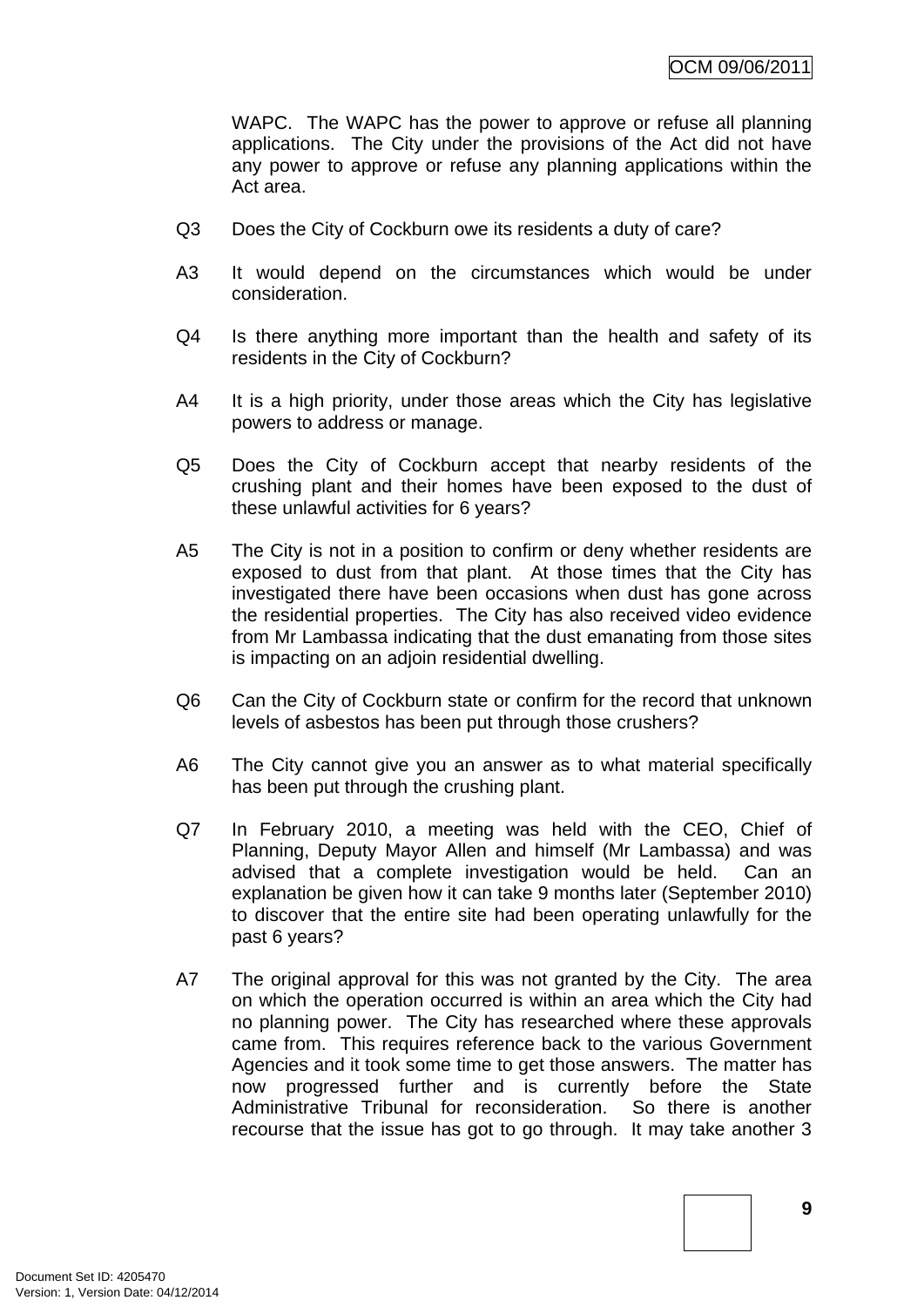<span id="page-13-0"></span>months before a resolution is made. When the research was undertaken it was done thoroughly and it was done with the intent of getting the best outcome, not only for the residents but also the City of Cockburn.

### **8. CONFIRMATION OF MINUTES**

### **8.1 (MINUTE NO 4531) (OCM 9/6/2011) - ORDINARY COUNCIL MEETING - 12/05/2011**

### **RECOMMENDATION**

That Council adopt the Minutes of the Ordinary Council Meeting held on Thursday, 12 May 2011, as true and accurate record.

### **COUNCIL DECISION**

MOVED Clr C Reeve-Fowkes SECONDED Clr S Limbert that the recommendation be adopted.

**CARRIED 10/0**

### **9. WRITTEN REQUESTS FOR LEAVE OF ABSENCE**

Nil

### **10 (OCM 9/6/2011) - DEPUTATIONS AND PETITIONS**

Mayor Howlett advised the meeting that there were two deputations and invited them as follows:

Deputation from the Naval Base Holiday Association, represented by Ms Nola Waters, Ms Maureen Hegarty, Ms Hilda Srhoy, Mr Tony Ravlich and Mr Bruce Gilmore. They made a presentation on the annual fees of the Naval Base Caravan Park.

Mayor Howlett thanked the deputation for their presentation.

Deputation from Mr Trent Durward of Burgess Design Group, and Mr Peter Staiger, proprietor of Ed's Sports Bar and Grill, regarding Agenda Item 14.7 – Proposed Alterations and additions to Existing 'Tavern' – Lot 22 Cockburn

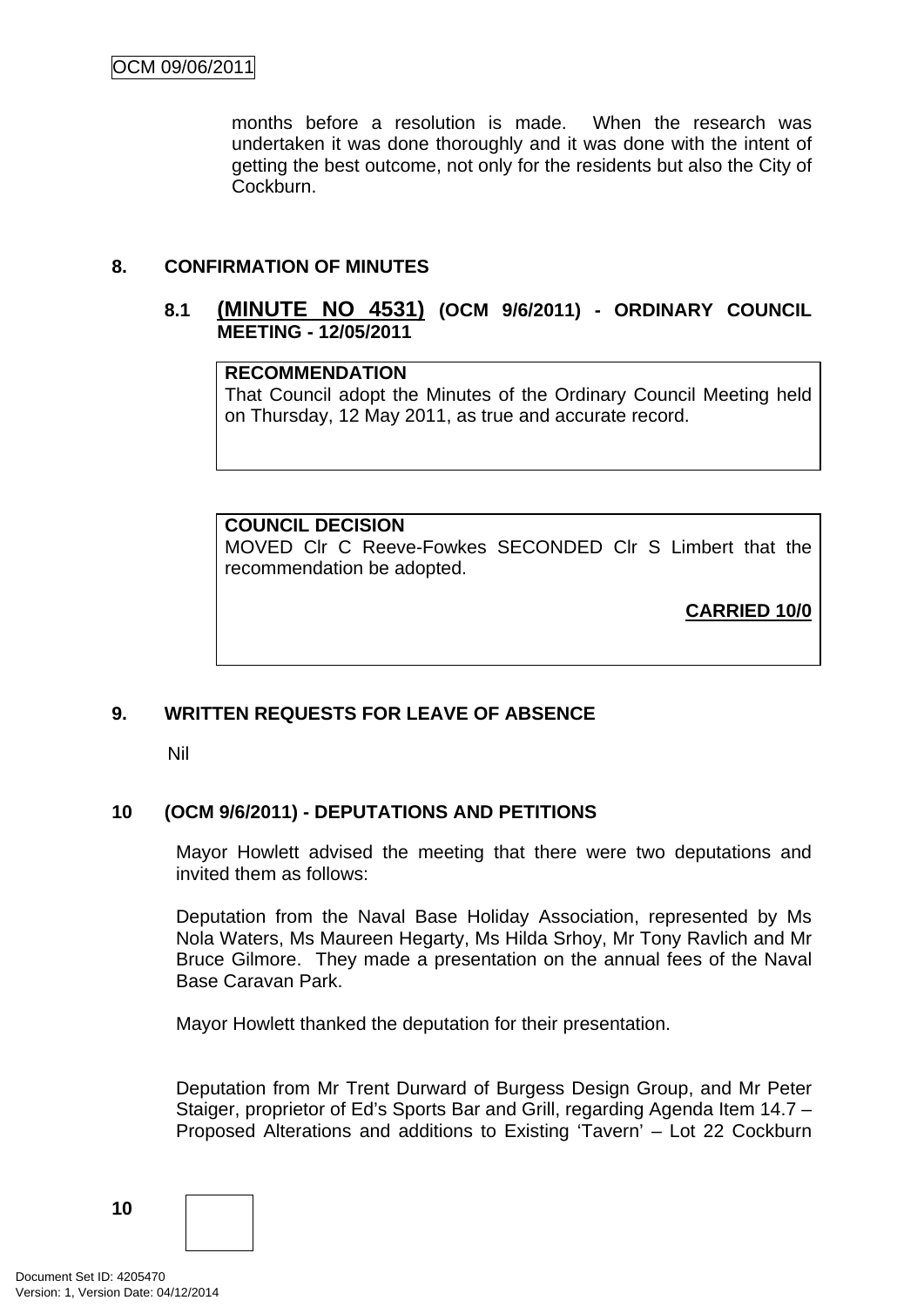<span id="page-14-0"></span>Road, Hamilton Hill.

Mayor Howlett thanked the deputation for their presentation.

CLR ROMANO LEFT THE MEETING AT 8.01 PM AND RETURNED AT 8.03 PM.

### **11. BUSINESS LEFT OVER FROM THE PREVIOUS MEETING (If adjourned)**

Nil

### **12. DECLARATION OF COUNCILLORS WHO HAVE NOT GIVEN DUE CONSIDERATION TO MATTERS IN THE BUSINESS PAPER**

Nil

### **13. COUNCIL MATTERS**

**NOTE**: AT THIS POINT IN THE MEETING, THE TIME BEING 8.04 PM THE FOLLOWING ITEMS WERE CARRIED BY AN "EN BLOC" RESOLUTION OF COUNCIL:

**13.1 (MINUTE NO 4532) (OCM 9/6/2011) - PROPOSED NEW DELEGATED AUTHORITY LGASFCS9 'ACQUISITION AND DISPOSAL OF PROPERTY' (CC/P/098) (D GREEN) (ATTACH)** 

#### **RECOMMENDATION** That Council

- (1) adopt proposed new Delegated Authority LGAFCS9 'Acquisition and Disposal of Property', as shown in the attachment to the Agenda; and
- (2) update the Delegated Authority Register accordingly.

**TO BE CARRIED BY AN ABSOLUTE MAJORITY OF COUNCIL**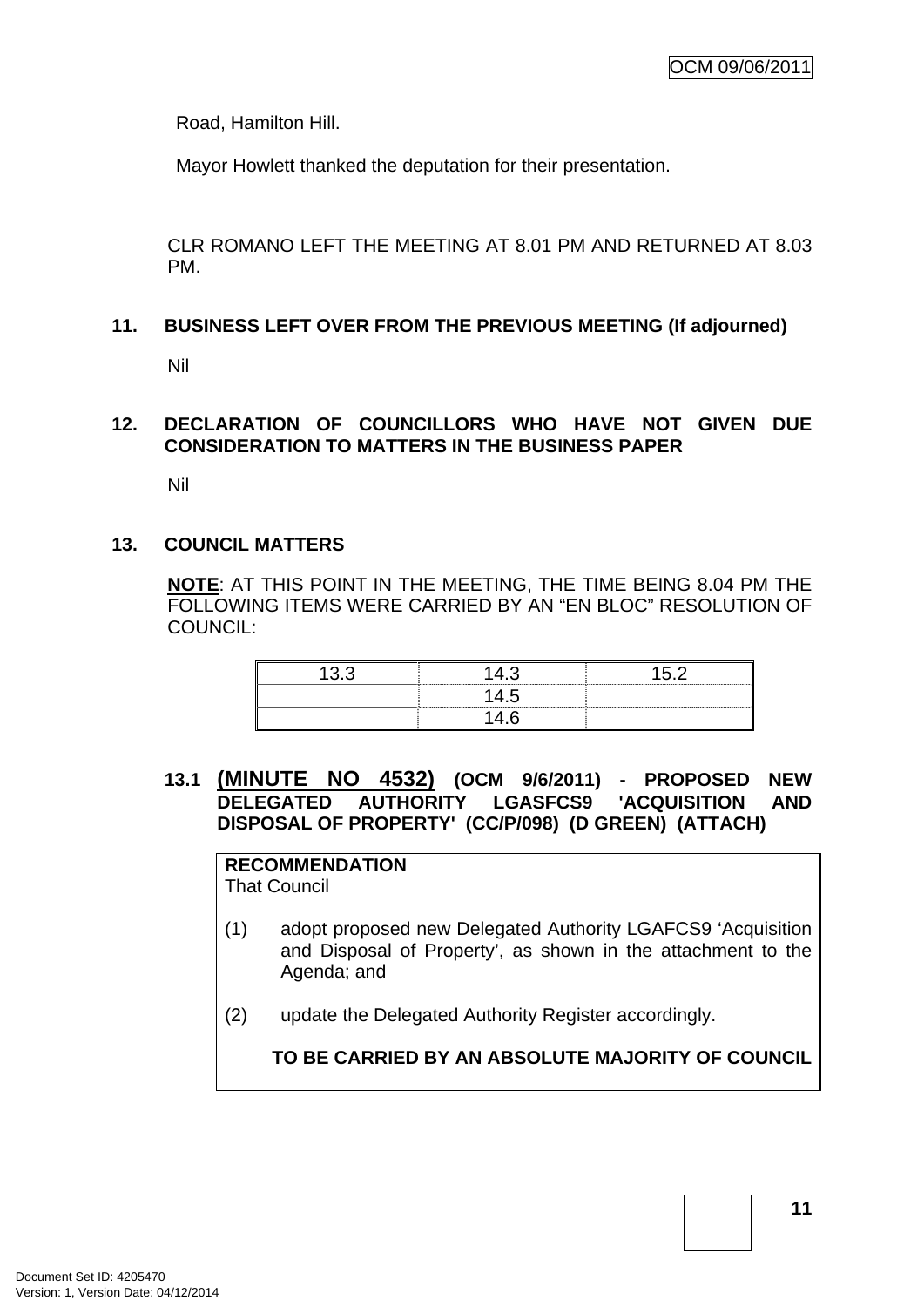### **COUNCIL DECISION**

MOVED Clr S Limbert SECONDED Clr I Whitfield that the recommendation be adopted.

### **CARRIED BY ABSOLUTE MAJORITY OF COUNCIL 10/0**

### **Background**

At the Council Meeting held on 9 December 2010, Council resolved (in part) as follows:

*(3) subject to final Council approval to construct the Cockburn Integrated Health and Community Facility and in accordance with Sec. 3.58 of the Local Government Act 1995, delegate authority to the Chief Executive Officer to negotiate Agreements to lease and leases for tenancies within the Integrated Health and Community Facility.* 

*It should be noted that sub-recommendation (3) above can only be effected following the determination by Council which sets a limit on the value of transactions delegated to the CEO.* 

Further at the Council Meeting held on 14 April, 2011, council resolved (in part) as follows:

*(5) require a Policy to be presented for consideration at a future meeting to determine the value of land transactions to be delegated for the Chief Executive Officer to negotiate on behalf of Council, in accordance with Section 5.43(d) of the Local Government Act, 1995.* 

### **Submission**

To adopt the instrument of delegation, as attached, which determines the value of transaction which may be considered as a condition of the delegation.

### **Report**

'Acquisition and Disposal' of property, pursuant to the provisions of the Local Government Act, 1995, is defined as 'to sell, lease or otherwise (acquire or) dispose of, whether absolutely or not'.

In order to ascertain the value of transactions which are appropriate for delegations by Council in accordance with this proposal, calculations

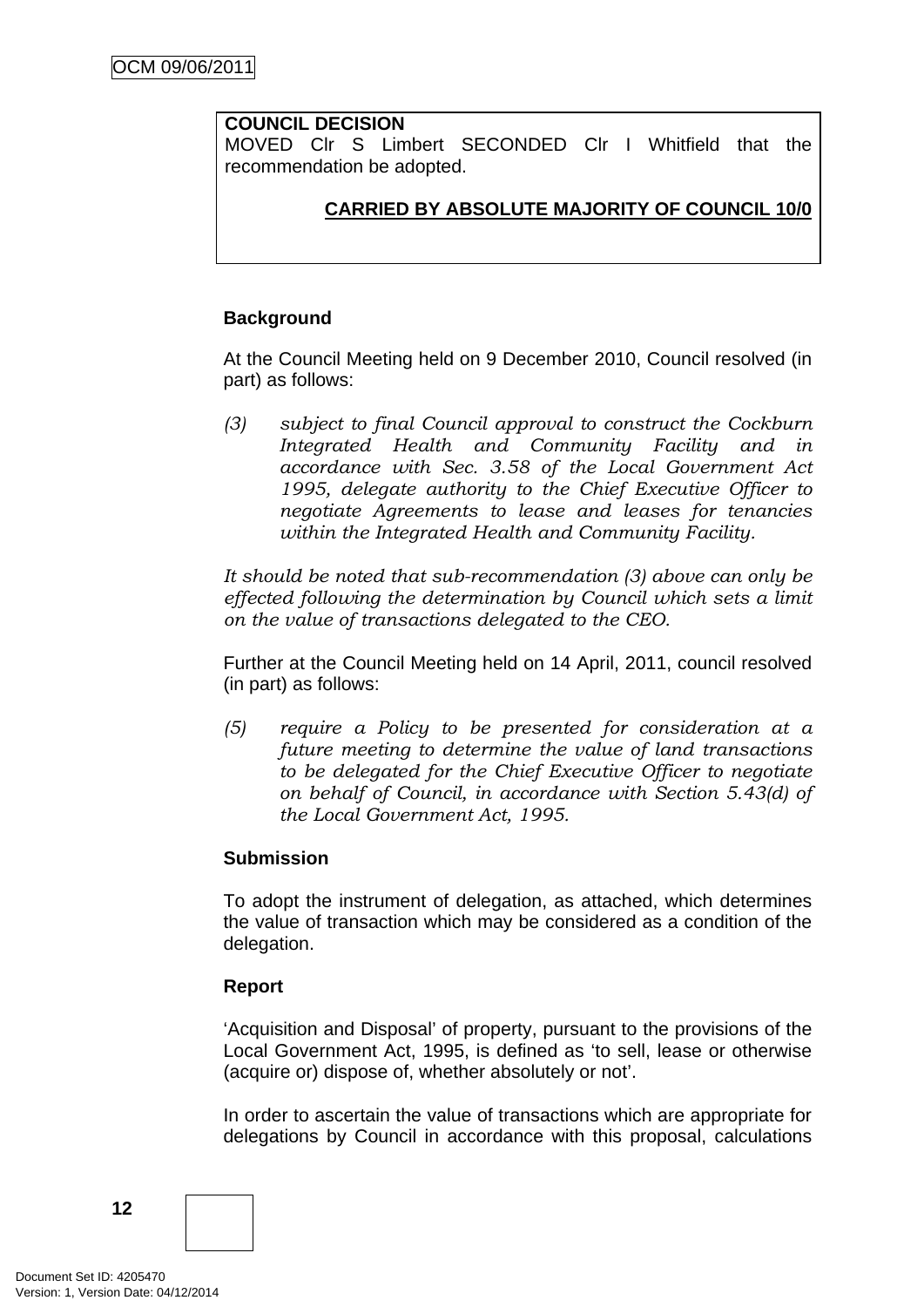have been made on typical lease arrangements considered by Council recently.

The calculations relate to offers considered recently by Council and which could be defined as reasonably straight forward in nature.

The total value of these transactions can be between \$500K and \$750K, taking into consideration a typical lease term, occupancy area and rental payable. On this basis it is recommended that the upper limit of this range (ie. \$750K) be the sum up to which the Chief Executive Officer is authorised to conduct these transactions on behalf of Council.

In order to determine the level of impact this decision would have, an investigation into past Council decisions relative to these functions over the previous 5 years was undertaken.

There were 51 such transactions considered by Council. Statistically, these can be categorised as follows:

| Leaseholds/Licences |    |
|---------------------|----|
| Sales/Purchases     | 18 |

The Leasehold/Licence arrangements are identified as:

| <b>Private Arrangements</b>   | 12 <sup>°</sup> |
|-------------------------------|-----------------|
| Not-for-profits               | 9               |
| <b>Local Community Groups</b> | 8               |
| Government                    | 4               |
|                               |                 |

**Total 33** 

The Sales/Purchases are identified as:

| <b>Private Arrangements</b> | 15 |
|-----------------------------|----|
| Government                  | З  |
|                             |    |
| Total                       | 18 |

Of the 51 transactions, 43 had a value of less than \$750,000, with the remaining 8 being above that threshold.

45 of the transactions were adopted by Council in accordance with the officer recommendations, with the remaining 6 being amended, in some form, prior to being adopted by Council.

Given that the Local Government Act, 1995, furthermore defines the value of a 'major land transaction' as one being worth more than \$1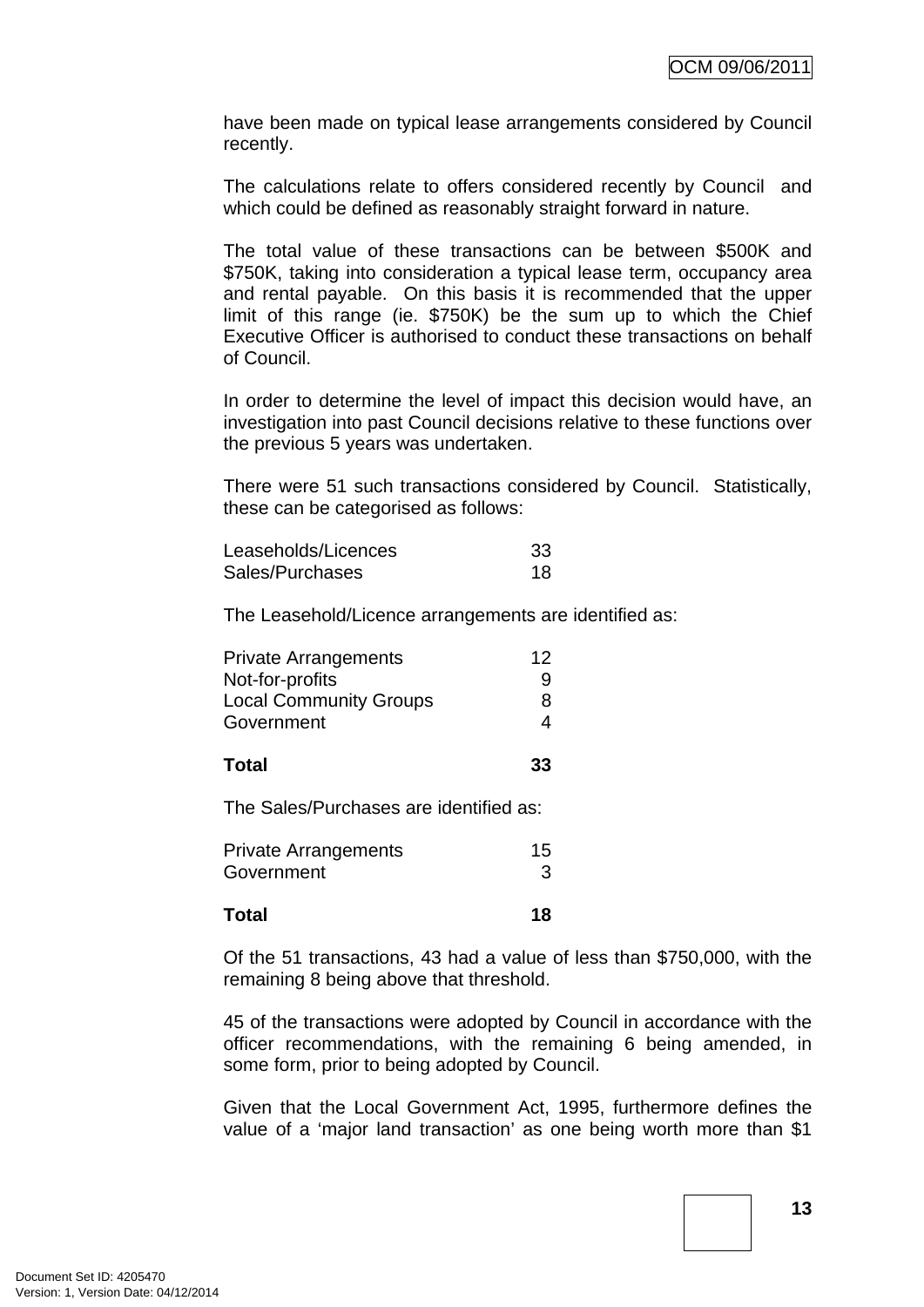million, it would appear that the subject value being proposed of \$750,000 is reasonable for the purpose of the exercise.

It is contended that this sufficiently demonstrates that there is scope for this task to be conditionally delegated for the approval of the Chief Executive Officer to perform, as an administrative function.

As a condition of this delegation, it is proposed that the details of any transactions be forwarded to Elected Members in advance, thus allowing the matter to be considered by Council, should any Elected Member believe it would be more appropriate for Council to decide any particular case.

### **Strategic Plan/Policy Implications**

#### **Governance Excellence**

• To develop and maintain a financially sustainable City.

#### **Budget/Financial Implications**

N/A

#### **Legal Implications**

N/A

### **Community Consultation**

N/A

### **Attachment(s)**

Proposed new Delegated Authority LGAFCS9 'Acquisition and Disposal of Property'.

#### **Advice to Proponent(s)/Submissioners**

N/A

### **Implications of Section 3.18(3) Local Government Act, 1995**

Nil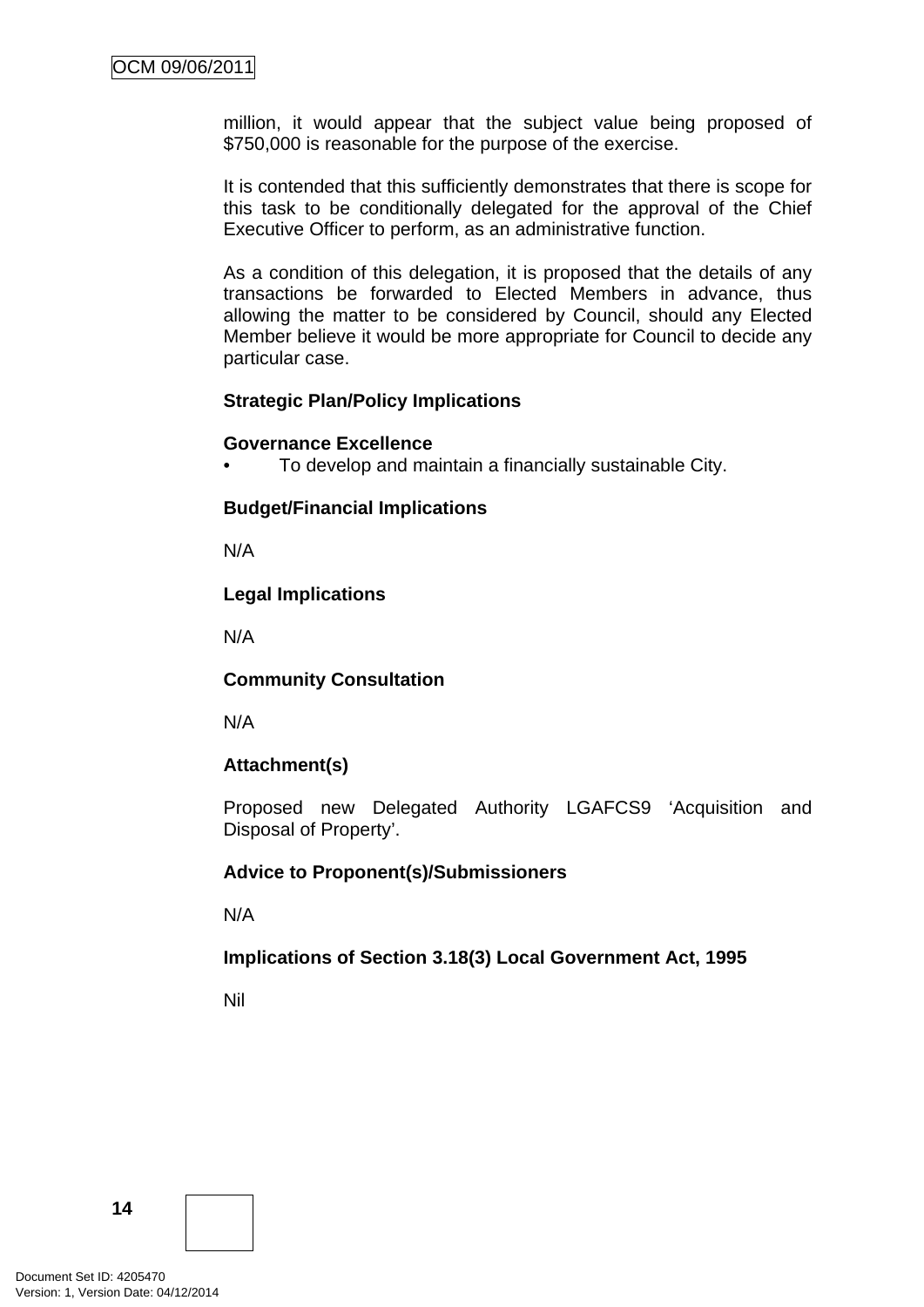### <span id="page-18-0"></span>**13.2 (MINUTE NO 4533) (OCM 9/6/2011) - REVIEW OF DELEGATED AUTHORITIES (CCP/P/098) (D GREEN) (ATTACH)**

### **RECOMMENDATION**

That Council:

- (1) adopt proposed amendments to the following Delegated Authorities, as attached to the Agenda:
	- 1. LGAES11 Local Government Act 1995 Execution of Documents;
	- 2. LGAFCS1 Local Government Act 1995 Advertising Proposed Differential Rates;
	- 3. LGAFCS4 Local Government Act 1995 Payments from Municipal and Trust Funds;
	- 4. LGAFCS5 Local Government Act 1995 Recovery of Rates and Service Charges – Leased Properties;
	- 5. LGAFCS8 Local Government Act 1995 Corporate Credit Cards;
	- 6. SFCS1 Investments;
	- 7. AFCS2 Leasing of Controlled Land;
	- 8. AFCS3 Disposal of Assets;
	- 9. AFCS7 Use of Cab Charge Vouchers; and
- (2) update the Delegated Authority Register accordingly.

### **TO BE CARRIED BY AN ABSOLUTE MAJORITY OF COUNCIL**

#### **COUNCIL DECISION**

MOVED Clr I Whitfield SECONDED Clr V Oliver that the recommendation be adopted.

### **CARRIED BY ABSOLUTE MAJORITY OF COUNCIL 10/0**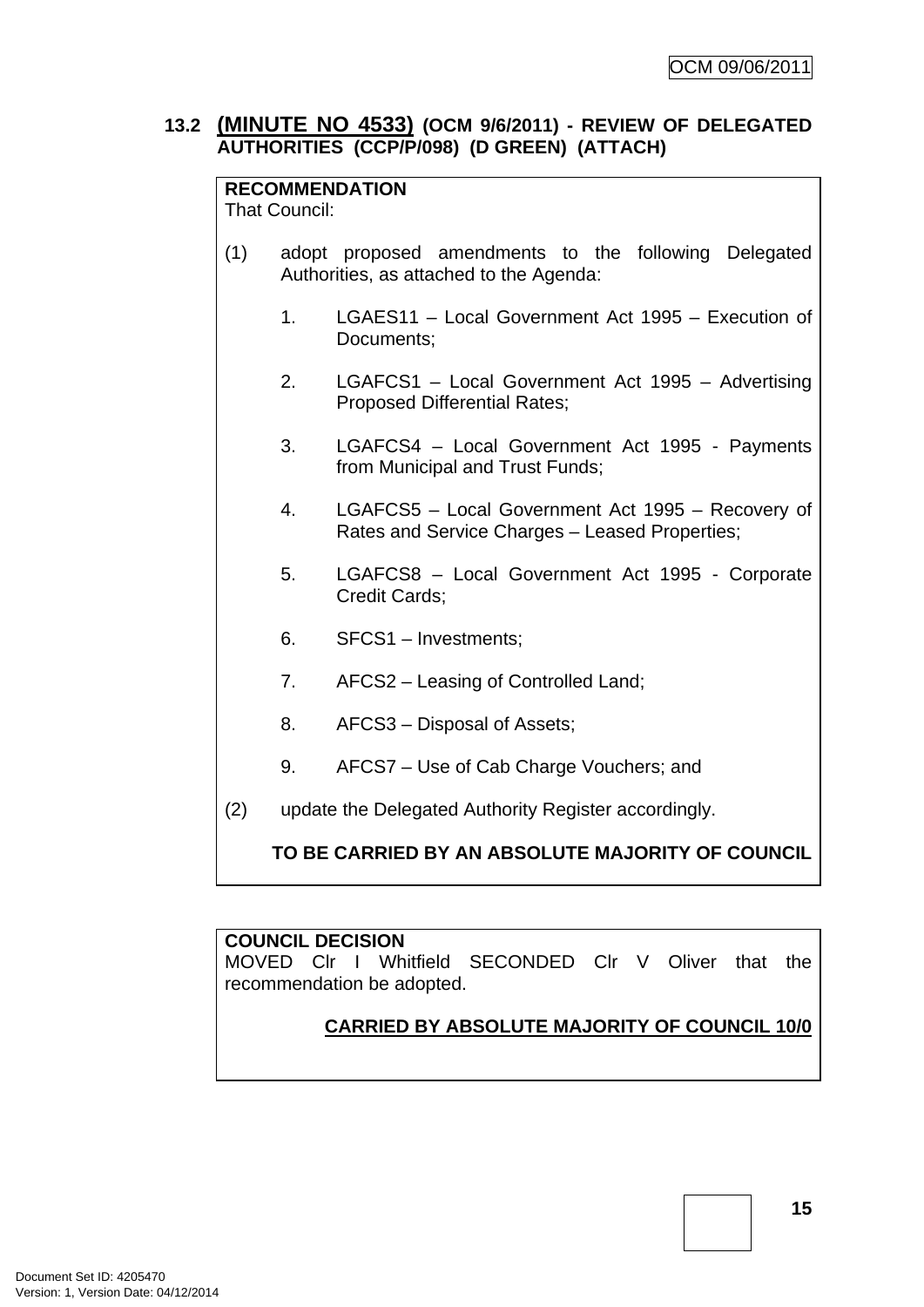### **Background**

It is a requirement to review the Delegated Authority to staff each financial year, pursuant to Sec. 5.46 of the Local Government Act, 1995.

#### **Submission**

To adopt the documents containing delegations to staff, as proposed in the attachments.

#### **Report**

The instruments of delegation, as attached, have been reviewed by staff and are considered appropriate for Council to adopt in their presented form. Minor amendments, ie. change of title, have been made to delegations as follows:

- LGAES11 Local Government Act 1995 Execution of Documents – to enable documents requiring execution (without the City Seal) to be signed by Staff other than the Chief Executive Officer.
- **EXECCS Local Government Act 1995 Advertising** Proposed Differential Rates - change of title of delegate authorised from Manager, Finance to Manager, Financial Services.
- LGAFCS4 Payments from Municipal and Trust Funds change of title of delegate authorised from Financial Accountant to Accounting and Financial Control Manager and Manager, Budgeting and Management Accounting to Manager, Financial Services.
- LGAFCS5 Local Government Act 1995 Recovery of Rates and Service Charges – Leased Properties - change of title of delegate authorised from Manager, Budgeting and Management Accounting to Manager, Financial Services.
- **LGAFCS8** Corporate Credit Cards change of title of delegate authorised from Manager, Budgeting and Management Accounting to Manager, Financial Services.
- SFCS1 Local Government Act 1995 Investments change of title of delegate authorised from Manager, Budgeting and Management Accounting to Manager, Financial Services.
- AFCS2 Leasing of Controlled Land change of title of delegate authorised from Manager, Budgeting and Management

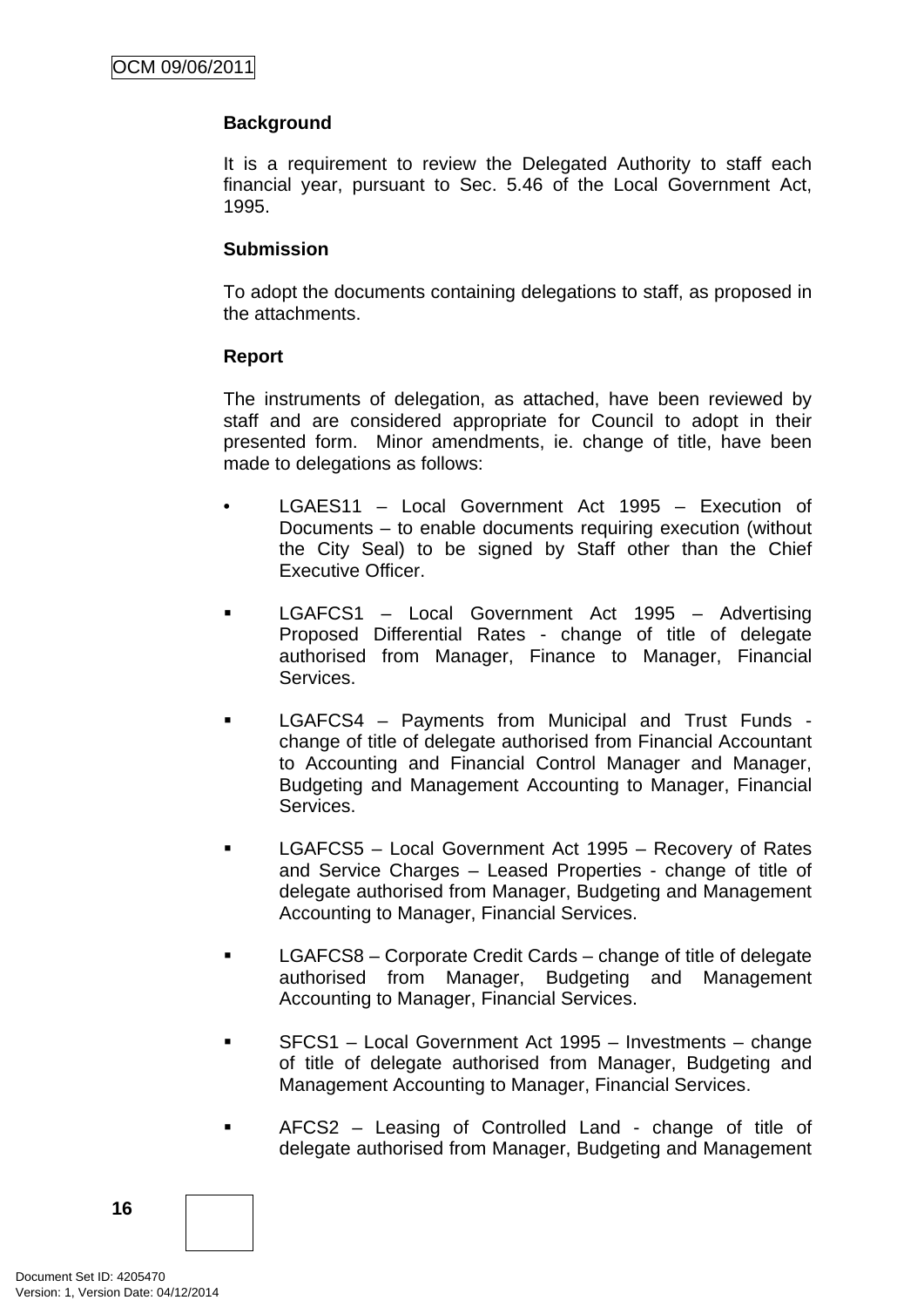Accounting to Manager, Financial Services, with a minor amendment to delete reference to the 'Valuer General' and substitute 'Sworn Valuer'.

- AFCS3 Disposal of Assets change of title of delegate authorised from Manager, Budgeting and Management Accounting to Manager, Financial Services.
- AFCS7 use of cab vouchers removal of one delegate.

All other delegations have been reviewed by the Delegator (CEO) and are considered suitable in their current form, as shown in the attachments.

### **Strategic Plan/Policy Implications**

#### **Governance Excellence**

• To conduct Council business in open public forums and to manage Council affairs by employing publicly accountable practices.

### **Budget/Financial Implications**

All financial implications contained within the reviewed Register of Delegations to Officers are accounted for within the current Budget.

### **Legal Implications**

Sec. 5.46 (2) of the Local Government Act, 1995 refers.

### **Community Consultation**

N/A

### **Attachment(s)**

Various instruments of Delegated Authority, noting the following:

- 1. Proposed amended Delegated Authority LGAES11 'Execution of Documents'.
- 2 Proposed amended Delegated Authority LGAFCS1 'Advertising Proposed Differential Rates'.
- 3 Proposed amended Delegated Authority LGAFCS4 'Payments from Municipal and Trust Funds.
- 4 Proposed amended Delegated Authority LGAFCS5 'Recovery of Rates and Service Charges – Leased Properties'.
- 5 Proposed amended Delegated Authority LGAFCS8 'Corporate Credit Cards'.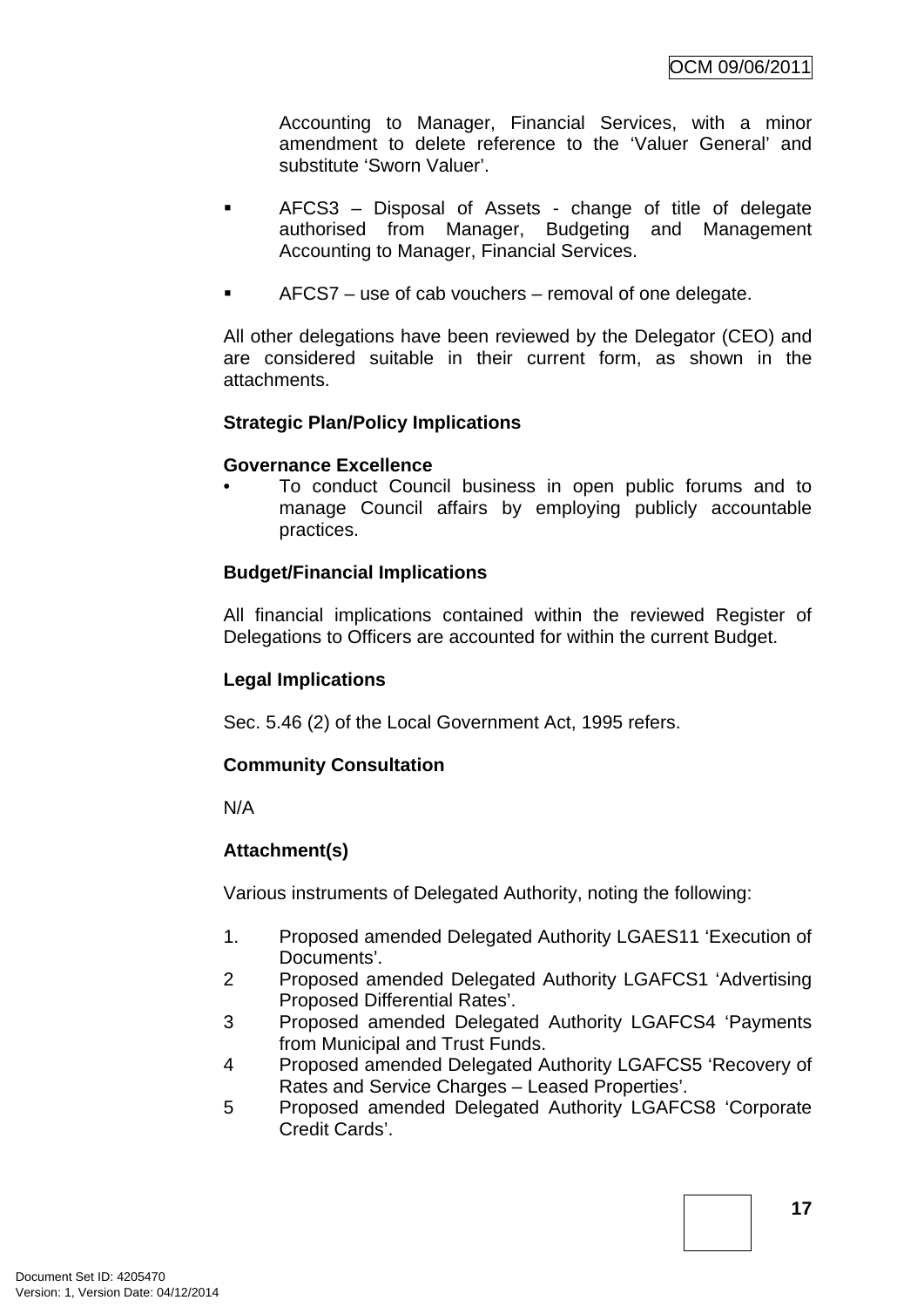- <span id="page-21-0"></span>6 Proposed amended Delegated Authority SFCS1 'Investments'.
- 7 Proposed amended Delegated Authority AFCS2 'Leasing of Council Controlled Land'.
- 8 Proposed amended Delegated Authority AFCS3 'Disposal of Assets'.
- 9 Proposed amended Delegated Authority AFCS7 'Use of Cab Charge Vouchers'.

### **Advice to Proponent(s)/Submissioners**

N/A

### **Implications of Section 3.18(3) Local Government Act, 1995**

Nil.

### **13.3 (MINUTE NO 4534) (OCM 9/6/2011) - CONSTITUTIONAL RECOGNITION OF LOCAL GOVERNMENT (CC/L/010) (P WESTON) (ATTACH)**

### **RECOMMENDATION**

That Council

- (1) support the position of the Australian Local Government Association (ALGA) that a referendum be held in 2013 for the constitutional recognition of local government; and
- (2) advise the Australian Local Government Association (ALGA) and the Western Australian Local Government Association (WALGA), accordingly.

### **COUNCIL DECISION**

MOVED Clr S Limbert SECONDED Clr C Reeve-Fowkes that the recommendation be adopted.

**CARRIED 10/0**

### **Background**

The federal system of government in Australia was established with the assent of the *Commonwealth of Australia Constitution Act 1900 (Cth).* The Constitution provides powers to the Federal Parliament for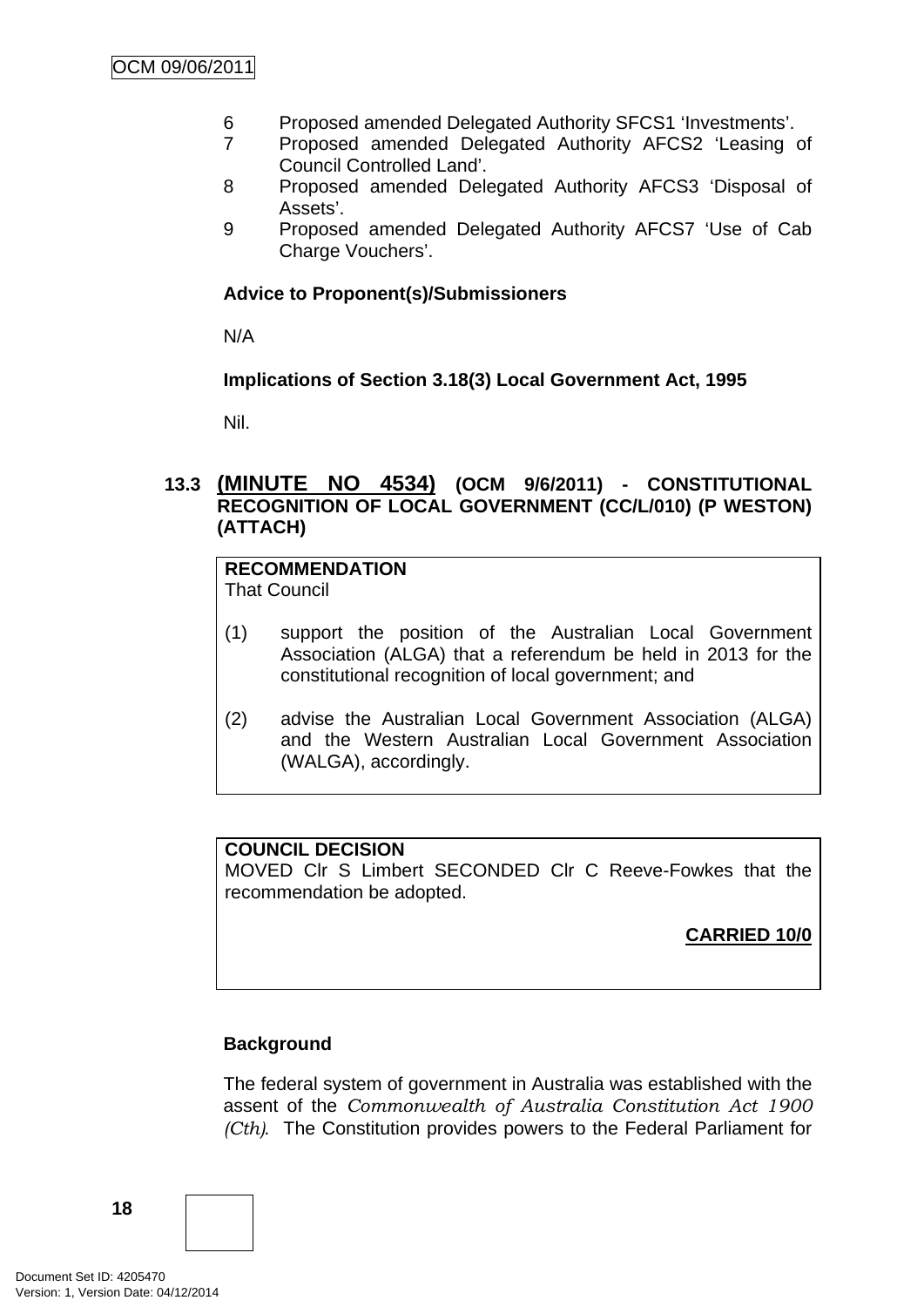the establishment of good government and further identifies the powers of, and the relationships between, the Legislative, Executive and Judicial arms of government.

The *Constitution Act 1889 (WA)* provides for the establishment of government in Western Australia. Local governments are established by statute, namely the *Local Government Act 1995 (WA).*

There is no recognition of local government in the Commonwealth Constitution.

There has been a long history of debate on constitutional recognition of local governments in Australia, with referendums having previously been put before the voters in 1974 and 1988, with both being defeated.

#### **Submission**

N/A

#### **Report**

Following the 2010 Federal Election, the Federal Labor Government committed to holding a referendum for the constitutional recognition of local government. This referendum is likely to be held in conjunction with the 2013 Federal Election.

A national position was developed at the Local Government Constitutional Summit in 2008 which has been refined by the ALGA Board to focus the referendum on financial recognition.

The need for constitutional amendment has been expedited by the High Court case of *Pape v Commissioner of Taxation [2009] HCA 23*.

In this case, a Mr Bryan Pape, barrister and law lecturer, instigated proceedings in the High Court arguing the former Rudd Government did not have the constitutional power to issue the \$900 bonus to 8.7 million taxpayers as part of the government's economic stimulus package.

The outcome of the *Pape* case highlighted the fact that the Federal Government did not necessarily have the constitutional power to provide funding in particular to local governments.

As a result the High Court has set out the limitations of Federal Government power and, in doing so, clearly indicated that they do not have the power to directly fund local governments in specific circumstances.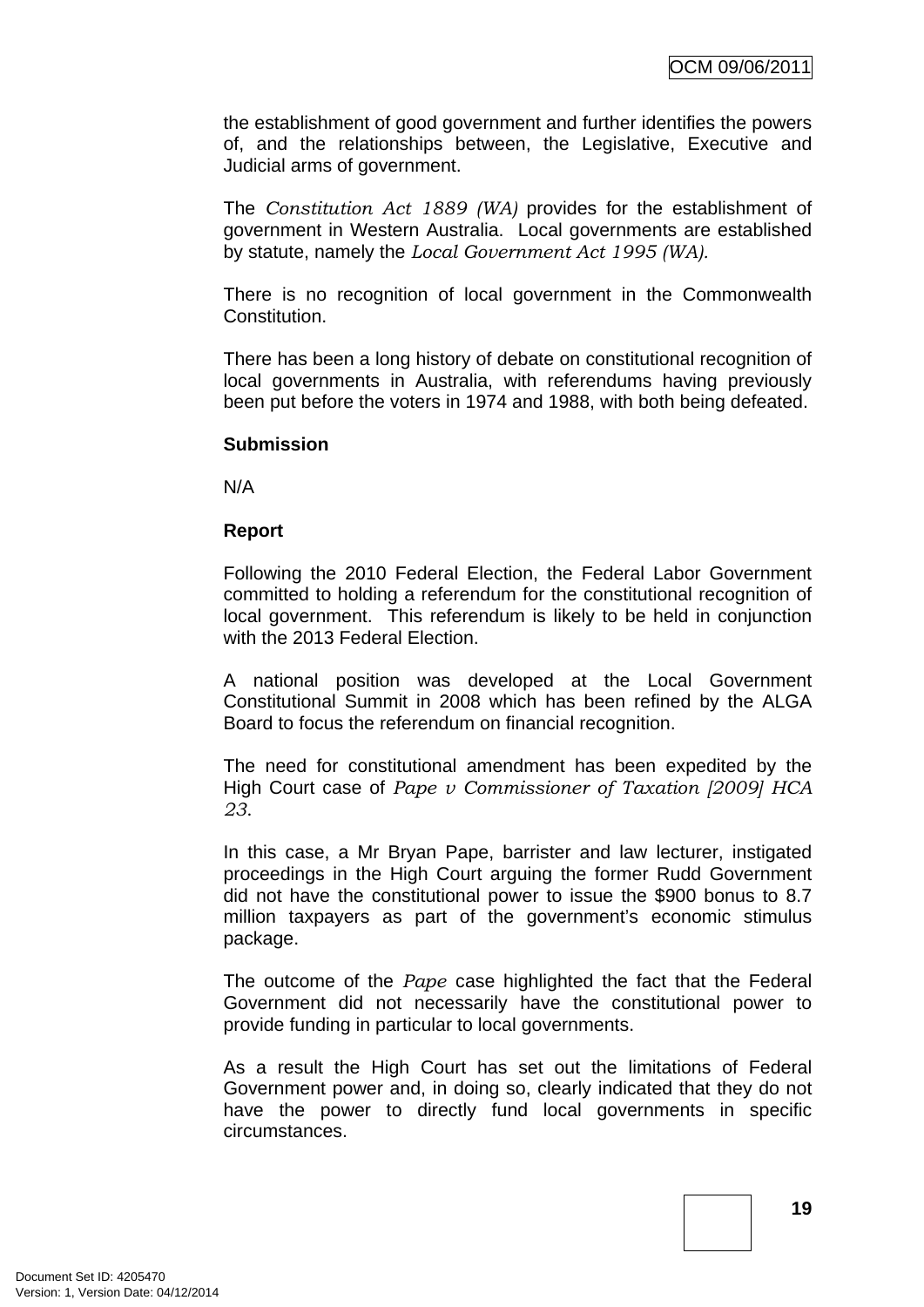As there is no recognition of local government in the Constitution, the Federal Government's ability to fund local governments directly is severely limited. It is in the best interest of local communities that Federal Governments have the capacity to fund local governments directly.

ALGA proposes that Section 96 of the Constitution be amended to recognise local governments and allow for direct funding. If there was to be a proposal to recognise local governments in the Preamble to the Constitution, then according to ALGA, this should also be supported. Preamble recognition alone would only provide limited recognition and would not meet local government requirements or address the uncertainty highlighted by the *Pape* case.

The form of financial recognition proposed by ALGA is unlikely to impact on the relationship between local and State governments. In conclusion, it is considered important that Councils support ALGA's proposal in order to demonstrate to both Federal and State governments that it has widespread support within the local government sector.

### **Strategic Plan/Policy Implications**

#### **Governance Excellence**

To provide effective monitoring and regulatory services that administer relevant legislation and local laws in a fair and impartial way.

### **Budget/Financial Implications**

N/A

### **Legal Implications**

As provided in the report.

### **Community Consultation**

N/A

### **Attachment(s)**

- 1. Correspondence received from ALGA Constitutional Recognition of Local Government – A role for Councils.
- 2. Correspondence received from WALGA dated 22 March 2011.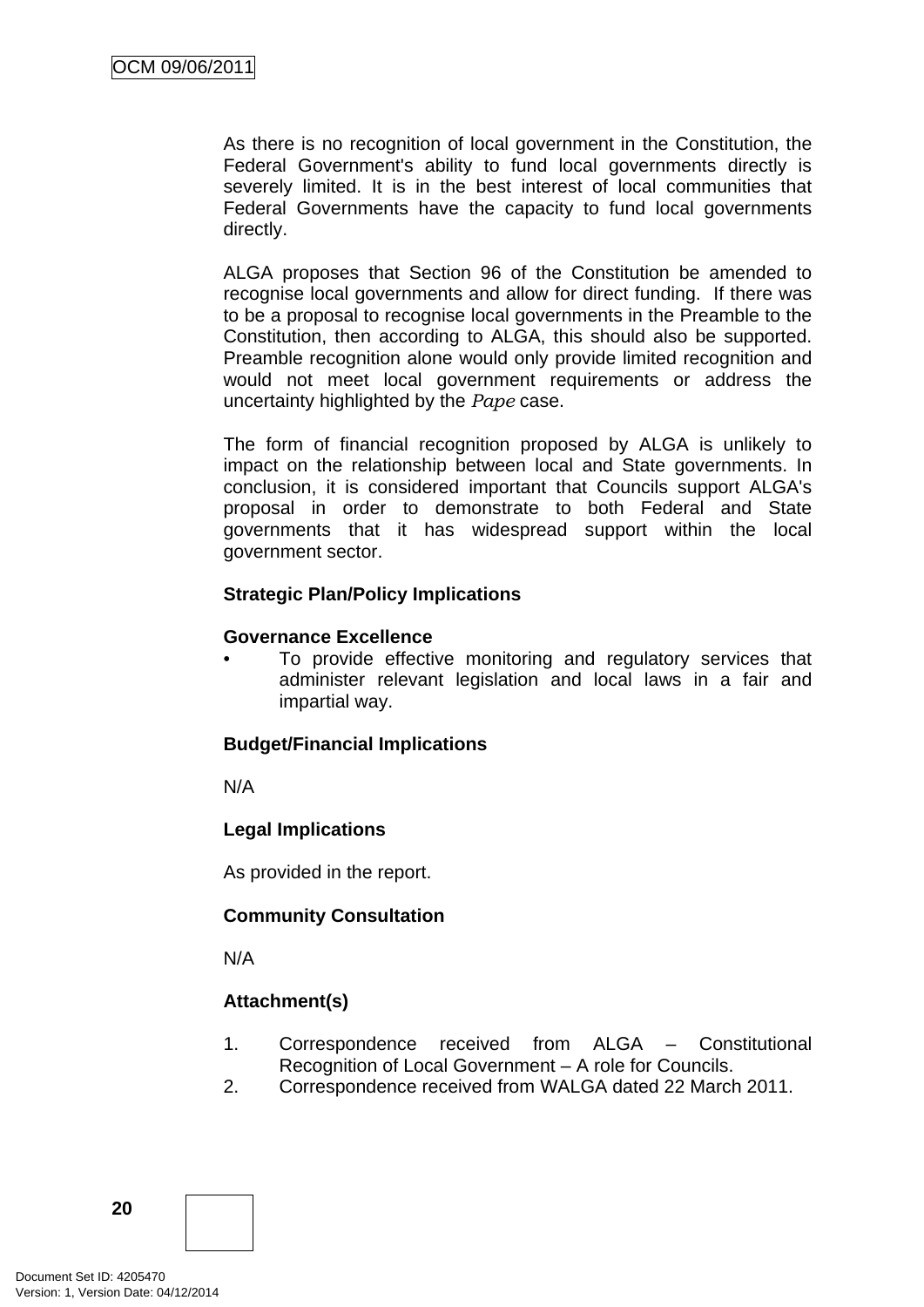### <span id="page-24-0"></span>**Advice to Proponent(s)/Submissioners**

N/A

**Implications of Section 3.18(3) Local Government Act, 1995**

Nil.

### **14. PLANNING AND DEVELOPMENT DIVISION ISSUES**

### **14.1 (MINUTE NO 4535) (OCM 9/6/2011) - PROPOSED STRUCTURE PLAN - LOCATION: WATSON ROAD AND VIEW STREET, BEELIAR - OWNER: VARIOUS - APPLICANT: BURGESS DESIGN GROUP (SM/M/047) (D DI RENZO) (ATTACH)**

# **RECOMMENDATION**

That Council

- (1) endorse the Schedule of Submissions prepared in respect of the Proposed Structure Plan for Watson Road;
- (2) adopt the Proposed Structure Plan pursuant to Clause 6.2.9.1(a) of City of Cockburn Town Planning Scheme No. 3 ("Scheme") subject to the following modifications being undertaken first:
	- 1. The Water Corporation wastewater sewer main on Lot 82 View Street being incorporated within a widened road verge, as shown in Attachment 3.
	- 2. The proposed lots on Lot 82 View Street, Beeliar being coded 'Residential R40', and annotated as being subject to a Detailed Area Plan as shown in Attachment 3.
	- 3. Inclusion of an annotation on the Structure Plan that uniform fencing is required for the R40 coded lots on Lot 82 View Street adjacent to the widened road reserve.
	- 4. Inclusion of an annotation on the Structure Plan that a wall will be constructed along the boundary adjacent to the Stock Road and Beeliar Drive reservations for noise attenuation purposes.
- (3) refer the Structure Plan to the Western Australian Planning Commission with a request for endorsement in accordance with Clause 6.2.10 of the Scheme; and
- (4) advise the proponent that Council is currently in the final processes of an amendment to the Scheme, which seeks to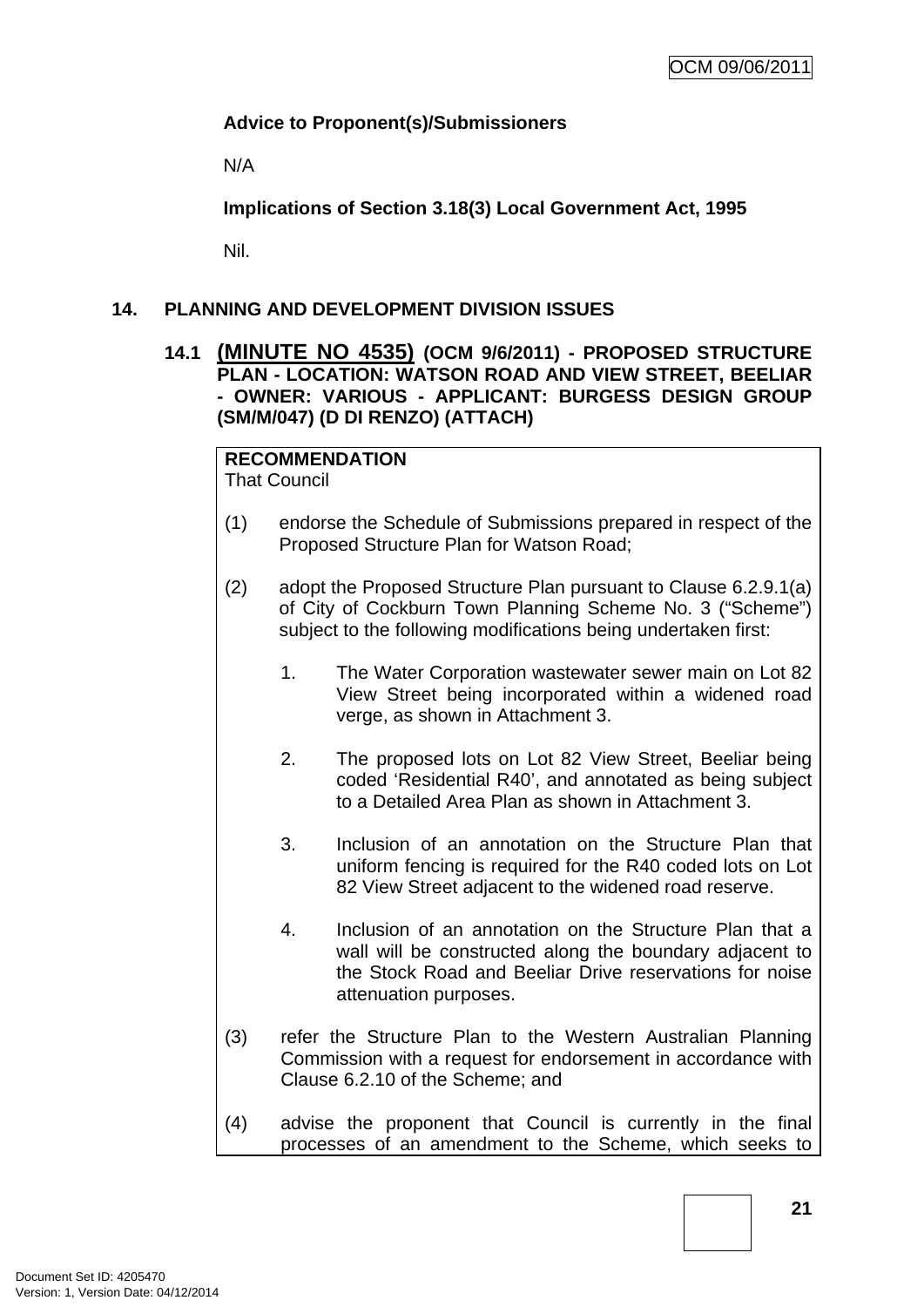introduce new developer contribution arrangements across the City towards community infrastructure. Landowners subdividing to create residential allotments and/or developing grouped/multiple dwellings will be required to make contributions in accordance with the new developer contribution arrangements once the Scheme Amendment becomes operational. This is expected mid-2011.

### **COUNCIL DECISION**

MOVED Mayor L Howlett SECONDED Clr S Limbert that Council:

- (1) endorse the Schedule of Submissions prepared in respect of the Proposed Structure Plan for Watson Road;
- (2) adopt the Proposed Structure Plan pursuant to Clause 6.2.9.1(a) of City of Cockburn Town Planning Scheme No. 3 ("Scheme") subject to the following modifications being undertaken first:
	- 1. The Water Corporation wastewater sewer main on Lot 82 View Street being incorporated within a widened road verge, as shown in Attachment 3.
	- 2. The proposed lots on Lot 82 View Street, Beeliar being coded 'Residential R40', and annotated as being subject to a Detailed Area Plan as shown in Attachment 3. The widened verge area to be maintained by the City and acknowledged tha this area does not form aprt of the public open space calculation.
	- 3. Inclusion of an annotation on the Structure Plan that uniform fencing is required for the R40 coded lots on Lot 82 View Street adjacent to the widened road reserve.
	- 4. Inclusion of an annotation on the Structure Plan that a wall will be constructed along the boundary adjacent to the Stock Road and Beeliar Drive reservations for noise attenuation purposes.
- (3) refer the Structure Plan to the Western Australian Planning Commission with a request for endorsement in accordance with Clause 6.2.10 of the Scheme; and
- (4) advise the proponent that Council is currently in the final processes of an amendment to the Scheme, which seeks to introduce new developer contribution arrangements across the City towards community infrastructure. Landowners subdividing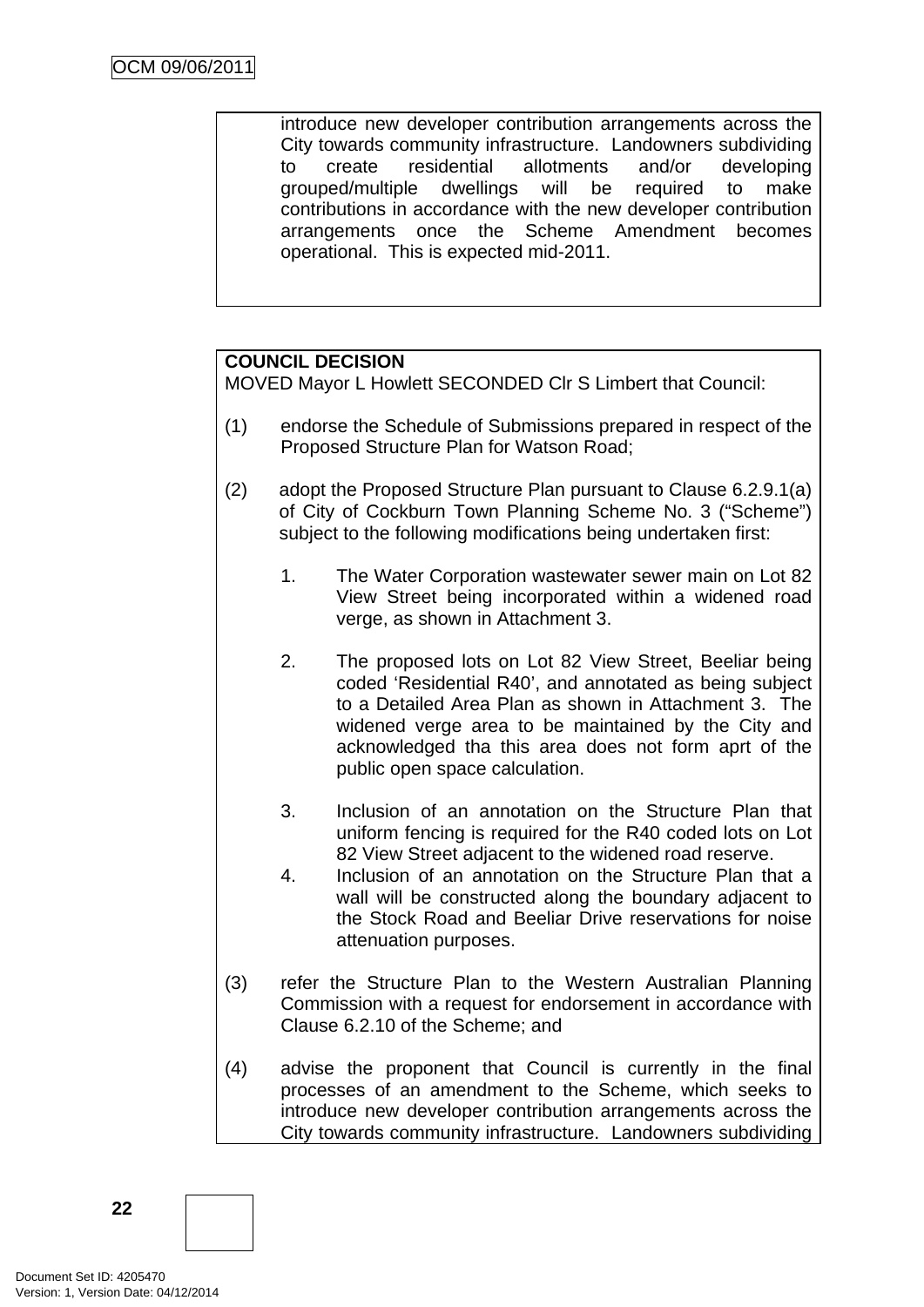to create residential allotments and/or developing grouped/multiple dwellings will be required to make contributions in accordance with the new developer contribution arrangements once the Scheme Amendment becomes operational. This is expected mid-2011.

**CARRIED 10/0**

### **Reason for Decision**

To ensure the amenity of the locality is maintained to the highest standard and that the widened verge area complements the adjacent public open space, as per the amendment proposed in subrecommendation (2) 2.

### **Background**

Council has received a Proposed Structure Plan for the area in Beeliar bound by Beeliar Drive to the North, Watson Road to the east, the 'Primary Regional Roads' reservation to the west, and Lots 82 and 83 Watson Road to the south (refer to location plan within Attachment 1).

The subject land is zoned 'Development' and is within 'Development Area 4' (DA 14) and 'Developer Contribution Area 4' (DCA 4) pursuant to City of Cockburn Town Planning Scheme No. 3 ("Scheme")

A portion of the subject land (the area excluding Lots 82 and 83 View Street) is subject to an endorsed Structure Plan (Pt Lot 451 Watson Road) which was adopted by Council on 11 December 2008, and endorsed by the Western Australian Planning Commission ("WAPC") 22 April 2009 (contained within Attachment 4).

The WAPC subsequently granted subdivision approval on 1 May 2009 for the creation of all lots in accordance with the existing Structure Plan (WAPC Ref No. 139266). Stage 1 of the subdivision has been implemented whereby a grouped housing site (Lot 17 Andy Zuvela Road) and 16 of the single residential lots have now been created in accordance with this subdivision approval. The remaining land, including the proposed public open space ("POS") has been left within a balance lot for stage 2 of the subdivision.

The Proposed Structure Plan incorporates modifications to the stage 2 portion of the existing Structure Plan, and also encompasses the two lots to the south of the exisiting Structure Plan area (Lots 82 and 83 Watson Road, Beeliar).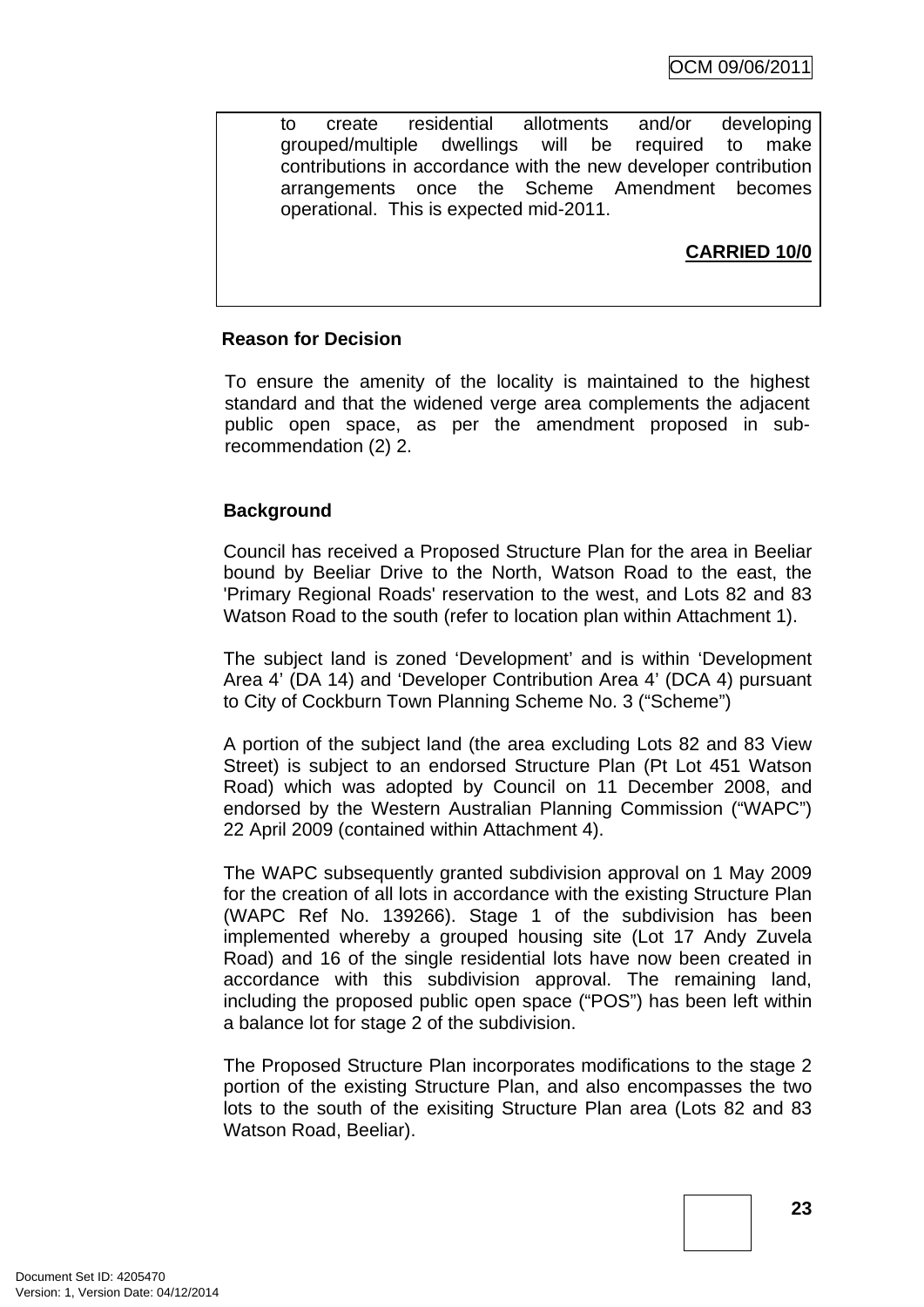The Proposed Structure Plan was adopted for community consultation under delegated authority, and was subsequently advertised for a period of 21 days in accordance with the Scheme, ending on 8 March 2011. The purpose of this report is for Council to consider adopting the Proposed Structure Plan for final approval.

### **Submission**

The Proposed Structure Plan has been submitted by the applicant in order to facilitate the creation of an additional grouped housing site. It also proposes to make more efficient use of useable land by shifting proposed POS onto land constrained by a Water Corporation wastewater sewer main.

The applicant has submitted a Structure Plan report in support of the proposal.

#### **Report**

#### Proposal

The Proposed Structure Plan (Attachment 2) shifts the central area of POS shown on the existing Structure Plan southward to create an additional grouped housing site immediately adjacent to the existing grouped housing site (Lot 17 Andy Zuvela Road, currently undeveloped) created as part of stage 1. This is part of an agreement between the subject landowners to develop their land in a coordinated manner.

With the exception of the relocation of the POS and the creation of a new grouped housing site, the zonings shown on the existing Structure Plan remain unchanged.

Stage 2 of the subdivision is proposed to include the creation of the POS, the creation of the R30 lots adjacent to Watson Road, and the creation of the additional grouped housing site.

The Proposed Structure Plan (Attachment 2) includes a logical extension of the roads shown on the existing Structure Plan. This will allow the road network to be further extended into future Structure Plan(s) to the south, and the indicative road layout included on the Proposed Structure Plan shows how this could be achieved.

A significant section of Lots 82 and 83 View Street is constrained by a Water Corporation wastewater sewer main. The Proposed Structure Plan (Attachment 2) includes 'Residential R25' over the wastewater sewer main on Lots 82 and 83 View Street. This would facilitate three

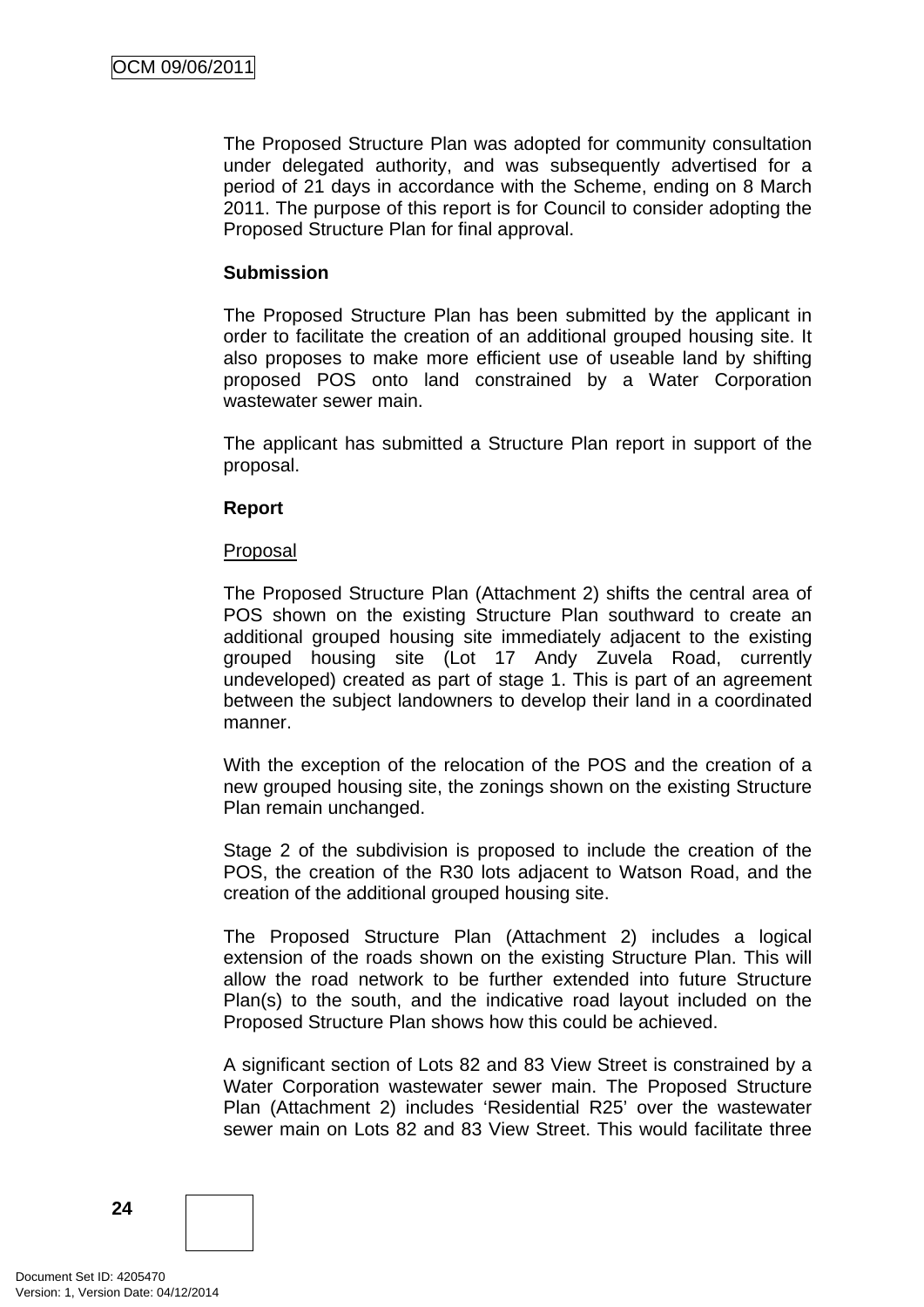large lots which incorporate the future easement over the wastewater sewer main, with sufficient area outside the easement for future dwellings and associated structures to be built.

The Proposed Structure Plan (Attachment 2) also includes an R40 grouped housing site adjacent to Watson Road on Lot 83 View Street, on land which is not constrained by the wastewater sewer main.

#### Planning Assessment

The Proposed Structure Plan (Attachment 2) demonstrates adequate provision of POS in accordance with R4 of *Liveable Neighbourhoods*. It achieves a minimum of 10% POS over the stage 1 and 2 areas (to be undertaken by the proponent), as well as across the whole Structure Plan area.

The 655m<sup>2</sup> POS/drainage area adjacent to Watson Road incorporates a stormwater detention area, and is classified as 'Restricted Use POS'. This constitutes less than 2% of the total 10% proposed POS, consistent with *Liveable Neighbourhoods* (R4 and R5).

It is considered that the Proposed Structure Plan (Attachment 2) facilitates more efficient use of urban land by incorporating a portion of the Water Corporation wastewater sewer main within POS (to be contained within an easement). This land is constrained and cannot be developed for residential purposes, therefore incorporating a portion of the future easement into POS is the highest and best use for this land. The Proposed Structure Plan therefore facilitates an additional grouped housing site on unconstrained land.

During the advertising period an objection was received from the Water Corporation advising that they do not support the creation of 'R25' residential lots over the wastewater main sewer, notwithstanding the fact no structures would be built over the easement.

The wastewater main is a key asset transferring wastewater from a large catchment and is approximately 2m in diameter. The Water Corporation require gravity wastewater mains greater than 300mm to have greater levels of protection compared to gravity wastewater reticulation less than 300mm. Accordingly the Water Corporation have advised that they require the wastewater main to be located in the first instance in either a road reserve or in the second instance within POS with a 12m easement.

To address this issue the applicant has proposed a revised Structure Plan which alternatively incorporates the wastewater sewer main on Lot 82 within a widened road verge area (Attachment 3). This verge area would be attractively landscaped, and the applicant has submitted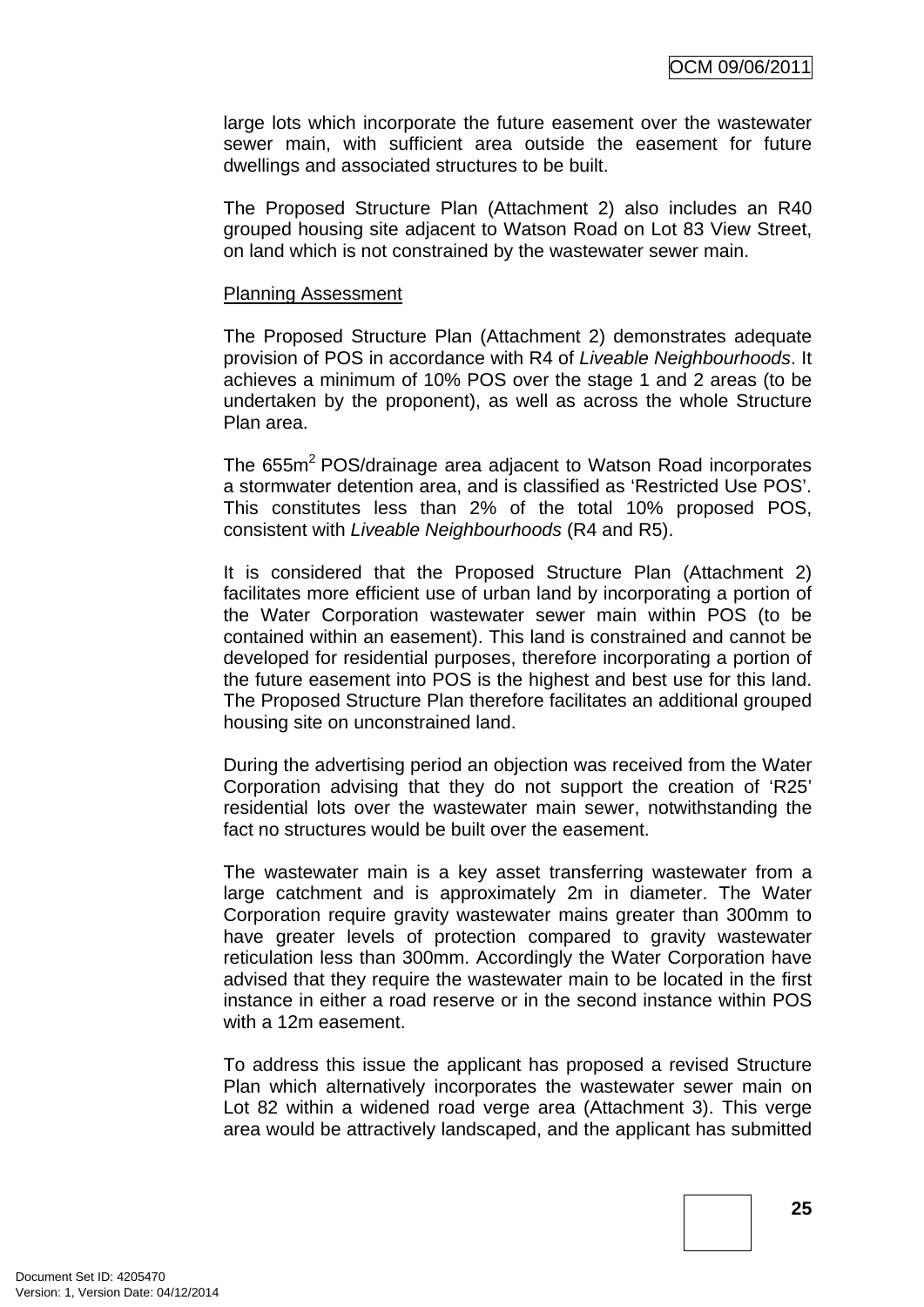a concept plan demonstrating how this can be achieved (Attachment 6).

Adjacent to this widened road verge (containing the wastewater sewer main) a residential coding of R40 is proposed in the revised Structure Plan (with lots approximately  $250m^2$ ), subject to a Detailed Area Plan. The Detailed Area Plan will specify the design of dwellings on these lots to ensure an appropriate interface is achieved with the adjacent residential R25 zoned land, and the widened verge area.

It is also recommended that uniform fencing be required adjacent to the proposed widened road reserve, so that an attractive, integrated interface and streetscape is achieved.

The existing Structure Plan (Attachment 4) includes an annotation stating that a wall will be constructed along the boundary adjacent to the Stock Road and Beeliar Drive reservations for noise attenuation purposes. It is recommended that this annotation also be included on the revised Structure Plan to be adopted for final approval.

It is recommended that the proponent be advised that Council is currently in the final processes of an amendment to the Scheme, which seeks to introduce new developer contribution arrangements across the City towards community infrastructure. This amendment will impact on landowners undertaking residential subdivisions and/or developing grouped/multiple dwellings, as they will be required to make contributions in accordance with the new developer contribution arrangements once the Scheme Amendment becomes operational.

### **Conclusion**

The Proposed Structure Plan facilitates more efficient use of urban land by incorporating a portion of the Water Corporation wastewater sewer main within POS, allowing the creation of an additional grouped housing site on unconstrained land.

It is considered that the modifications outlined in the revised Structure Plan (Attachment 3) adequately address the concerns raised by the Water Corporation. Accordingly it is recommended that Council adopt the Proposed Structure Plan for final approval, subject to the modification discussed in this report and outlined in the recommendations.

### **Strategic Plan/Policy Implications**

N/A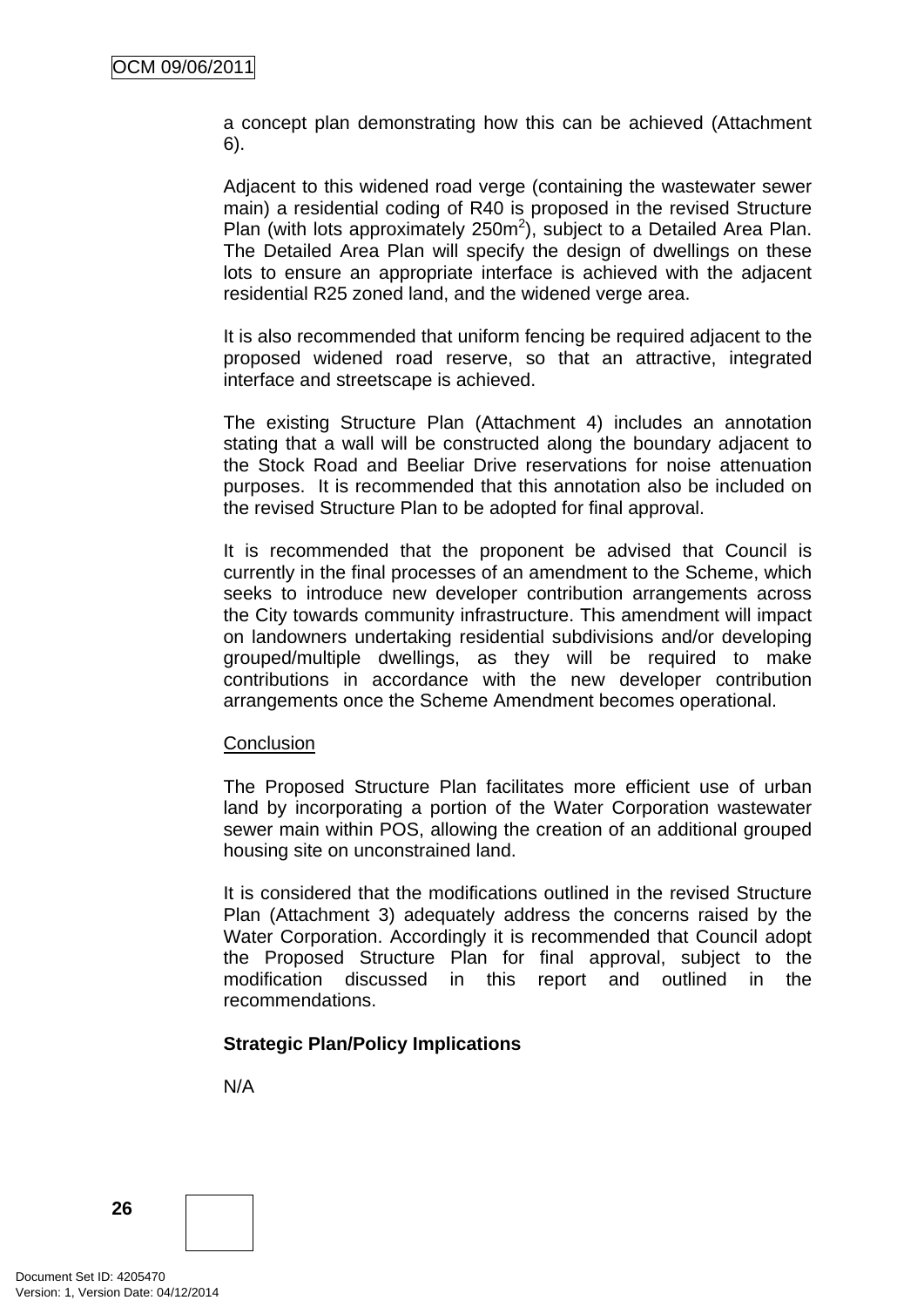### **Demographic Planning**

• To ensure the planning of the City is based on an approach that has the potential to achieve high levels of convenience and prosperity for its citizens.

#### **Employment and Economic Development**

• To plan and promote economic development that encourages business opportunities within the City.

#### **Transport Optimisation**

To ensure the City develops a transport network that provides maximum utility for its users, while minimizing environmental and social impacts.

#### **Budget/Financial Implications**

The Structure Plan fees for this proposal have been calculated in accordance with the *Planning and Development Regulations 2009*, including the cost of advertising and this has been paid by the applicant.

#### **Legal Implications**

N/A

### **Community Consultation**

Community consultation was undertaken in accordance with the requirements of the Scheme, and the Proposed Structure Plan was advertised from 15 February 2011 to 8 March 2011. This included letters to surrounding landowners, government agencies, and an advertisement in the Cockburn Gazette on 15 February 2011.

The City received a total of six submissions from government agencies, and no submissions from adjacent landowners or members of the community. There was one objection received from the Water Corporation, and five submissions of support. All of these submissions are outlined and addressed in the Schedule of Submissions (Attachment 5).

### **Attachment(s)**

- 1. Location Plan
- 2. Proposed Structure Plan (as advertised)
- 3. Revised Proposed Structure Plan
- 4. Current Structure Plan (Pt Lot 451 Watson Road)
- 5. Schedule of Submissions
- 6. Verge Landscaping Concept Plan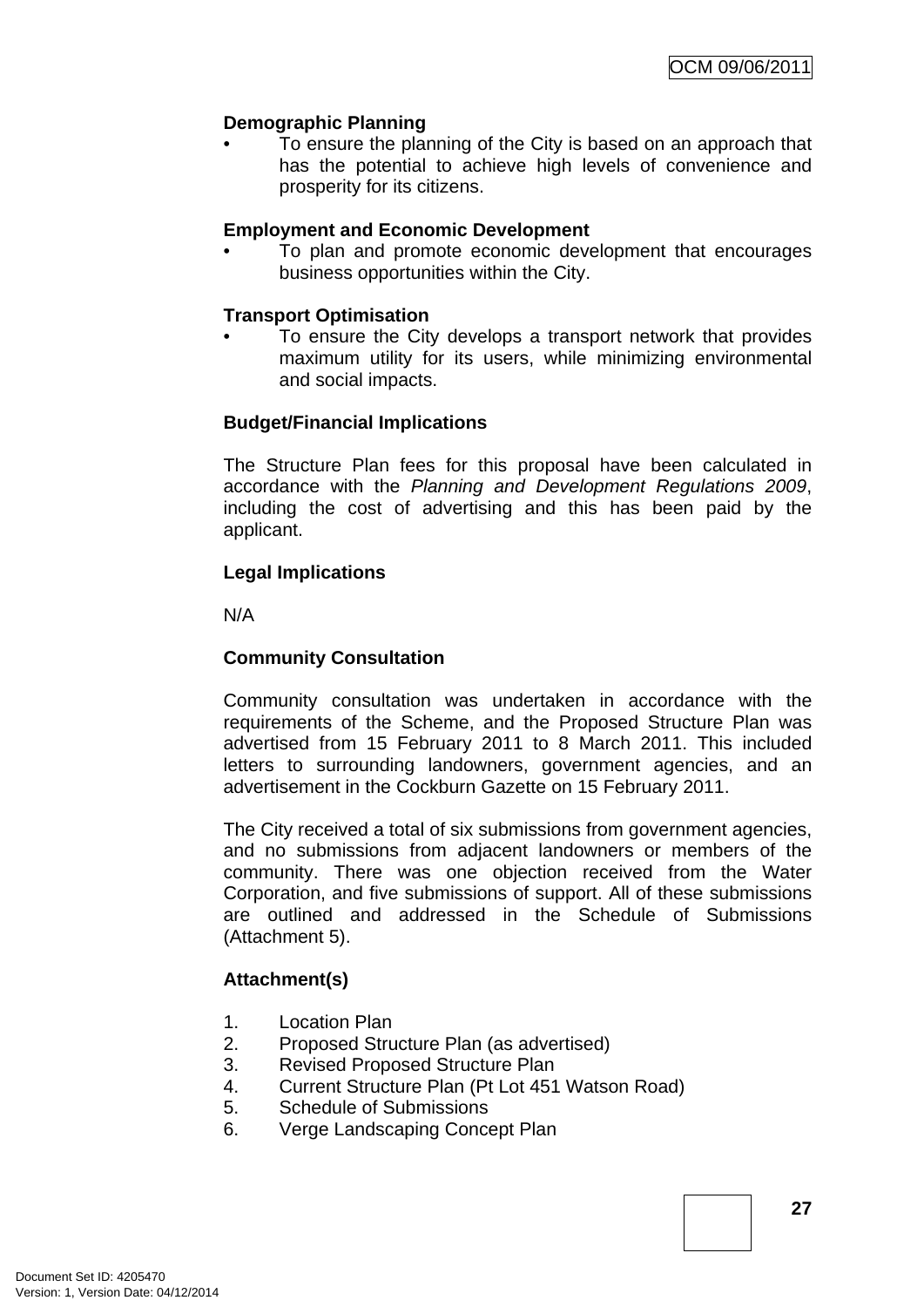### <span id="page-31-0"></span>**Advice to Proponent(s)/Submissioners**

The Proponent(s) and those who lodged a submission on the proposal have been advised that this matter is to be considered at the 9 June 2011 Council Meeting.

### **Implications of Section 3.18(3) Local Government Act, 1995**

Nil.

### **14.2 (MINUTE NO 4536) (OCM 9/6/2011) - DRAFT TOWN PLANNING SCHEME AMENDMENT NO. 83 - INSERTING ADDITIONAL USE OF 'SHOP' AT LOTS 7-14 AND 16-24 ON LOT 256, 40 PORT PIRIE STREET, BIBRA LAKE (STOCK ROAD MARKETS) (93083) (C CATHERWOOD) (ATTACH)**

# **RECOMMENDATION**

That Council:

- (1) endorse the schedule of submissions prepared in respect of Amendment No. 83 to City of Cockburn Town Planning Scheme No. 3 ("Scheme");
- (2) modify the advertised version of Amendment No. 83 to the Scheme to also include a maximum tenancy size of 500m<sup>2</sup> GLA;
- (3) adopt for final approval Amendment No. 83 to the Scheme for the purposes of:
	- 1. Allowing the additional use of shop at Lots 7-14 and 16-24 on Lot 256, 40 Port Pirie Street, Bibra Lake.
	- 2. Inserting the new Additional Use No. 18 provisions into Schedule 2 of the Scheme Text as follows:

| <b>No</b> | <b>Description of</b><br>Land | <b>Additional Use</b>                            | <b>Conditions</b> |
|-----------|-------------------------------|--------------------------------------------------|-------------------|
| AU        | Strata Lots 7-14,             | Shop: subject to the total                       | Planning          |
| 18        |                               | and 16-24 on SP $\vert$ retail floor space being | Approval.         |
|           |                               | 20182, 40 Port restricted to a maximum of        |                   |
|           | Pirie Street, Bibra           | $\vert$ 2000m <sup>2</sup> GLA and a             |                   |
|           | Lake.                         | maximum tenancy size                             |                   |
|           |                               | being restricted to 550m <sup>2</sup> .          |                   |

(4) modify the amendment documentation in accordance with 2, and sign and seal without further modification, then submit the documentation to the Western Australian Planning Commission,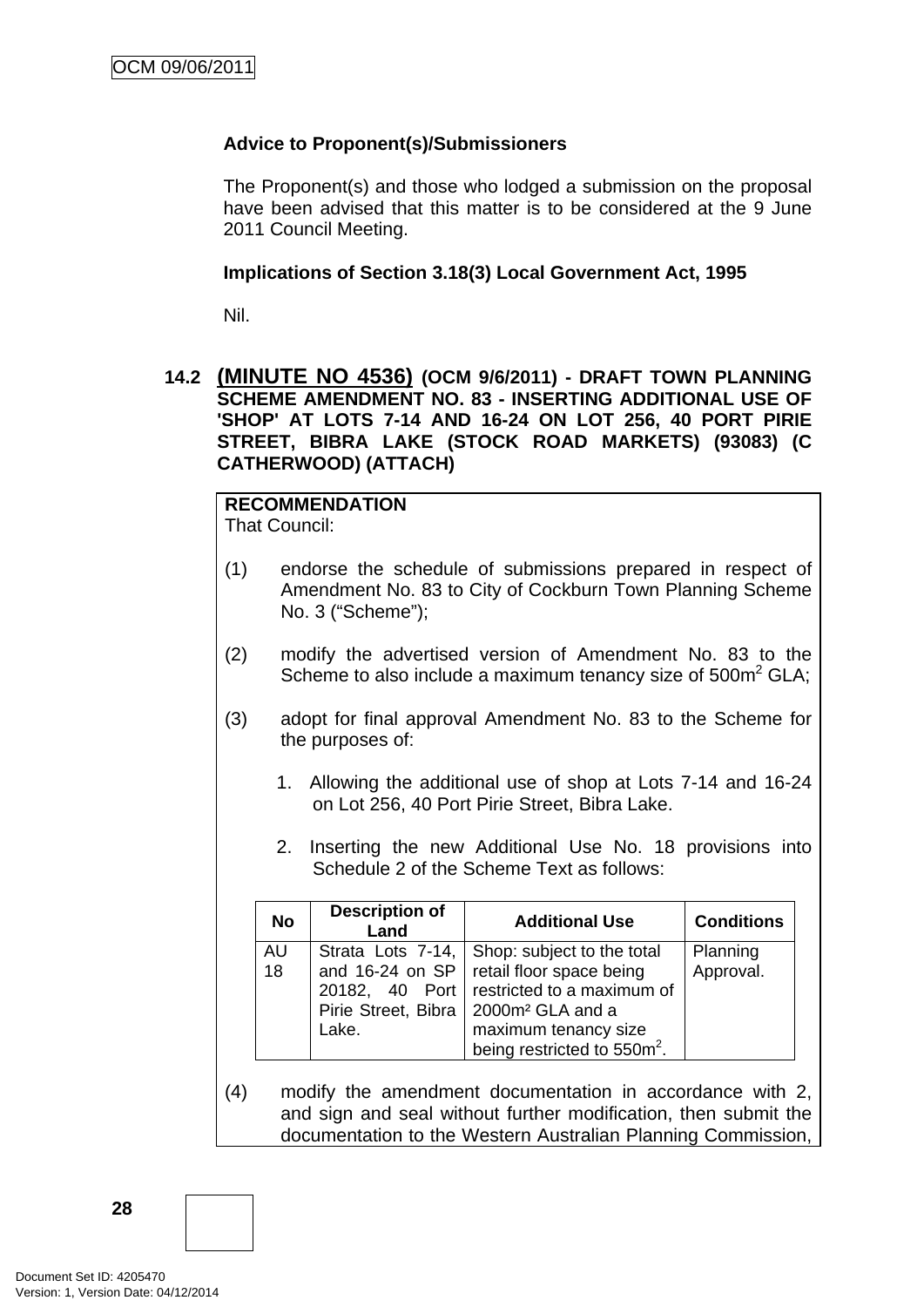along with the endorsed schedule of submissions with a request for the endorsement of final approval by the Hon. Minister for Planning; and

(5) advise those parties that made a submission of Council's decision accordingly.

### **COUNCIL DECISION**

MOVED Deputy Mayor K Allen SECONDED Clr S Limbert that Council:

- (1) endorse the schedule of submissions prepared in respect of Amendment No. 83 to City of Cockburn Town Planning Scheme No. 3 ("Scheme");
- (2) modify the advertised version of Amendment No. 83 to the Scheme to also include a maximum tenancy size of  $550m^2$  GLA;
- (3) adopt for final approval Amendment No. 83 to the Scheme for the purposes of:
	- 1. Allowing the additional use of shop at Lots 7-14 and 16-24 on Lot 256, 40 Port Pirie Street, Bibra Lake.
	- 2. Inserting the new Additional Use No. 18 provisions into Schedule 2 of the Scheme Text as follows:

| <b>No</b> | <b>Description of</b><br>Land | <b>Additional Use</b>                              | <b>Conditions</b> |
|-----------|-------------------------------|----------------------------------------------------|-------------------|
| AU        | Strata Lots 7-14,             | Shop: subject to the total                         | Planning          |
| 18        |                               | and 16-24 on SP   retail floor space being         | Approval.         |
|           |                               | 20182, 40 Port restricted to a maximum of          |                   |
|           |                               | Pirie Street, Bibra   2000m <sup>2</sup> GLA and a |                   |
|           | Lake.                         | maximum tenancy size                               |                   |
|           |                               | being restricted to 550m <sup>2</sup> .            |                   |

- (4) modify the amendment documentation in accordance with 2, and sign and seal without further modification, then submit the documentation to the Western Australian Planning Commission, along with the endorsed schedule of submissions with a request for the endorsement of final approval by the Hon. Minister for Planning; and
- (5) advise those parties that made a submission of Council's decision accordingly.

## **CARRIED 10/0**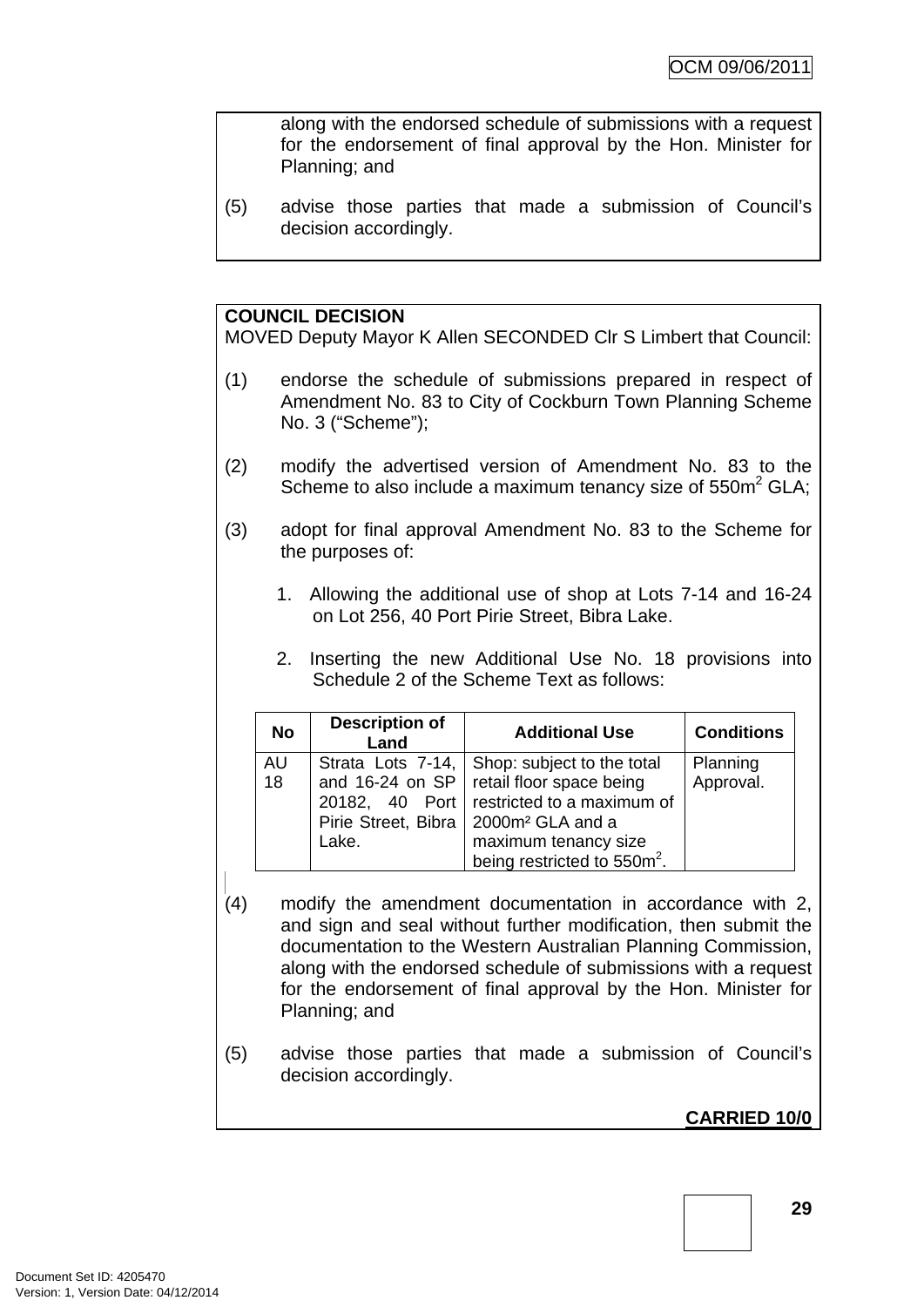### **Reason for Decision**

It will be confusing to limit the tenancy size to 500 sq.m. when Council already has four that are over that size. Whilst there are Council staff today who know the reason, problems are going to occur at a future stage. Council should not complicate the issue by having competing issues from day one, hence the recommended increase to 550 sq.m. (maximum) for tenancies.

### **Background**

At its Ordinary meeting held 11 February 2010, Council initiated Amendment No. 83 to City of Cockburn Town Planning Scheme No. 3 ("Scheme") to consider the additional use of 'shop' at Lots 7-14 and 16- 24 on Lot 256, 40 Port Pirie Street, Bibra Lake. These are a selection of tenancies contained within the Stock Road Markets complex.

Community consultation occurred between 15 March and 27 April 2011, a period of 43 days. A number of submissions were received. As per Section 17 of the *Town Planning Regulations 1967*, this matter is now presented for Council's consideration following advertising being undertaken.

### **Submission**

N/A

### **Report**

The report to Council to consider initiating the amendment discussed in significant detail the basis for the amendment, and any planning issues of consequence. It is not intended to repeat all of the above issues in this report, except where they relate to an issue raised in the submission period or where a change is recommended to the amendment from the version advertised.

On review of the submissions received, there appears to be some confusion with what the amendment proposes. The 'market' use remains in place and applies to the larger strata lots (15 and 25) which include the large area beneath the 'big top' building. Market means: *'premises used for the display and sale of goods from stalls by independent vendors'*.

This proposal relates to the other smaller strata tenancies to the west and north of the 'big top' building. It proposes the additional use of 'shop' which means: *'premises used to sell goods by retail, hire goods or provide services of a personal nature (including a hairdresser or beauty therapist) but does not include a showroom, fast food outlet,*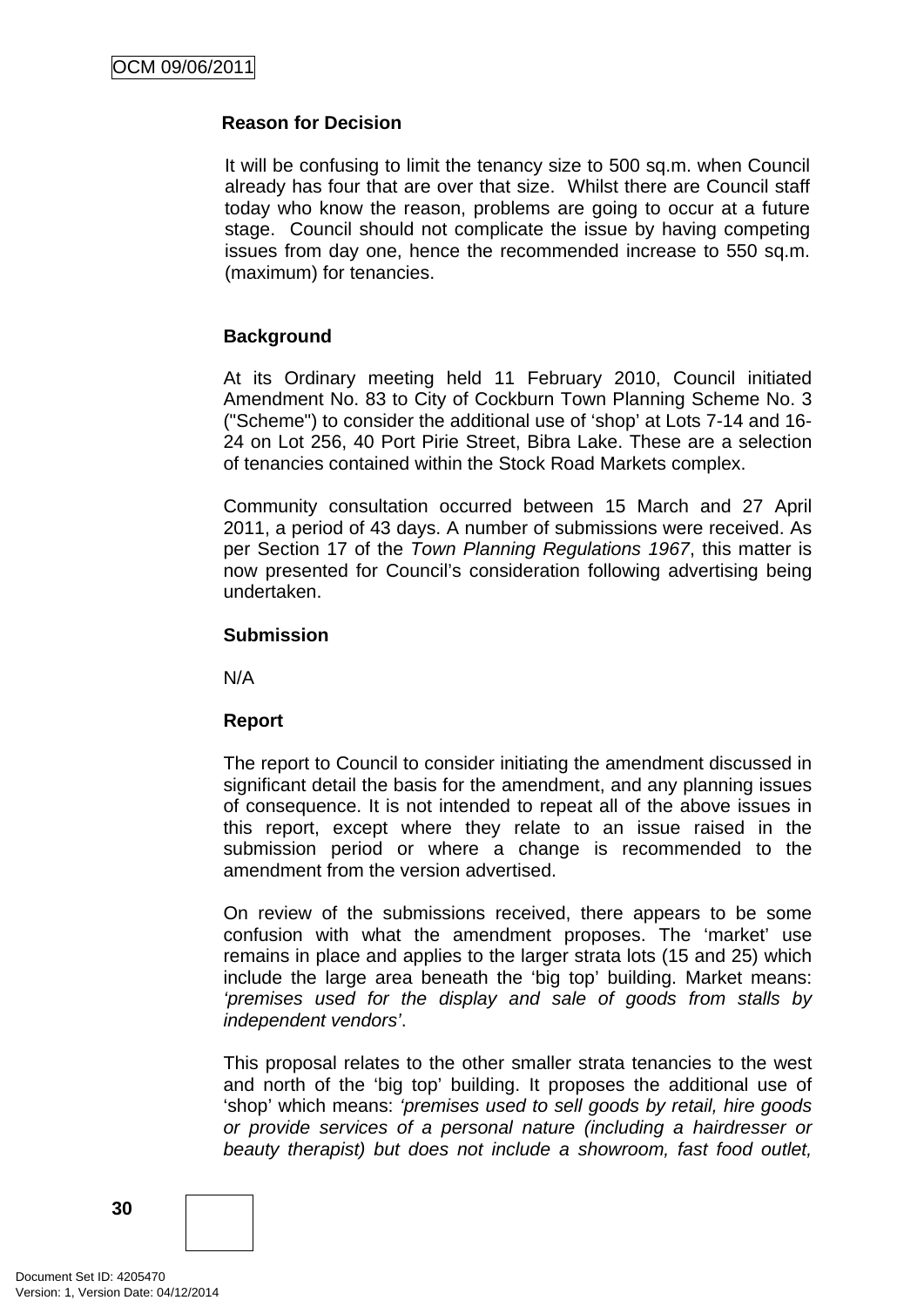*bank, farm supply centre, garden centre, hardware store, liquor store and nursery'*.

A key difference in these uses is the notion of a stall (in the case of a 'market') and premises (in the case of a 'shop'). The strata lots covered by this proposal (7-14 and 16-24) are individual tenancies/premises. It is in this sense that they are different to a 'stall' which could exist under the 'big top' building and what is commonly seen in most markets.

Concern was also raised about the possible redevelopment scenario which could eventuate if the amendment was approved in the current form. In particular, the concern that a small to medium size supermarket could be accommodated especially if a number of adjoining tenancies was grouped together through an acquisition process. This concern is quite valid and this was certainly not the intent of the amendment. In response to this concern, it is recommended that a modification be included to cap the maximum tenancy size as well.

Looking at the current strata plan, the strata lots subject to this amendment average  $361m^2$ . The submission suggests a cap of 400-500m<sup>2</sup> which seems a reasonable figure to use. Four of the strata lots are larger than  $500m^2$  as indicated below. However the building area for three of these is less than  $500m^2$ .

Strata lot  $16 = 811 \text{m}^2$  (total of buildings = 530m<sup>2</sup>)

Strata lot  $17 = 503m^2$  (building = 456m<sup>2</sup>)

Strata lot 23 =  $544m^2$  (building =  $333m^2$ )

Strata lot 24 =  $695m^2$  (building =  $98m^2$ )

The exception being a patio/shed company on strata lot 16 which has a  $collection$  of display structures totalling  $530m^2$ . This business is a showroom so there would be no impact on them.

It is recommended the maximum tenancy size of  $500m<sup>2</sup>$  be included for the proposed additional use of 'shop'. It is recommended this amendment be endorsed by Council, subject to this modification.

### **Strategic Plan/Policy Implications**

#### **Demographic Planning**

• To ensure the planning of the City is based on an approach that has the potential to achieve high levels of convenience and prosperity for its citizens.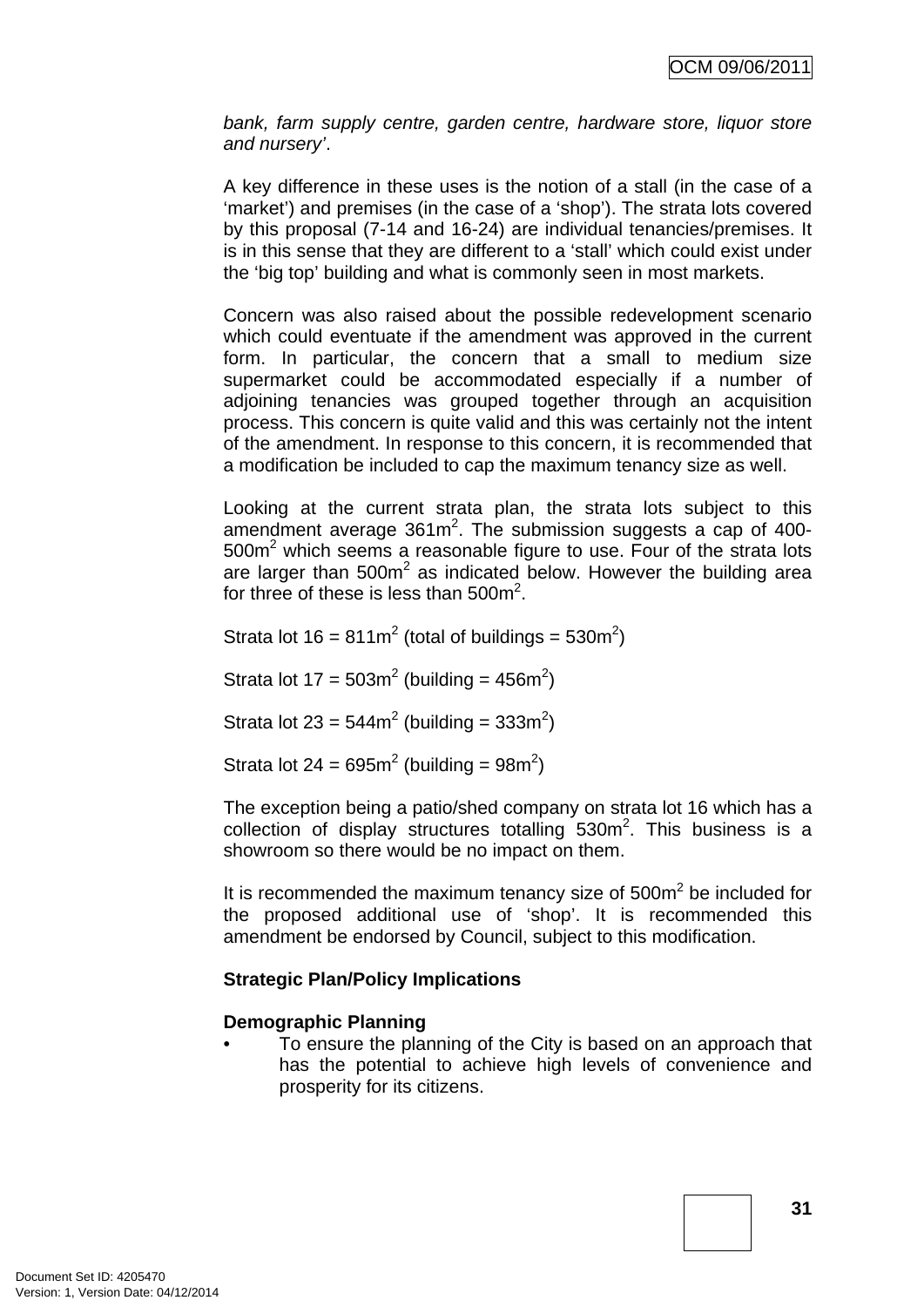### **Employment and Economic Development**

• To plan and promote economic development that encourages business opportunities within the City.

### **Budget/Financial Implications**

N/A

### **Legal Implications**

A number of tenancies are currently undertaking uses without the necessary planning approval. Should Council determine not to proceed with this amendment, there would be compliance actions which would need to resume. While this amendment has been prepared for Council's consideration, no compliance actions have been undertaken.

### **Community Consultation**

#### Method of consultation

Community consultation occurred between 15 March and 27 April 2011, a period of 43 days.

Letters were sent to tenants and landowners within the Stock Road Markets site and adjoining landowners at the commencement of this period. An advertisement was also placed in the Cockburn Gazette on 15 March 2011 as well as notification on the 'public consultation' page of the City's website. A project page has also been available on the City's website since late December 2010 which included a copy of the draft amendment. All tenants and landowners within the Stock Road Market site were advised of this project page in early January 2011. This provided the opportunity to view the draft Scheme amendment documentation prior to the formal consultation period commencing.

### Outcome of consultation period

Seven submissions were received. Five were in support of the amendment. One objected to the inclusion of the  $2000m^2$  limitation. One objected on the basis the amendment in its current form could provide a redevelopment opportunity into a medium size supermarket. This submission recommended inclusion of a tenancy size limitation as well.

The submissions are discussed in further detail in the attached Schedule of Submissions.

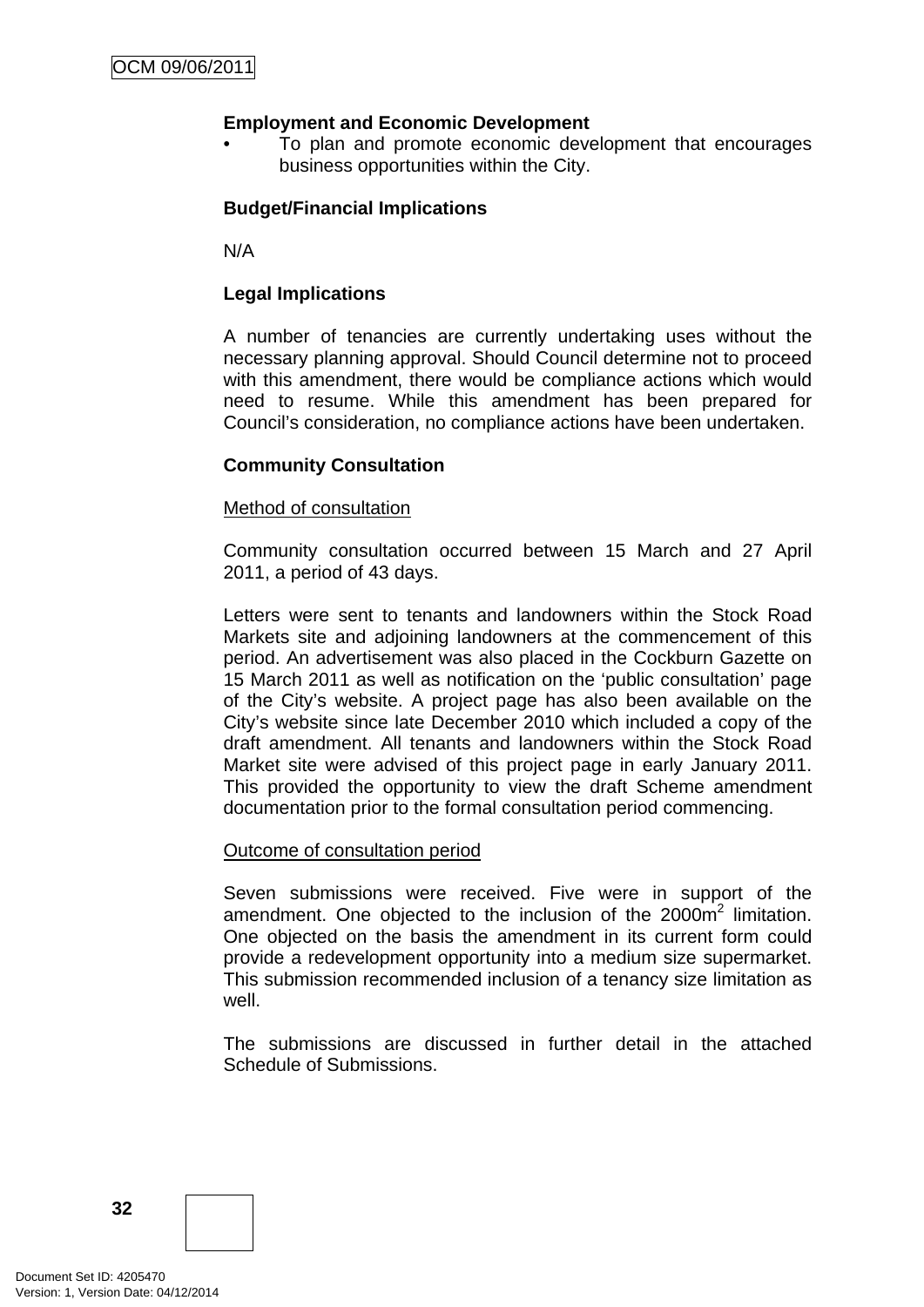### Changes arising from submissions received

One change has been recommended to the proposed amendment, as discussed in the 'Report' section further above.

It is recommended the maximum tenancy size of  $500m<sup>2</sup>$  be included for the proposed additional use of 'shop'. This will ensure the intent of the amendment is not lost should a redevelopment proposal be received in the future.

# **Attachment(s)**

Schedule of Submissions

## **Advice to Proponent(s)/Submissioners**

The Proponent(s) and those who lodged a submission on the proposal have been advised that this matter is to be considered at the 9 June 2011 Council Meeting.

## **Implications of Section 3.18(3) Local Government Act, 1995**

Nil.

## **14.3 (MINUTE NO 4537) (OCM 9/6/2011) - OFFER TO SELL LAND TO CITY OF COCKBURN - LOCATION: PORTION OF LOT 341 LAKEFRONT AVENUE, BEELIAR - OWNER/APPLICANT: DEPARTMENT OF HOUSING/PRM JOINT VENTURE (6007077) (K SIM)**

### **RECOMMENDATION**

That Council defer consideration of the matter until a future Ordinary Council Meeting.

### **COUNCIL DECISION**

MOVED Clr S Limbert SECONDED Clr C Reeve-Fowkes that the recommendation be adopted.

**CARRIED 10/0**

### **Background**

At the Ordinary Council Meeting held on 14 April 2011, Council considered an offer from the landowner for Council to purchase the existing car park located on portion of Lot 341 Lakefront Avenue, Beeliar. The Council resolved to defer the item to the Ordinary Council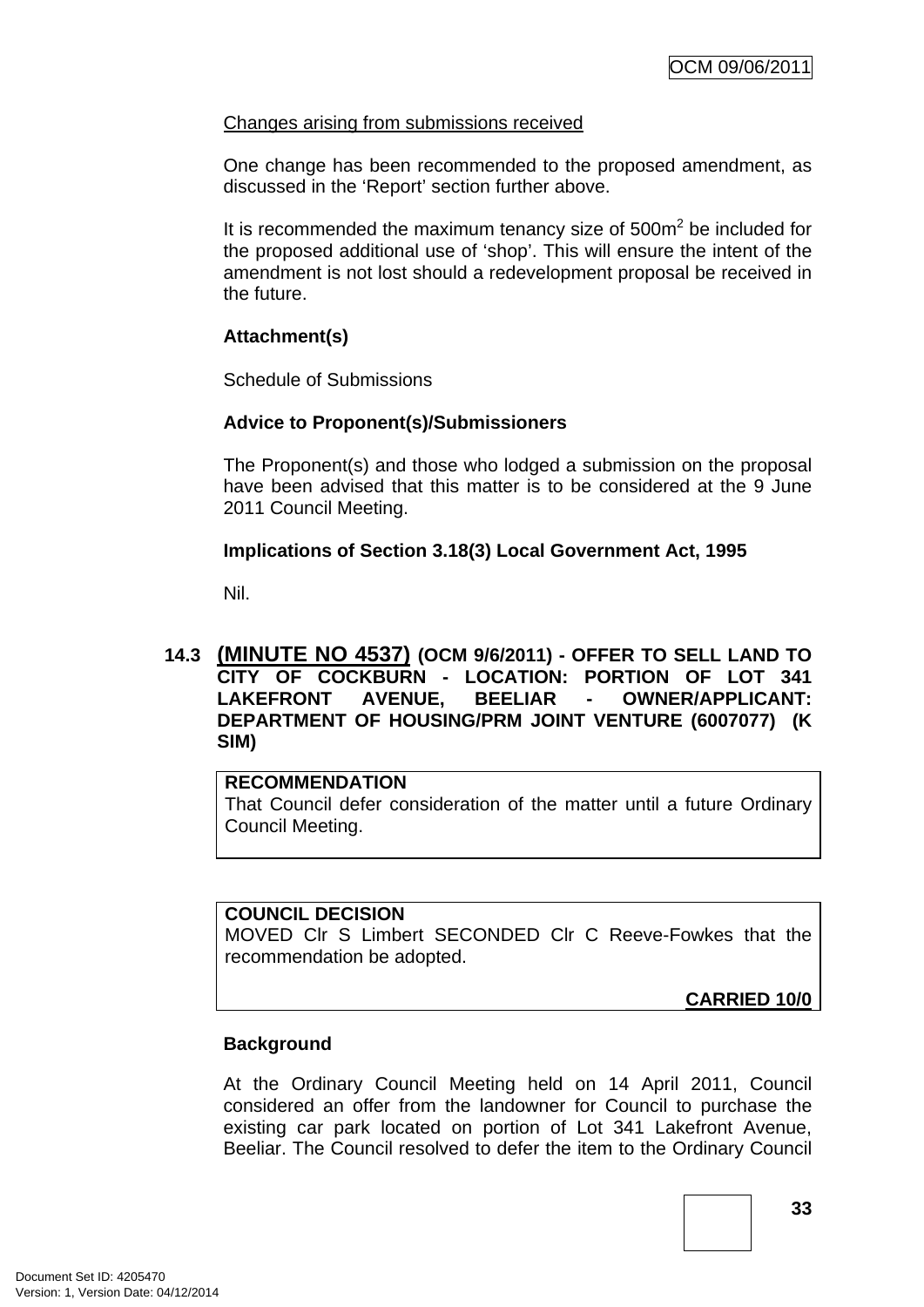Meeting to be held on 12 May 2011, to allow for community consultation on the proposal.

At the Ordinary Council Meeting held on 12 May 2011, Council deferred consideration of the matter again until the June 2011 Ordinary Council Meeting, to allow for further consultation and meetings with the landowner to occur. The purpose of this report is to update Council on the progress of this consultation and meetings, and to advise Council that this matter still requires further consideration before it can be put back for final consideration.

#### **Submission**

N/A

#### **Report**

Following the 14 April 2011 Council meeting a mail out was sent to all the organisations that use the sports fields and the Beeliar Community Centre, including the Beeliar Residents Action Group ("BRAG"). The mail out was also sent to landowners who would be potentially affected by any decision to relocate the car parking to the south side of the sports fields along The Grange.

The mail out provided details of the number of car parking bays currently located near the entrance to the Community Centre, and the number that would be removed if the City did not take up an option to purchase portion of Lot 341 Lakefront Avenue, the land owned by the Department of Housing. The mail out went on to describe how alternative parking could be provided elsewhere on Reserve 45286.

Included was a plan of the existing car park within Lot 341 and also where alternative car parking could be established in Reserve 45286 off The Grange. As mentioned above, as this alternative car parking location could have an impact on houses on the opposite side of The Grange, the mail out was also sent to all landowners fronting The Grange between Waitch Loop and Hybanthus Loop, Beeliar. The mail out asked for responses by 18 May 2011.

To date responses to the mail out have included three individual letters from residents, a letter from BRAG, a letter from the Department of Housing Joint Venture Partner PRM and a petition containing 116 signatures. A full analysis of the responses has yet to be made, although it is clear that there is opposition to the clearing of any vegetation on Reserve 45286 for the construction of a new car park. There is also a general concern that the City and the Department of Housing cannot negotiate a more favourable financial outcome to maintain the car parking in its present form and located.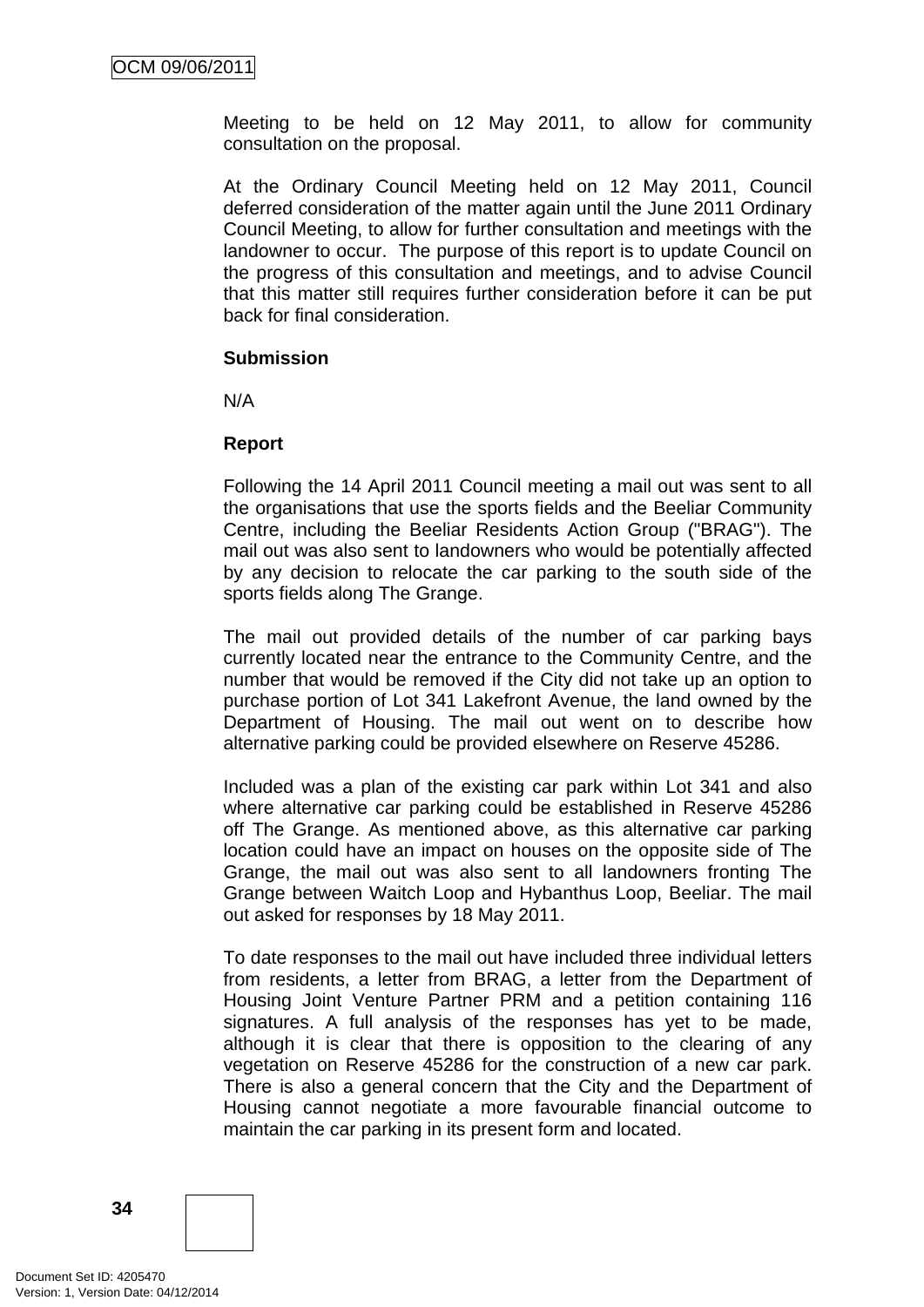On 5 May 2011 a meeting was held onsite with Council officers and representatives of BRAG in attendance. At this meeting BRAG representatives, while sympathetic to the City's reticence in spending such a large sum of money for 25 car bays, were adamant that the alternative car park was not a realistic proposition for the users of the Community Centre. This was especially the case in the evening where issues of personal safety and vehicle security were of major concern.

A follow-up meeting to be attended by representatives of the Department of Housing, Mayor Howlett, Clr Limbert, Clr Oliver and Council Officers has been organised onsite for 1 June 2011.

Given the ongoing nature of the community consultation, it is not possible for a report to be presented at the June meeting. It is hopeful however that the meeting organised for 1 June 2011 may provide some additional consideration and dialogue between the City and the landowner to seek whether a middle ground can be secured in relation to the matter.

The purpose of this report is for Council to note that community consultation is currently being undertaken, in relation to the proposed replacement car parking for the Beeliar Community Centre and associated sporting reserve (Reserve 45286), with a report on the matter, including the results of the consultation, to be presented at the a future Ordinary Council Meeting.

### **Strategic Plan/Policy Implications**

### **Demographic Planning**

To ensure development will enhance the levels of amenity currently enjoyed by the community.

#### **Infrastructure Development**

• To construct and maintain community facilities that meet community needs.

### **Governance Excellence**

• To develop and maintain a financially sustainable City.

### **Budget/Financial Implications**

To be discussed as part of the future report back to Council on the matter in June.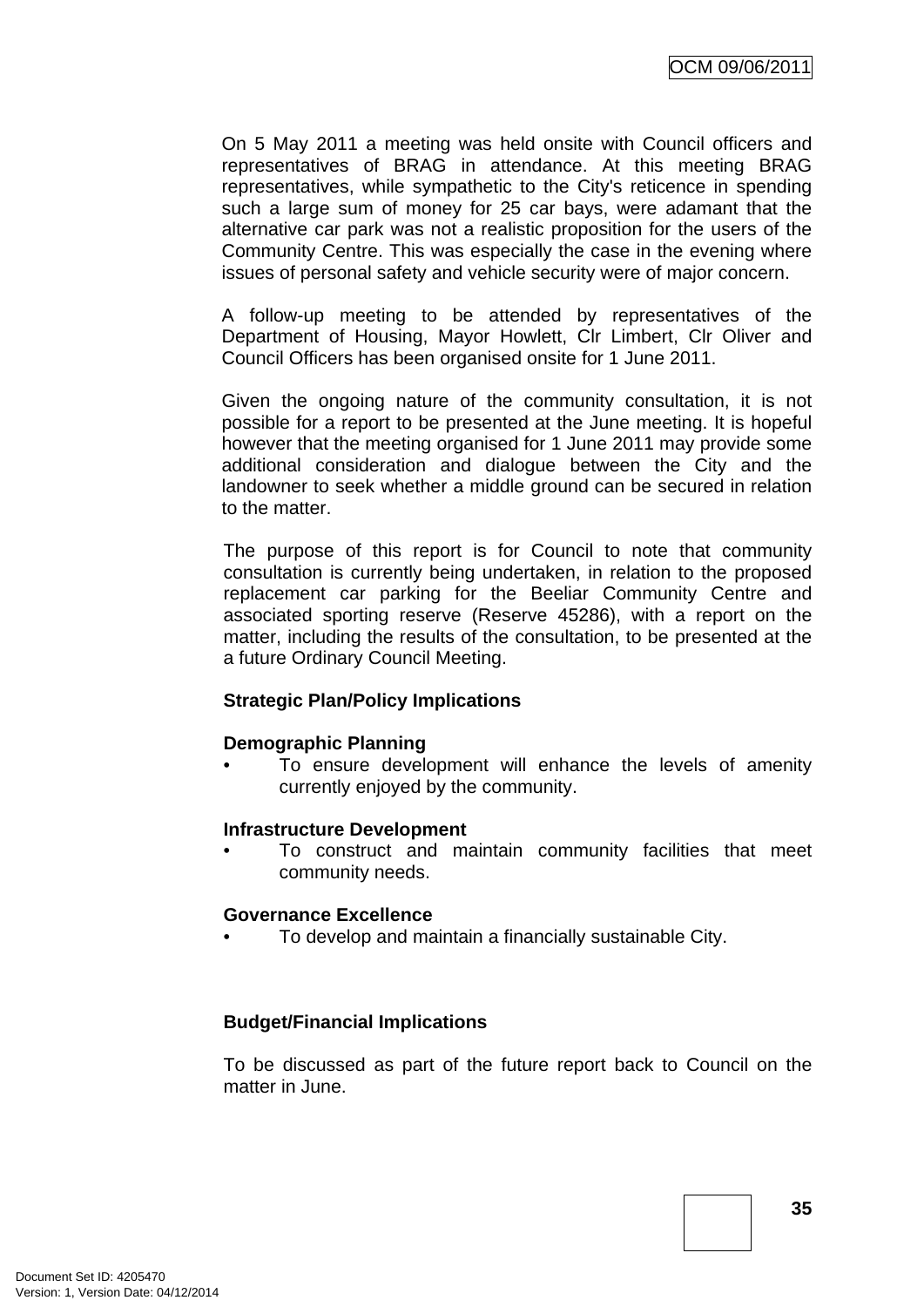# **Legal Implications**

N/A

## **Community Consultation**

Community consultation is currently underway, involving a mail-out to affected landowners as well as users of the Beeliar Community Centre and sports reserve and an onsite meeting with the Beeliar Residents Association Group.

## **Attachment(s)**

N/A

## **Advice to Proponent(s)/Submissioners**

N/A

**Implications of Section 3.18(3) Local Government Act, 1995**

Nil.

**14.4 (MINUTE NO 4538) (OCM 9/6/2011) - PROPOSED LOCALITY BOUNDARY AMENDMENT BETWEEN ATWELL AND BANJUP TO REALIGN TO CENTRELINE OF TAPPER ROAD IN VICINITY OF LOT 30 TAPPER ROAD AND LOT 31 MYALL PLACE (SM/L/003) (C CLARK/A TROSIC) (ATTACH)** 

**RECOMMENDATION**

That Council:

- (1) requests the Geographic Names Committee to:
	- 1. Amend the locality boundary between Atwell and Banjup to follow the centreline of realigned Tapper Road in the vicinity of Lot 30 Tapper Road and Lot 31 Myall Place.
	- 2. Un-name the unmade portions of the original Tapper Road alignment, given they no longer function to provide public road access.
	- 3. Extend the Myall Place road name to complete the full extent of this road.
- (2) advise affected landowners of Council's decision accordingly.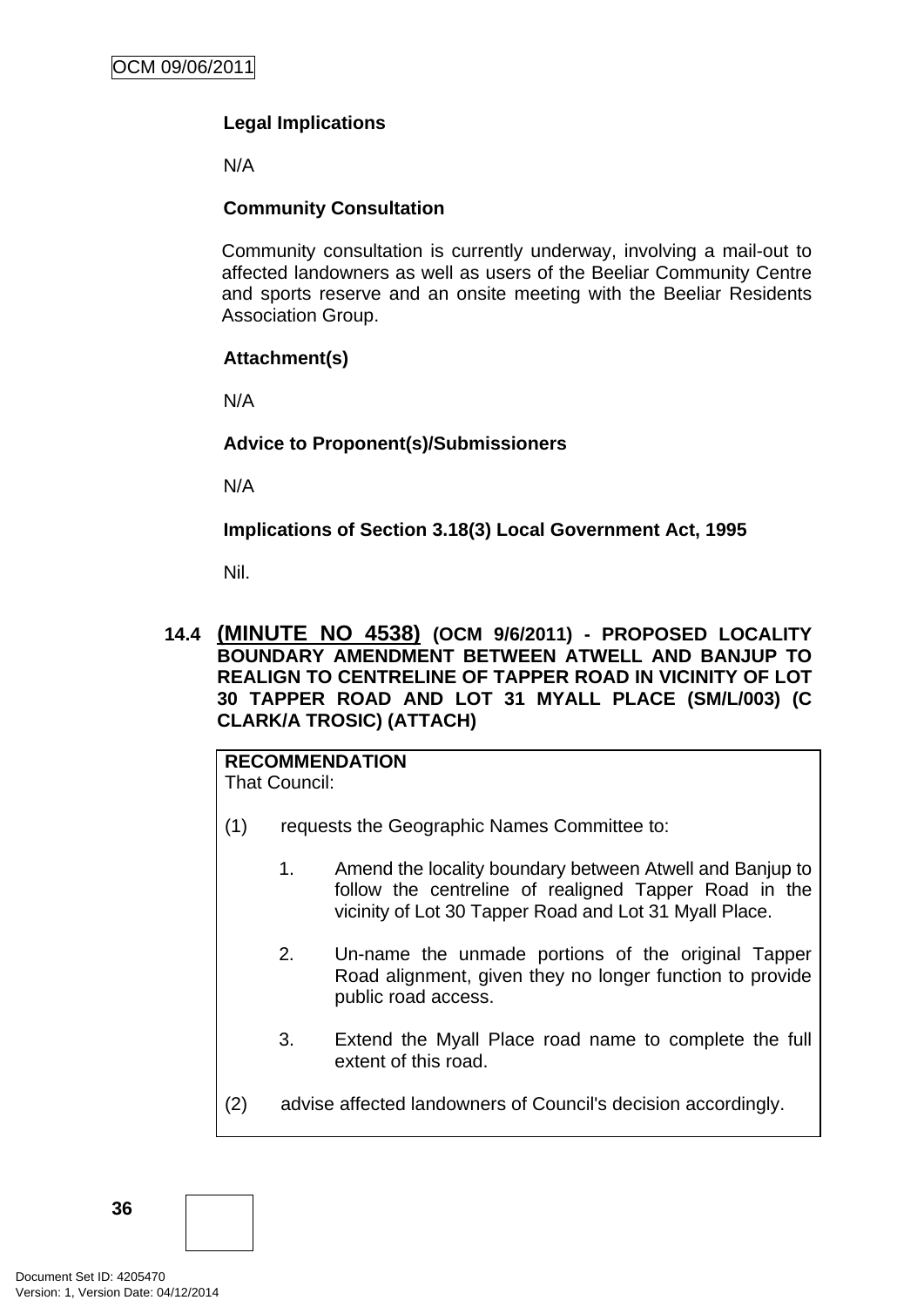### **COUNCIL DECISION**

MOVED Mayor L Howlett SECONDED Clr V Oliver that Council:

- (1) advise the Greographic Names Committee that it does not support an amendment to the locality boundary between Atwell and Banjup in the vicinity of Lot 30 Tapper Road and Lot 31 Myall Place; and
- (2) advise affected landowners of Council's decision and the requirement for the residents to correctly address their properties in accordance with the City's Local Laws.

# **CARRIED 8/2**

### **Reason for Decision**

There is no justified need to amend the locality boundary between Atwell and Banjup in the vicinity of Lot 30 Tapper Road and Lot 31 Myall Place. On reading the file on this matter and in making reference to a letter to affected residents dated 8 April 2011 reference was made to a request from the Geographic Names Committee (GNC) to amend the locality boundaries of Banjup and Atwell in the vicinity of Myall Place and the completed deviation of Tapper Road.

In fact, the GNC request resulted from a proposal by the City to ensure the accurate street numbering of all properties within Myall Place in order to facilitate the provision of services ie Australia Post, Emergency Service Vehicles.

The street numbering of the properties and cross-overs onto Tapper Road are currently being progressed administratively.

#### **Background**

A request has been received from the Geographic Names Committee to amend the locality boundary between Atwell and Banjup to follow the centreline of realigned Tapper Road, in the vicinity of Lot 30 Tapper Road and Lot 31 Myall Place. This request was received by email dated 4 April 2011, a copy of which is attached to the Agenda (Attachment 1). Tapper Road has been deviated to run along the western boundaries of Lots 30 and 31, and accordingly the need to amend this locality boundary to follow the road centreline has arisen.

This amendment will result in a logical definition between the residential locality of Atwell which exists west of deviated Tapper Road, and the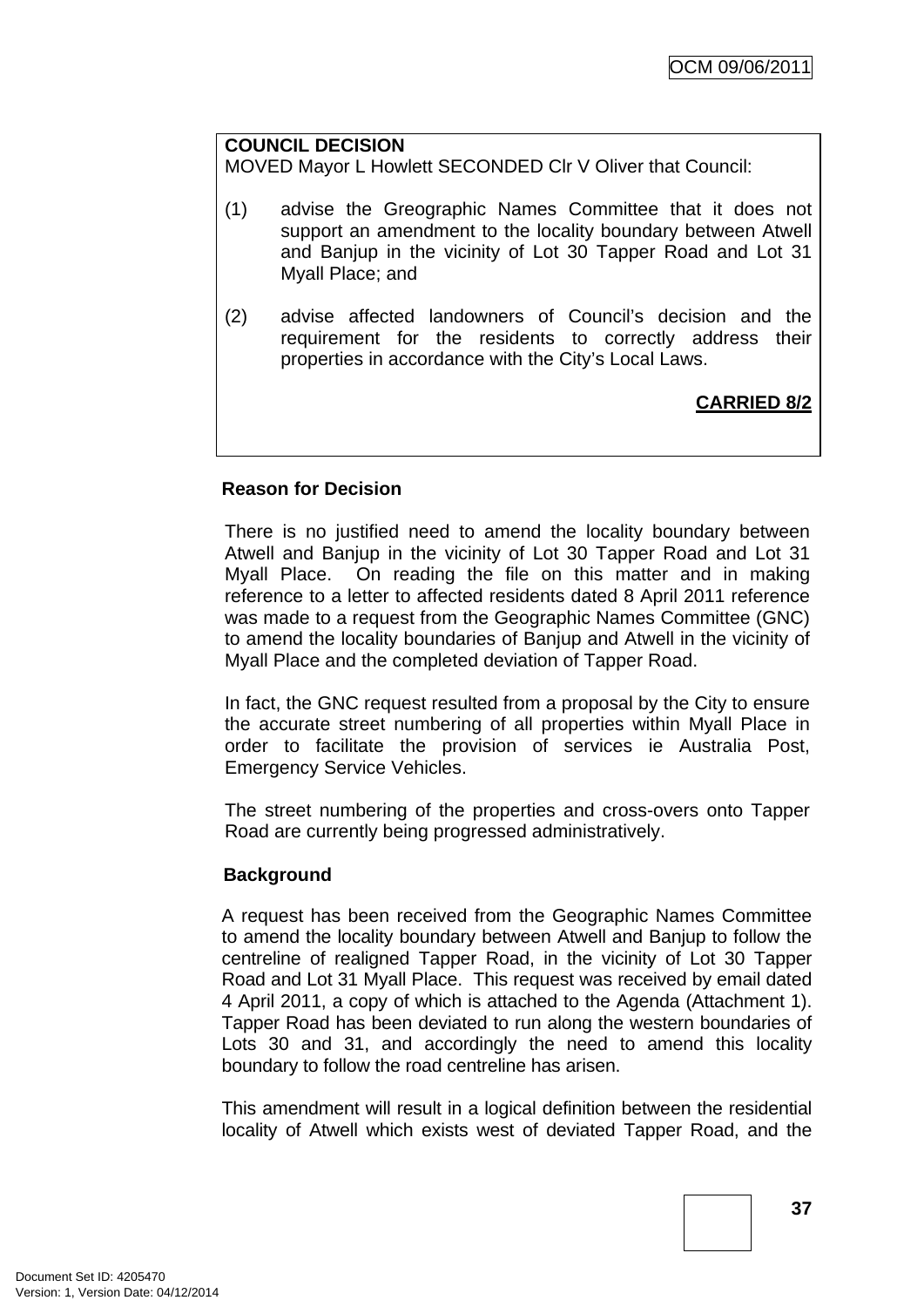rural locality of Banjup which exists east of deviated Tapper Road. The positioning, zoning and nature of permitted development on Lots 30 and 31 is such that they are appropriate to be designated within the locality of Banjup, and not Atwell as is currently the case.

It is important that this inconsistency be corrected, particularly to ensure the appropriate and consistent provision of street addressing and emergency service access.

At the same time as this, it is appropriate that the City request the now unmade portions of the original Tapper Road alignment to be unnamed, given they no longer function to provide public road access. Finally the City needs to also request a minor road naming extension of Myall Place, to complete the full extent of this road. Attachment **2** identifies the three proposals in visual detail.

It is recommended that Council proceed with the locality boundary change and road naming changes to ensure the continued provision of consistent street addressing and emergency service access.

### **Submission**

The two affected landowners (Lots 30 and 31) have lodged written objections to the locality boundary change (refer Attachment 5) - Table of Submissions). This report considers the proposal in light of these objections.

### **Report**

The affected land was originally part of Jandakot suburb before the suburb of Atwell was created. At that time the original Tapper Road was kept as a logical alignment in which to designate between Atwell and Banjup. While the zoning of Lots 30 and 31 did not permit residential development to occur (being above the land designated for the Jandakot Water Mound), their location on the western side of the original Tapper Road resulted in them being included within Atwell. Attachment 3 shows this original designation in detail, taken from a 1989 street directory.

Along with the development of Atwell, Tapper Road was eventually realigned to create a safe and continuing road passage, compared with the original alignment which had several dangerous right angle bends in it. Attachment 4 shows the road deviation being secured by way of Plan 21361, approved on 16 May 1996. The successful realignment of Tapper Road has created the situation whereby it is now appropriate to amend the locality boundary between Atwell and Banjup to follow the centreline of the realigned Tapper Road, in the vicinity of Lot 30 Tapper Road and Lot 31 Myall Place.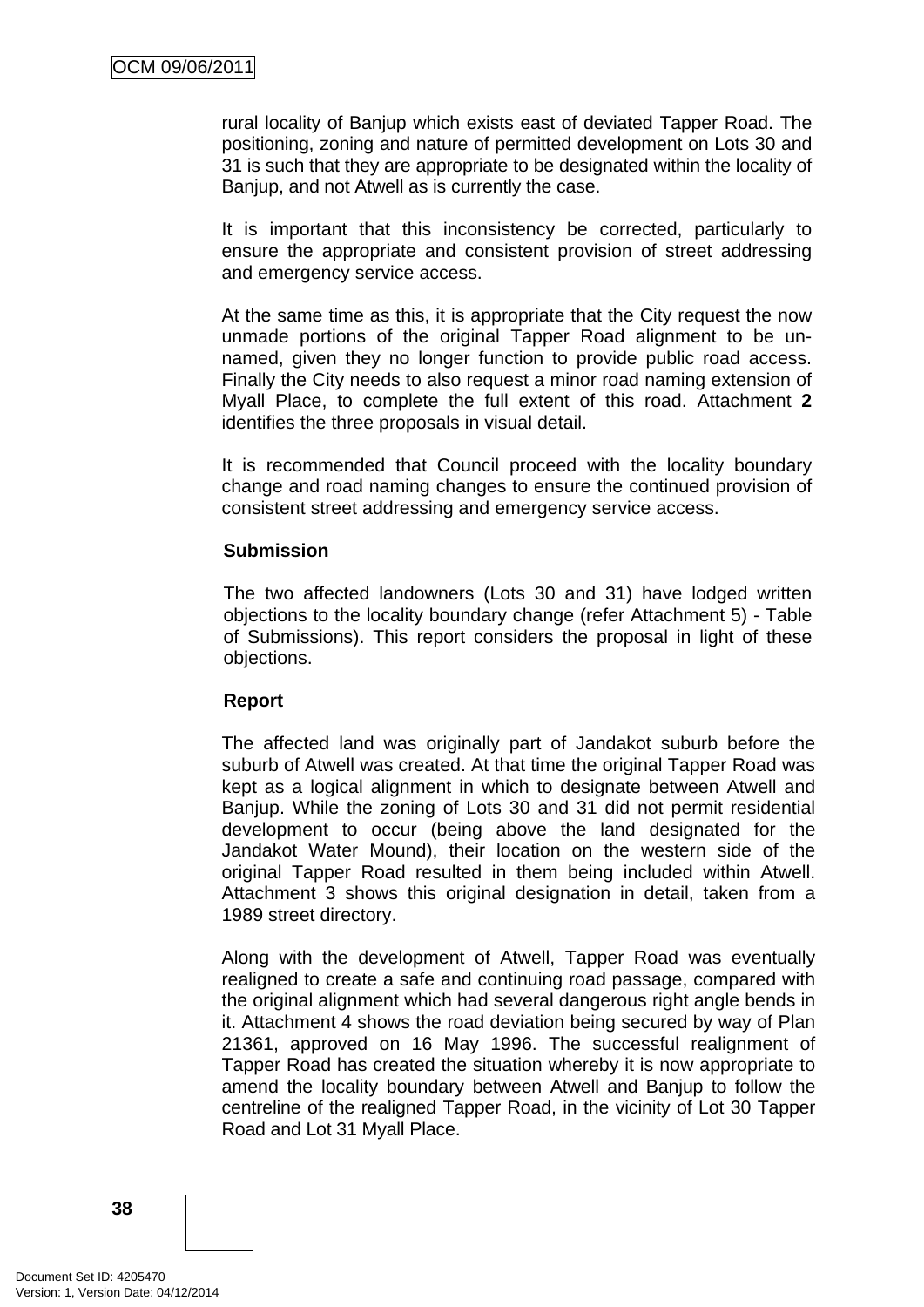The State Government Authority charged with making decisions of this type is the Geographic Names Committee. They have specifically requested the City to undertake advertising and consideration of this locality adjustment, so as to reflect their 'Principles, Guidelines and Procedures' policy document. This document applies throughout WA, and provides policy guidance to how geographic names (particularly localities), should be applied. In this respect the document provides the following information:

### Locality Boundaries

*Boundaries to be established in accordance with the following:-* 

- *1. Natural boundaries i.e. rivers, shorelines and creeks.*
- *2. Centreline of major highways, divided carriageways, other roads, and railways.*
- *3. Local Government boundaries.*

*Boundaries currently along the back of lots facing a road are to be maintained where it is relevant to postal deliveries or where residents and local government currently accept such boundaries and do not desire a change.* 

Point 2 is pertinent to the situation at hand. It is appropriate to have the localities of Atwell and Banjup defined by the centreline of realigned Tapper Road, on the basis that it provides a logical boundary between the urban localities of Atwell compared with the rural locality of Banjup. From a land use permissibility and relationship viewpoint, it is apparent that only land west of realigned Tapper Road is able to be developed for urban purposes. Land to the east of realigned Tapper Road exists above the Jandakot Water Mound, and is governed by State Planning Policy No. 2.3 which does not permit urban development to take place. Reflecting this, Lots 30 and 31 are zoned the same way in which the locality of Banjup is zoned, being 'Resource' zone.

During consultation, the affected landowners wrote to the City outlining their objections to the proposed change. Their objections are primarily regarding impacts on market value of their properties, with the perception that market values are lower within Banjup as opposed to Atwell. While noting these objections, the important issue is that both Lots 30 and 31 can only be used in a manner which is consistent with land within the locality of Banjup. Applying urban land values to Lots 30 and 31 is therefore inappropriate, given the underlying zoning and land use permissibility for the lots does not provide for urban development like in Atwell to occur. For this reason objection due to impacts on market value cannot be sustained from a planning viewpoint.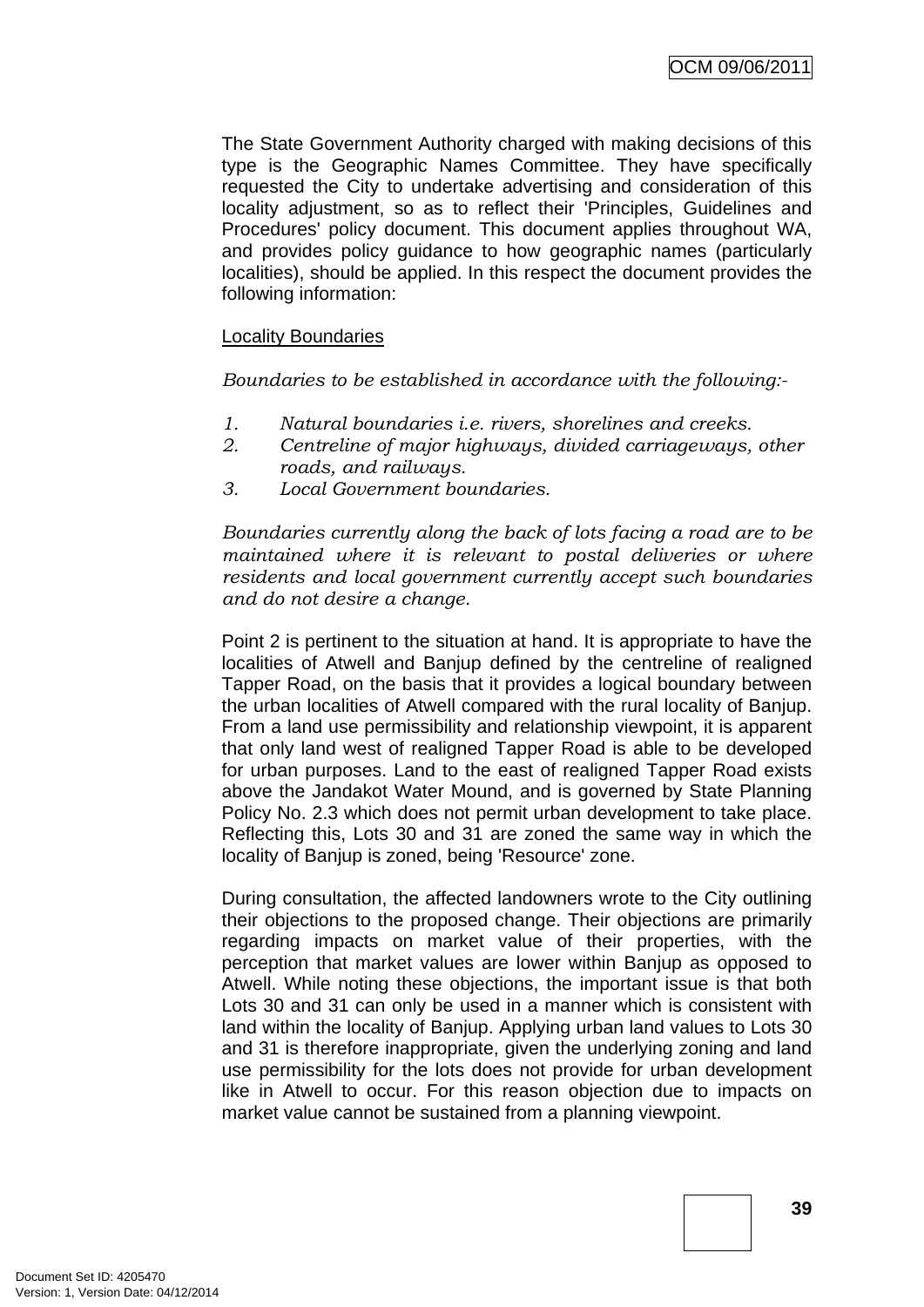On this basis perceptions of impacts on land values do not provide appropriate counter arguments to why the locality amendment should not proceed. The City needs to ensure a proper and orderly approach is taken to the provision of locality naming, to ensure consistent street addressing and emergency service access is achieved. For this reason it is recommended that Council amend the locality boundary between Atwell and Banjup to follow the centreline of realigned Tapper Road in the vicinity of Lot 30 Tapper Road and Lot 31 Myall Place.

At the same time as this, it is also appropriate that the City request the now unmade portions of the original Tapper Road alignment to be unnamed, given they no longer function to provide public road access. This will ultimately reflect the intention of such land to be dealt with in some other way, whether through rationalisation or for some other access purpose (pedestrian access for example).

Separate to this, once the locality name change occurs, Myall Place will be able to be named for its full extent within the locality of Banjup. This is also recommended as part of this report.

## **Strategic Plan/Policy Implications**

### **Demographic Planning**

• To ensure the planning of the City is based on an approach that has the potential to achieve high levels of convenience and prosperity for its citizens.

### **Lifestyle and Aspiration Achievement**

• To conserve the character and historic value of the human and built environment.

### **Governance Excellence**

To provide effective monitoring and regulatory services that administer relevant legislation and local laws in a fair and impartial way.

### **Budget/Financial Implications**

Nil

# **Legal Implications**

Nil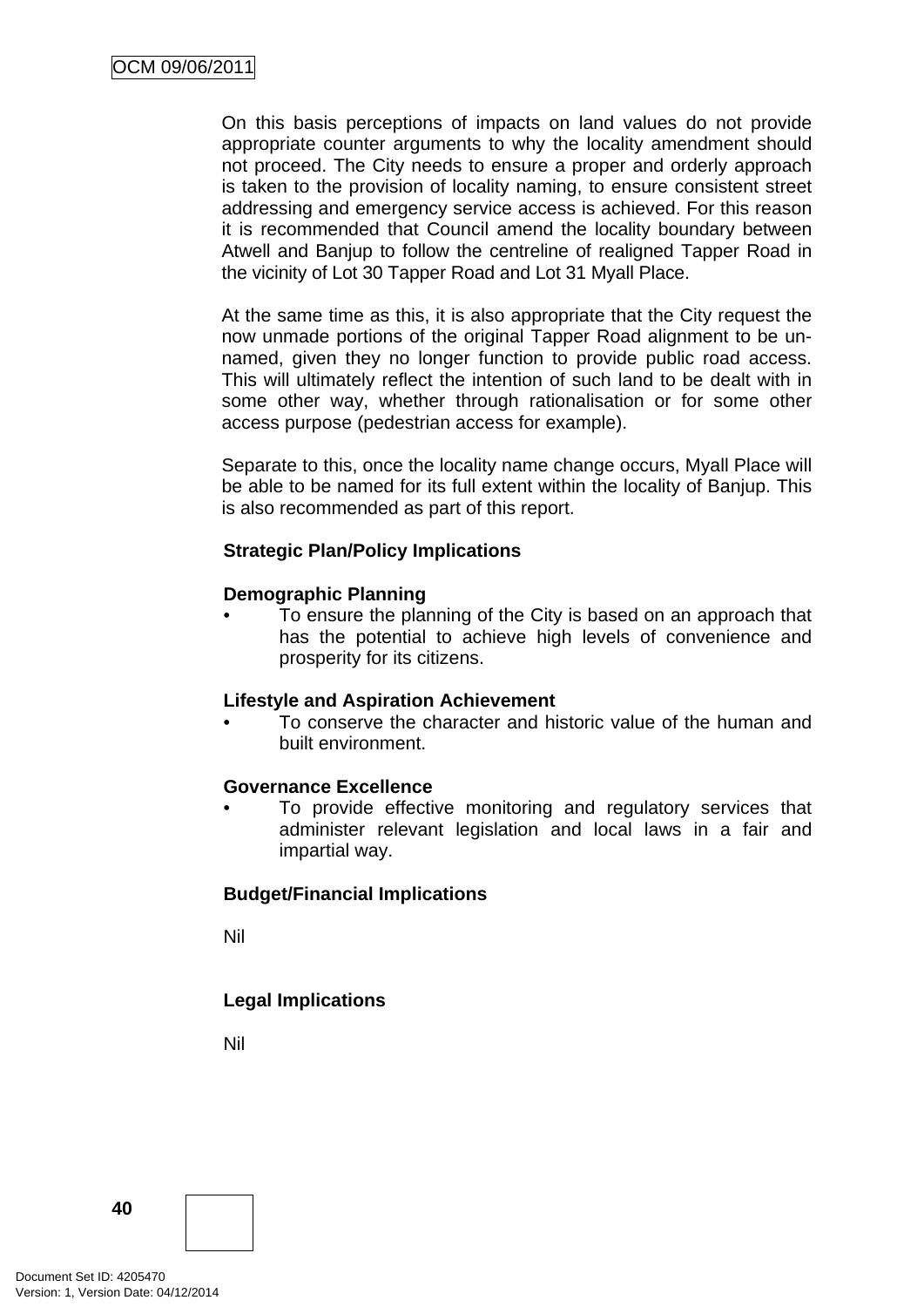## **Community Consultation**

Public consultation was undertaken with the two affected landowners. Objections were received, and have been addressed under the 'Report' section above.

### **Attachment(s)**

- 1. Email from the Geographic Names Committee.
- 2. Plan showing locality and road naming changes
- 3. Historic suburb boundaries
- 4. Tapper Road Realignment Plan 21361
- 5. Schedule of Submissions

## **Advice to Proponent(s)/Submissioners**

The Proponent(s) and those who lodged a submission on the proposal have been advised that this matter is to be considered at 9 June 2011 Council Meeting.

## **Implications of Section 3.18(3) Local Government Act, 1995**

Nil

## **14.5 (MINUTE NO 4539) (OCM 9/6/2011) - CONSENT FOR CROWN EASEMENT OVER PORTION OF RESERVE 47239 LYON ROAD, ATWELL - OWNER: STATE OF WESTERN AUSTRALIA - APPLICANT: WATER CORPORATION (6001137) (K SIM) (ATTACH)**

### **RECOMMENDATION**

That Council as the holder of the Management Order for Reserve 47239 Lyon Road, Atwell, gives consent for a Crown easement in favour of the Water Corporation, to protect Production Bore Jandakot J240 and enable vehicular access. This consent is to be subject to the easement area not being able to be fenced off, so as to ensure the public and the City maintains unhindered access to the reserve at all times.

# **COUNCIL DECISION**

MOVED Clr S Limbert SECONDED Clr C Reeve-Fowkes that the recommendation be adopted.

**CARRIED 10/0**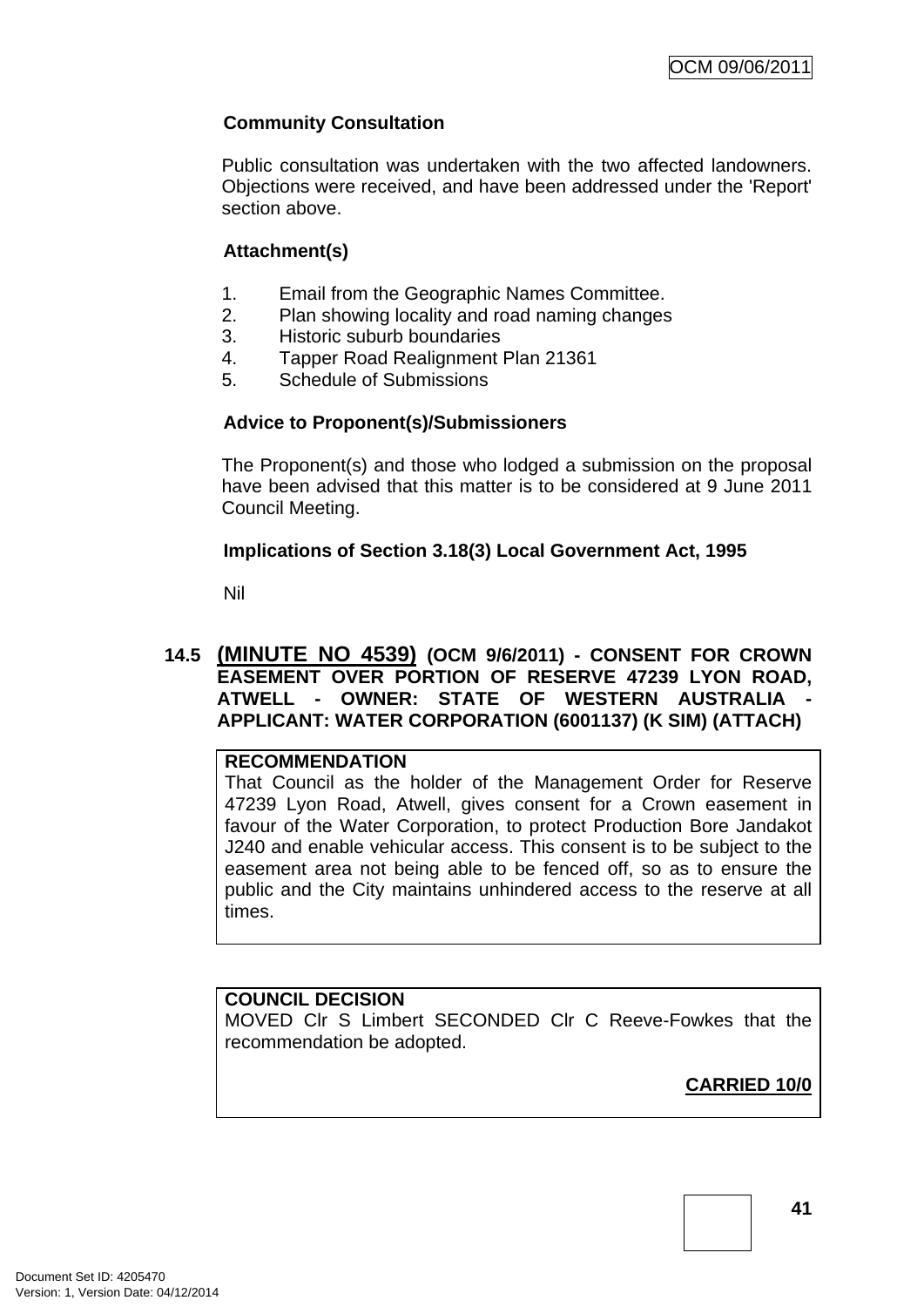### **Background**

Reserve 47239 was created as a condition of subdivision in 2003 and is the subject of a Management Order granted to the City of Cockburn for the purpose of Public Recreation.

### **Submission**

The Water Corporation has written to the City of Cockburn requesting that the City as the holder of the Management Order, advise the Minister for Lands that the City of Cockburn consents to the granting of a Crown easement to protect Production Bore Jandakot J240 and enable vehicular access. Project Management Company Benchmark Projects representing Landcorp have provided an interest only Deposited Plan 69997 that identifies the easement area. Landcorp was the developer of the subdivision that established Reserve 47239 and is currently developing the subdivision to the south of the subject land. (Harvest Lakes)

#### **Report**

Jandakot J240 bore site is a Water Corporation production bore that was previously located on Water Corporation freehold land, at Lot 3 Lyon Road, approximately 300m south of Reserve 47239. The Water Corporation sold this land to Landcorp in 2003. The sale of Lot 3 was conditional on Landcorp relocating the bore to Reserve 47239, and restoring its functionality. Benchmark Projects as consultants for Landcorp are handling this matter, and are required to finalise all arrangements so as to be able to obtain clearances for the current stage of subdivision.

The City of Cockburn's Parks Department issued an in-principle authority to undertake the works in February 2009. The works have now been largely completed in accordance with the requirements of the City. The interest only Deposited Plan represents one of the final obligations of this project, being to appropriately secure this infrastructure for the Water Corporation by way of a Crown easement. This identifies the extent of the easement area and will be lodged at Landgate with the easement document, which will be prepared by Water Corporation's solicitors.

The terms of the easement will be such that the Water Corporation will have the right to repair and maintain the bore but the area will not be able to be fenced off. As such the public and the City will have unhindered access to all areas of the reserve at all times.

The Department of Regional Development and Lands requires the City's consent to the Crown easement given they are the Management

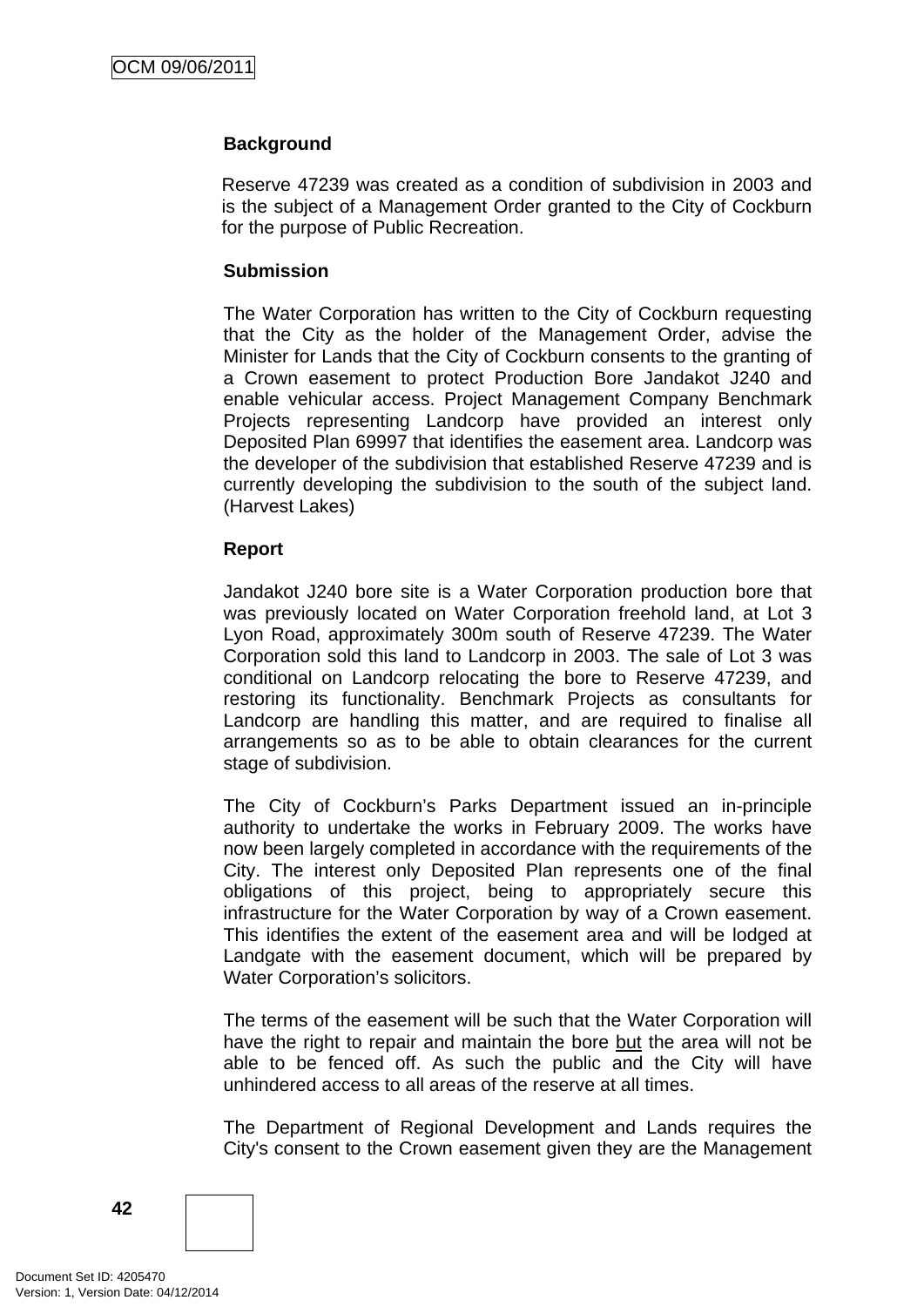Authority of the reserve. It is recommended that Council grant this consent accordingly.

## **Strategic Plan/Policy Implications**

#### **Demographic Planning**

To ensure development will enhance the levels of amenity currently enjoyed by the community.

#### **Infrastructure Development**

• To provide an appropriate range of recreation areas that meets the needs of all age groups within the community.

#### **Lifestyle and Aspiration Achievement**

• To foster a sense of community spirit within the district generally and neighbourhoods in particular.

#### **Budget/Financial Implications**

N/A

#### **Legal Implications**

*Land Administration Act 1997* 

#### **Community Consultation**

N/A

### **Attachment(s)**

Plan of proposed easement.

### **Advice to Proponent(s)/Submissioners**

The Proponent has been advised that this matter is to be considered at the 9 June 2011 Council Meeting.

### **Implications of Section 3.18(3) Local Government Act, 1995**

Nil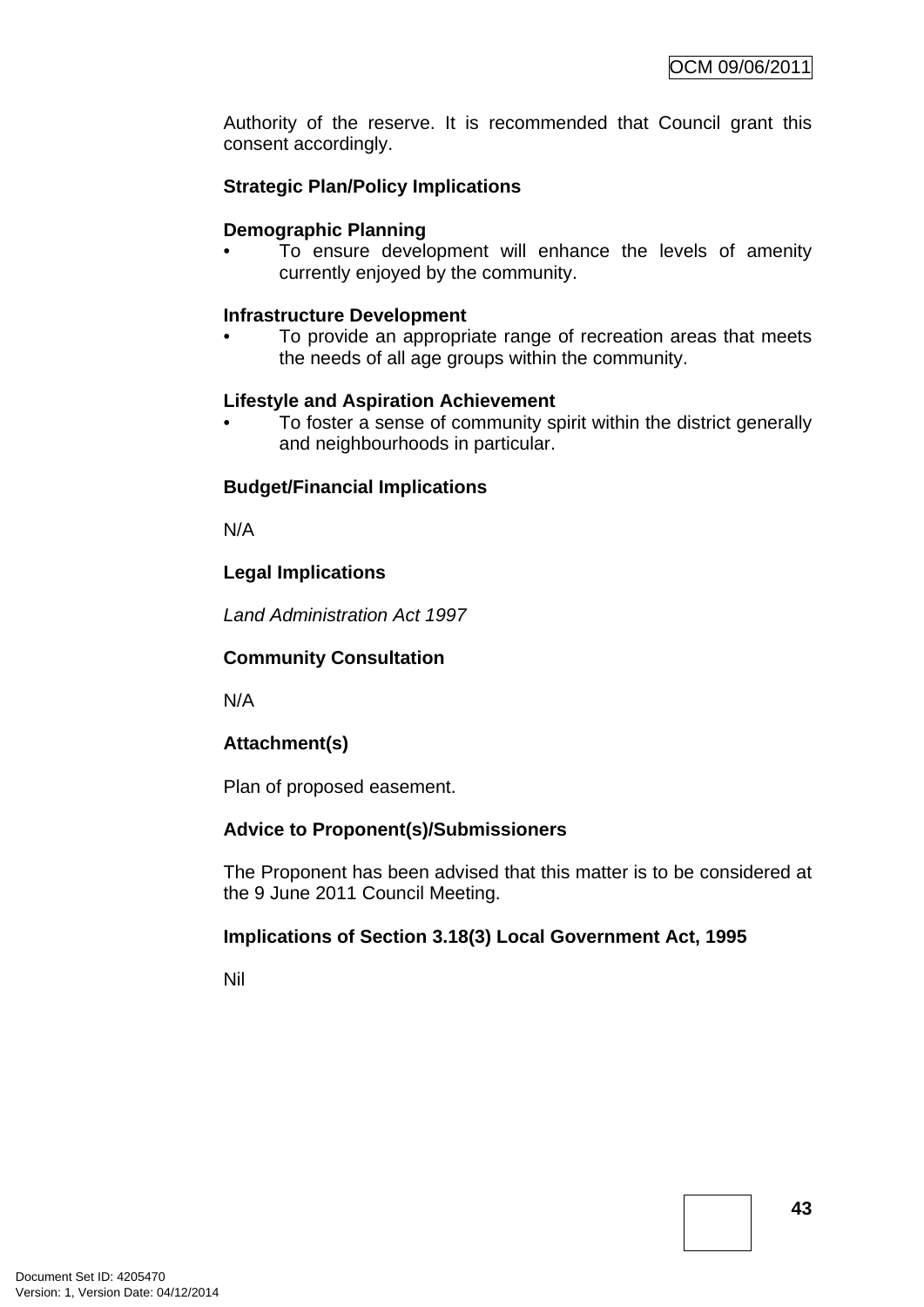# **14.6 (MINUTE NO 4540) (OCM 9/6/2011) - OUTBUILDING & MODIFICATION TO BUILDING ENVELOPE - LOCATION: LOT 4 TRIANDRA COURT, BANJUP - OWNER / APPLICANT: JOHN WAGHORN (5519745) (A LEFORT) (ATTACH)**

# **RECOMMENDATION**

That Council

(1) approve the application for an outbuilding and building envelope modification based on the revised plans dated 18 May 2011 at Lot 4 Triandra Court Banjup subject to the following conditions:

# **CONDITIONS**

- 1. The outbuilding shall be used for domestic purposes only, associated with the property, and not for human habitation.
- 2. No construction activities associated with the outbuilding causing noise and/or inconvenience to neighbours being carried out before 7:00am or after 7:00pm, Monday to Saturday, and not at all on Sundays or public holidays.
- 3. The approved outbuilding shall contain non-reflective materials and colours to the satisfaction of the City. Colour details of the outbuilding are to be supplied with the Building Licence Application.
- (2) issue a Notice of Determination of Application for Planning Approval under the City of Cockburn Town Planning Scheme No. 3; and
- (3) advise the applicant and those who made a submission of the Council's decision.
- (4) advise the State Administrative Tribunal of Council's decision.

# **COUNCIL DECISION**

MOVED Clr S Limbert SECONDED Clr C Reeve-Fowkes that the recommendation be adopted.

# **CARRIED 10/0**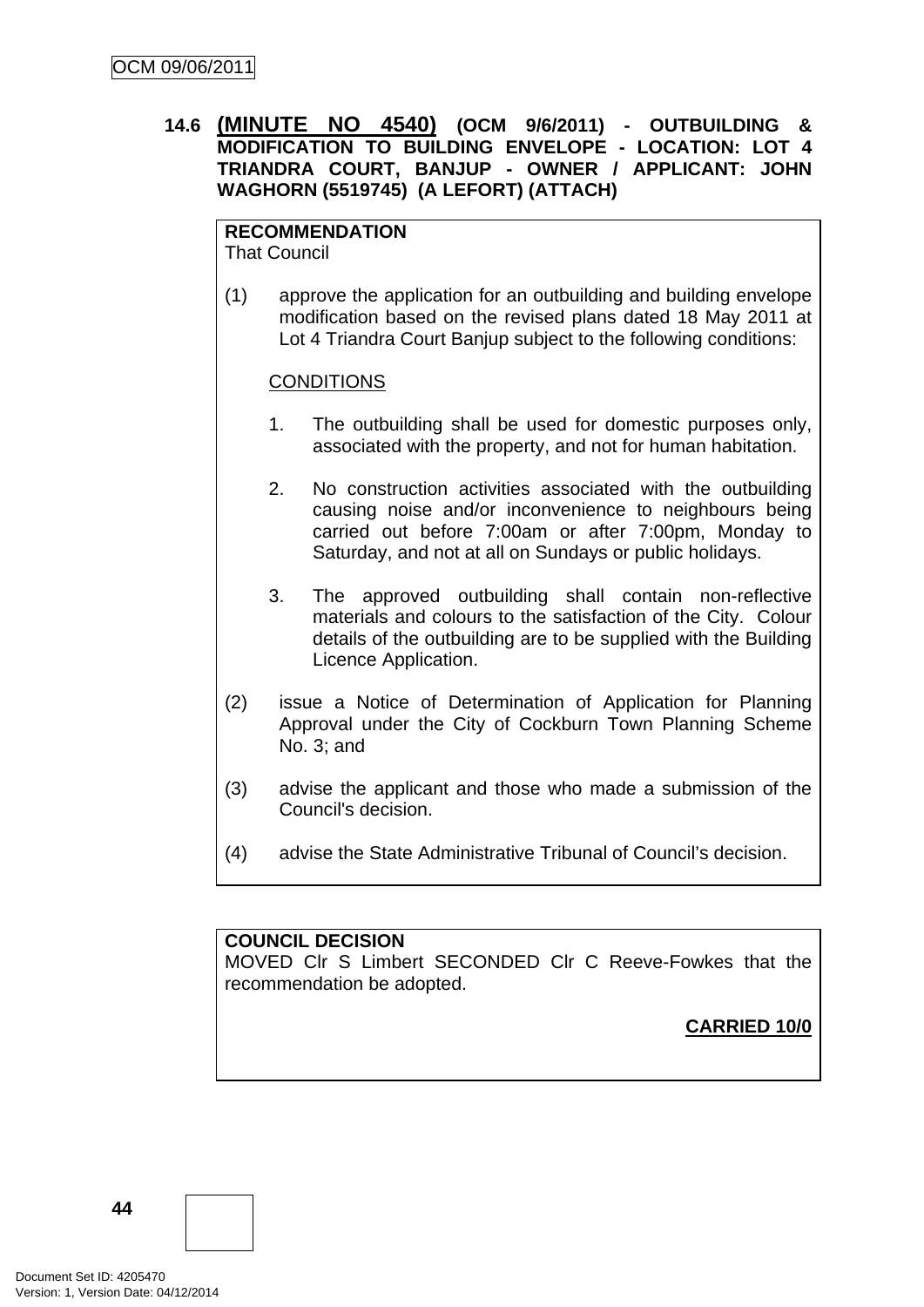# **Background**

| Zoning    | <b>MRS: Rural – Water Protection</b><br>TPS 3: Resource |
|-----------|---------------------------------------------------------|
| Land Use  | Outbuilding                                             |
| Lot Size  | 2,000500 ha                                             |
| Use Class | D                                                       |

# *Previous Proposal*

An application for an outbuilding on the subject site was refused by Council at its ordinary meeting held on 10 March 2011. The applicant subsequently lodged an application for review (appeal) of the decision with the State Administrative Tribunal (SAT) in accordance with Part 14 of the Planning and Development Act. The SAT issued directions for a mediation to occur which was held on-site on 18 May 2011. Following mediation, SAT issued a Directions Notice requiring the proposal be reconsidered by Council based on a revised site plan that seeks to comply with the provisions of TPS 3 and thus address concerns held by the City that led to the refusal decision of the previous proposal.

The outbuilding proposal based on the modified site plan and floor plan is, therefore, referred back to Council for its reconsideration.

## *Site Description*

The subject site is located on the corner of Beenyup Road and Triandra Court within the 'Resource' zone of Banjup and contains an existing single dwelling, a (24m²) minor outbuilding and a water tank. The site is generally clear of vegetation except for a number of densely planted mature trees forming a screen around the perimeter of the site. The site contains vehicle access from Triandra Court and a 4700m² building envelope. The existing buildings and structures are contained within the existing building envelope.

### **Submission**

The applicant previously sought approval to construct an outbuilding with a floor area of 336m², a wall height of 4.5m and a ridge height of 5.67m² on the most western portion of the site outside the designated building envelope. The revised proposal contains the following modifications:

• Relocation of the outbuilding to provide an increased setback to the western boundary of 66.6m in lieu of the previously proposed 22.73m. The setback to the northern boundary has also been increased from 12m to 13m.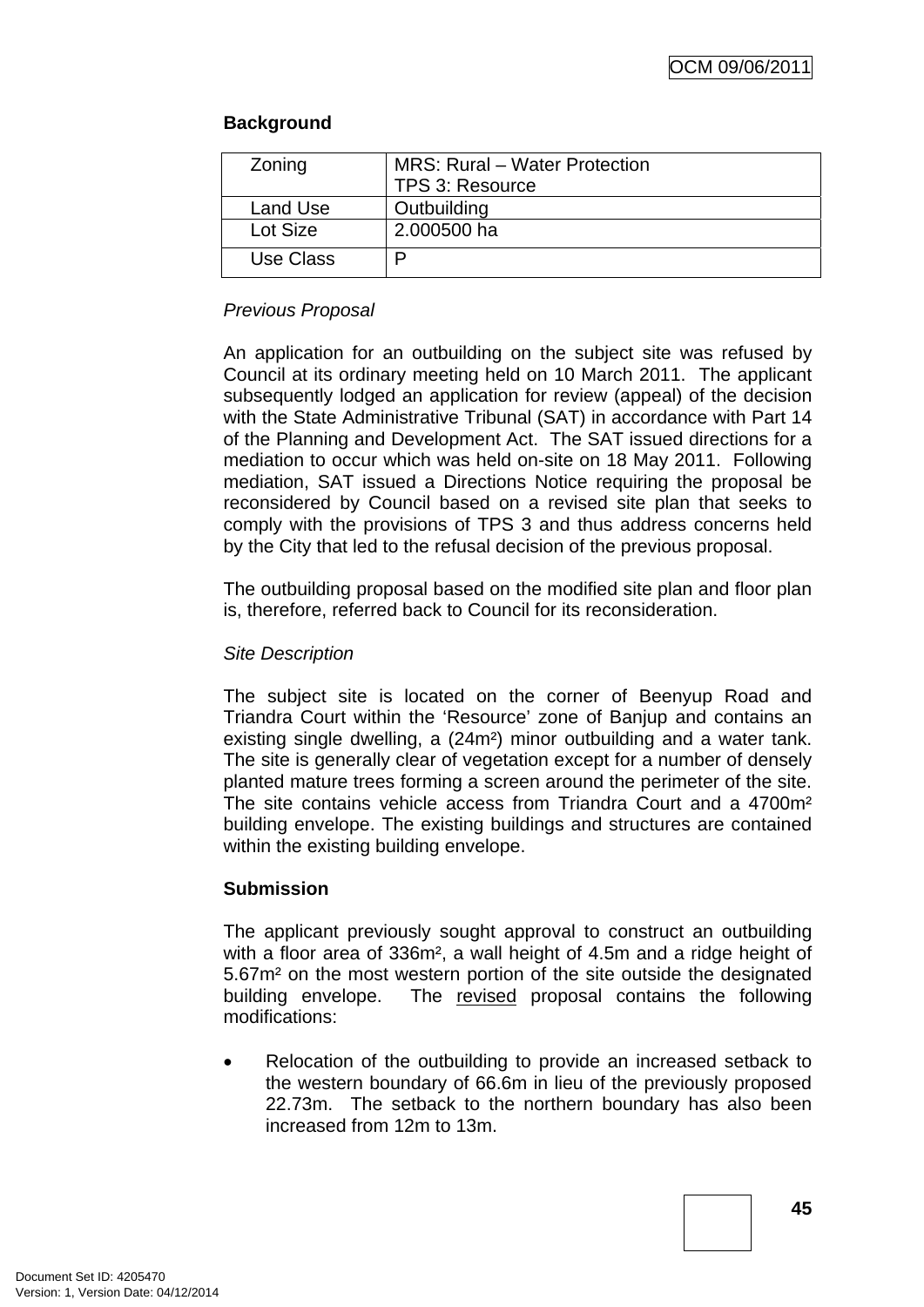- The existing building envelope shape being modified (with no increase in area) to accommodate the outbuilding.
- The size of the proposed outbuilding being reduced from 336m<sup>2</sup> to 288m².

The proposed wall and ridge heights remain the same as previously proposed. Essentially the outbuilding has been reduced in size and moved closer to the centre of the property and the existing dwelling. The building envelope has also been modified to contain the proposed outbuilding.

The applicant proposes to use the outbuilding to accommodate personal vehicles, a boat, campervan and trailers. The proposed outbuilding is to be constructed of Colourbond "deep ocean" coloured walls (dark blue) with a zincalume roof.

The following justification for the proposal (in summary) was provided by the applicant in support of the original proposal which is still applicable to the revised proposal:

- 1. Require the additional outbuilding floor area to provide sufficient storage for vehicles, boat, campervan, trailers and undercover recreational area.
- 2. The north and west sides of the shed will be screened by existing mature trees around the perimeter of the site, many of which are the same height as the proposed shed.
- 3. There is no indigenous vegetation on the site as it used to be a market garden.
- 4. There is no net increase in building envelope area therefore no increase in building foot print will result from the proposal.
- 5. Provision of additional vegetation screening around the boundaries of the outbuilding to make it invisible from the external view of the property.
- 6. The proposal will not result in any removal of vegetation from the site.
- 7. The proposed outbuilding location is behind the dwelling.
- 8. There is precedent set for various other lots in close proximity all exceeding the outbuilding area requirements of Council's policy.

# **Report**

### Statutory Framework

The subject land is zoned 'Resource' under the City of Cockburn's Town Planning Scheme No. 3 (TPS 3). In accordance with TPS 3, Council has the discretion to approve (with or without conditions) or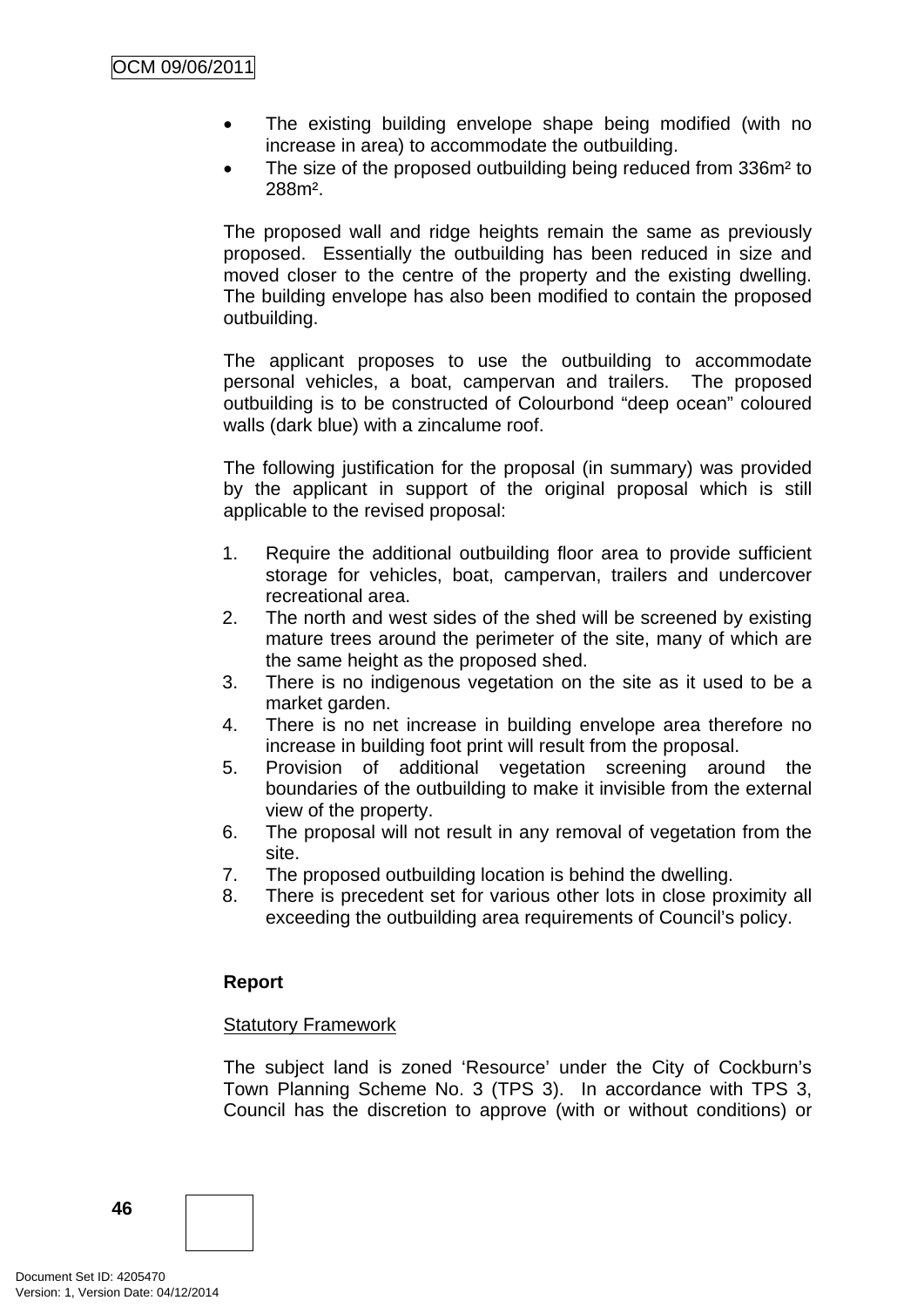refuse the application. The proposed development has been assessed against the standards and provisions of:

- $\bullet$  TPS No. 3
- Council Policy APD18 'Outbuildings'
- Statement of Planning Policy No 2.1 Peel-Harvey Coastal Plain Catchment Policy
- Statement of Planning Policy No. 2.3 Jandakot Groundwater Protection Policy
- Statement of Planning Policy No. 2.4 Basic Raw Materials.

The proposal constitutes a variation to Council's Outbuilding Policy APD 18 in relation to the maximum floor space of outbuildings and wall height as per the following table:

| APD <sub>18</sub><br><b>Element</b>     | <b>Required</b>              | <b>Provided</b><br>Original<br><b>Proposal</b> | <b>Provided</b><br><b>Revised</b><br><b>Proposal</b> | <b>Assessment</b> |
|-----------------------------------------|------------------------------|------------------------------------------------|------------------------------------------------------|-------------------|
| Outbuilding<br>Floorspace<br>(combined) | 200 <sup>m²</sup><br>maximum | 360 <sup>m²</sup>                              | 312 <sup>m²</sup>                                    | Non-compliant     |
| Outbuilding Wall<br>Height              | 4m                           | 4.5m                                           | 4.5m                                                 | Non-compliant     |
| Outbuilding<br>Ridge Height             | 6m                           | 5.67m                                          | 5.67m                                                | Compliant         |

As seen in the table above, whilst the floor area and wall height proposed both constitute variations to the policy, the ridge height is compliant with Council's policy.

#### Neighbour Consultation

The original proposal was advertised to the adjoining landowner to the west of the subject site given the proposed wall height and floor space variations, and the location of the outbuilding outside the existing building envelope. The neighbour objected to the original proposal as it was outside the existing building envelope and closer to his own dwelling, therefore impacting on his visual amenity.

The revised proposal was then advertised to the same adjoining landowner who maintains an objection to the proposal, despite the outbuilding now being located 66.6m from their boundary (in lieu of the original proposal which proposed a 22.73m setback). The reason for the objection is based on potential noise from the outbuilding and the neighbour recommends that the outbuilding be relocated to the eastern side of the property (in front of the dwelling on Lot 4). Given that the neighbouring dwelling is located approximately 34m from the property boundary, a total separation distance of approximately 100m would exist should the outbuilding be approved in the proposed location.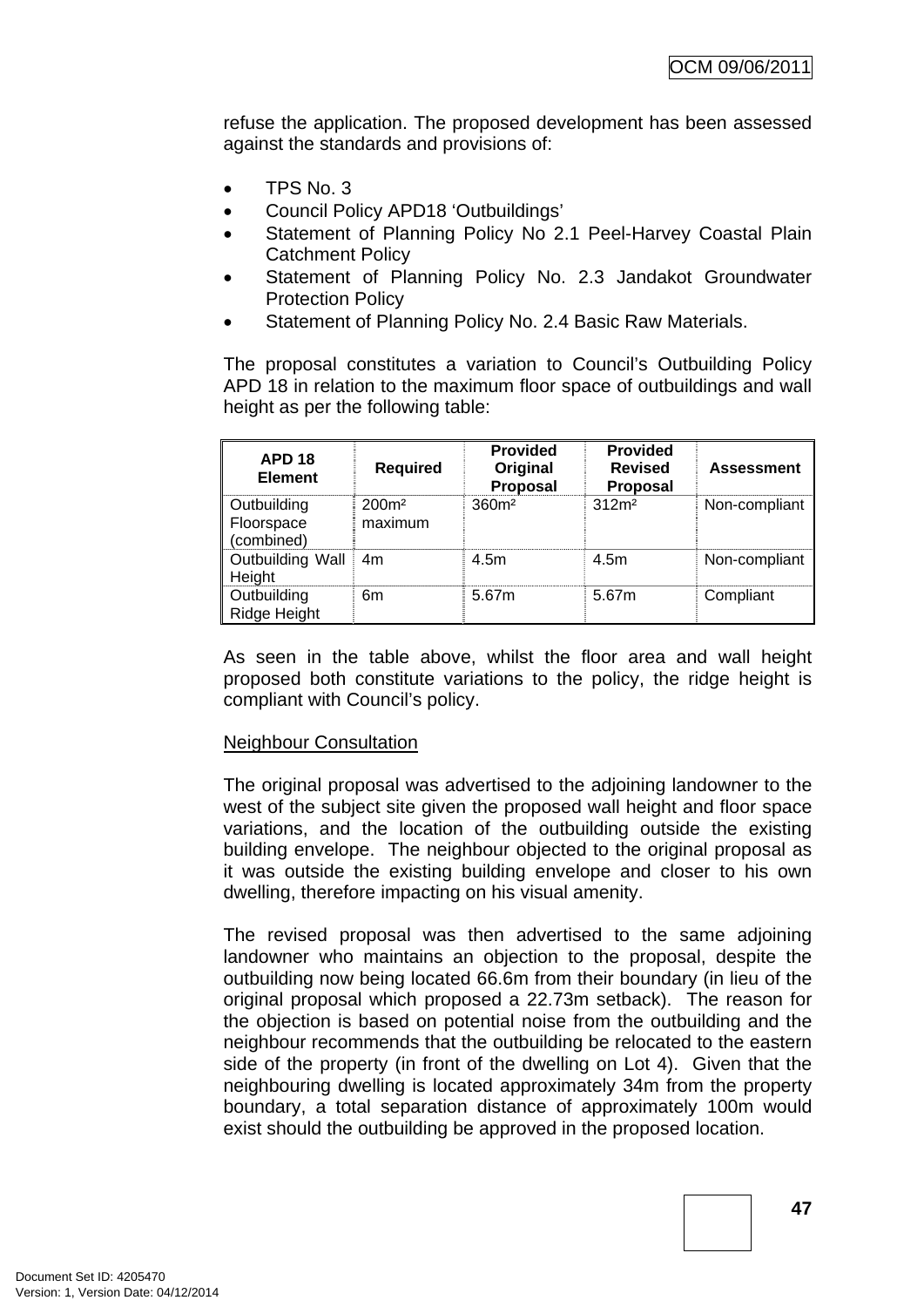The adjoining landowner's recommendation that the outbuilding be relocated to the eastern side of the lot (in front of the dwelling) is not supported as it would be inconsistent with the provisions of Council's Outbuilding Policy APD 18 which requires outbuildings to be generally located behind the primary residence in all zones. Furthermore the outbuilding would be more visible from Beenyup Road which would be undesirable.

It is considered that the neighbouring landowner's objection can be adequately addressed based on the proposed separation distance between the adjoining dwelling and proposed outbuilding, the existing vegetation screening which abuts the western boundary of the subject site and the use of the outbuilding for domestic purposes.

#### Assessment

#### *Floor Area*

The proposed outbuilding combined with the existing outbuilding on site (24m<sup>2</sup>) results in a variation of 124m<sup>2</sup> to Council's Outbuilding Policy AD 18. Whilst the policy affords staff delegation to approve outbuildings which are within 10% of the policy, this proposal represents a 62% variation. The floor area proposed for the new outbuilding of 288m² is considered reasonable for domestic storage needs and is not considered to negatively impact on the amenity of the area.

#### *Wall Height*

The proposed wall height variation is 0.5m and is considered minor and unlikely to impact on the amenity of the area or surrounding properties.

### *Building Envelope*

The subject site contains a building envelope with an area of 4700m² which is some 2700m<sup>2</sup> larger than most of the lots within the Resource zone. Approval for an extension to the former building envelope was granted by the City on 22 October 2004. Clause 5.10.2 (b) of TPS 3 states that:

*"where a building envelope is shown on a lot in accordance with clause 5.10.12 (a) and clause 5.10.12(b) every building erected on that lot shall be located within the boundaries of the building envelope".* 

Clause 5.10.2(c) also states that:

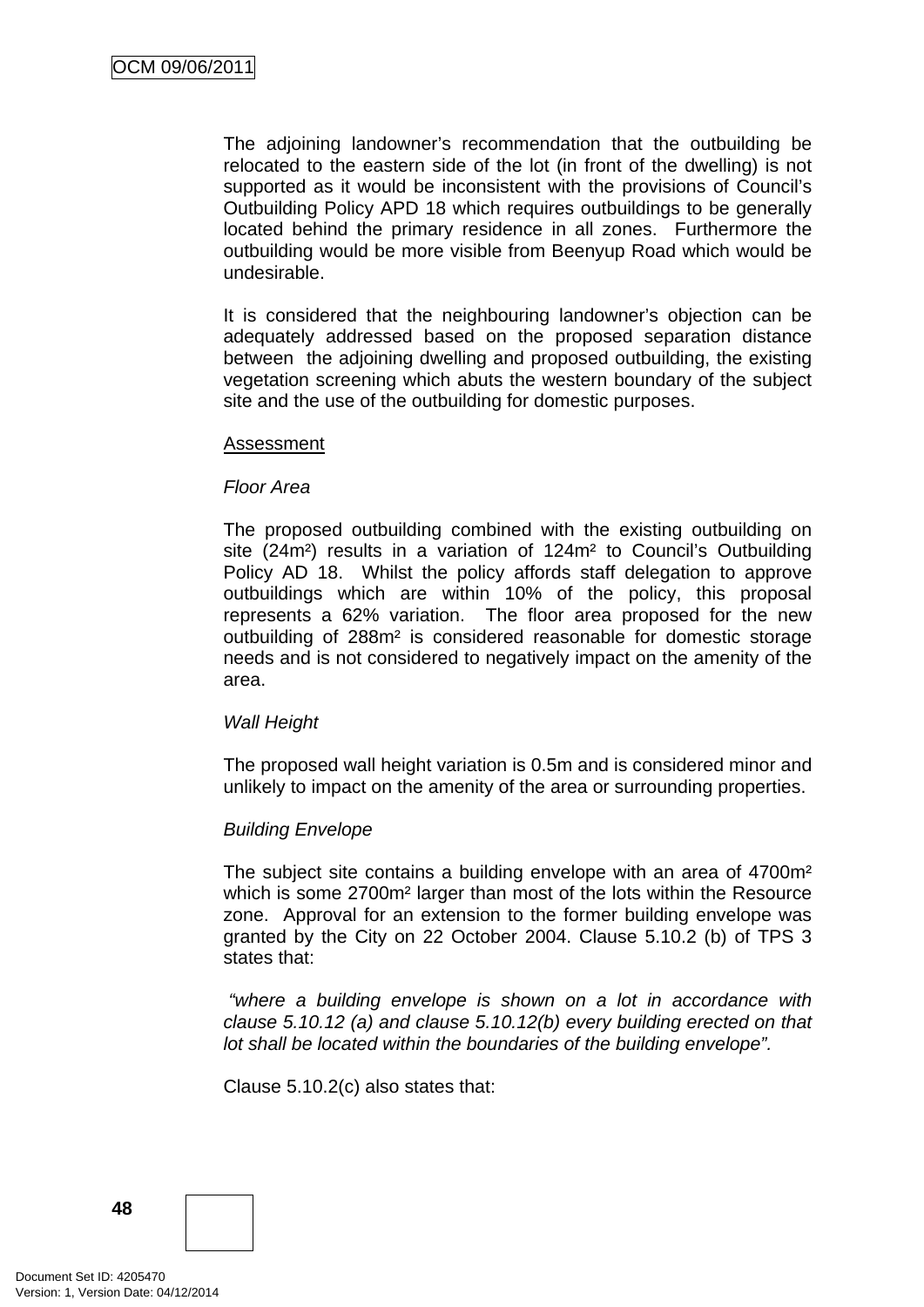*"the local government may on the written request of the landowner relocate or modify the shape or area of a building envelope if in the opinion of the local government the relocation or modification of the building envelope will not have a detrimental impact on the neighbours, the amenity of the area, the use of the land or the environment."* 

The applicant seeks to combine the area required for the outbuilding using other (unused) portions of the building envelope resulting in a modified building envelope. This is considered acceptable given the modification will not result in any increase to the envelope and will not impact on the neighbours amenity of the area, the use of the land or the environment.

#### Visual Amenity

The proposed outbuilding if approved is likely to be well screened and out of view from the both Triandra Court, Beenyup Road and adjoining properties due to the existing mature trees located around the perimeter of the site.

#### Noise

The proposed outbuilding is to be used for domestic storage so noise from the outbuilding is not anticipated.

### **Conclusion**

The applicant's revised proposal has addressed the concerns raised in response to the original application and the reasons for its refusal. The revised proposal is therefore supported for the following reasons:

- 1. The proposed outbuilding is now located wholly within the modified building envelope and there has been no increase in the size of the building envelope.
- 2. All buildings on-site will now be contained wholly within the building envelope rather than distributed across the site.
- 3. The floor area of the proposed outbuilding has been reduced and is now considered more acceptable for domestic use.
- 4. The variation to the wall height contained in Council's Outbuilding Policy is considered minor and is unlikely to impact negatively on the visual amenity of the surrounding area due to the existing vegetation screening located around the perimeter of the site.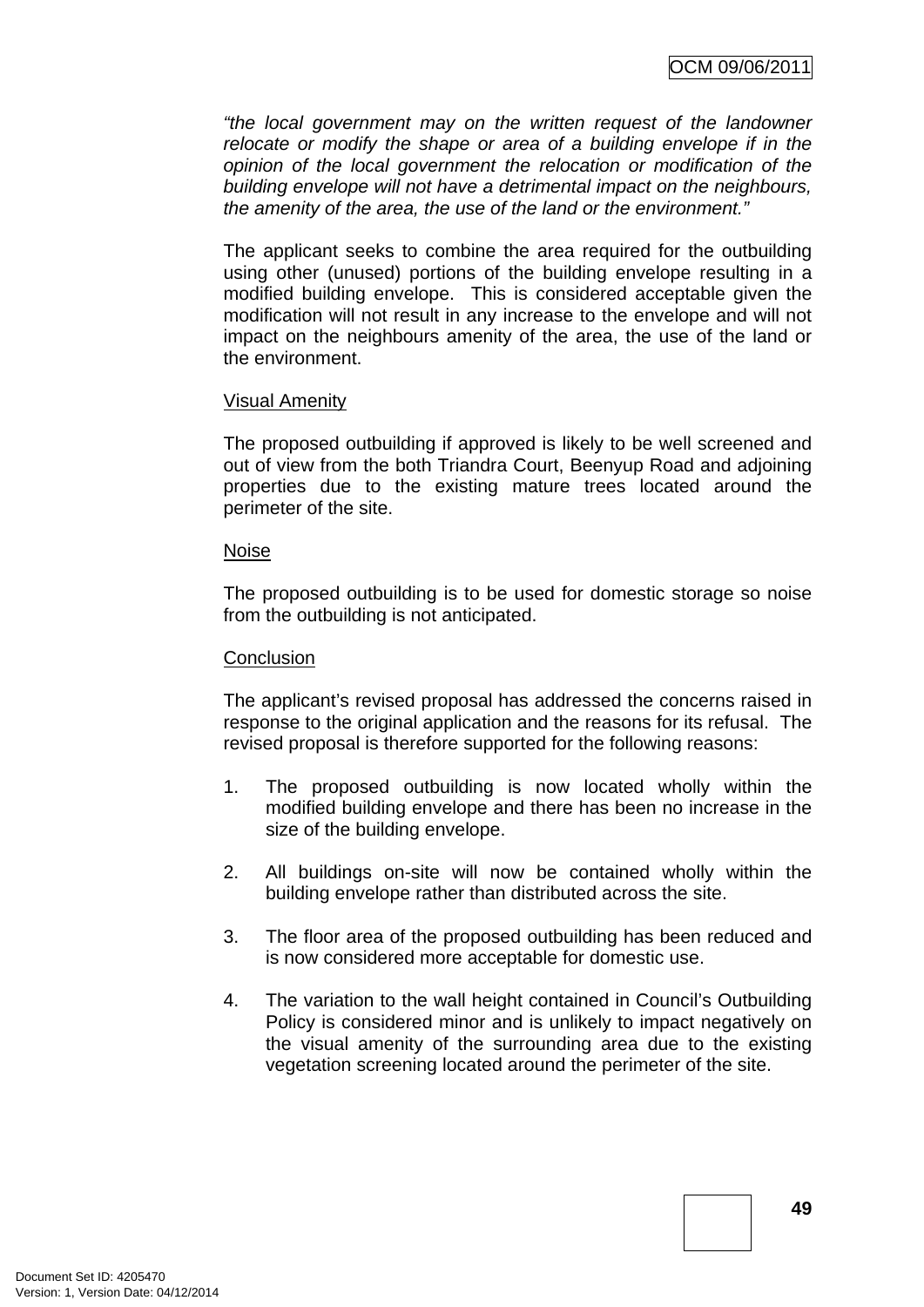# **Strategic Plan/Policy Implications**

## **Demographic Planning**

- To ensure the planning of the City is based on an approach that has the potential to achieve high levels of convenience and prosperity for its citizens.
- To ensure development will enhance the levels of amenity currently enjoyed by the community.

## **Natural Environmental Management**

- To conserve, preserve and where required remediate the quality, extent and uniqueness of the natural environment that exists within the district.
- To ensure development of the district is undertaken in such a way that the balance between the natural and human environment is maintained.
- To manage the City's waste stream to achieve sustainable resource management, in an environmentally acceptable manner.

## **Budget/Financial Implications**

N/A

# **Legal Implications**

Town Planning Scheme No 3 Planning and Development Act 2005 State Administrative Tribunal Regulations

# **Community Consultation**

Nearby neighbours were consulted about the proposal.

# **Attachment(s)**

- 1. Location Plan
- 2. Site Plan
- 3. Floor Plan & Elevations

### **Advice to Proponent(s)/Submissioners**

The Proponent(s) and those who lodged a submission on the proposal have been advised that this matter is to be considered at the 9 June 2011 Council Meeting.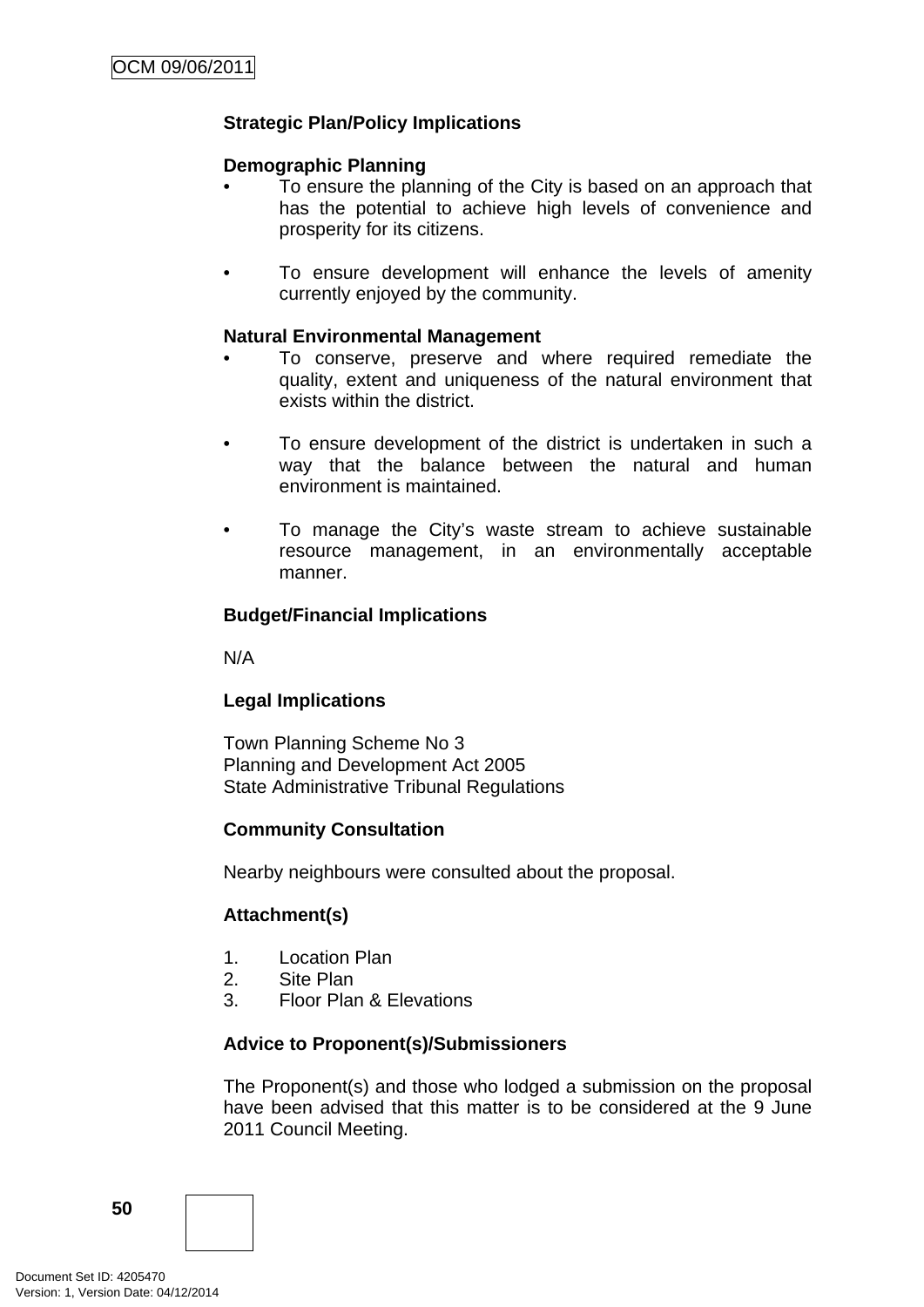# **Implications of Section 3.18(3) Local Government Act, 1995**

Nil.

**14.7 (MINUTE NO 4541) (OCM 9/6/2011) - PROPOSED ALTERATIONS AND ADDITIONS TO EXISTING 'TAVERN' - LOCATION: LOT 22 (NO. 6) COCKBURN ROAD, HAMILTON HILL - OWNER: ALE NOMINEES PTY LTD - APPLICANT: BURGESS DESIGN GROUP (6003372) (M SCARFONE) (ATTACH)** 

# **RECOMMENDATION**

That Council:

(1) approve the application for alterations and additions to the existing 'Tavern' at Lot 22 (No. 6) Cockburn Road, Hamilton Hill, subject to the following conditions and footnotes:

# **CONDITIONS**

- 1. All noise attenuation measures, identified by the Noise Impact Assessment prepared by Lloyd George Acoustics (March 2011), are to be implemented prior to occupancy of the development or as otherwise required by the City and the requirements of the plan are to be observed at all times.
- 2. The preparation and submission of a detailed landscaping plan, to the satisfaction of the City prior to the issue of a building licence.
- 3. Landscaping is to be installed, reticulated and / or irrigated in accordance with the approved plan and maintained thereafter to the satisfaction of the City. The landscaping shall be implemented during the first available planting season post completion of development. Any species which fail to establish within a period of 12 months from planting shall be replaced to the satisfaction of the City.
- 4. Where a driveway and/or parking bay abuts a public street, associated walls, fences and / or adjacent landscaping areas are to be truncated within 1.5 metres or limited in height to 0.75 metres.
- 5. A Waste Management Strategy shall be submitted to and approved in writing by the City, prior to the issue of a Building Licence. This Strategy should have regard to Council Policy SPD9 'Waste Minimisation, Storage and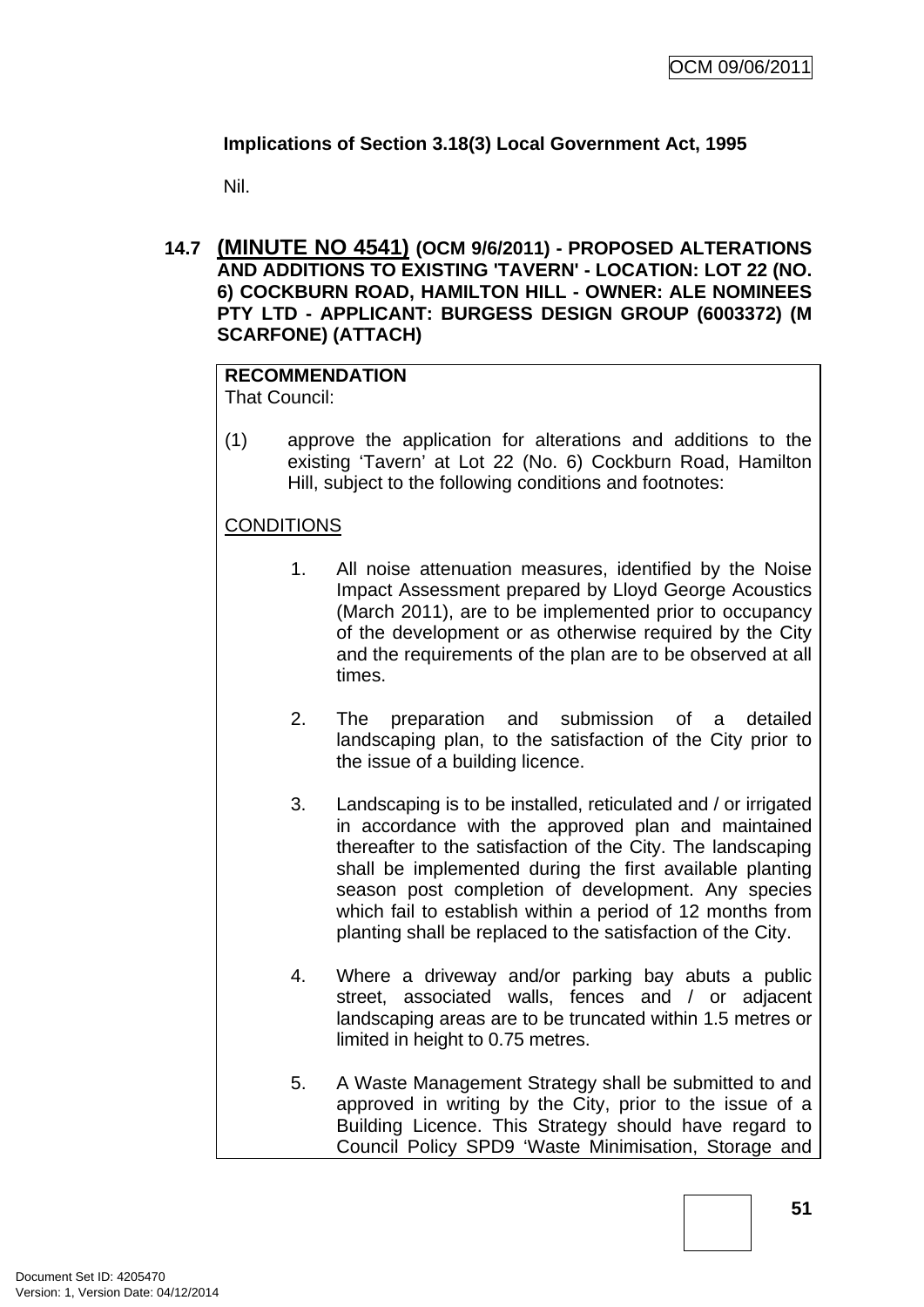Collection'. The recommendations of this strategy shall be implemented to the ongoing satisfaction of the Manager Statutory Planning.

- 6. All waste and recycling materials must be contained within bins. These must be stored within the buildings or within an external enclosure located and constructed to the satisfaction of the City's Manager Environmental Health Services.
- 7. Prior to the issue of a Building Licence, details of the materials proposed to be used in the development, including their colour and finish, shall be submitted to the City for the approval of the Manager Statutory Planning. The development shall thereafter be constructed strictly in accordance with the approved materials schedule.
- 8. Prior to the occupation of the addition (the subject of this approval), the 50 parking bay/s, driveway/s and points of ingress and egress shall be sealed, kerbed, drained and line marked in accordance with the approved plans and specifications certified by a suitably qualified practicing Engineer to the satisfaction of the City.
- 9. The nose in bays located within the Cockburn Road reservation, notated in red on the approved plans, being replaced with parallel parking bays in the event road widening in this location occurs.
- 10. Prior to the issue of a Building Licence, details outlining the provision of bicycle parking for visitors to the development shall be submitted to the City for the approval of the Manager Statutory Planning. The bicycle parking facilities thereby approved shall be made available for use prior to the development becoming operational, and they shall be thereafter retained in perpetuity.
- 11. All service areas and related hardware, including antennae, satellite dishes, air-conditioning units and bins, being suitably located from public view and/or screened, the details of which are to be provided for the approval of the Manager Statutory Planning prior to the issue of a Building Licence.
- 12. No building (or related) activities associated with this approval causing noise and/or inconvenience to neighbours being carried out after 7.00 p.m. or before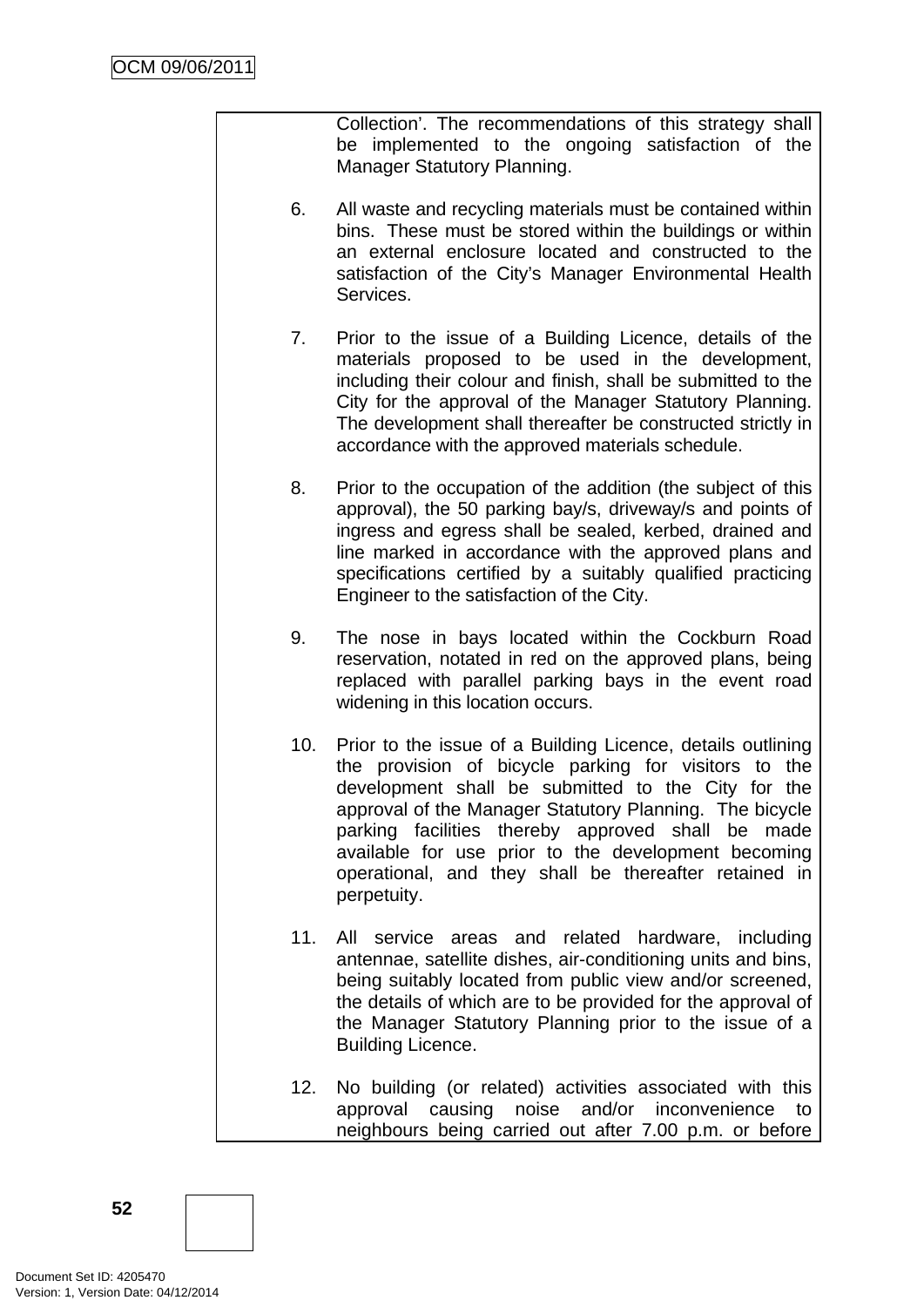7.00 a.m., Monday to Saturday, and not at all on Sunday or public holidays.

- 13. The installation of outdoor lighting (if proposed) is to be in accordance with the requirements of Australian Standard AS4282-1997: 'Control of the Obtrusive of Outdoor Lighting'.
- 14. All stormwater being contained and disposed of on-site.

# **FOOTNOTES**

- 1. This is a Planning Approval only and does not remove the responsibility of the applicant/owner to comply with all relevant building, health and engineering requirements of the Council, or with any requirements of the City of Cockburn Town Planning Scheme No. 3. Prior to the commencement of any works associated with the development, a building license may be required.
- 2. With respect to Condition 2, the landscaping plan shall have regard to the City's requirements for landscaping for commercial development as indicated by 5.9.2 of Town Planning Scheme No.3. The applicant is advised to liaise with the City's Parks and Environment Services prior to lodgement of the landscaping plan to ensure the provision of appropriate species for the location.
- 3. With regard to Condition 6, the external enclosure must be and of an adequate size to contain all waste bins, at least 1.8 m high, fitted with a gate and graded to a 100mm diameter industrial floor waste with a hose cock, all connected to sewer. The minimum provisions for internal bin storage is a concrete wash-down pad of at least  $1m<sup>2</sup>$ graded to a 100mm diameter industrial floor waste with a hose cock, all connected to sewer. This can be centrally located within the development.
- 4. With reference to Condition 10, the 50 parking bay/s, driveway/s and points of ingress and egress are to be designed in accordance with the relevant Australian Standards for off street car parking unless otherwise specified agreed by the City.
- 5. The development is to comply with the noise pollution provisions of the *Environmental Protection Act 1986*, and more particularly with the requirements of the *Environmental Protection (Noise) Regulations 1997*.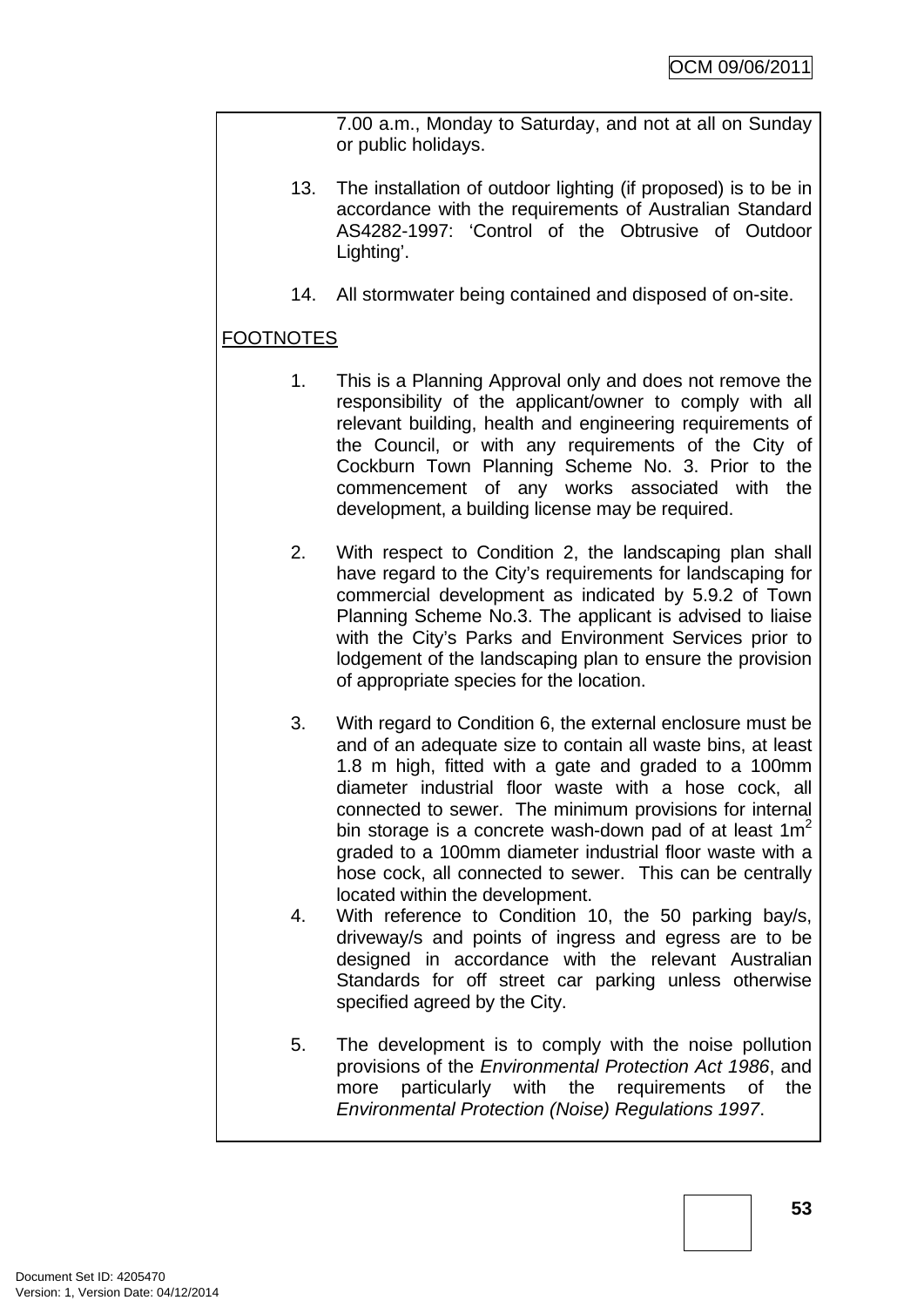- 6. With regard to Condition 16, all stormwater drainage shall be designed in accordance with the latest release of the document entitled "Australian Rainfall and Runoff" produced by the Institution of Engineers, Australia, and the design is to be certified by a suitably qualified practicing Engineer or the like, to the satisfaction of the City, and to be designed on the basis of a 1:100 year storm event. See City's specification, enclosed. This is to be provided at the time of applying for a building licence.
- (2) issue a Notice of Determination of Application for Planning Approval under the City of Cockburn Town Planning Scheme No. 3; and
- (3) advise the applicant and those who made a submission of the Council's decision.

## **COUNCIL DECISION**

MOVED Clr I Whitfield SECONDED Clr S Limbert that Council adopt the recommendation subject to Footnote 4 to read as follows:

FOOTNOTE 4:

With reference to Condition 8, the 50 parking bays, driveways, and points of ingress and egress are to be designed in accordance with the relevant Australian Standards for off-street car parking unless otherwise specifically agreed to by the City.

# **CARRIED 10/0**

### **Reason for Decision**

This will correct a typographical error.

### **Background**

Prior to lodgement of the current application, the applicant met with the City's officers on several occasions to discuss redevelopment options for Lot 22 (No. 6) Cockburn Road, Hamilton Hill (herein referred to as the subject site). The subject site incorporates three uses being a drive through bottle shop on the northern portion, a tavern, 'Ed'z Sports Bar', in the middle portion and a restaurant, the 'Iron Pot', on the southern portion.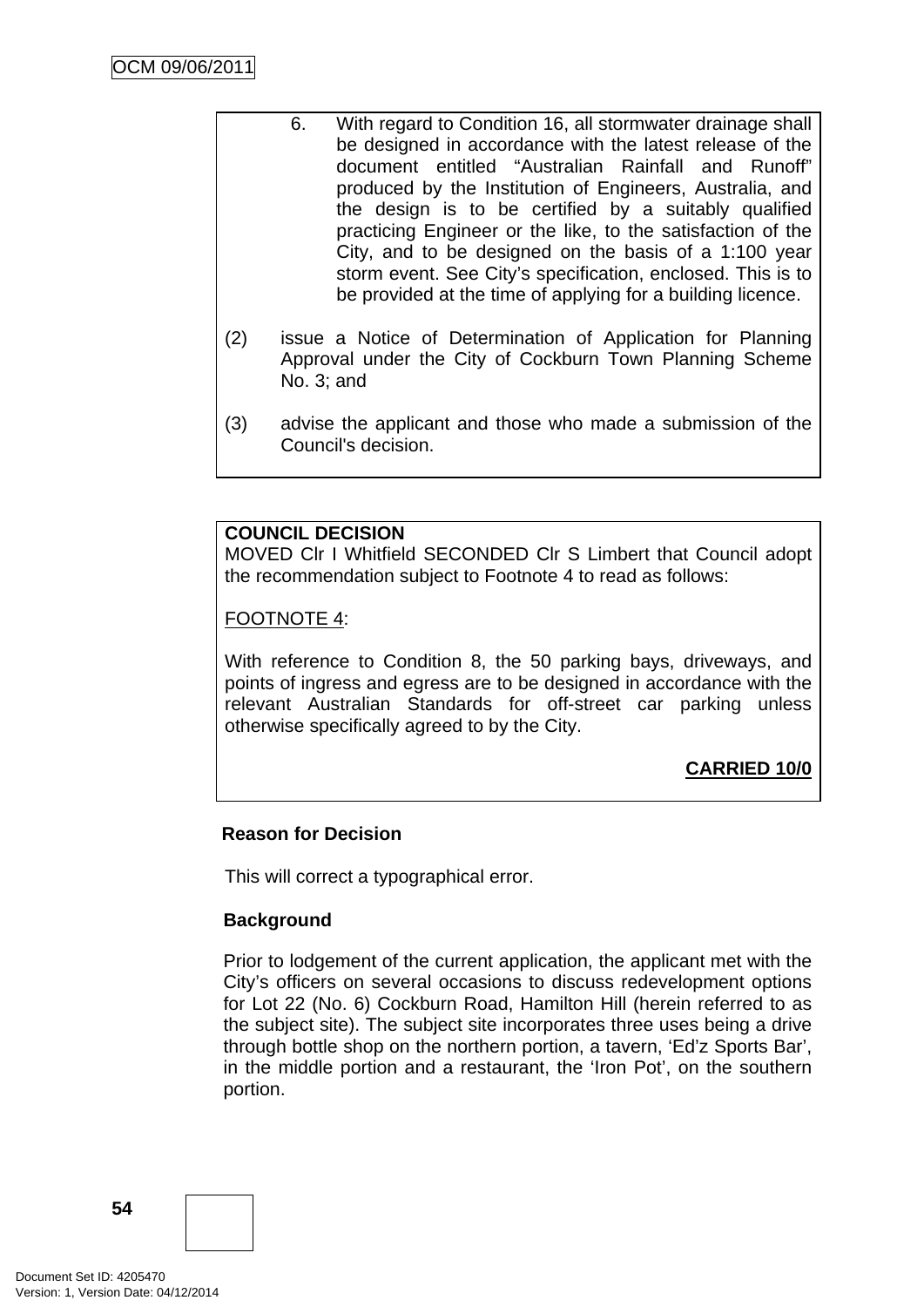During the pre-lodgement meetings, the operator's desire to modify the current establishment to facilitate a move away from a traditional workers tavern and rebrand the facility as a family and food oriented venue was expressed. The operator has indicated an intention to replicate the atmosphere of established premises such as Little Creatures, the Seaview and the Brisbane Hotel, and to cater for the over 25's market.

The subject site is bounded by the former Newmarket hotel to the north, two multiple dwelling developments to the northeast, grouped dwellings to the east and commercial outlets to the south incorporating a range of retail premises. Land on the west side of Cockburn Road, is located within the City of Fremantle and is understood to be a development zone. The subject site and surrounding properties are zoned Local Centre, Mixed Business and Residential R60.

The diversity of land uses in the area is reflected in the zoning and is generally consistent with the future vision of the locality.

| Zoning:    | MRS:       | Urban               |
|------------|------------|---------------------|
|            | TPS No. 3  | <b>Local Centre</b> |
| Proposed   | Tavern     |                     |
| Land use:  |            |                     |
| Lot size:  | $1210$ sqm |                     |
| Use class: | А          |                     |

### **Submission**

The proposed development incorporates: a public bar, a 'lounge bar (referred to in the attached report as (Tavern Seating Area) containing 154 seats, a Restaurant containing 58 seats, a drive through bottle shop (98  $m^2$ ), various back of house facilities including kitchen and cool room, male, female and universal access amenities and 50 on-site car parking bays. While the public bar will be a standing area, seating will be provided in the lounge bar, and restaurant and food will be served in each of these locations.

As indicated above 50 on-site car bays have been provided. In preparing the current submission, the proponents have sought to ensure the proposed additions do not exacerbate the current approved parking shortfall. The approach undertaken by the proponent was agreed upon with Council staff at the various pre-lodgement meetings. The provision of car parking will be discussed in further detail in the relevant section below.

The existing building on the subject site is a single storey brick and metal structure, incorporating the three land uses described above. The building is setback approximately 15 metres from Cockburn Road.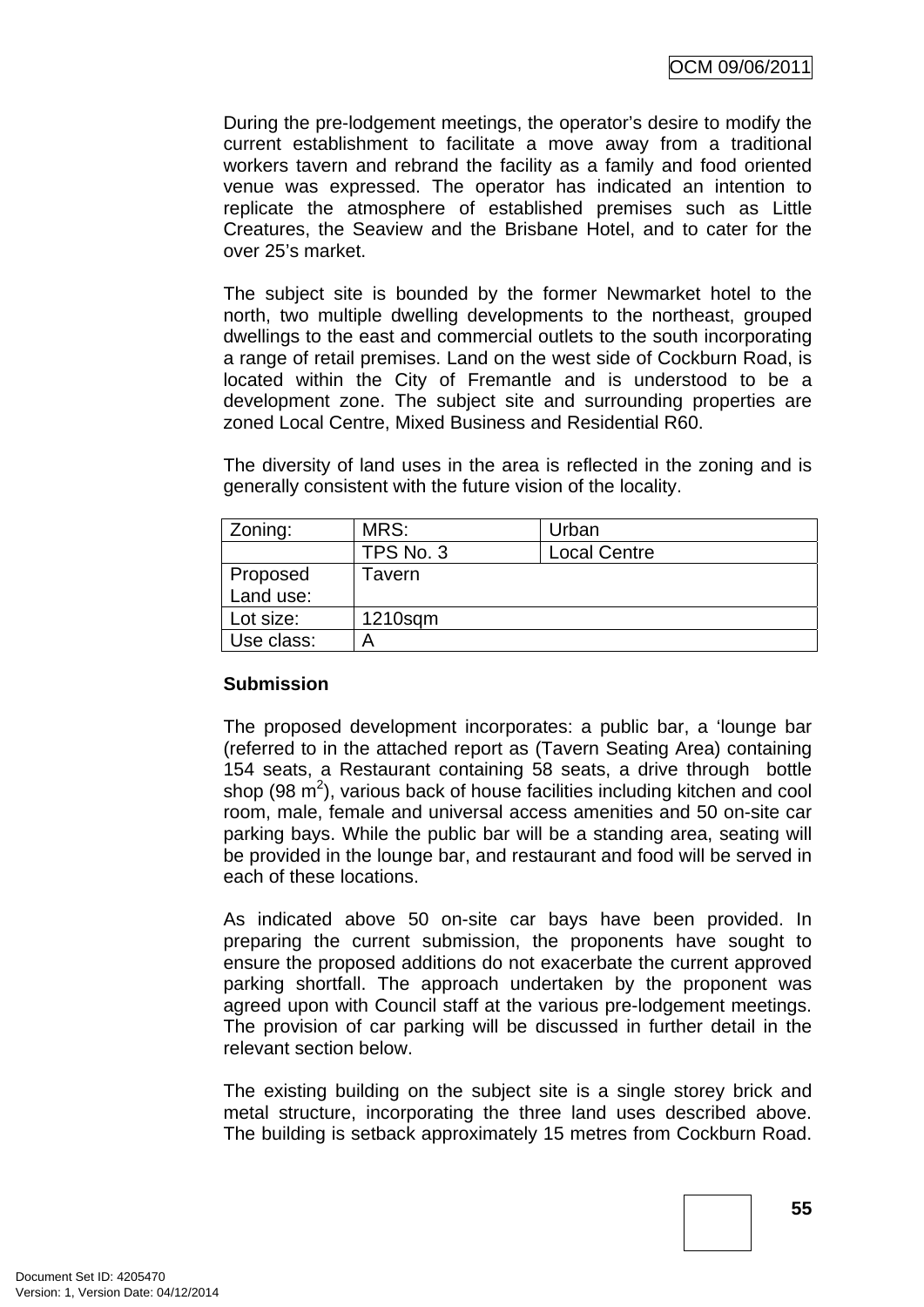Extending from the entry of Ed'z Sports Bar is a courtyard, containing several chairs, tables and café umbrellas, utilised as a spill out/alfresco area. This courtyard was approved by the City in September 2006.

The addition(s) are proposed to be constructed of materials complementing the existing structure. It will project beyond the existing building into the area currently occupied by the courtyard and is designed to ensure car parking bays below are retained. The addition utilises a flat roof to ensure the height is similar to that of the existing building, reducing the impact of the building on adjoining property owners to the east, particularly in terms of bulk. Windows of the proposed addition are located on the north, west and south elevations, allowing views to be captured while ensuring the privacy of nearby landowners is not impacted. A copy of the proposed plans is included in Attachment 2.

#### **Report**

The main issue for consideration in determining this proposal relates to the proposed built form alternations and change in operating characteristics of the existing approved 'Tavern'. In determining the application it is also important to take into consideration the future vision for the location as promoted in various planning documents including proposed Scheme Amendment 82 (Newmarket Precinct) and Local Planning Policy APD 61 Newmarket Precinct Design Guidelines. The proposal's compliance with the Town Planning Scheme, the proposed Scheme Amendment and the planning policy is outlined in the following sections.

### Town Planning Scheme No. 3

Within the 'Local Centre' zone, the proposed 'Tavern' use, inclusive of the restaurant and bottle shop component, is defined as an 'A' use under the provisions of the TPS No.3. An 'A' use, means 'the use is not permitted unless the local government has exercised its discretion and has granted planning approval after giving special notice in accordance with clause 9.4'. While the use of the subject site as a 'Tavern' is already approved, given the use class classification and the proposed alterations and additions, it was considered appropriate to advertise the proposal to nearby landowners in accordance with the scheme provisions. The results of the consultation are discussed in detail in the relevant section below.

#### Proposed Scheme Amendment No. 82 (Newmarket Precinct)

In March 2011, Council adopted proposed Scheme Amendment No. 82 (Newmarket Precinct) for final approval, and a copy of Council's resolution and associated documentation has been forwarded to the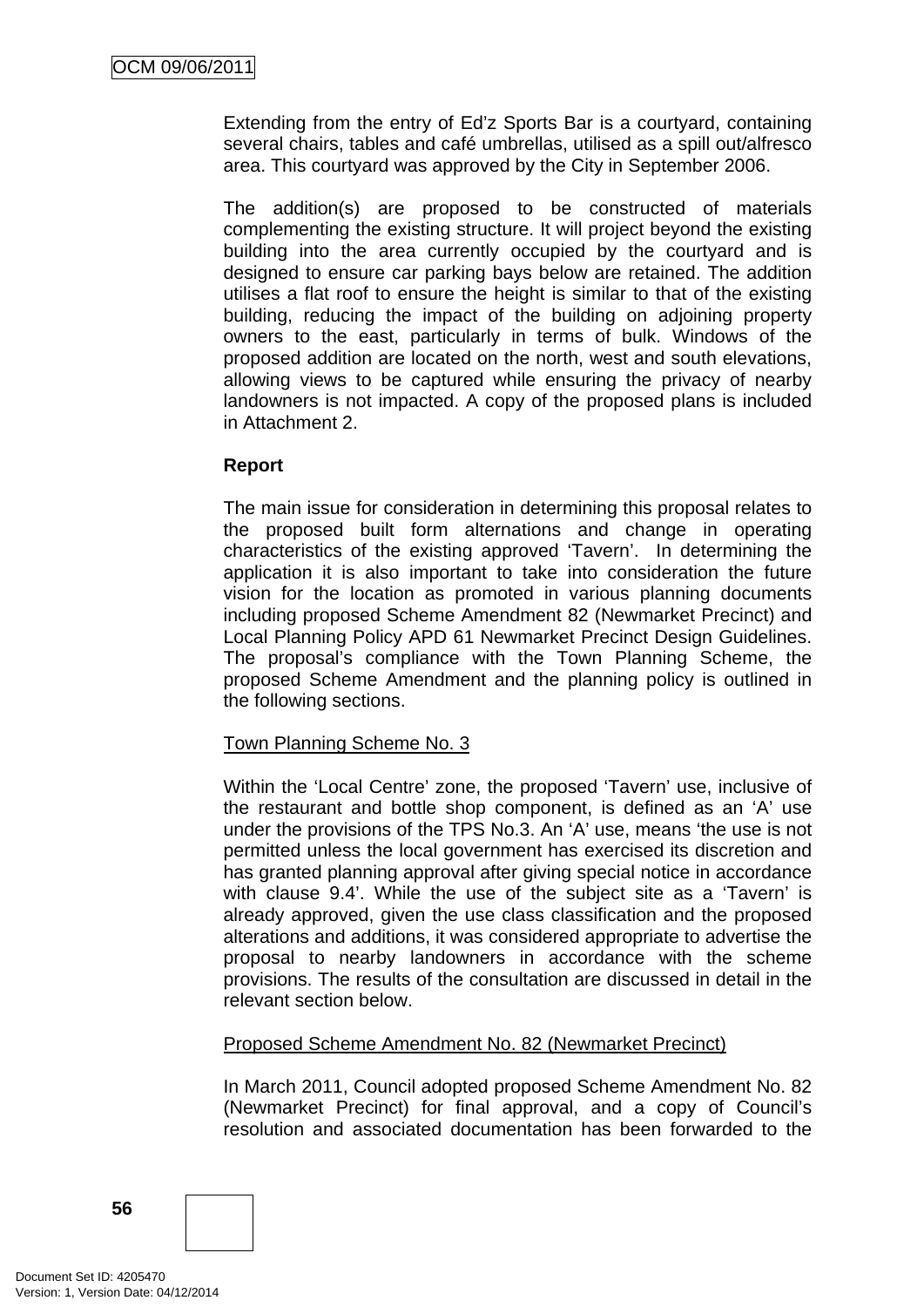Western Australian Planning Commission for final approval by the Hon. Minister for Planning. The scheme amendment is integral to the strategic planning for the location which aims to transform Cockburn Coast into a highly urbanised, vibrant coastal village, encompassing a wide range of land uses.

The proposed Scheme Amendment identifies the subject site as being within the proposed 'Special Use No. 24' (Mixed use) zone and outlines various permissible uses within this zone. Within the proposed 'Special Use No. 24' zone a 'Tavern' is considered a 'D' use, meaning it may be approved following the exercise of discretion by the local government. As indicated above, the existing tavern has development approval, whilst the additions are considered consistent with the proposed Scheme provisions and are therefore supported.

#### General Development Requirements

Part 5 of the TPS No. 3 outlines the requirements for development across the City. Clause 5.9 deals specifically with the requirements for commercial and industrial uses. The development requirements for these uses are split into five main components, these being, building setbacks, amenity, convenience and functionality and car parking.

#### Building setbacks

Clause 5.9.1(b) states, 'a building shall be setback from boundaries or erected on boundaries so that the impact on the use and amenity of adjoining buildings is minimised and the scale and bulk of the buildings is compatible with the streetscape'.

The proposed building is considered to be of an appropriate scale for the 'Local Centre' zone. The proposed first floor extension utilises a flat roof design ensuring the overall height of the structure remains similar to the existing.

With regard to front setbacks, the proposal presents a minimum front setback to the proposed addition to the western boundary (Cockburn Road) of 7.0 metres. The majority of the setback area will be utilised for vehicle parking and manoeuvring. The setbacks of the remainder of the building are not the subject of the current proposal.

### Landscaping

The scheme requires that a minimum of 10% of the lot area be landscaped. In this instance, it is noted the subject site is already developed and as such the status quo will be maintained with respect to the provision of onsite landscaping. A condition requiring a landscaping plan, depicting the upgrade of existing landscaping has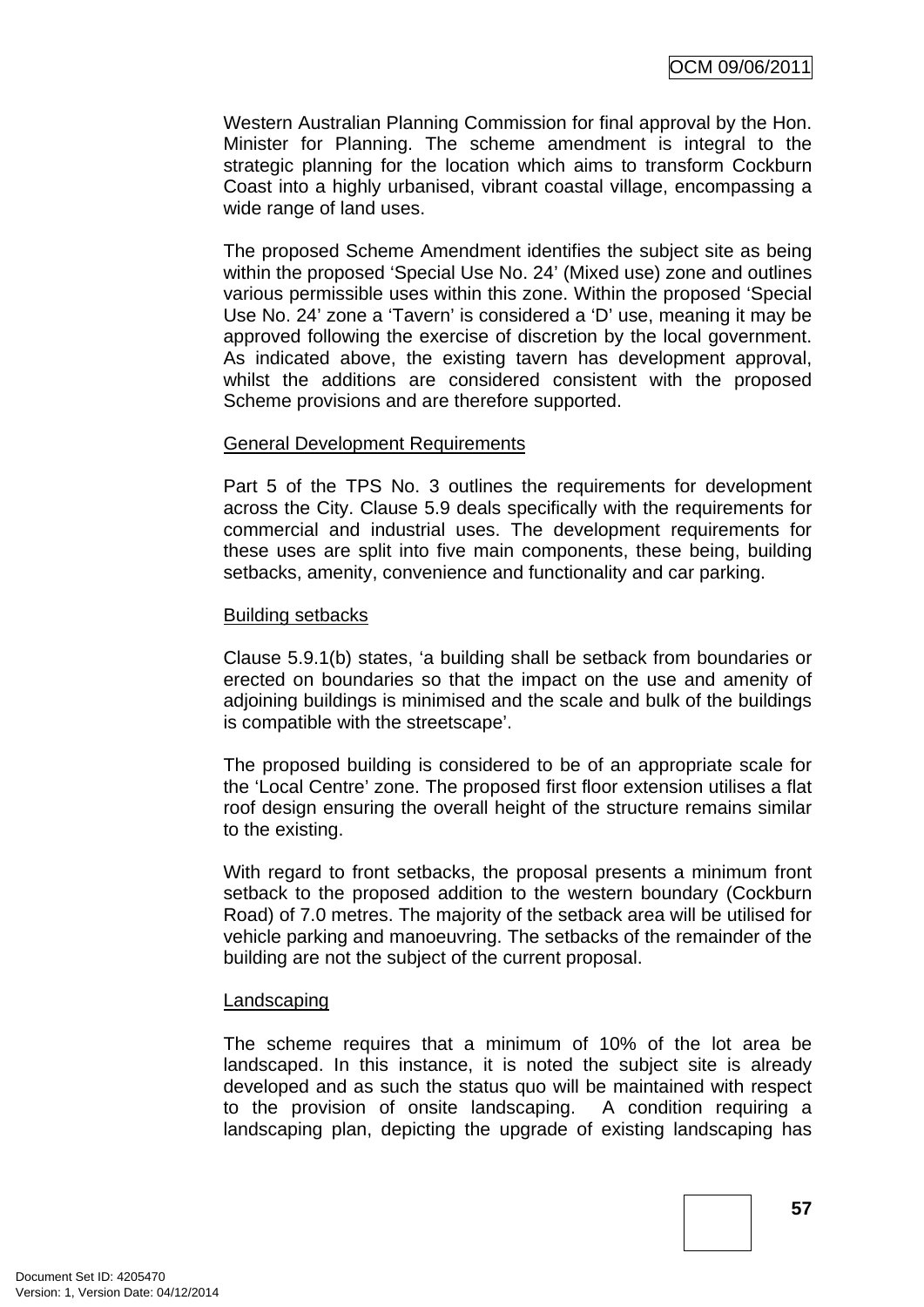been included as part of the officer's recommendation (see condition 2).

#### **Amenity**

Essentially Clause 5.9.3 of the TPS No. 3 requires additions to existing buildings to be designed in a fashion which ensures they complement the streetscape and do not negatively impact on surrounding properties. As indicated above, the proposed addition extends toward Cockburn Road, with the height similar to the existing structure. All other setbacks remain the same. The proposed design ensures adjoining landowners are not impacted on in terms of additional bulk.

While Clause 5.9.3 is principally concerned with built form, in considering amenity impacts it is also considered appropriate to discuss potential impacts of the proposal on adjoining landowners with respect to noise and other off site impacts.

During pre-lodgement discussions, the applicant was asked to provide a Noise Impact Assessment (NIA) and Management Plan, as a part of the application, to ensure these issues were dealt with comprehensively as part of the proposal. These reports are included in Attachment 2.

The NIA confirms the design of the proposed addition, along with the existing built form, will provide a buffer to the residential development behind. The recommended roof insulation to be incorporated into the design of the addition will provide a further noise attenuation. In addition, to providing recommendations with respect to design and construction materials, the NIA states only background music will be played within the addition at a level appropriate to allow conversation. It confirms live music will not be played. The City's Environmental Health service have reviewed the proposed Noise Impact Assessment and considered the measures outlined within to be acceptable. Condition 1 has been applied to ensure the measures outlined within the NIA are implemented to the City's satisfaction.

The Management Plan deals with issues such as responsible service of alcohol, operating hours, dress code, noise and sound attenuation, rubbish pick up and measures to be implemented at the close of business. The measures outlined in the document have been reviewed by the City's officers and are considered likely to ensure the 'tavern' continues to operate without undue impact on the surrounding landowners.

The Management Plan reflects the desire of the operator to move toward a family and food oriented establishment. The operator will be targeting the over 25 market, with a requirement for patrons to be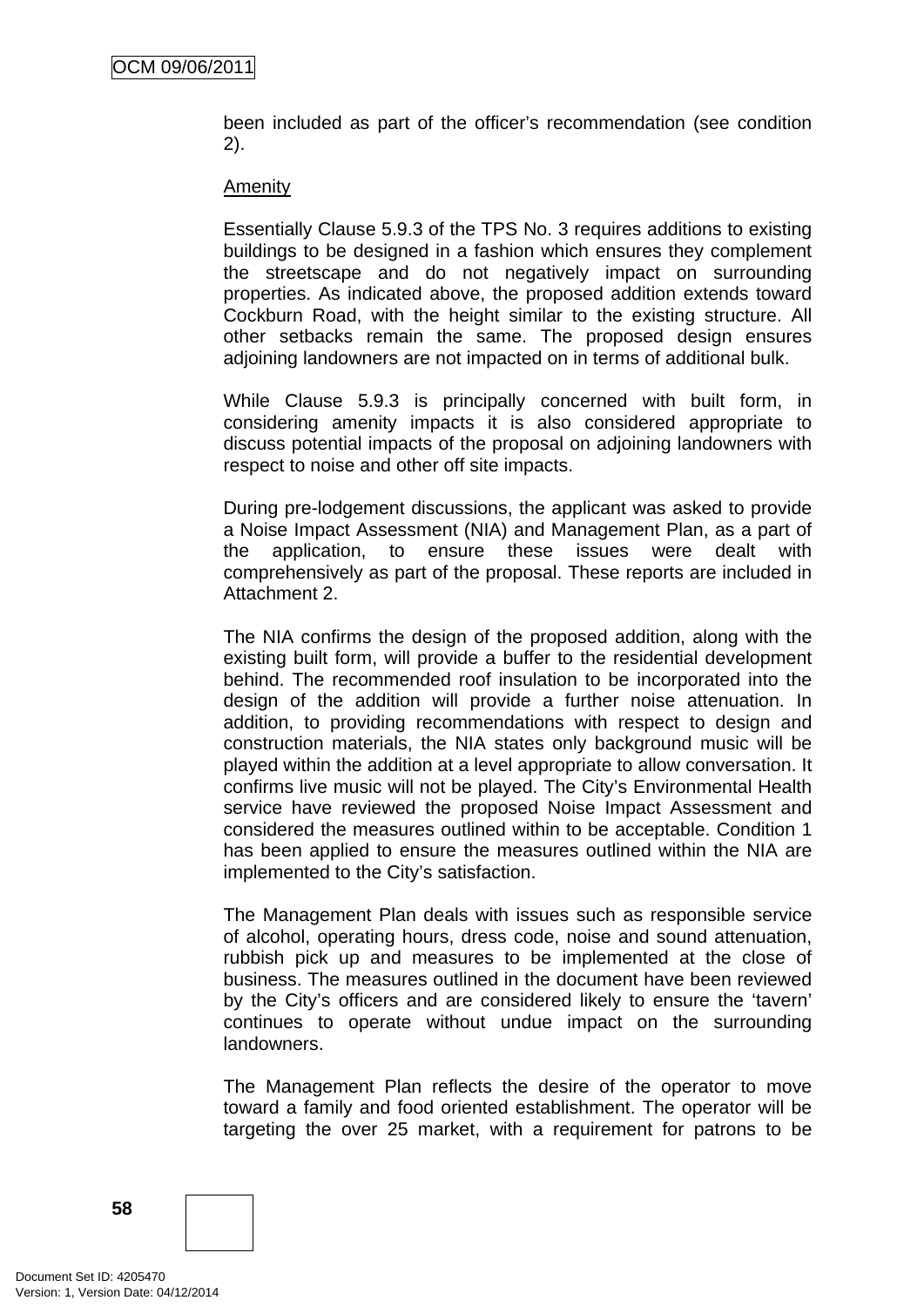dressed in smart casual attire. In addition, music within the additions will be limited to background levels, and patrons displaying rowdy or excessively noisy behaviour face a warning and possible ejection from the building.

With respect to litter, the Management Plan indicates staff shall undertake a general clean up of the location after close, picking up any empty bottles, or cans. Rubbish collection will be carried out by a contractor after 7 am to ensure the impact on surrounding neighbours is minimised.

The measures outlined in both the NIA and Management Plan is considered acceptable and will assist the Tavern to continue to operate in this location with minimal impact on surrounding landowners.

#### Convenience and Functionality

Clause 5.9.4 is particularly concerned about ensuring development is designed so that it is convenient for those who use it. Located on Cockburn Road, the existing Tavern benefits from high levels of exposure and is serviced by a road which caters for large volumes of traffic.

The subject site is also accessible via various public transport (bus) services running through the area, linking it to Fremantle and surrounding suburbs. Further the development is within walking distance for residents to the north east and south of the development.

In addition to being accessible from the surrounding suburbs, the proposed site plan allows for safe and convenient vehicle and pedestrian movements across the site. A waste management plan will be provided prior to the issue of a building licence (see condition 6) ensuring that storage and waste disposal are dealt with appropriately and convenient for all users. The proposed development is considered to be convenient and functional for all users and as such Clause 5.9.4 is considered to be satisfied.

#### Vehicle Parking

During the pre-lodgement meetings the applicant was informed car parking is likely to be the greatest inhibitor to development on the subject site, particularly given there is no room to expand car parking numbers onsite. In preparing the submission the applicant has therefore been careful to ensure the proposed additions do not result in a net increase in parking requirement under the provisions of TPS No. 3.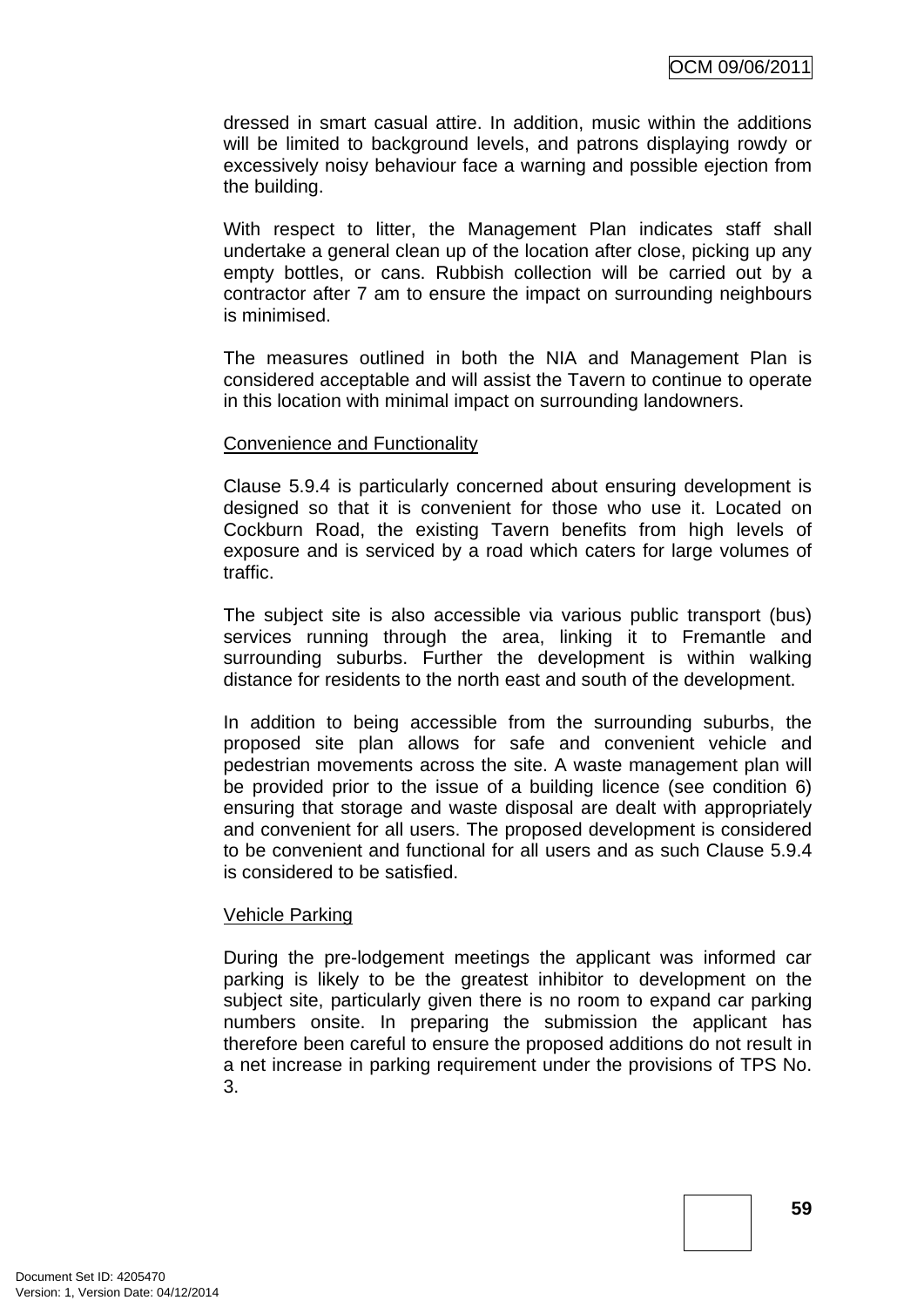Based on the current land uses there is an existing operating shortfall of 51 car parking bays (see page number 3 of Attachment 2 for calculation).

In order to increase the floor area of the existing tavern operation, while at the same time ensuring parking demand is not increased, the applicant has decreased the intensity of use on site. In order to decrease the use intensity, the applicant has reduced the amount of traditional standing drinking area, replacing this with greater numbers of seats within the establishment. This is consistent with the operators', intention to transform the existing 'Tavern' from a workers style establishment, to one which is more food and family focused.

In order to assess the parking requirements of the proposed 'Tavern' the provisions of Table 3 of TPS No. 3 have been taken into consideration. The seated areas were assessed against the restaurant provisions of Table 3 (1 car bay per four seats) and the standing area calculated at 1 bay for every 2  $m^2$  of drinking area. This approach is consistent with the that taken in assessing the 'Tavern' at the corner of Hammond Road and Brushfoot Avenue in Hammond Park, a development approved by Council at its meeting of 13 November 2008 and the 'Tavern' on the corner of Beeliar Drive and Hammond Road, approved by Council in 2010.

The table below summarises the required parking and takes into account the exiting shortfall.

| Car Parking requirement as per Table 3 of TPS No. 3       | Car bays required |
|-----------------------------------------------------------|-------------------|
| Bottle shop $98m^2 \text{ } @$ 1 bay per 12m <sup>2</sup> | 8.16              |
| Sitting area 212 seats @ 1bay per 4 seats                 | 54                |
| Standing area 65.4 $m^2 \otimes 1$ bay per 2              | 33.7              |
| Total Bays required 96 (rounded to nearest whole number   |                   |
| Minus parking on site                                     | 45                |
| Minus approved parking shortfall                          | 51                |
| Resultant surplus/shortfall                               |                   |

The alterations taking place within the existing building footprint are permissible under the provisions of TPS No. 3 and when combined with the proposed addition do not exacerbate the existing car parking shortfall on site.

#### Local Planning Policy – APD 61 Newmarket Design Guidelines

The Local Planning Policy - APD 61 Newmarket Design Guidelines (APD 61) was adopted by Council on 12 August 2010. APD 61 aims to ensure that new development within the Newmarket Precinct has regard to the Cockburn Coast District Structure Plan and provides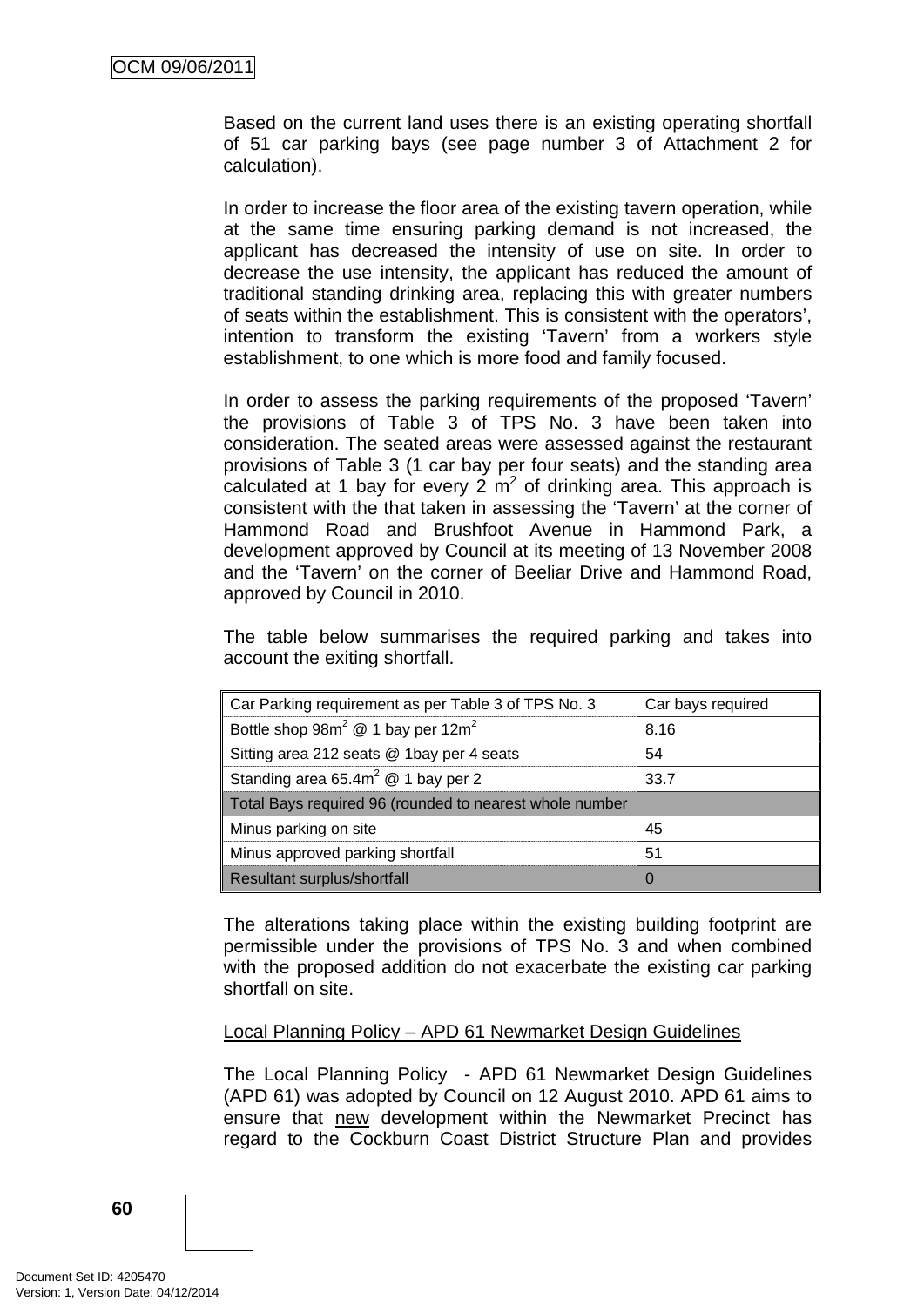detailed guidance with respect to issues such as land use, building heights and setbacks, robust building design, vehicle access and car parking.

While APD 61 promotes an engaging, urban form of development, with nil street setbacks and parking at the rear of the property, this Policy more relevantly applies to new development and large scale redevelopment. Some discretion is required where relatively modest additions to an existing building are proposed as is the case with the current application.

The proposed addition is considered appropriate in scale and height in the subject location, utilising a mix of materials and therefore adding interest to the current built form. Entrance points are clearly defined whilst the addition will provide for a higher surveillance of the street frontage and public domain. These features are consistent with the provisions of APD 61 and as such the additions are supported.

#### **Consultation**

As indicated above, a 'Tavern' is an 'A' use in the 'Local Centre' zone and as such has been advertised to approximately 40 landowners adjacent to the subject site for comment. A total of five submissions have been received, consisting on four objections and one nonobjection. A schedule of submissions is included as a part of this report (see Attachment 3).

The main concerns raised with respect to the proposal are as follows:

- 1. incompatibility of the use with the residential/family nature of the locality;
- 2. visual privacy concerns;
- 3. noise generated by the use and traffic movements;
- 4. anti-social behaviour, such as littering;
- 5. the loss of views; and
- 6. depreciation in property values.

The use of the land has been approved by the City previously and is not the subject of the current application, which proposes various additions and alterations to the existing 'Tavern'. The use is permissible under the current and proposed scheme provisions and the future vision for the area promotes a range of land uses, in close proximity.

The design of the proposal is considered acceptable, having regard to the general development provisions of TPS No.3 and the provisions of APD61 and assists in ensuring residential amenity is not impacted on via building bulk, loss of visual privacy or additional noise. Noise and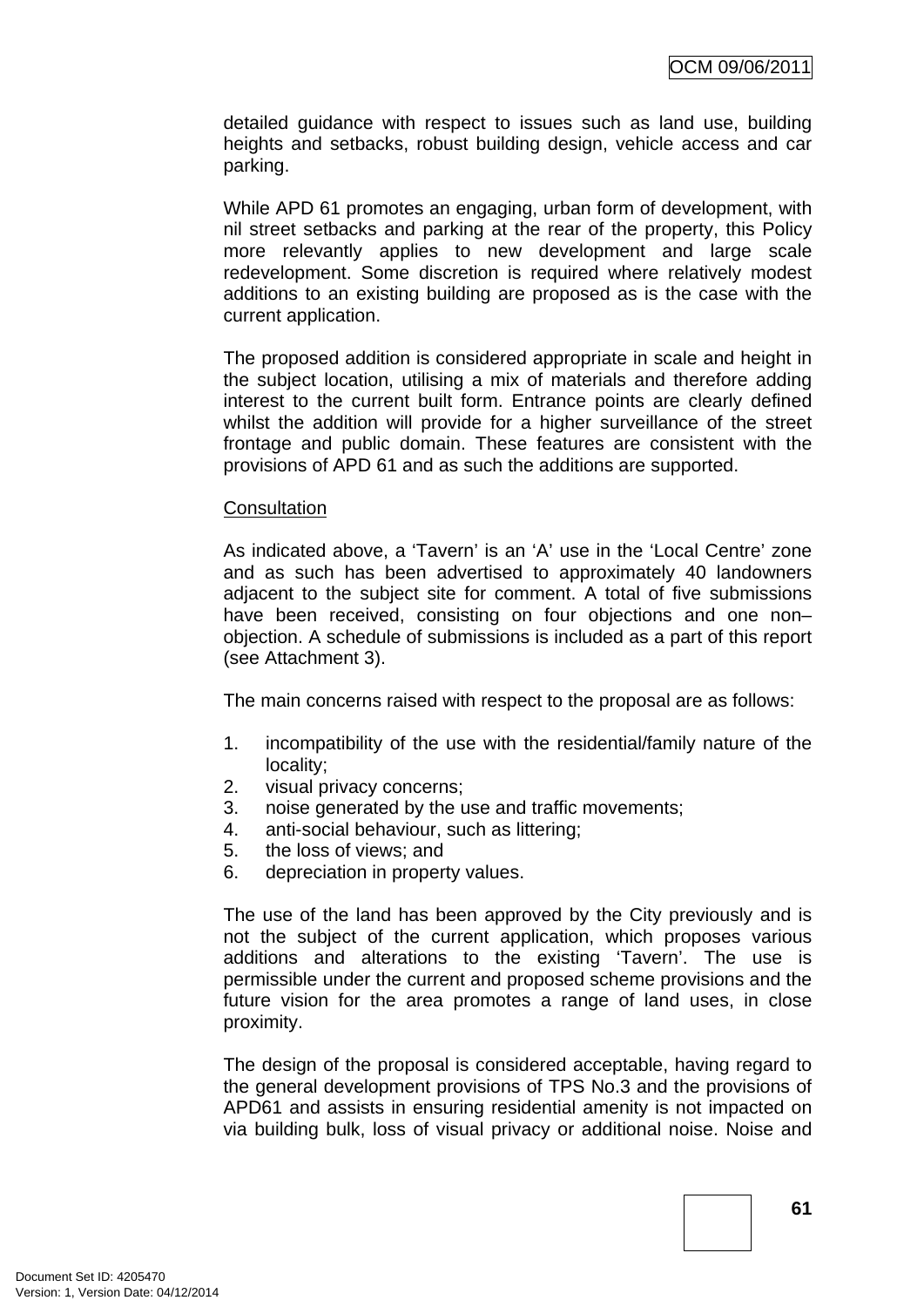anti social behaviour have also been addressed to the City's satisfaction via the NIA and management statement.

While the loss of views is not necessarily a planning consideration, the height of the proposed addition is in keeping with the existing building and as such the potential for loss of views is considered negligible - Point 6 is not a valid planning consideration and as such is not required to be addressed.

#### **Conclusion**

It is considered that the proposed alterations and additions to the existing 'Tavern' are acceptable in land use terms, having regard to the provisions of TPS No.3 and proposed Scheme Amendment No.82. The additions are also generally compliant with the general development provisions of TPS No.3 and the provisions of APD61 – Newmarket Design Guidelines. The design of the additions, combined with the NIA and Management plan will ensure the existing 'Tavern' continues to operate without impact on surrounding landowners.

It is considered the development of this site, in the manner outlined in the applicant's submission would be a welcome addition to the range of eating/drinking establishments that exist across the City. It is recommended therefore that the application be approved subject to the conditions outlined.

### **Strategic Plan/Policy Implications**

### **Demographic Planning**

• To ensure the planning of the City is based on an approach that has the potential to achieve high levels of convenience and prosperity for its citizens.

#### **Lifestyle and Aspiration Achievement**

• To identify community needs, aspirations, expectations and priorities for services that are required to meet the changing demographics of the district.

#### **Employment and Economic Development**

• To plan and promote economic development that encourages business opportunities within the City.

Policy APD61 'Newmarket Design Guidelines' refers.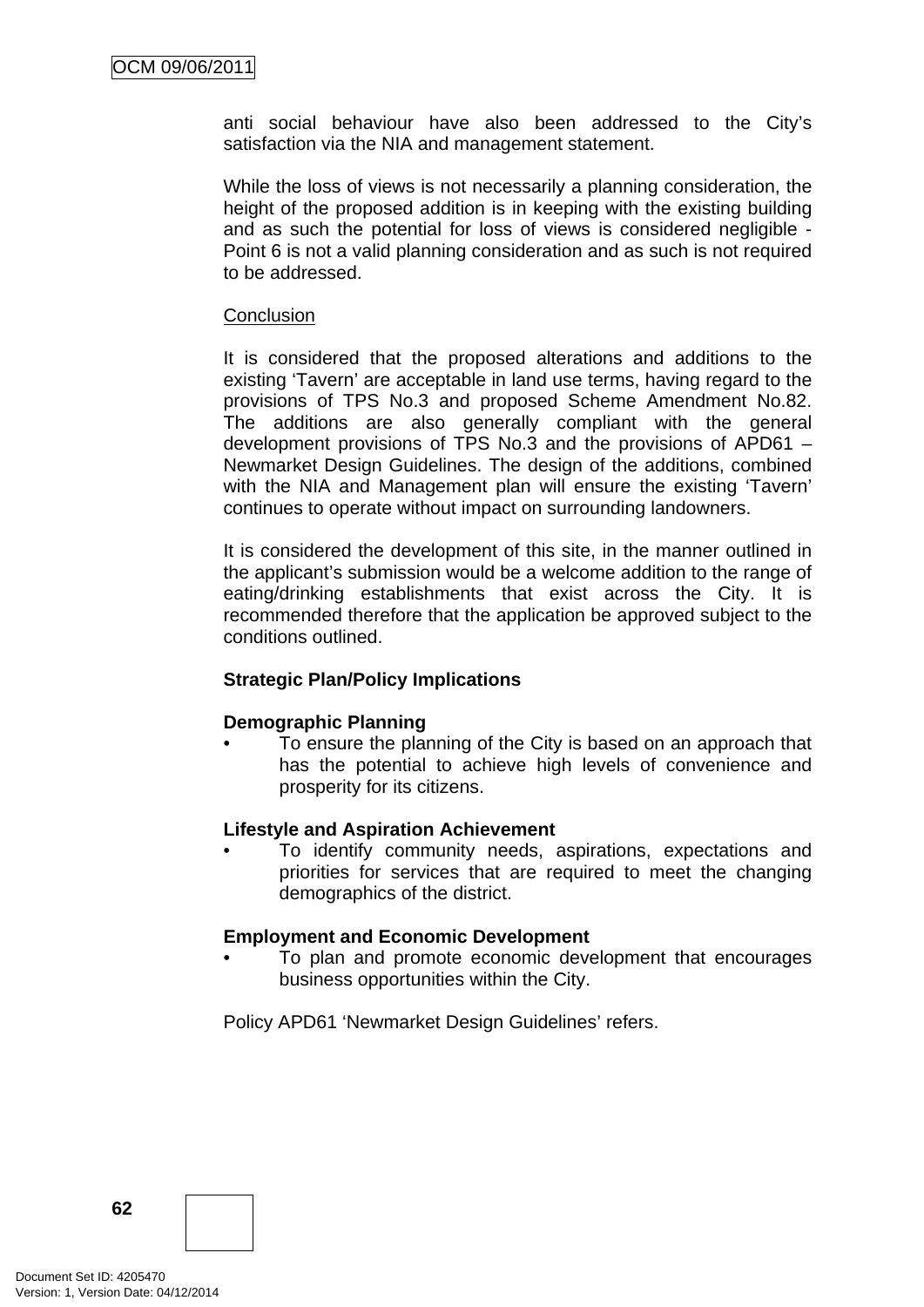### **Budget/Financial Implications**

In the event an application for review to the State Administrative Tribunal arises in respect of the Council's determination, there may be a cost to be borne by the City (out of the existing operational budget).

#### **Legal Implications**

Town Planning Scheme No. 3

#### **Community Consultation**

Refer to report.

### **Attachment(s)**

- 1. Location plan
- 2. Development application
- 3. Schedule of Submissions

### **Advice to Proponent(s)/Submissioners**

The applicant and those who made a submission have been advised that the application is to be considered at the 9 June 2011 Ordinary Council Meeting.

### **Implications of Section 3.18(3) Local Government Act, 1995**

Nil.

### **DECLARATION OF INTEREST**

The Presiding Member advised the meeting that he had received a declaration of interest from the following Councillors:

Clr Houwen declared a financial interest pursuant to Section 5.62(1)(d)(i) of the Local Government Act, 1995. The nature of the interest being that his wife is a recipient of a payment made by the City of Cockburn.

Clr Whitfield decalred a financial interest pursuant to Section 5.62(1)(d)(i) of the Local Government Act, 1995. The nature of the interest being that he is an employee of Coogee Primary School, who is a recipient of funding from the City of Cockburn.

CLRS HOUWEN AND WHITFIELD LEFT THE MEETING AT THIS STAGE THE TIME BEING 8.17 PM.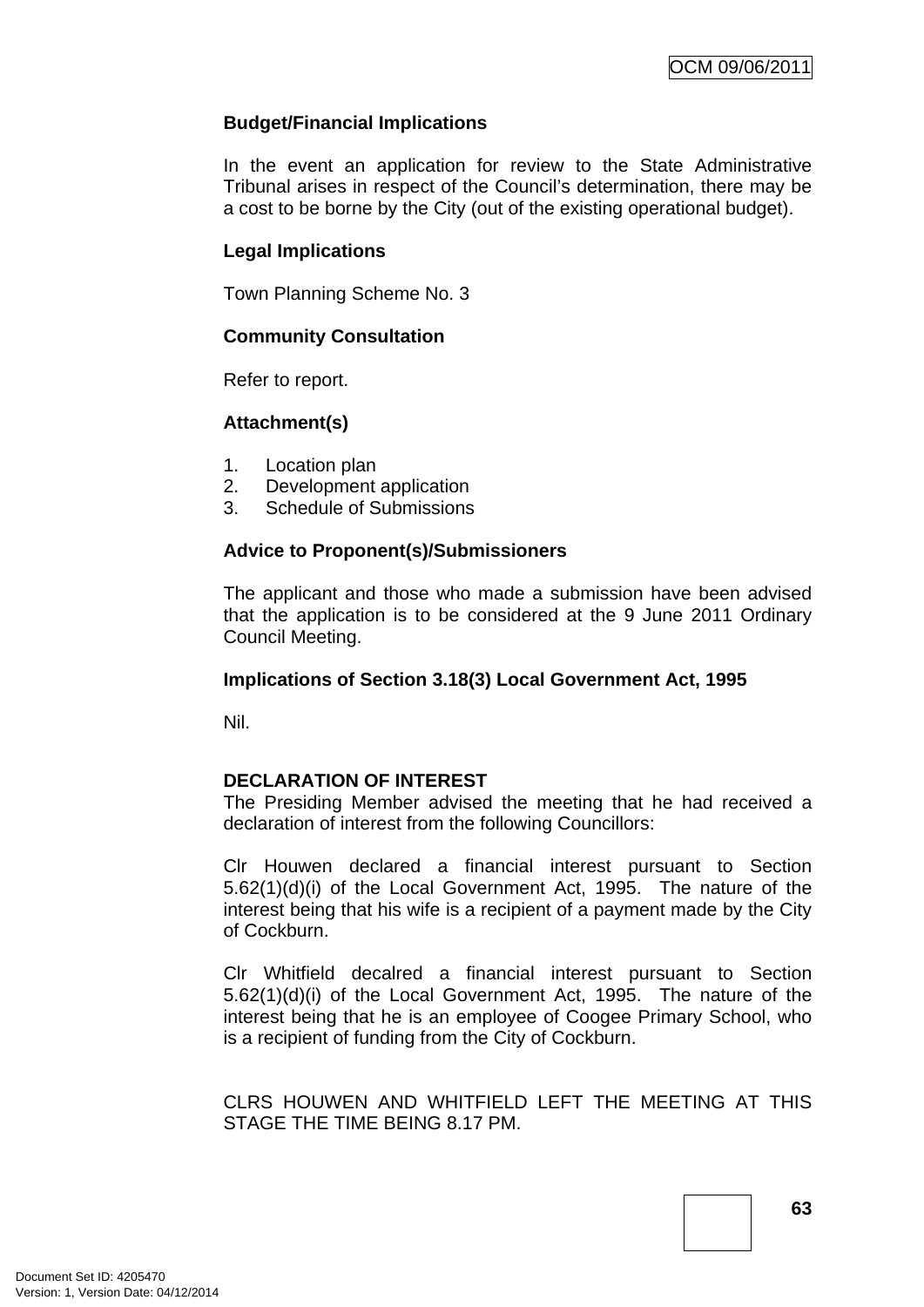#### **15. FINANCE AND CORPORATE SERVICES DIVISION ISSUES**

### **15.1 (MINUTE NO 4542) (OCM 9/6/2011) - LIST OF CREDITORS PAID - APRIL 2011 (FS/L/001) (N MURICIO) (ATTACH)**

#### **RECOMMENDATION**

That Council receive the List of Creditors Paid for April 2011, as attached to the Agenda.

## **COUNCIL DECISION**

MOVED Clr S Limbert SECONDED Clr V Oliver that the recommendation be adopted.

**CARRIED 8/0**

### **Background**

It is a requirement of the Local Government (Financial Management) Regulations 1996, that a List of Creditors be compiled each month and provided to Council.

### **Submission**

N/A

### **Report**

The list of accounts for February 2011 is attached to the Agenda for consideration. The list contains details of payments made by the City in relation to goods and services received by the City.

### **Strategic Plan/Policy Implications**

### **Governance Excellence**

• To conduct Council business in open public forums and to manage Council affairs by employing publicly accountable practices.

### **Budget/Financial Implications**

N/A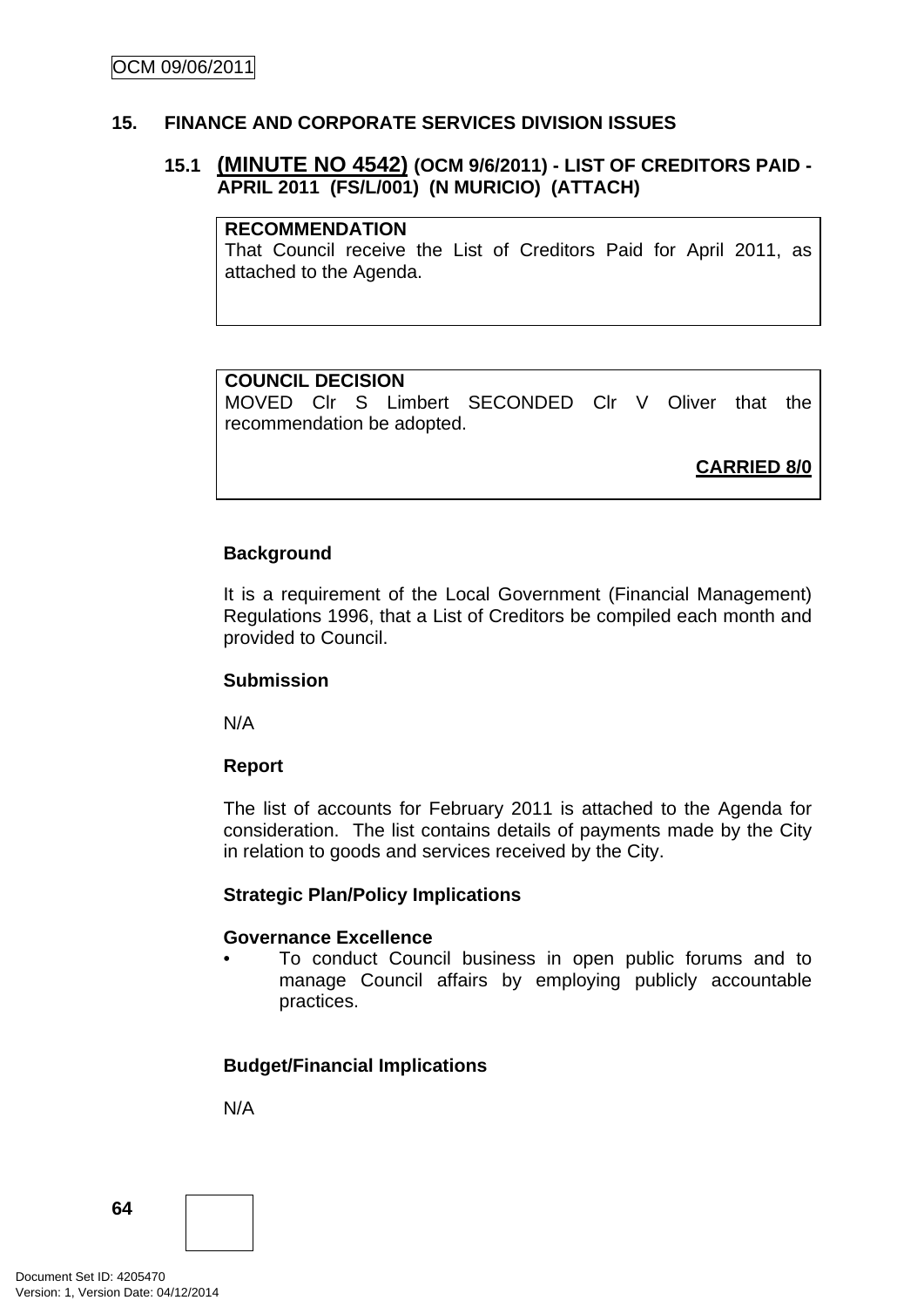# **Legal Implications**

N/A

# **Community Consultation**

N/A

# **Attachment(s)**

List of Creditors Paid – April 2011.

# **Advice to Proponent(s)/Submissioners**

N/A

# **Implications of Section 3.18(3) Local Government Act, 1995**

Nil.

CLRS HOUWEN AND WHITFIELD RETURNED TO THE MEETING THE TIME BEING 8.19 PM.

THE PRESIDING MEMBER ADVISED CLRS HOUWEN AND WHITFIELD OF THE DECISION OF COUNCIL WHILE THEY WERE ABSENT FROM THE MEETING.

# **15.2 (MINUTE NO 4543) (OCM 9/6/2011) - STATEMENT OF FINANCIAL ACTIVITY AND ASSOCIATED REPORTS - APRIL 2011 (FS/S/001) (N MAURICIO) (ATTACH)**

### **RECOMMENDATION**

That Council receive the Statement of Financial Activity and associated reports for April 2011, as attached to the Agenda.

# **COUNCIL DECISION**

MOVED Clr S Limbert SECONDED Clr C Reeve-Fowkes that the recommendation be adopted.

**CARRIED 10/0**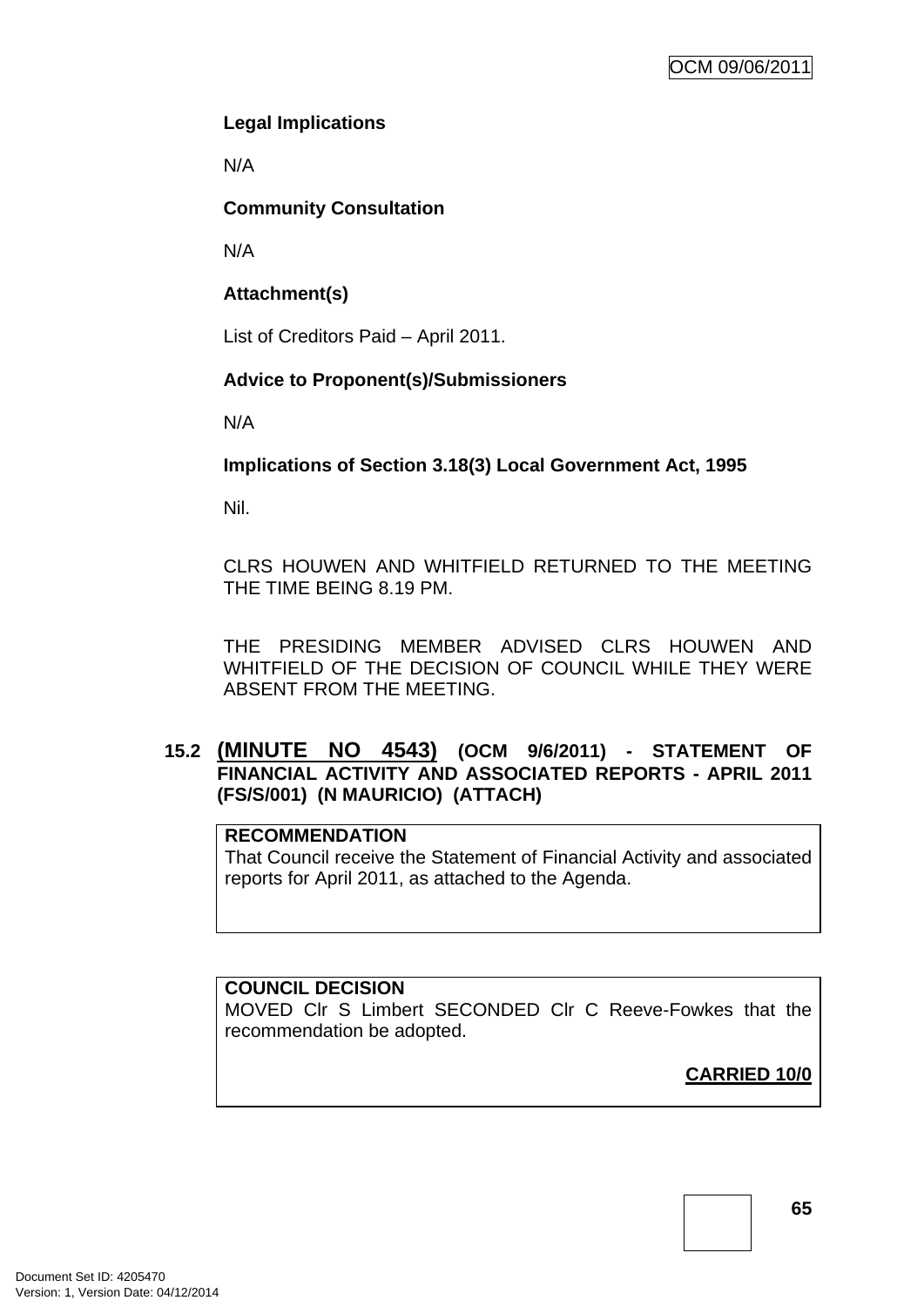# **Background**

Regulations 1996 prescribes that a local government is to prepare each month a Statement of Financial Activity.

Regulation 34(2) requires the Statement of Financial Activity to be accompanied by documents containing:–

- (a) details of the composition of the closing net current assets (less restricted and committed assets);
- (b) explanations for each material variance identified between YTD budgets and actuals; and
- (c) any other supporting information considered relevant by the local government.

Regulation 34(4)(a) prescribes that the Statement of Financial Activity and accompanying documents be presented to Council within 2 months after the end of the month to which the statement relates.

The regulations require the information reported in the statement to be shown either by nature and type, statutory program or business unit. The City has chosen to report the information according to its organisational business structure, as well as by nature and type.

Financial Management Regulation 34(5) requires Council to annually set a materiality threshold for the purpose of disclosing budget variance details. To this end, Council has adopted a materiality threshold variance of \$100,000 for the 2010/11 financial year.

### **Submission**

N/A

# **Report**

The City had a closing actual position of \$32.4M at month's end, \$18.2M higher than the forecast YTD budget of \$14.2M. This is primarily due to a delay in processing budgeted annual transfers from the Municipal account into the cash backed reserve accounts (totalling \$13M). These will be processed in the month of May.

The remainder of the variance is attributed to out-performance of the budget in several key revenue areas and a general underspending of operating budgets.

The full year revised budget is now showing a surplus position of \$1.1M, versus the balanced budget position adopted last June (nil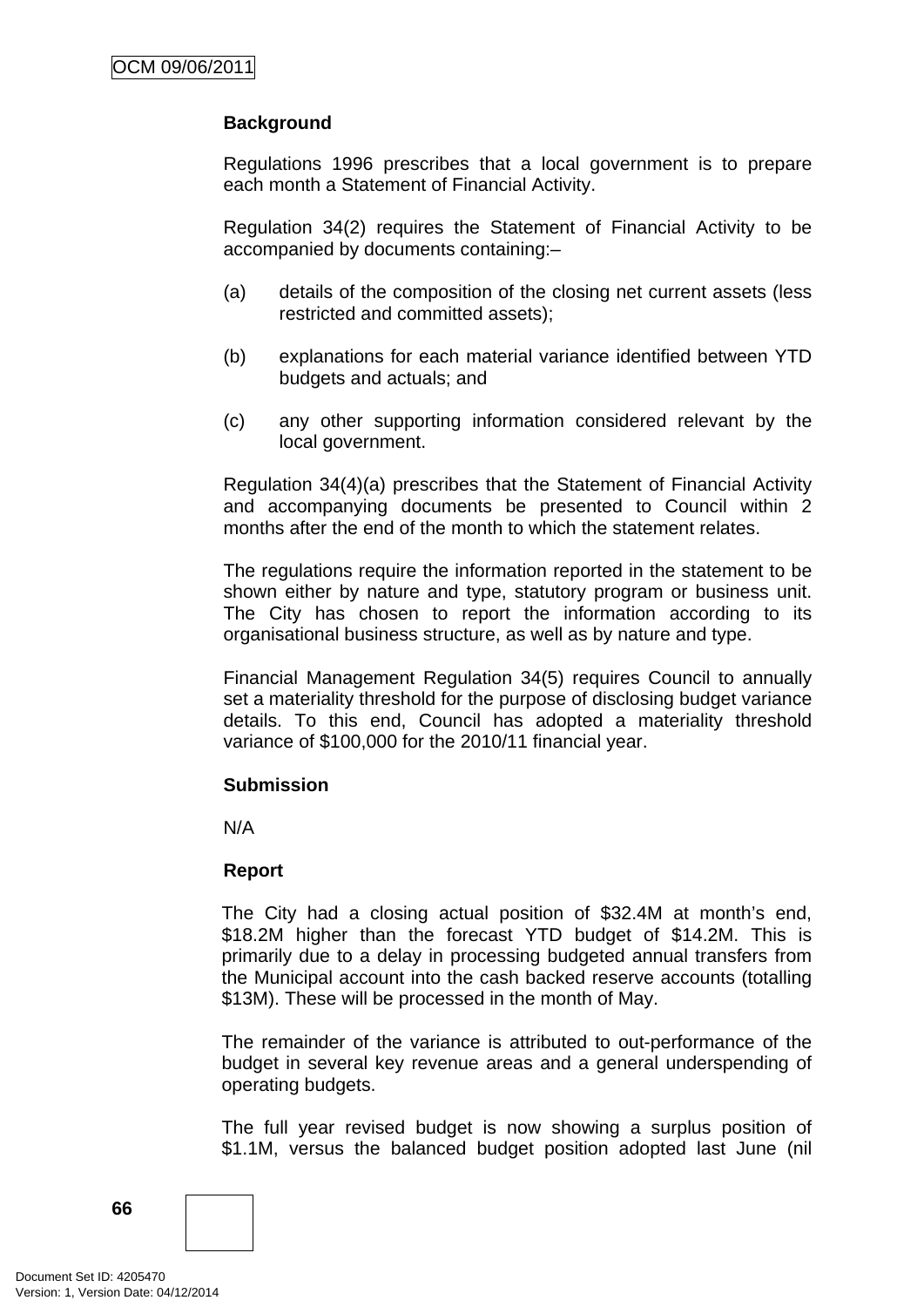surplus or deficit). Various budget adjustments made throughout the year have contributed to this as outlined in Note 3 of the financial report, including the impact of the mid-year budget review adopted in February.

Also impacting positively on the surplus, are developer contribution scheme (DCA) funds totalling \$352k identified during the month for repayment to the Municipal account. These monies represent prefunded commitments in prior financial years by the Municipal account.

In view of the current YTD closing actual position, the surplus is expected to come in above the budgeted position to some extent. Any surplus generated will be transferred into Council's cash backed Community Infrastructure Reserve in accordance with the Budget Management Policy SC34.

#### Operating Revenue

The overall operating revenue budget is \$2.4M ahead of the YTD budget. Interest earnings are ahead of the YTD budget by \$0.8M. Earnings on Reserve funds in particular compromise this variance at \$0.51M over budget, although this is quarantined and hence does not impact the overall end of year budget position. This out-performance continues to be driven by strong rates of return on TD investments, and the seasonally high principal investment balance of \$80M.

Property rating income is \$0.75M ahead of the YTD budget. This has predominantly resulted from growth in the property rate base over and above conservative estimates.

Revenue for the South Lake Leisure Centre is \$0.30M (15%) ahead of YTD budget and has already reached the full year target. This may in part be due to the record hot summer experienced in Perth this year. Both the Aquatic and Fitness segments of the centre have done particularly well this year.

Human Services grant funding is currently ahead of YTD budget by \$0.34M. However, these funds are restricted in purpose and will therefore not impact the year end position.

As a result of the mid-year budget review, income from the Waste Disposal operation is more in tune with the revised YTD budget. However, revenue from the sale of salvaged materials is exceeding budget by \$0.15M (47%).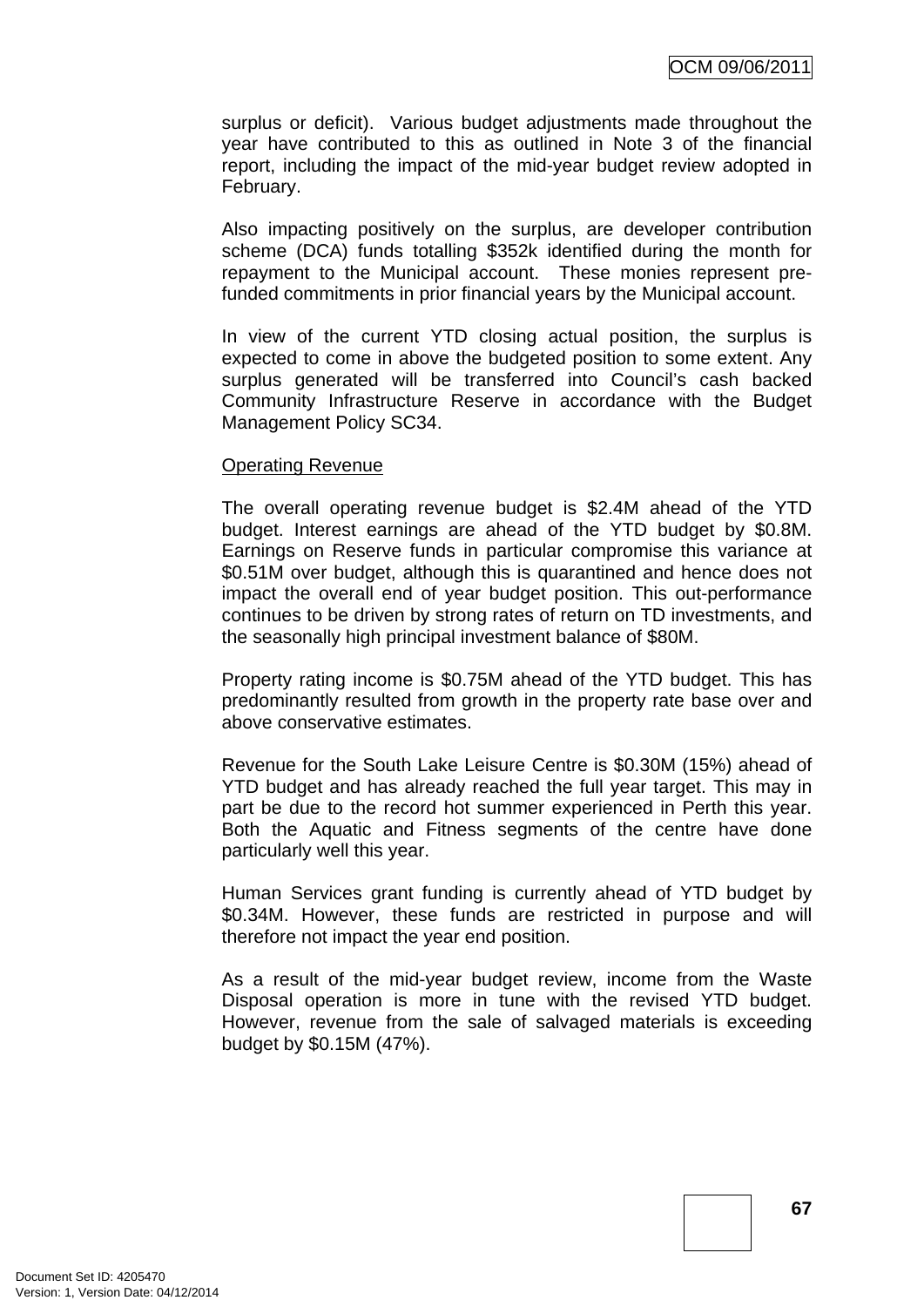#### Operating Expenditure

Operating expenditure is running \$2.7M below the YTD budget (versus \$3.1M last month). It should be noted here that material commitments are accrued into the monthly accounts in order to reflect a more realistic month end position (eg. security patrol costs, RRRC gate fees, landfill levy etc.).

On the savings side, employee costs are contributing \$1.0M, materials and contracts \$1.8M, and other expenses \$0.5M (comprising landfill levies and grants and donations). These are offset somewhat by increased utility costs \$0.3M (power mainly) and insurance costs \$0.2M (prior year workers compensation premium calls).

Most business units are running within their budget allocations, Infrastructure Services being the exception. This is due to increased power costs (\$0.15M) and general repairs/maintenance (\$0.3M) within facilities management; and excess plant running costs of \$0.35M.

The Parks and Environment Unit is showing an underspend of \$0.53M across their operational budgets, although this is not expected to materially contribute to a surplus by year's end.

Liability for the State Landfill Levy was estimated to be \$0.23M under the YTD budget and general operating costs at the waste recovery park were down \$0.29M. The quantum of landfill levy is governed by tonnage to landfill, so is offset against the fees and charges generated.

Further details of the material variances within each Business Unit are shown in the Variance Analysis section of the financial report.

#### Capital Program

The City's capital budget is showing an overall underspend of \$10.1M against a YTD budget of \$25.9M. Public infrastructure projects are the biggest contributor to the underspend variance at \$6.4M, plant acquisition and replacement contributes \$1.8M, and land & buildings adds \$1.7M.

A point of note is the fact \$12.4M of the total \$40.4M capital budget is cash flowed to occur in June. This is unlikely to eventuate and will contribute to a large carried forwards number into next year's budget. Hammond Rd  $2^{n\bar{d}}$  carriageway construction – Russell to Bartram (\$2.0M), Cell 7 construction at Henderson waste park (\$1.95M), and the Grandpre Crescent subdivision (\$1.4M) are some of the more significant projects likely to be substantially carried forward into the new financial year.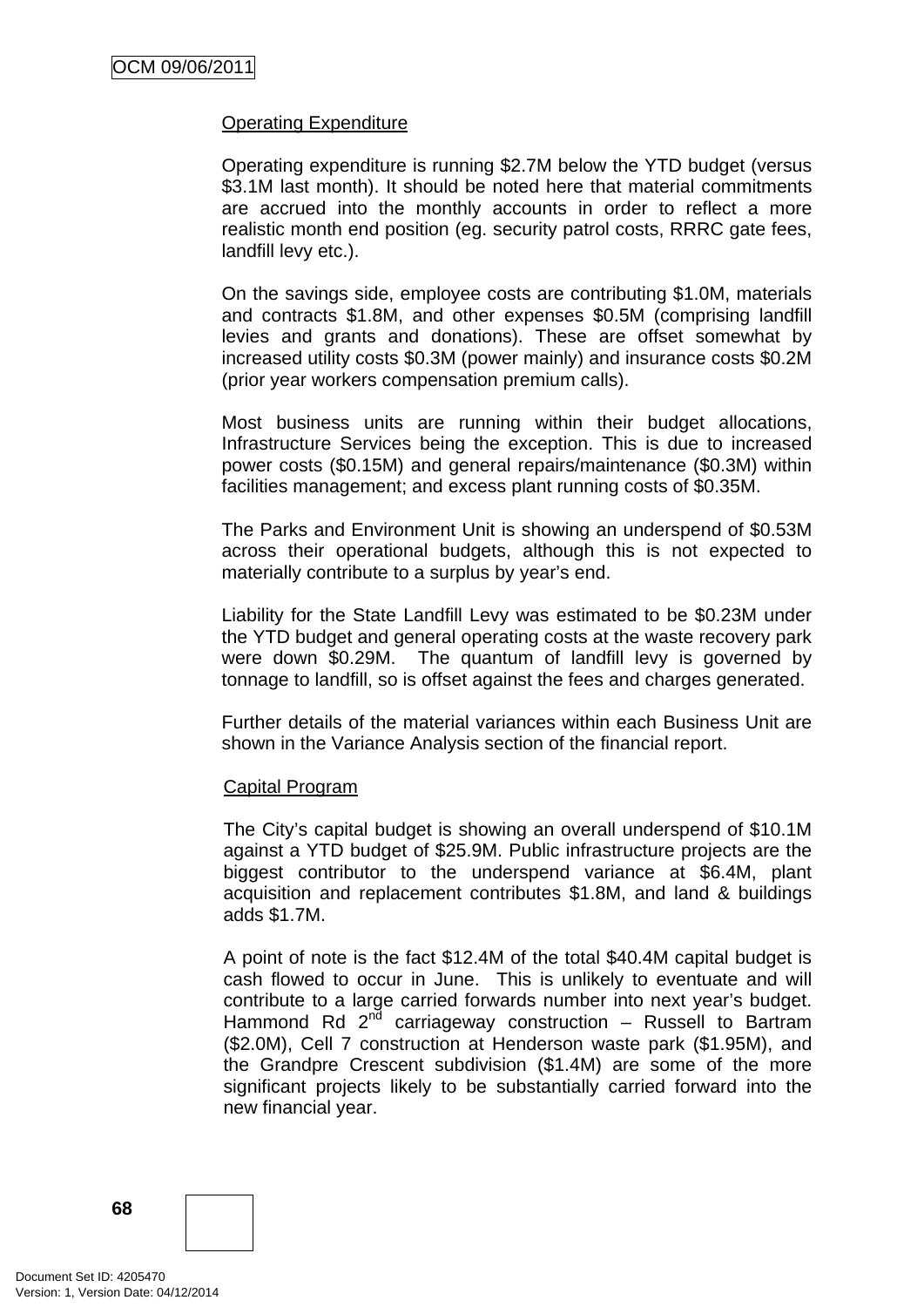Specific details on under/over spent projects as at 30 April can be found in the CW Variances section of the monthly report.

### Cash & Investments

Council's cash and current/non-current investment holdings reduced to \$79.6M (from \$84.1M in the previous month). However, this is well above the YTD budget forecast of \$63.7M due to a number of contributing factors, not least being the significant underspend within the capital program.

Of this total cash and investment holding, \$40.5M represents the City's cash reserves, whilst another \$4.8M is held for other restricted purposes such as bonds and capital contributions. The balance of \$34.3M represents the cash component of the working capital required to fund the City's operations and the municipal funded portion of the capital program over the remainder of the financial year.

The City's investment portfolio made an annualised return of 6.00% for the month, down from 6.27% in the previous month due to one less day in the month. Generally, the average rate of return has increased steadily throughout the year as lower yielding investments mature and are then reinvested at a higher yielding rate. Investment decisions made during the month continued to follow the strategy of using short to medium dated TD's with APRA regulated Australian banks.

### Description of Graphs and Charts

There is a bar graph tracking Business Unit operating expenditure against budget. This provides a very quick view of how the different units are tracking and the comparative size of their budgets.

The Capital Expenditure graph tracks the YTD capital spend against the budget. It also includes an additional trend line for the total of YTD actual expenditure and committed orders. This gives a better indication of how the capital budget is being exhausted, rather than just purely actual cost alone.

A liquidity graph shows the level of Council's net current position (adjusted for restricted assets) and trends this against previous years. This gives a good indication of Council's capacity to meet its financial commitments over the course of the year.

Council's overall cash and investments position is provided in a line graph with a comparison against the YTD budget and the previous year's position at the same time.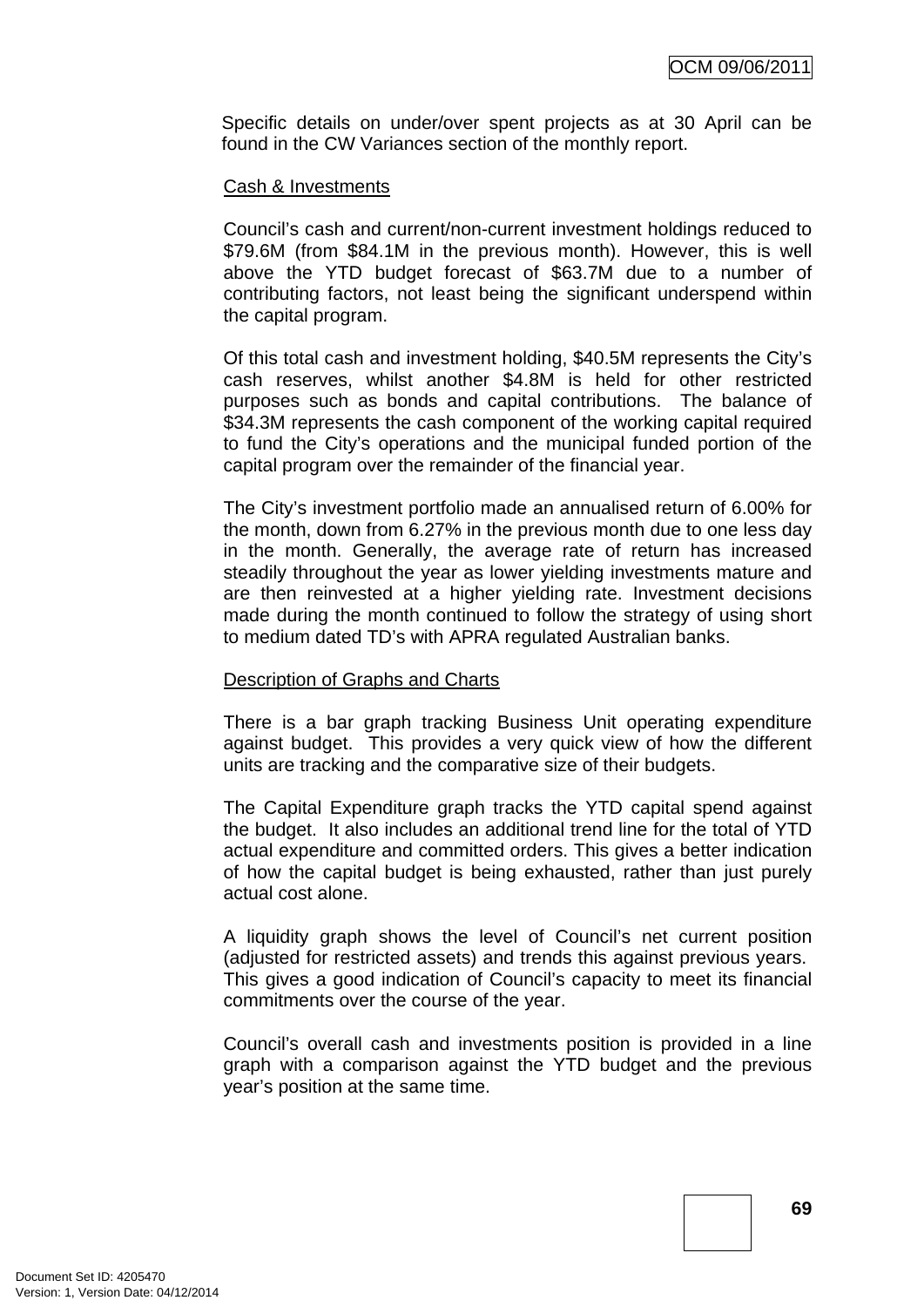Pie charts included show the break-up of actual operating income and expenditure by nature and type and the make-up of Council's current assets and liabilities (comprising the net current position).

### **Strategic Plan/Policy Implications**

#### **Governance Excellence**

• To conduct Council business in open public forums and to manage Council affairs by employing publicly accountable practices.

# **Budget/Financial Implications**

Material variances identified of a permanent nature (i.e. not due to timing issues) may impact on Council's final budget position, depending upon their nature.

# **Legal Implications**

N/A

# **Community Consultation**

N/A

### **Attachment(s)**

Statement of Financial Activity and associated reports – April 2011.

# **Advice to Proponent(s)/Submissioners**

N/A

**Implications of Section 3.18(3) Local Government Act, 1995**

Nil.

# **15.3 (MINUTE NO 4544) (OCM 9/6/2011) - ADOPTION OF MUNICIPAL BUDGET 2011/12 AND ANNUAL BUSINESS PLAN 2010/11 (IM/B/006; IM/B/007) (S DOWNING/N MAURICIO) (ATTACH)**

# **RECOMMENDATION**

That Council adopt:

(1) the Municipal Budget for 2011/12 and associated Schedules, as attached to the Agenda; and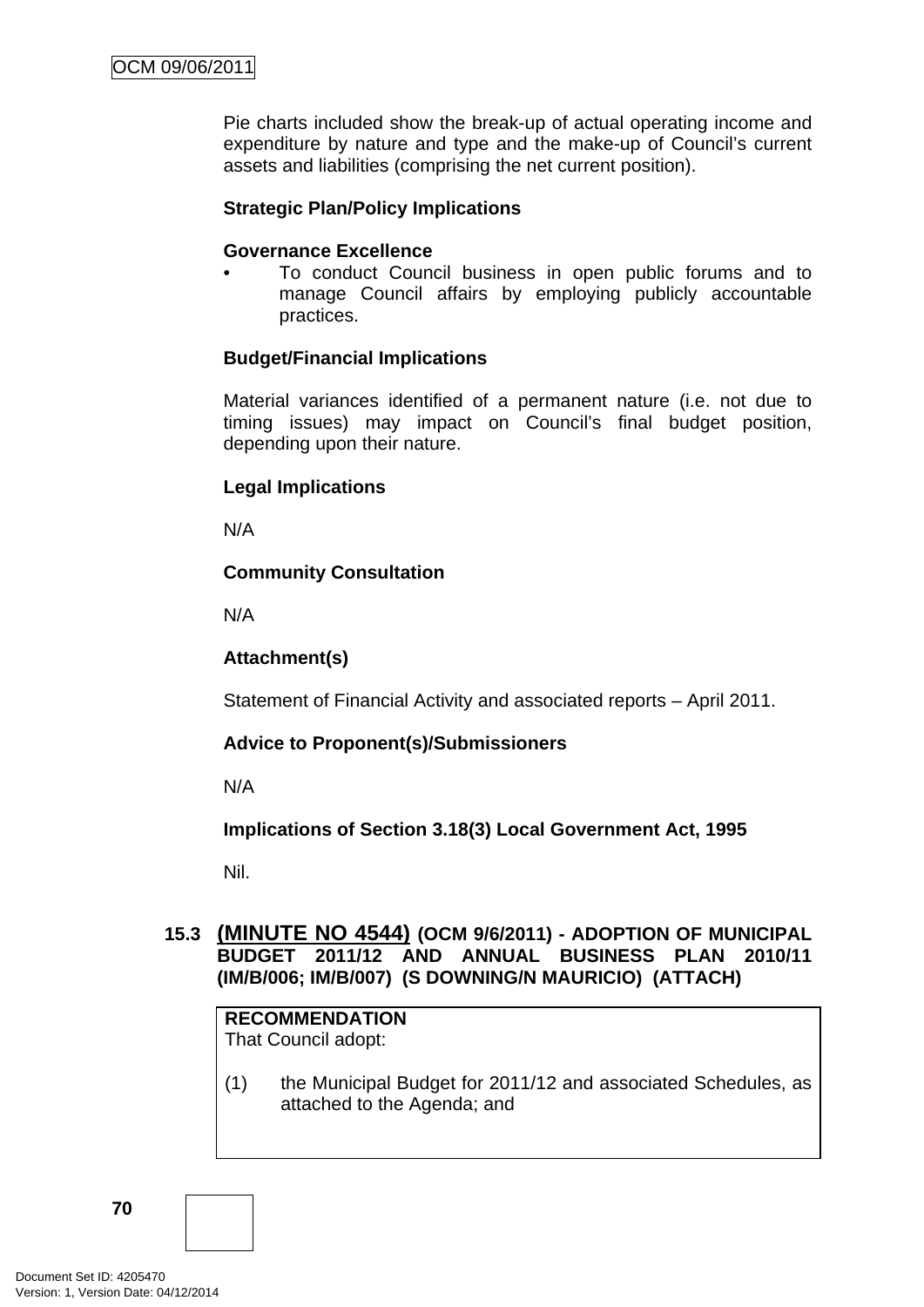(2) the Annual Business Plan for 2011/12, as attached to the Agenda.

# **TO BE CARRIED BY AN ABSOLUTE MAJORITY OF COUNCIL**

**Note:** Deputy Mayor Allen informed the meeting he had a number of proposed amendments to the Municipal Budget. Mayor Howlett declared he wold allow them to be broken down and put in the form of separate motions in accordance with Clause 10.5 of Council's Standing Orders Local Law.

# **COUNCIL DECISION**

MOVED Clr T Romano SECONDED Clr C Reeve-Fowkes that Council amend the Municipal Budget 2011/12 and associated schedules to implement a general rate increase on Residential Improved, Commercial (and Large Commercial) Improved and Industrial (and Large Industrial) Improved at 5% for 2011/12, with all other rate increases as per the schedules attached to the Agenda.

**CARRIED 8/2**

# **Reason for Decision**

The massive and surprising increase of 29.8% in street lighting tariffs passed on by the State Government to local communities amounts to some \$400,000 per annum. Coupled with other increases in power costs, Council will pay up to \$600,000 more in electricity costs in 2011/12. Whilst this cost must be eventually passed on to the community, Council is acutely aware of the cost of living pressures we are all facing. To this end, Council should only look to recover part of the cost this year. This can be done by deferring some capital expenditure as proposed. Officers have already trimmed the operational budget to cover the other half. By limiting the increase in rates to 5% and not 5.5%, Council is sending the right message to the community of restraint whilst at the same time balancing the Municipal Budget.

# **Background**

Council is required to adopt an Annual Budget by 31 August each year. To this end the City adopts its budget in June of each year.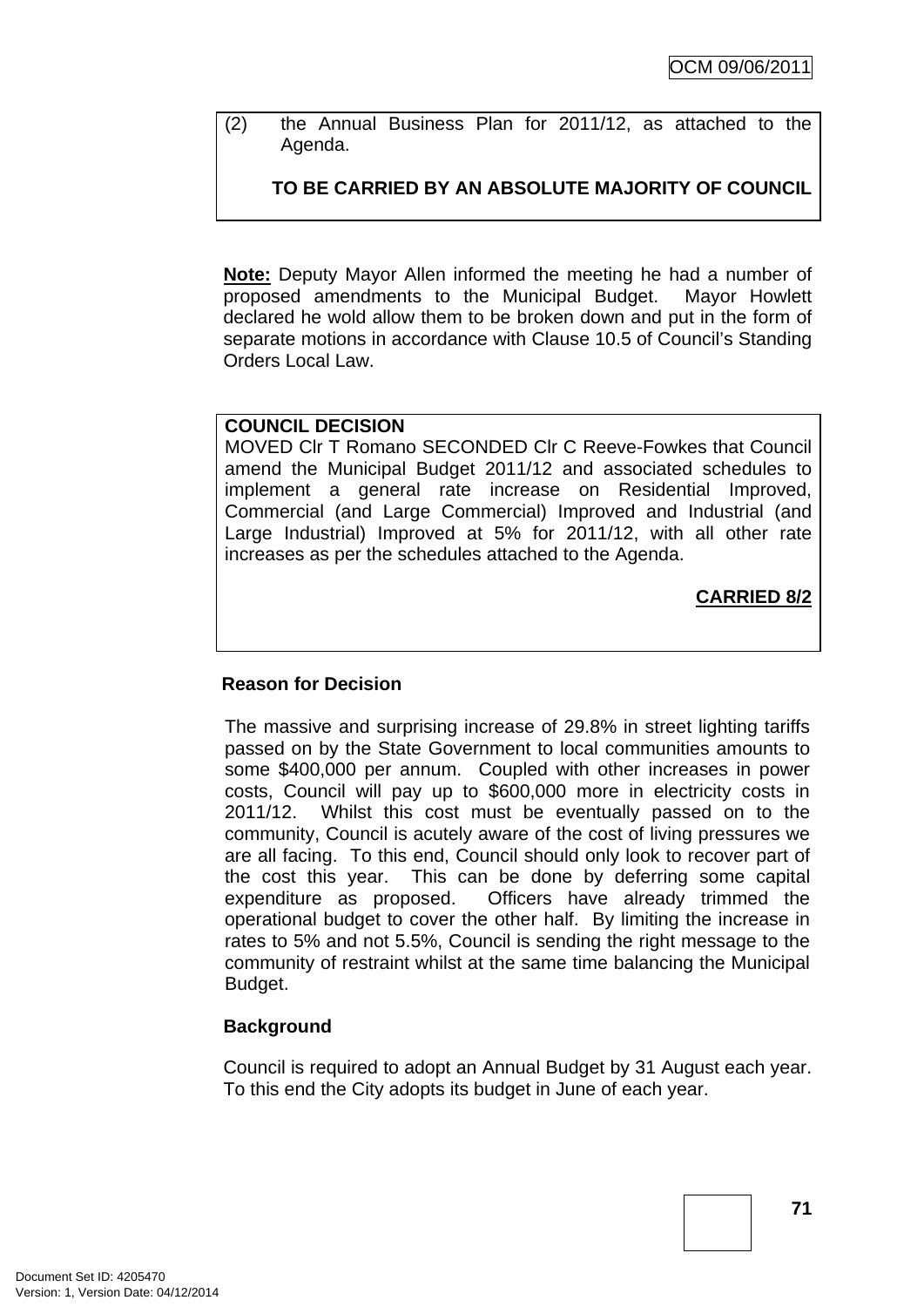In addition, the City also presents the Annual Business Plan for 2011/12 which is a detailed plan for the new financial year. The purpose of adopting an Annual Business Plan allows for each financial year to be based on the broader Plan for the District. This is done so as to allow ratepayers to have certainty that the Plan for the District is the guiding document governing the financial planning for the City.

### **Submission**

N/A

### **Report**

The Municipal Budget, in the prescribed statutory format, is attached to the Agenda.

#### Annual Business Plan 2011/12

The Annual Business Plan, detailing the business activities of the City's Service Units for 2011/12 is attached to the Agenda.

The Plan for the District 2010/20 sets out the future for the district over the next ten years. The Business Plan concentrates on the activities over the next twelve months, ie. the 2011/12 financial year.

The Business Plan (the Plan) sets out a summary of the activities to be undertaken by Council during the year. The Plan sets out by Division and Service Unit, projects to be undertaken, key performance measures and budgets for income and expenditure. The Annual Report for 2010/11 will report on the actual achievements for the year compared to these project lists, measures and budgets.

### Municipal Budget 2011/12

The Municipal Budget for the financial year 2011/12 is proposed to be adopted on 9 June 2011. In addition, to the Statutory Budget as required by the Local Government Act 1995, there are schedules covering the capital works and operating initiatives together with carried forward capital works from 2010/11 and the Schedule of Fees and Charges for the new financial year.

The Proposed Budget for 2011/12 is based on the following set of parameters:

#### *Rates:*

The Budget is prefaced on an overall increase of 5.5% for the average residential, commercial and industrial improved property. The situation

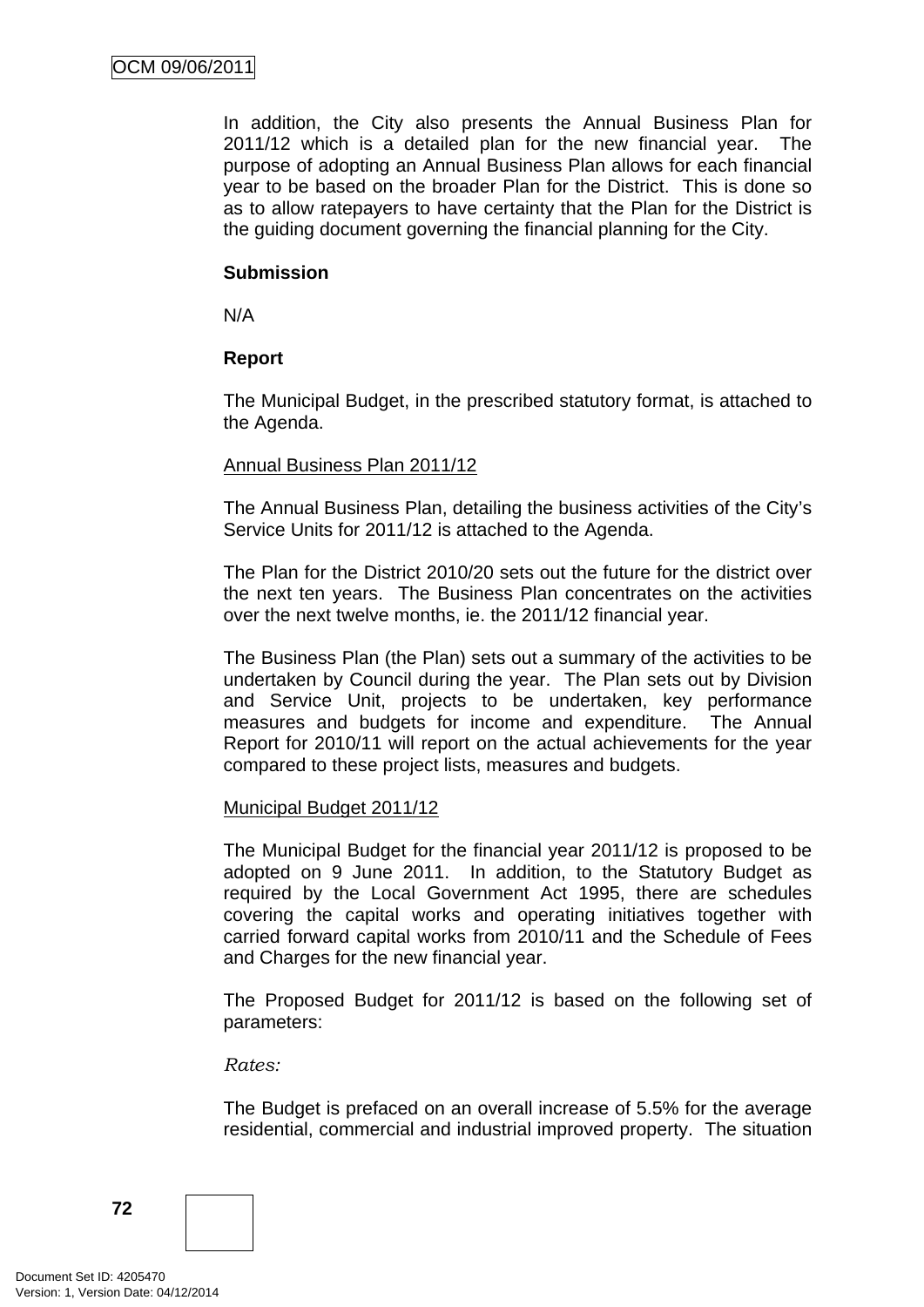is different in 2011/12 when compared to 2010/11 due to the general triennial gross rental value (GRV) revaluation that will come into effect on 1 July 2011. The average increase for residential improved properties is 39% (for Commercial and Improved Properties the increase in GRV is 15%). To negate the impact of the substantial revaluation, the rate in the dollar will be lowered by the same amount, that is 39% (15% for commercial/industrial) and a 5.5% increase applied to the adjusted lower rate in the dollar. The issue like in all revaluation years (every three years), is the increase in GRV of 39% applies to the average house (calculated by dividing the total gross rental values for all houses by the number of all houses) for the whole of the municipality and not to any one property. This means there will be variations to the average GRV. So where a property has had an increase in GRV greater than the average the increase in their 2011/12 rates will be more than 5.5%. Where the increase in GRV is less than the average the increase in their rates will be less than 5.5%.

Vacant land (residential) will receive an overall reduction in their rates compared with the prior year. This is due to the Valuer General amending the valuation methodology effective for the new financial year. The method was changed from a GRV derived using 5% of the market value to one using a factor of 3%, effectively a 40% reduction. At the same time, land values have increased. Overall the average vacant residential block will receive lower rates of around an average of 15%. As the Valuer General did not amend the methodology for valuing commercial or industrial properties, the average increase will be around the 5% unless its revaluation was more or less than the average increase.

|                        | 2010/11 | 2011/12 |               |
|------------------------|---------|---------|---------------|
| <b>Avg House</b>       | \$      | S       | % Increase    |
| Rates                  | 729     | 769     | 5.5           |
| Waste                  | 345     | 365     | 5.8           |
| Co-Safe                | 45      | 50      | 11.1          |
| <b>Council Charges</b> | 1,119   | 1,184   | 5.8           |
| <b>State Govt ESL</b>  | 172     | 189     | 9.4           |
| Total                  | 1,291   | 1,373   | 6.3           |
|                        |         |         | \$1.57 per wk |
| <b>Min Payment</b>     |         |         |               |
| Rates                  | 575     | 600     | 4.3           |
| Waste                  | 345     | 365     | 5.8           |
| Co-Safe                | 45      | 50      | 11.1          |
| <b>Council Charges</b> | 965     | 1,015   | 5.2           |
| <b>State Govt ESL</b>  | 136     | 147     | 8.2           |
| Total                  | 1,101   | 1,162   | 5.6           |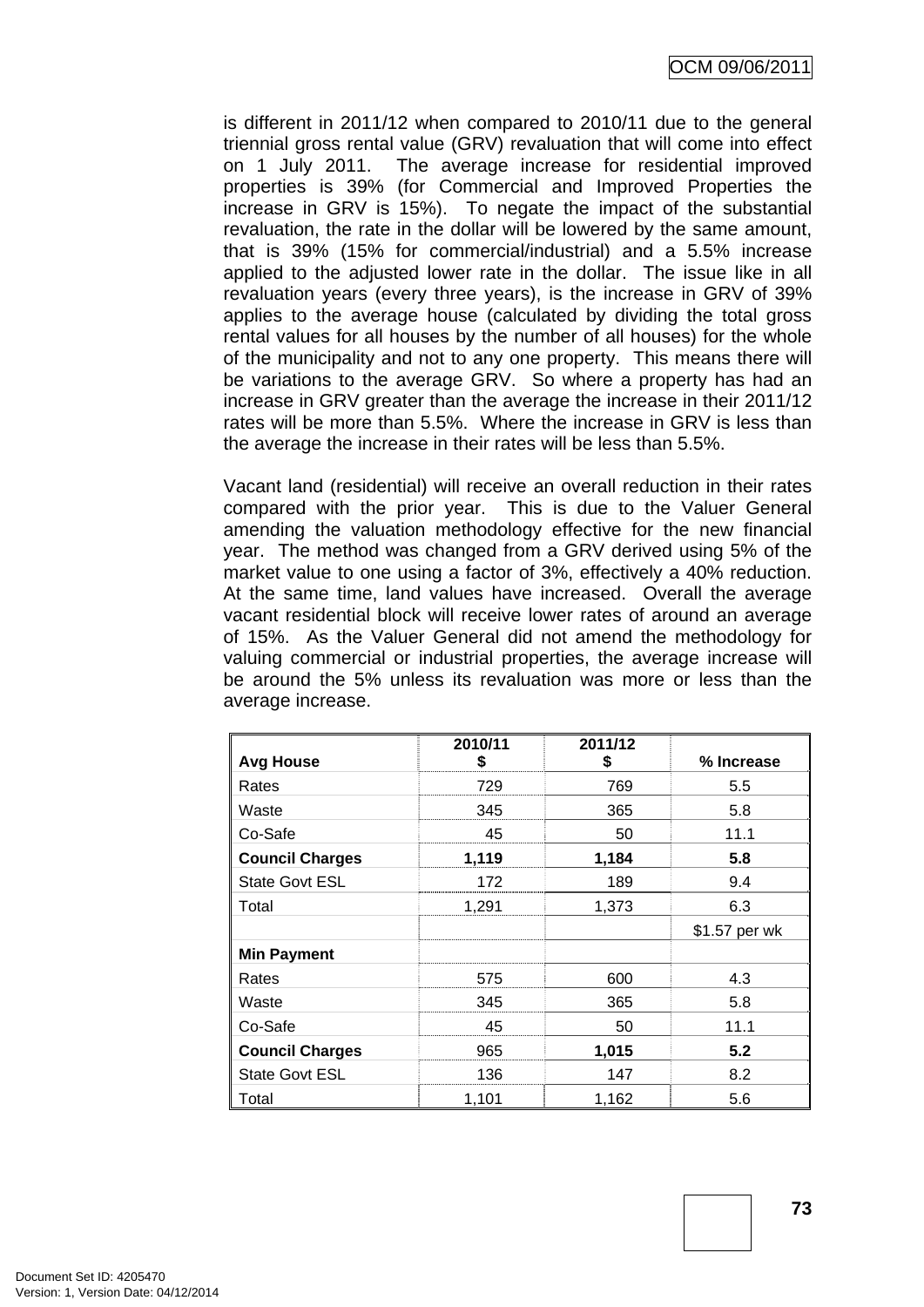It is expected that other Councils in the South West Metro area will increase their rates by 4.5% to 12%. The latter is Rockingham Council, like Cockburn another growth Council.

Unimproved value properties are revalued every year by the Valuer General. The increase will be adjusted as per the Council action to standardise UV rates as per the wider region including the Town of Kwinana and the City of Armadale.

The Council expects growth of the municipality to be in the order of 2% in new lots coming onto the market as well as new buildings being constructed. Growth will be dependent upon the overall national economy especially the impact of any interest rate increase.

#### *Underground power:*

Underground power will be introduced in Coolbellup in 2011/12. The Charge will be levied by way of a two-fold levy, firstly a Specified Area Charge rate in the dollar with a second charge being a flat connection fee. Pensioners and seniors will get a 50%/25% discount respectively for both the specified area rate and the connection fee. Those properties already with a street connection (green dome) will not receive this particular charge but will still pay a specified area rate. Properties adjacent to HV poles/wire will get a 50% discount except for those high voltage pylons along Cordelia Avenue, Coolbellup.

The charge will be levied over five years on all properties in the designated areas with an interest component to allow for a time basis payment. A discount of 10% will be allowed if any ratepayer wishes to pay the full charge up front. The City will contribute 20% to the overall cost of the underground power program.

#### *Levies & Charges:*

#### Waste Management Levy

The levy will increase from \$345 to \$365 per rates assessment. The Council will continue to offer weekly waste and recycling collection, 2 junk and 2 green waste collections each year plus 6 free tip passes to Council's Henderson Waste Recovery Park.

#### Community Surveillance Levy (Co-Safe)

The levy will increase from \$45 to 50, the first increase in three years. Revenue raised by this levy will fund the Co-Safe service and initiate the first trial of CCTV in the City (along the Cockburn Coast centred on Coogee Beach).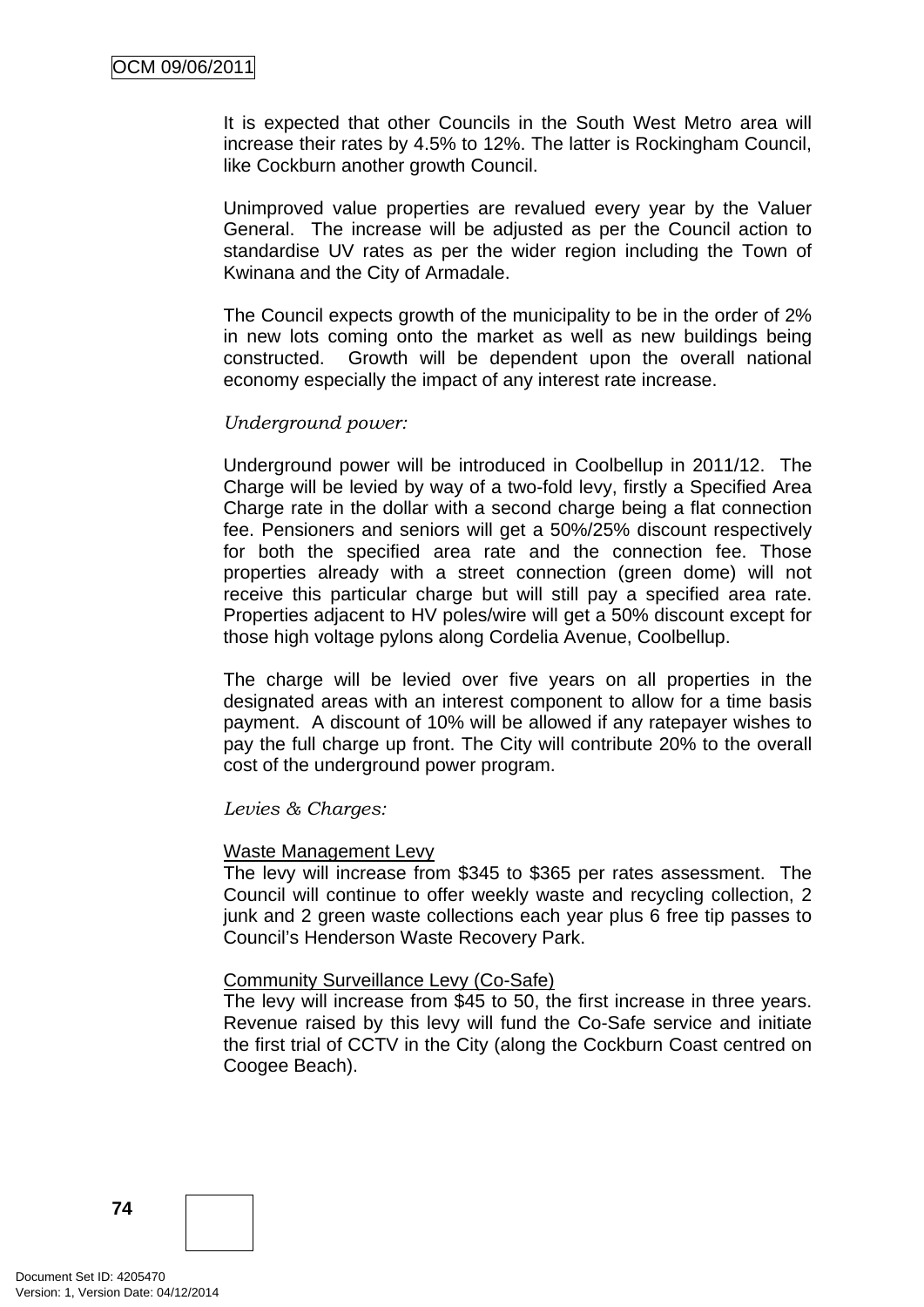### Pool Inspection Levy

The levy increases from \$20.50 to \$24.50 per property with a swimming pool. This increase will fund the employment of an additional inspector, bringing the total to two inspectors employed by the City. This is in order to ensure that Council will be able to inspect every swimming pool in the municipality once every four years to comply with the relevant statutory requirement.

### Port Coogee Specified Area Rate

This rate will increase from 1 cent in the dollar of GRV value to 1.5 cents. These monies are being quarantined so as to provide funding to ensure that the parks and public areas (including custom street lighting) are maintained in accordance with the higher standards agreed to between the Council and the Developer. The additional costs being borne by the developer initially and the landowners ultimately.

The City will commence taking over public open space in the Port Coogee area in 2011/12 which will trigger the City drawing on funds in the Reserve to supplement the additional maintenance work noted above.

The increase in the rate in the dollar will not see additional funds raised in 2011/12 due to the drop in value for vacant residential properties as per the changes introduced by the Valuer General.

#### Emergency Services Levy

Although not used by the Council, the levy is collected by the Council under direct instruction from the State Government and passed onto the Fire and Emergency Services Authority. The increase for the City of Cockburn ratepayers is 9.2% or \$16 after being adjusted for the revaluation effect.

*Fees & Charges:* 

### Henderson Waste Recovery Park

The base charge will increase from \$110 to \$115 per tonne inclusive of the landfill levy and gst. The increase is aimed to cover rising costs of labour and materials including fuel.

### South Lake Leisure Centre (SLLC)

The average increase of the SLLC fees across the board is approximately 6%. This is to cover the cost increases of utilities, staff costs, maintenance on an ageing facility and replenishment of worn equipment.

#### Planning Fees, Building Fees, Health Fees/Licences

This area of fee income is set by statute via the State Government. With the State Government not allowing for an increase in the fees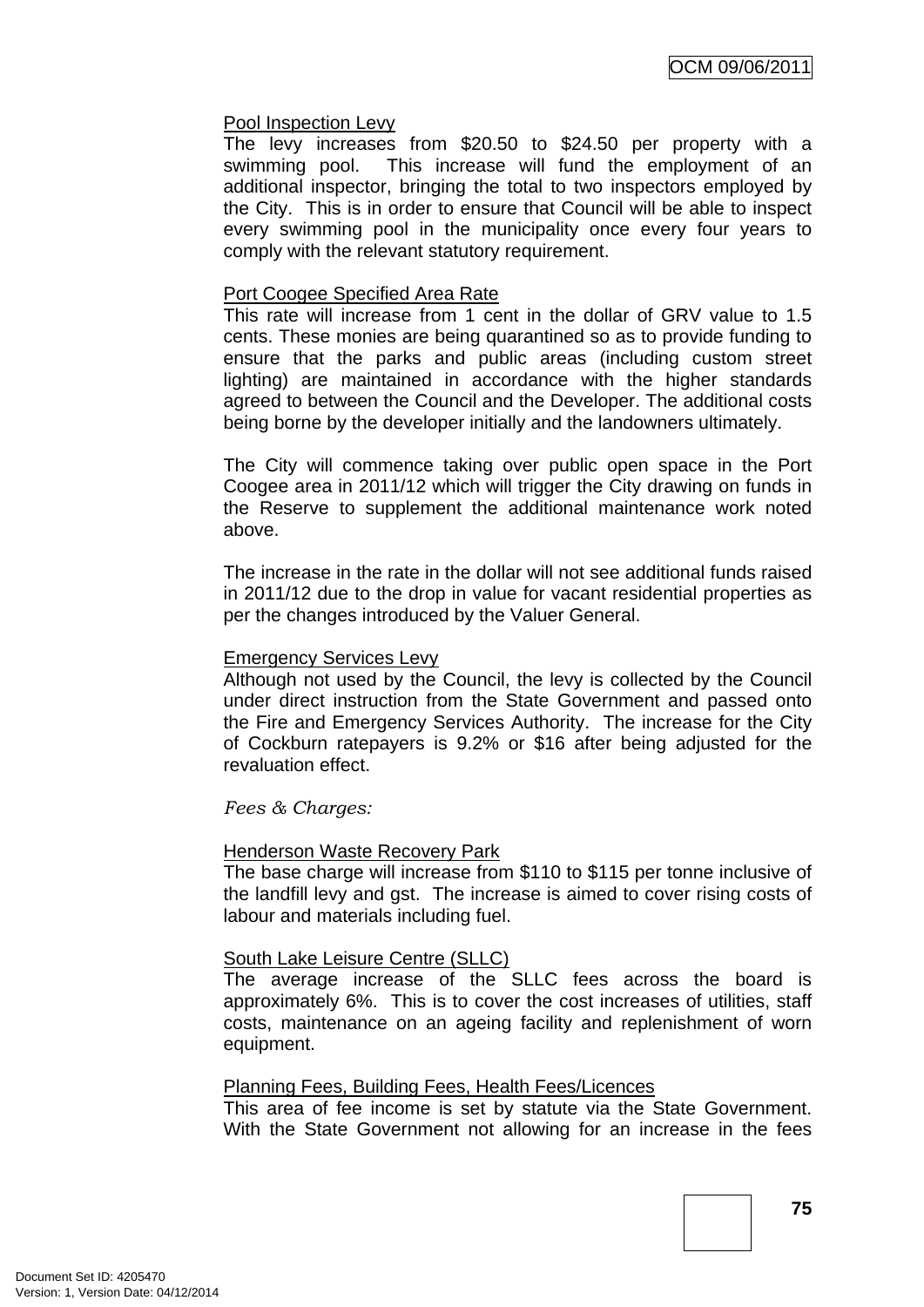chargeable by local governments (other than for the State Government's new planning initiative Development Assessment Panels and Detailed Area Plans), the Council will have to increasingly subsidise the cost of this service against the general ratepayers of the municipality. The overall subsidy of providing these services is \$2m to the ratepayers.

### Development Assessment Panel's (DAPs)

A development application in respect of which DAP regulations apply attracts a new and additional fee (additional to the Local Government fee). DAP fees range from \$3,376 to \$6,320 dependent on the cost of development. This fee is received by the local authority and forwarded to the DAP Secretariat. The DAP fee contributes to the delivery of DAPs under the Approvals and Related Reforms (No.4) (Planning) Act 2010, including the support provided to DAPs by the DAP Secretariat.

### Detailed Area Plans:

Statutory Planning recommends an increase in the fees for Detailed Area Plans and amendments thereto. The current fee for the assessment and approval of a Detailed Area Plan is \$1,000 (\$500 for an amendment). The recommended increase is \$1,500 as part of the Budget for 2012 (\$750 for an amendment).

#### Rates Administration Fee/Interest and Penalty Interest

The Rates Instalment Fee is reducing from \$5 to \$4 per instalment. This reduction is being made in conjunction with the introduction of a 0.55% transaction fee for the cost recovery of credit card merchant fees. This initiative will provide lower costs to the majority of ratepayers.

### Merchant Credit/Debit Card Surcharge Fee

This fee covers the significant cost to Council of accepting credit card payments and is consistent with accepted business practice including the fee regimes of Synergy, Water Corp, Alinta, Telstra and City of Melville. The Council's fee of 0.55% is lower than that charged by all of these other organisations.

The fee is totally voluntary in nature, and the Council's customers will have the choice of other payment options other than credit card (eg. BPay, Aust Post). This fee now also allows the Council to accept payments from American Express and Diners Club cards.

Credit card payment will also now become an option for the payment of most debts to Council including infringements and sundry debtors.

#### Naval Base Leaseholder Fees

Council is set to reduce the leaseholder fee increase proposed in the initial proposal presented to Council. The overall increase for all fees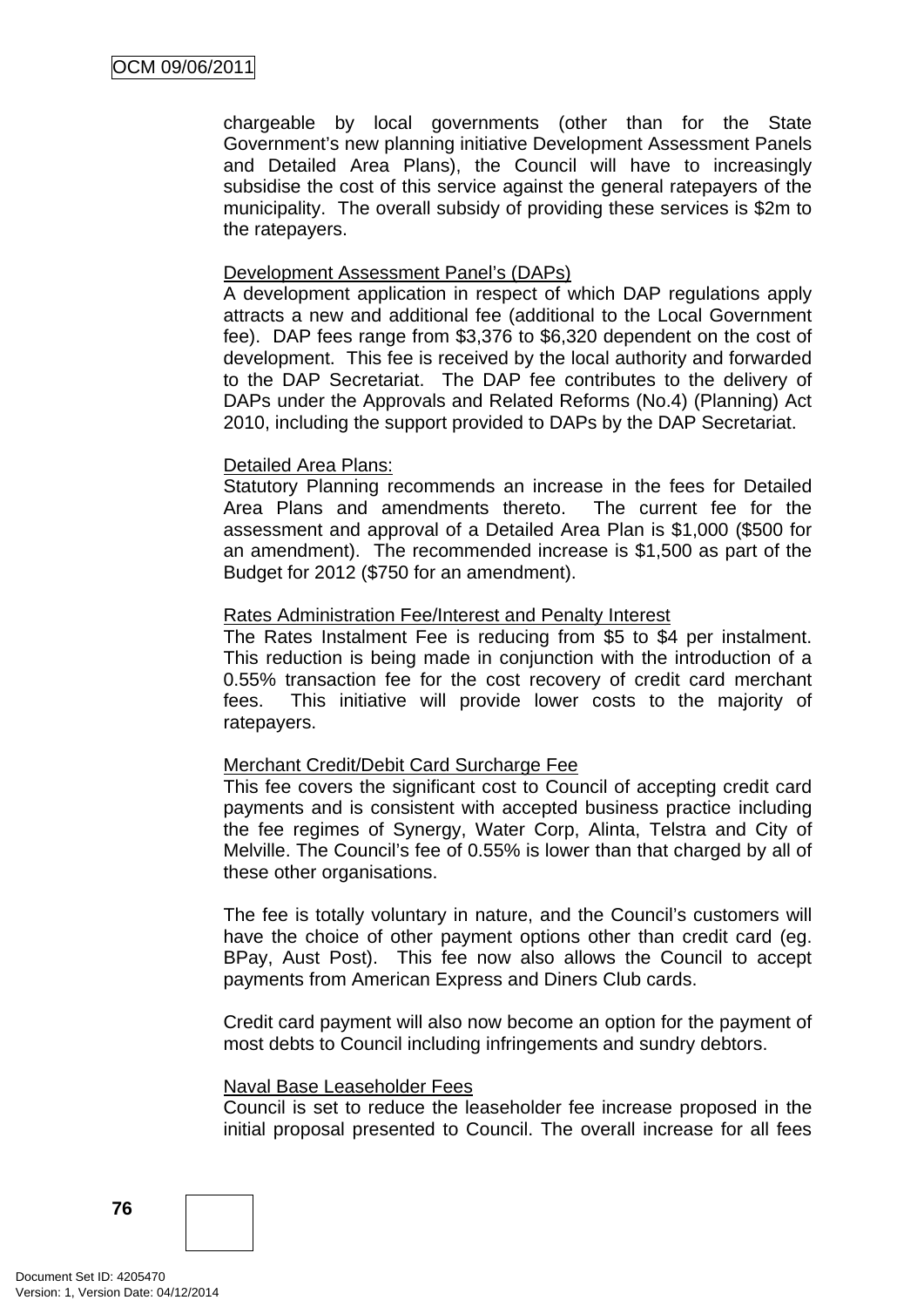represented by the leaseholder fee will increase by 7%, a reduction from the proposed 35%. The rent fee will increase over five years rather than three years. The Removal fee for removal of a leaseholders dwelling and site remediation will reduce from \$600 to \$480. The funds raised from this will still be quarantined and will be repaid to the leaseholder when the leaseholder's structure is removed and the site remediated. The fees for waste, co-safe and ESL will rise as per the rise for general increase across the City.

Leaseholders will be offered the opportunity to pay their lease fee by instalments similar to ratepayers. An administration fee and interest will apply also similar to ratepayers.

### General Fees and Charges

All other fees are set to increase by approximately three percent or CPI.

### *Capital Works:*

A budget for Capital Expenditure for 2011/12 totalling \$52.2m has been provided.

The major projects are:

- 1. Coogee Beach Surf Club \$3.6m of (\$6.5m)
- 2. GP Super Clinic, Library and IHF \$15m of (\$40m)
- 3. Emergency Services HQ \$2.5m
- 4. Botany Park \$0.7m
- 5. Operations Depot Upgrade \$1.8m of (\$7.92m)
- 6. General refurbishment \$0.5m
- 7. Beeliar Drive \$2.17m
- 8. Underground Power in Coolbellup \$1.68 of (\$2.88m)
- 9. Roads \$7.15m
- 10. Footpaths/cycle ways \$0.89m
- 11. Waste Disposal \$3.43m
- 12. Parks \$3.5m
- 13. Plant and equipment \$3.85m (new and replacement)

#### Capital Income and Grants

| <b>Land Sales</b>                     |        |
|---------------------------------------|--------|
| <b>Grandpre Crescent Development</b>  | \$3.5m |
| <b>Other Miscellaneous Land Sales</b> | \$2.2m |

#### Grants

| Federal Government - Emergency Services HQ | \$1.5m  |
|--------------------------------------------|---------|
| Various Road Grants -                      | \$1.56m |
| <b>MRWA - Beeliar Drive</b>                | \$0.50m |
| <b>Other Grants</b>                        | \$2.1m  |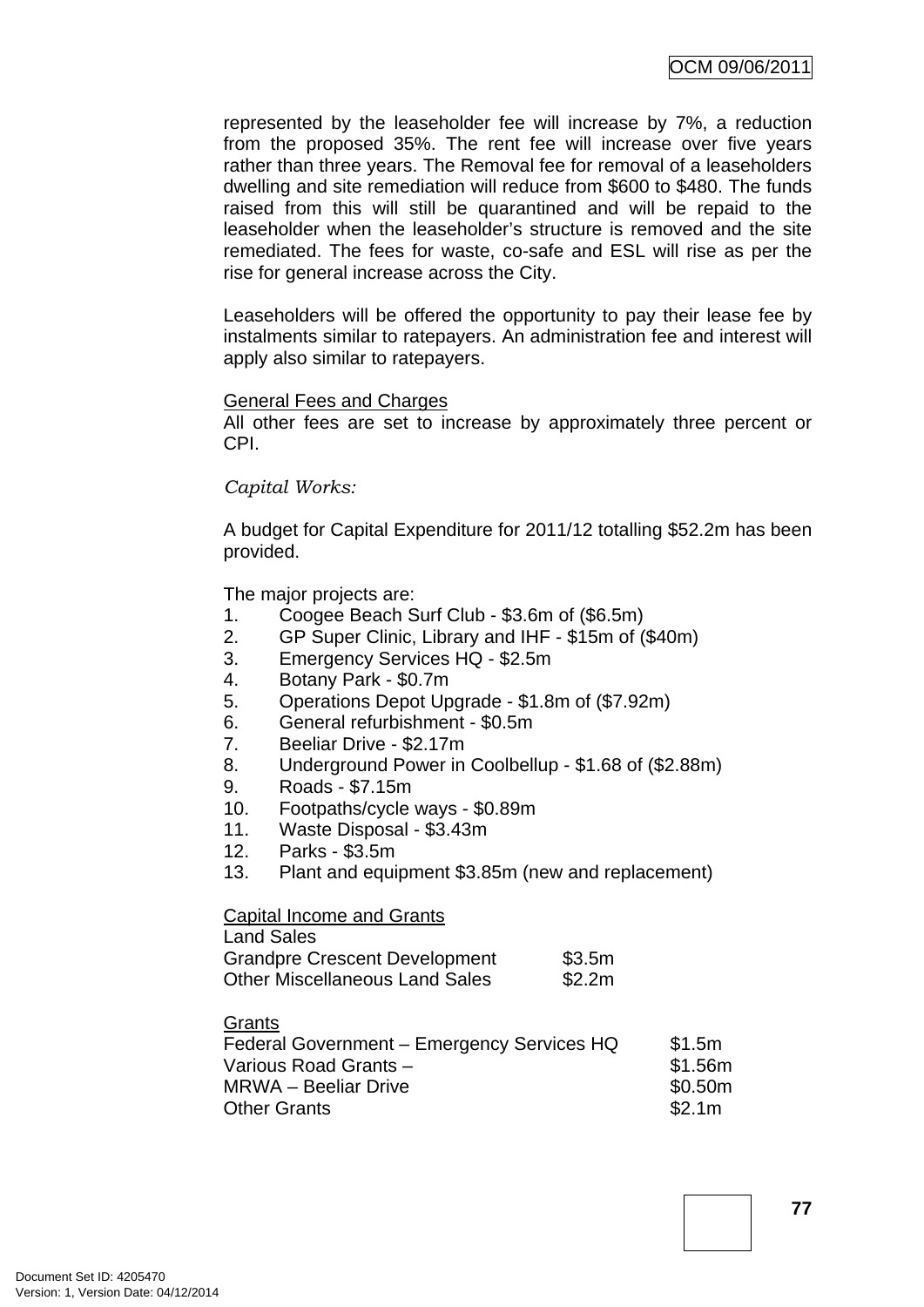### *Carried Forward Expenditure*

A total of \$3.5m in carried forward works is being provided for in the draft budget from municipal funds. A schedule of the works with relevant amounts is provided for in the budget papers.

### *General Operating Expenditure*

All Operating expenditure for the budget has increased by 4.76% over the prior years. Areas of major increases are:

#### Payroll

The Council's Payroll will increase in line with the Staff Enterprise Agreement. In addition, the Council has approved the appointment of 12 new staff over the 12 months excluding staff funded by external State or Federal government grants and levies. The new appointments include the following:

Statutory Planner (p/t co-ordinator), Swimming pool Inspector, Co-safe Admin officer, Strategic Planner – Graduate, Waste Collection driver, Graphic designer, Parks Maintenance (2), Enviro & Waste Ed Officer, Facilities Projects Supports Officer, Assets/GIS Officer, Management Accountant Graduate: and

Grant Funded – Crèche workers, Early Years officer, Financial Counseling Assistant, Finance Officer + staff for the new Federal Health Communities fund initiative

#### **Utilities**

The Council's electricity bill for general use and street lighting will increase by 22.8% to \$3.2m after the recent State Budget. Street Lighting will increase by 29.8%, main buildings will increase by 19.8% with small buildings going up by the general increase of 5%). Council's street lighting cost two years ago was \$1m, in 2011/12, the cost will be \$2m. Given the current projections in the State Budget it is expected the Council's electricity account will rise by some 35% to 40% over the next three years.

#### Water Charges

This item will increase by 8.5% as per the recent State Budget.

Gas charges have been budgeted to increase by 6%, but the City is waiting for a decision from the State Economic Regulator.

The only utility that has been reducing its prices is Telstra. Although the volume of calls and data usage has increased resulting from more staff and higher levels of activity as a result of being a "growth" Council.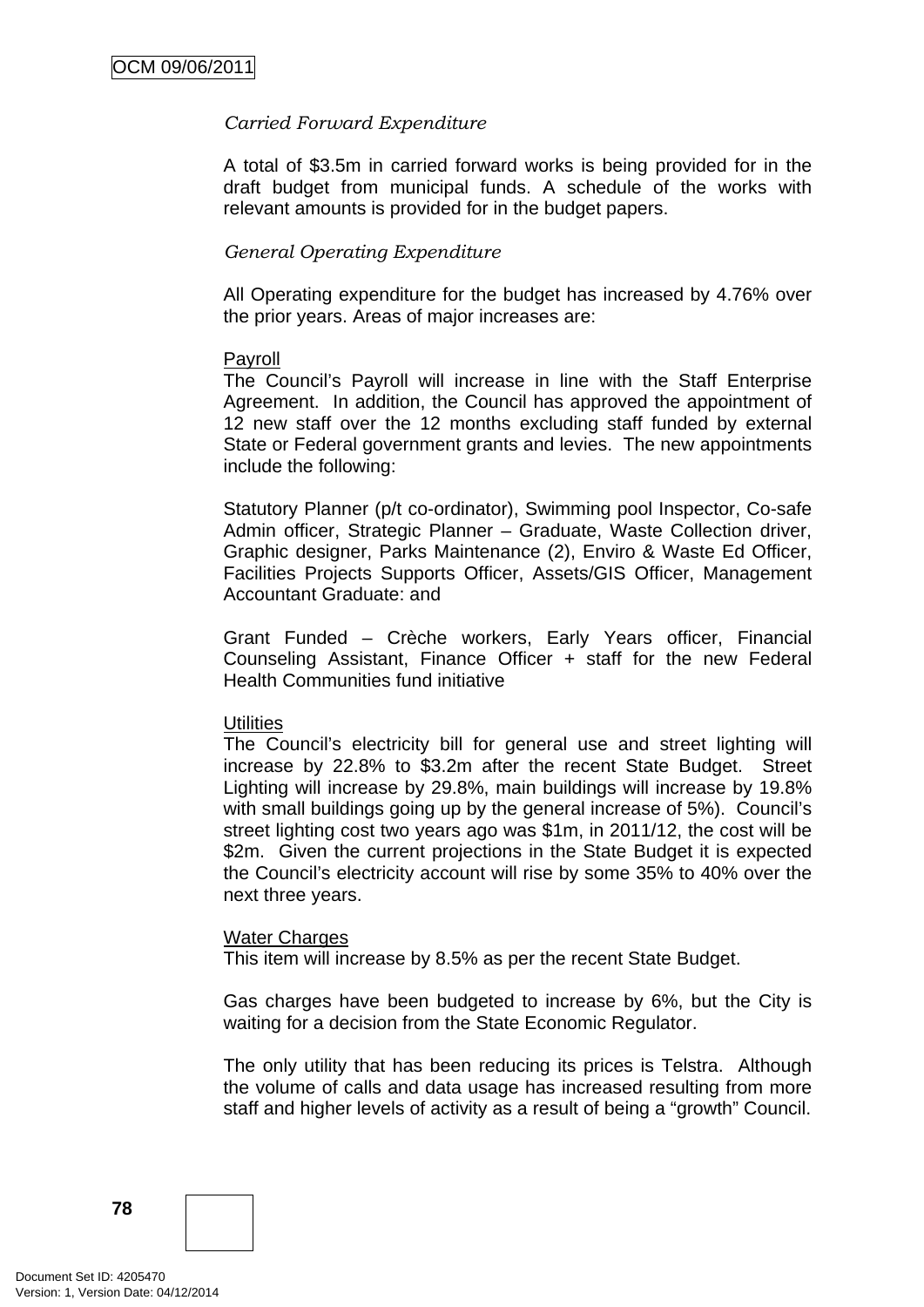### **Depreciation**

Council provides for depreciation on all assets. For 2011/12, Council will provide \$19.7m in depreciation. Although a non-cash charge against the operating expenditure, Council's budgeting discipline and methodology effectively cash backs the depreciation amount. This provides the free cash that goes to fund asset replacement programs and supports new asset development and purchases.

#### *Loan Funds*

The Council is set to borrow approximately \$9.5m to fund the following capital projects:

| Coogee Beach Surf Club - Stage 2              | \$3.5m of \$4.45m |
|-----------------------------------------------|-------------------|
| Integrated Health Facility - Cockburn Central | \$4.0m of \$16m   |
| Emergency Service HQ                          | \$1.0m            |
| Underground Power (Coolbellup)                | \$1.0m of \$3.60m |

The aim is to borrow low cost funds through the WA Treasury Corporation using the State Government's AAA credit rating.

The loan for the Emergency Service HQ at Cockburn Central will be funded by a self-supporting loan with repayment being made by the City and reimbursed annually by FESA for the principal and interest.

The loan for the integrated health facility will be repaid from the rent income of the facility.

The loan repayments for the construction of the Coogee Beach Surf Club will have to be funded by the Council's municipal fund as the facility will be leased to the Club on a peppercorn rent.

The loan for the Underground Power Project in Coolbellup will be funded by the Specified Area Rate. It will be repaid over five years by the affected ratepayers and repaid to the WA Treasury Corporation on the same basis.

#### *Reserves*

The Council will transfer \$24m from Reserves to fund Council projects whilst at the same time it will transfer \$22m to reserves from the municipal fund. A detailed list of all reserve transfers is included in the budget papers. Overall the Council will have approximately \$40m in reserves, which will substantially be used to fund Council's capital works program over the next two years.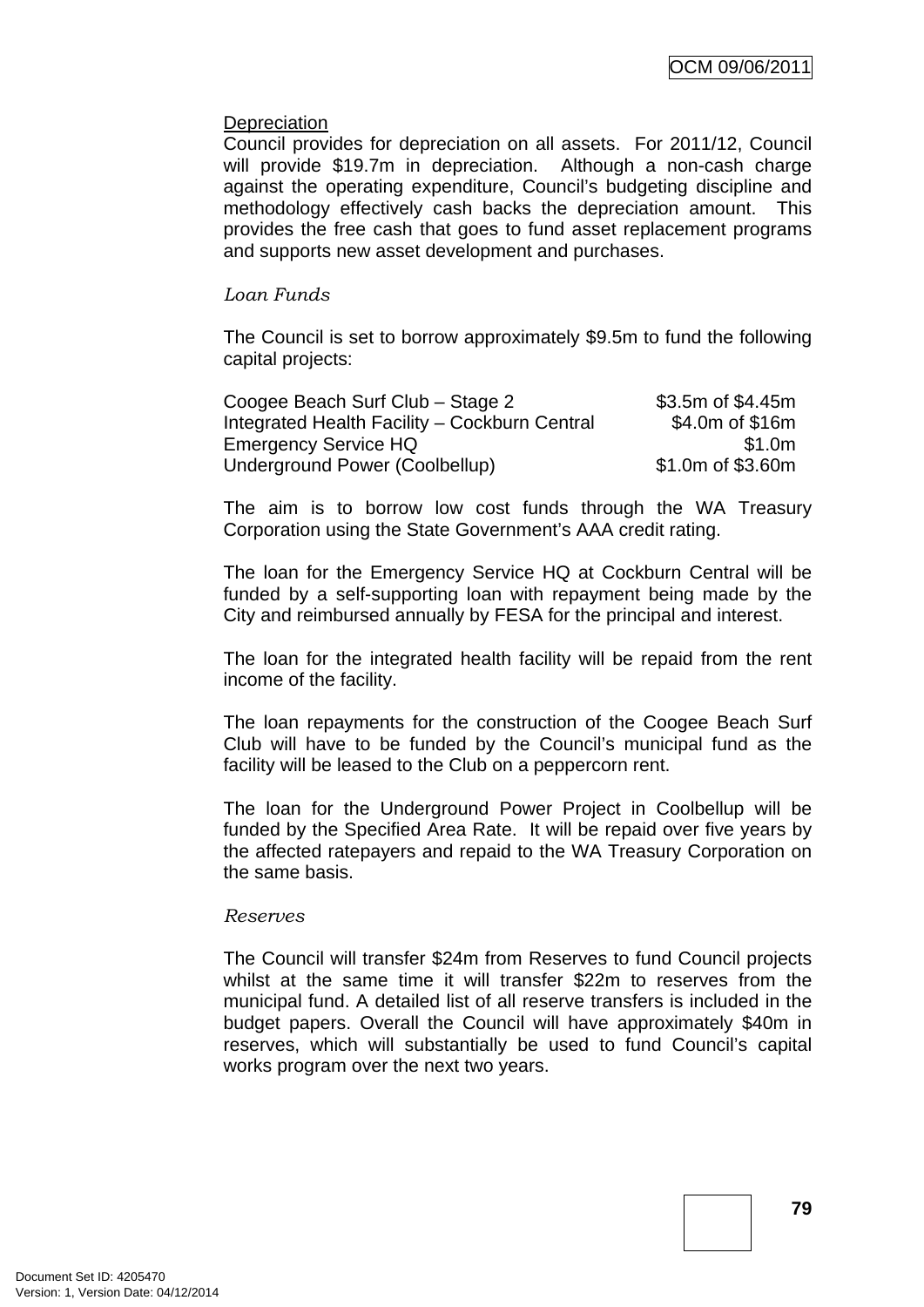### *New Reserves*

### Naval Base Site Remediation Reserve

A new reserve will be established for the purposes of future removal of leasehold dwellings at Reserve 24308, Naval Base. All funds raised are to be accounted for on a property lease by lease basis and not who paid the actual payment at the time of the payment. The funds raised per lease will be reimbursed to the leaseholders at the time of the dwelling being removed and the ground rehabilitated to its prior status. Accumulated interest will be paid to the relevant leaseholder at the time of removal.

# *Proposed Surplus for 2011/12*

The proposed budget is predicated on the principle of a balanced budget. That is the net position of the Income Statement, Capital Income and Expenditure, reserve movements will result in all funds generated for the financial year being used/allocated in the financial year. Any surplus for the 2010/11 Financial Year will be placed in the Community Infrastructure Reserve as per Council's Budget Management Policy to reduce the reliance on debt funding for affected community infrastructure projects.

### **Strategic Plan/Policy Implications**

### **Governance Excellence**

• To conduct Council business in open public forums and to manage Council affairs by employing publicly accountable practices.

### **Budget/Financial Implications**

The Budget provides funds for Council's activities in 2011/12. The above recommendation adopts the Budget for 2011/12.

### **Legal Implications**

Section 6.2 of the Local Government Act 1995 requires Council to prepare an annual budget.

Section 6.36 of the Local Government Act 1995 requires the Council to advertise the differential rates proposed in the budget attachments. The Council advertised the differential rates in the West Australian newspaper on Friday 29 April 2011. At the same time the Objects and Reasons to support the differential rates were placed in the Library and on the Council's website. Comments were invited from interested parties. At the date of this report no comments were received.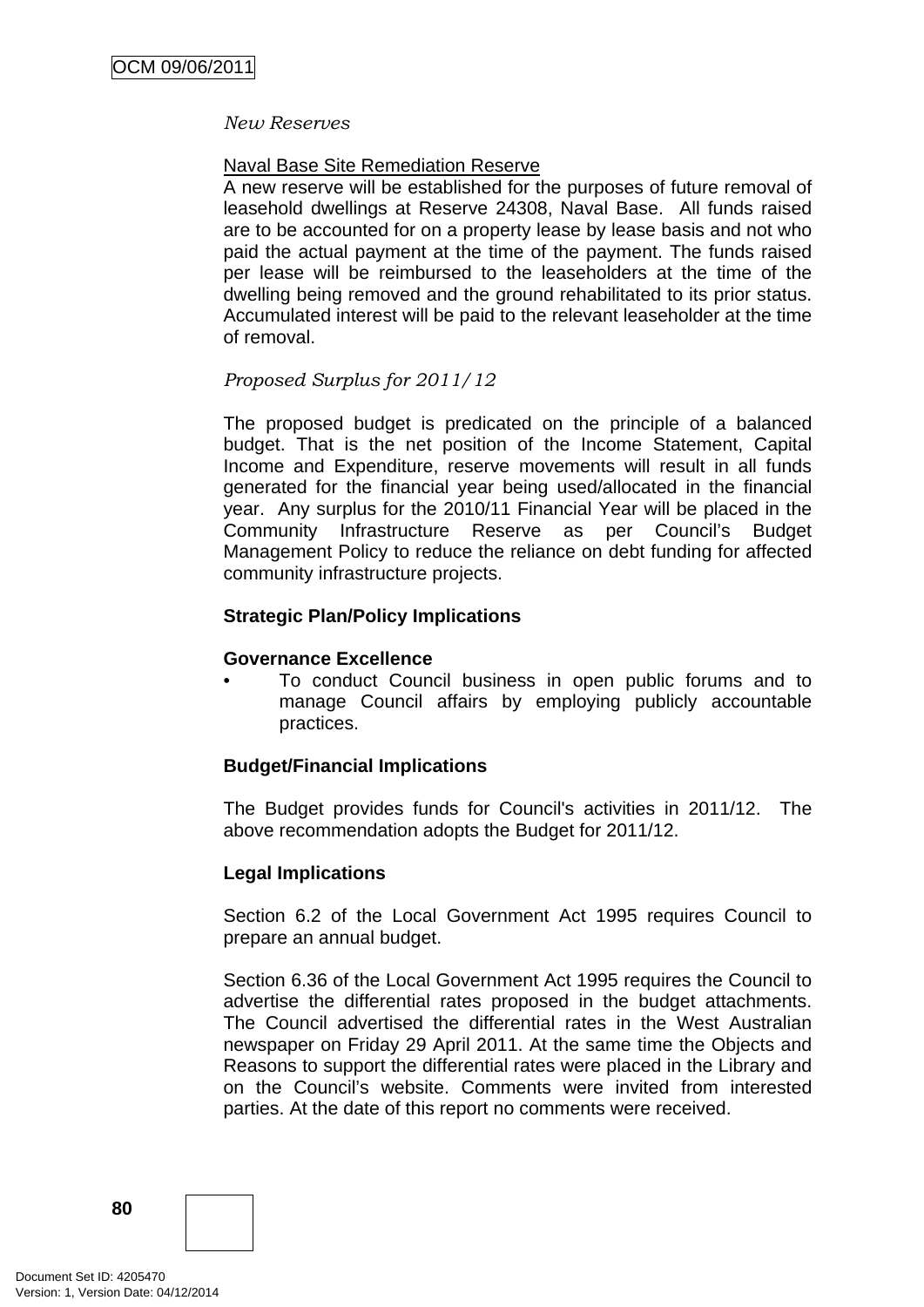# **Community Consultation**

N/A

# **Attachment(s)**

- 1. Municipal Budget for 2011/12 and associated Schedules.
- 2. Annual Business Plan 2011/12.

# **Advice to Proponent(s)/Submissioners**

N/A

# **Implications of Section 3.18(3) Local Government Act, 1995**

Nil.

# **(MINUTE NO 4545) (OCM 9/6/2011) - EXTENSION OF TIME**

# **COUNCIL DECISION**

MOVED Deputy Mayor K Allen SECONDED Clr S Limbert Council extend the duration of the meeting for a further one hour, in accordance with Clause 14.4 of Council's Standing Orders Local Law.

**CARRIED 10/0**

### **(MINUTE NO 4546) (OCM 9/6/2011) - ADOPTION OF MUNICIPAL BUDGET 2011/12 AND ANNUAL BUSINESS PLAN 2011/12 - UPGRADE OF WELLARD ROAD OPERATIONS DEPOT (IM/B/006; IM/B/007) (S DOWNING/N MAURICIO)**

# **COUNCIL DECISION**

MOVED Deputy Mayor K Allen SECONDED Clr S Limbert Council amend the Capital Budget for the upgrade of the Wellard Road Operations Depot by deferring \$240,000 of the proposed budget to 2012/13.

# **MOTION LOST 4/6**

MOVED Clr H Attrill SECONDED Clr B Houwen that Council amend the Municipal Budget for 2011/12 by reducing the Operational Budget by \$241,000, as per the following: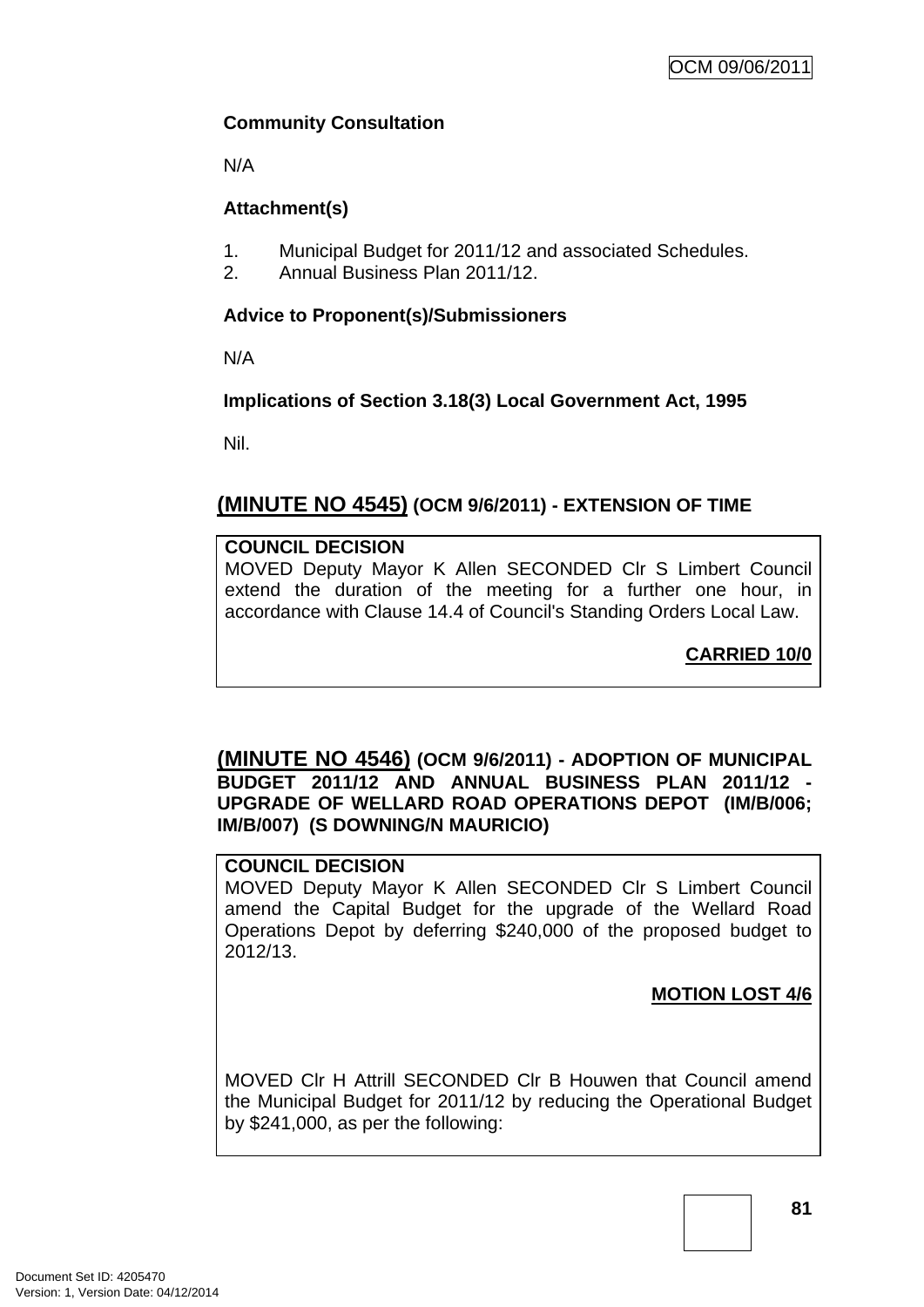| <b>Cost Centre</b>               | Proposed<br><b>Budget</b> | Amended<br><b>Budget</b> | <b>Saving</b> |
|----------------------------------|---------------------------|--------------------------|---------------|
|                                  | 2011/12                   | 2011/12                  | "cut"         |
| <b>Sister Cities</b>             | 95,000                    | 65,000                   | 30,000        |
| <b>Cockburn Soundings</b>        | 176,000                   | 156,000                  | 20,000        |
| Media Monitors                   | 16,000                    | 10,000                   | 6,000         |
| <b>Summer of Events</b>          | 440,000                   | 420,000                  | 20,000        |
| <b>Community Spring Fair</b>     | 65,000                    | 60,000                   | 5,000         |
| <b>Grants and Donations</b>      | 912,000                   | 806,000                  | 106,000       |
| <b>Minor Furniture</b>           | 145,000                   | 125,000                  | 20,000        |
| Advt Expenditure                 | 108,000                   | 95,000                   | 13,000        |
| <b>Printing &amp; Stationery</b> | 271,000                   | 250,000                  | 21,000        |
| Total                            | 2,228,000                 | 1,987,000                | 241,000       |

# **Reason for Decision**

The significant cost increase in power for the provision of street lighting is a recurrent cost and as such if Council wishes to reduce costs as an alternative to increasing rates, then the cost cutting should be to recurrent expenditure and not to one off expenditure items such as capital expenditure. On this basis, it is prudent to cut the operating expenditure as advised by the Director, Finance and Corporate Services in the recommendation to meet the increased cost arising from the increased expenditure on street lighting. This amount is in the order of \$240,000.

# **(MINUTE NO 4547) (OCM 9/6/2011) - ADOPTION OF MUNICIPAL BUDGET 2011/12 AND ANNUAL BUSINESS PLAN 2011/12 - NAVAL BASE CARAVAN PARK (IM/B/006; IM/B/007) (S DOWNING/N MAURICIO)**

### **COUNCIL DECISION**

MOVED Deputy Mayor K Allen SECONDED Clr S Limbert Council amend the Schedule of Fees and Charges – Naval Base Leaseholders Fees by deleting the proposed 2011/12 fees and replacing them with the fees charged for 2010/11.

**CARRIED 8/2**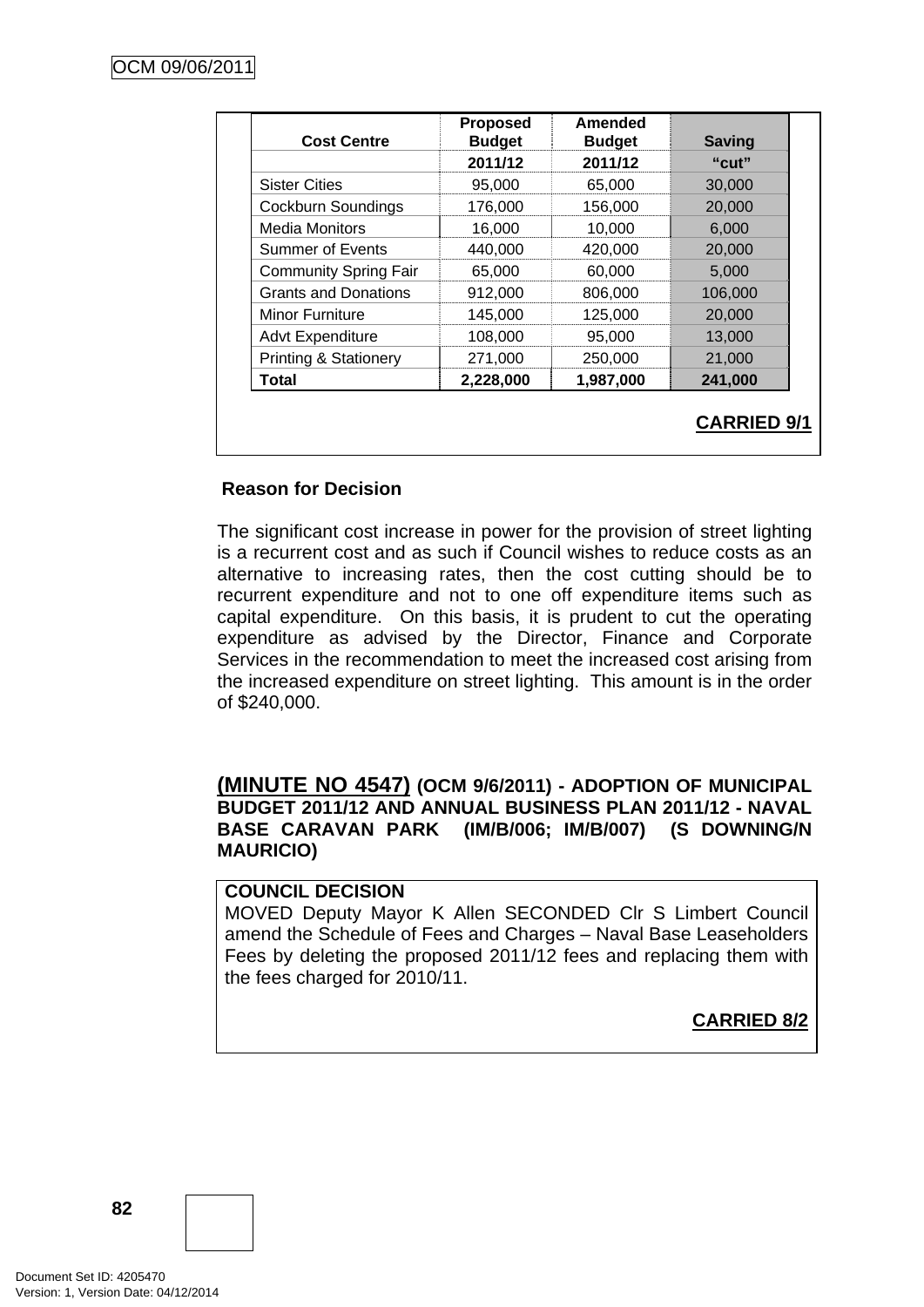### **Reason for Decision**

Fees and Charges for this prominent location should be dealt with at the same time as Council resolve the issue of the lease, currently being discussed by the Community Reference Group, and other issues associated with the Naval Base facility.

**(MINUTE NO 4548) (OCM 9/6/2011) - ADOPTION OF MUNICIPAL BUDGET 2011/12 AND ANNUAL BUSINESS PLAN 2011/12 - COMMUNITY SURVEY (IM/B/006; IM/B/007) (S DOWNING/N MAURICIO)** 

# **COUNCIL DECISION**

MOVED Deputy Mayor K Allen SECONDED Clr H Attrill Council undertake a community survey to ascertain community support and/or issues with Council returning to its previous position of turning street lighting off earlier at 1.30 am, so as to limit future rate increases and impacts of Government charges onto ratepayers of the City of Cockburn.

**MOTION LOST 3/7**

# **(MINUTE NO 4549) (OCM 9/6/2011) - ADOPTION OF MUNICIPAL BUDGET 2011/12 AND ANNUAL BUSINESS PLAN 2011/12 (IM/B/006; IM/B/007) (S DOWNING/N MAURICIO)**

#### **COUNCIL DECISION**

MOVED Deputy Mayor K Allen SECONDED Clr S Limbert that Council:

- (1) adopt the amended Municipal Budget for 2011/12 and associated Schedules; and
- (2) adopt the Annual Business Plan for 2011/12, as attached to the Agenda.

# **CARRIED BY ABSOLUTE MAJORITY OF COUNCIL 10/0**

### **16. ENGINEERING & WORKS DIVISION ISSUES**

Nil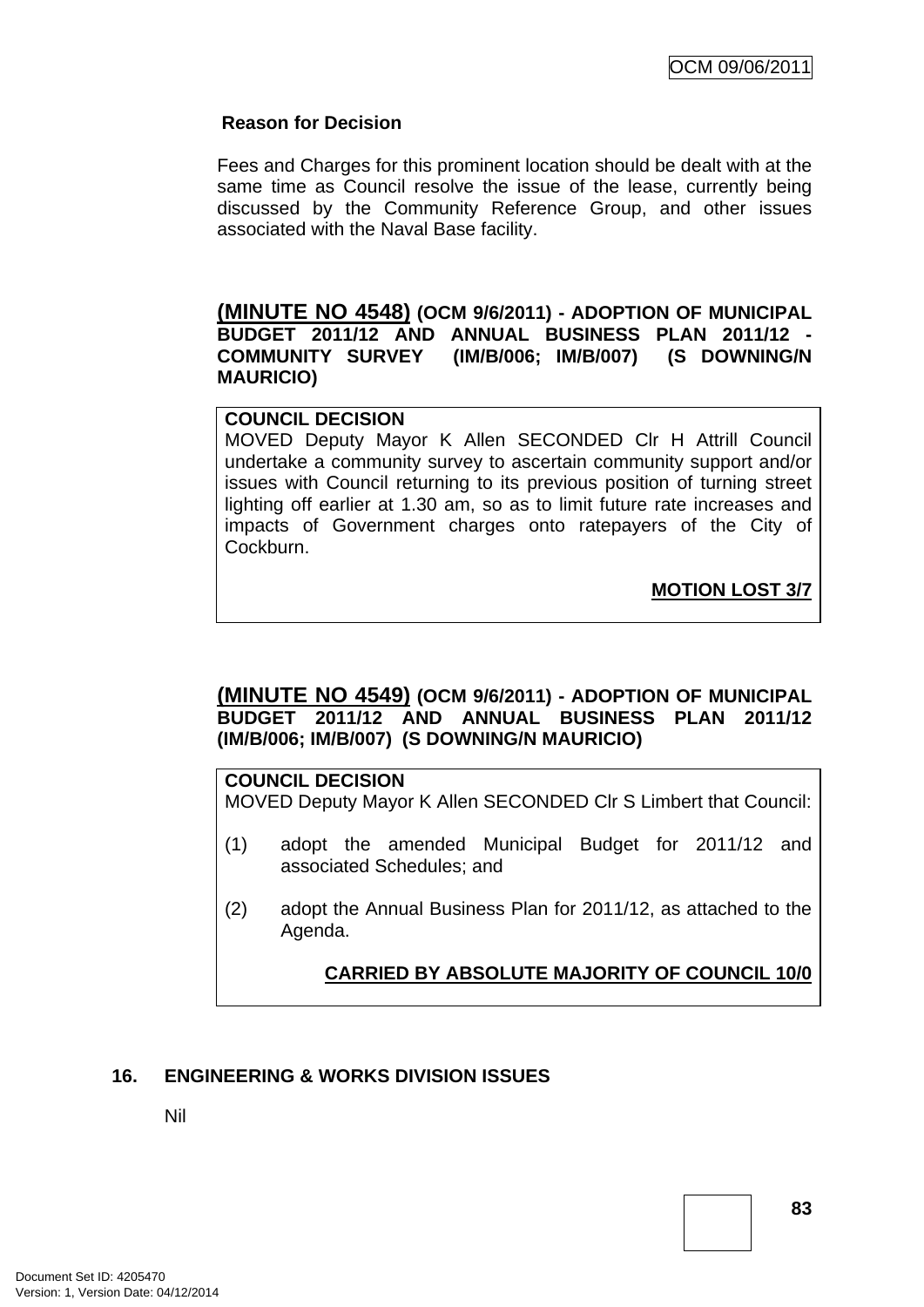OCM 09/06/2011

### **17. COMMUNITY SERVICES DIVISION ISSUES**

Nil

**18. EXECUTIVE DIVISION ISSUES** 

Nil

#### **19. MOTIONS OF WHICH PREVIOUS NOTICE HAS BEEN GIVEN**

**19.1 (MINUTE NO 4550) (OCM 9/6/2011) - NOTICE TO REVOKE SUB-RECOMMENDATION (2) OF PREVIOUS COUNCIL DECISION - 12 NOVEMBER 2009 (MINUTE NO.4093) (CC/C/001; FS/P/003) (D GREEN) (ATTACH)** 

**RECOMMENDATION** That Council receive the report.

**COUNCIL DECISION**  MOVED Clr C Reeve-Fowkes SECONDED Clr V Oliver that Council:

- (1) revoke the decision of the Ordinary Council Meeting held on 12 November 2009, Agenda item 13.9 (Minute No.4093), subrecommendation (2), namely:
	- *(2) not establish any other committees pursuant to Section 5.8 of the Local Government Act, 1995.*

#### **CARRIED BY ABSOLUTE MAJORITY OF COUNCIL 6/4**

#### **Reason for Decision**

Council has given this a reasonable trial period. It now considers that it must keep its options open, regarding whether it establishes relevant Committees now and in the future, in order to provide good governance for the City.

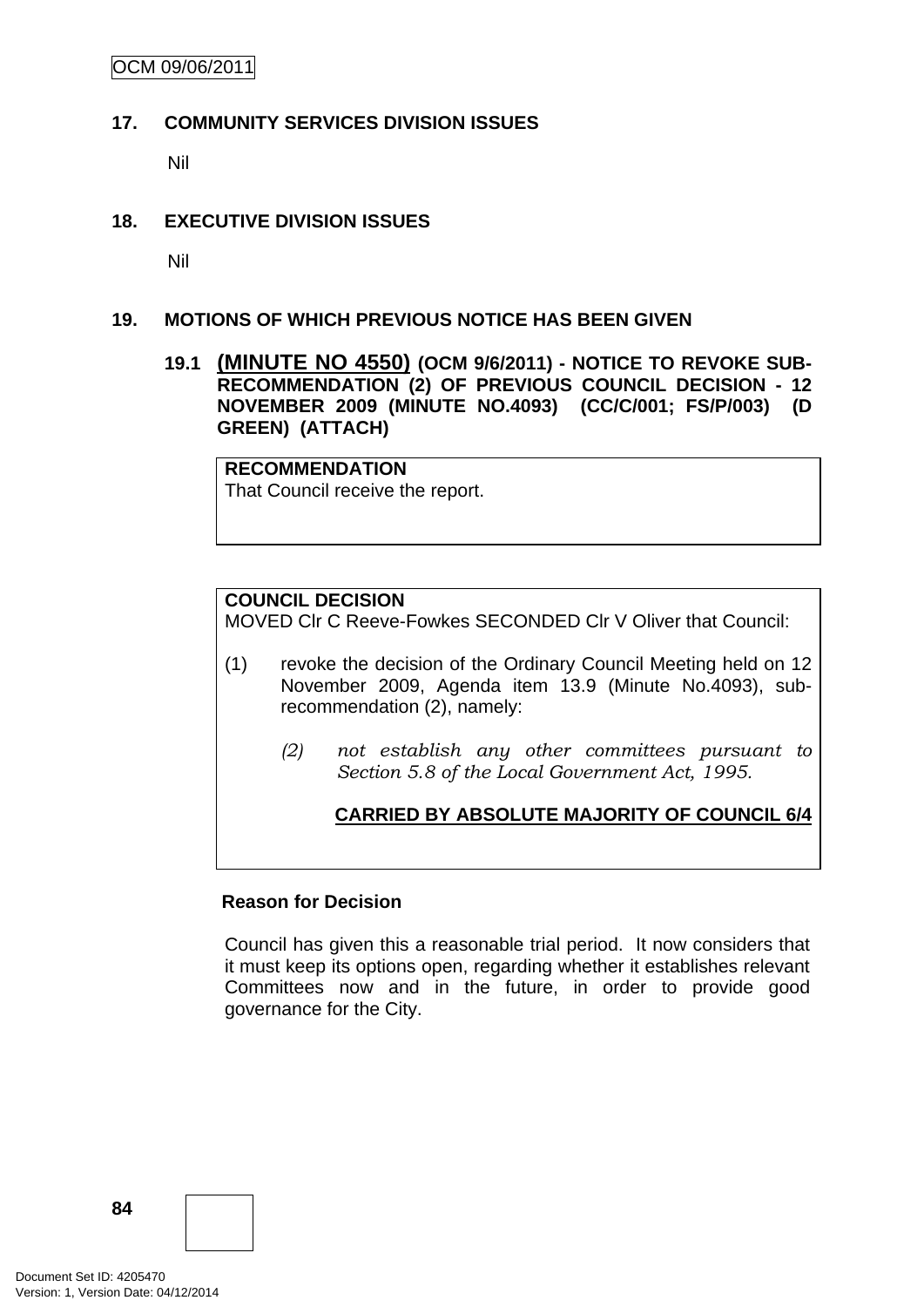# **Background**

By letter dated 19 May 2011, Clr Reeve-Fowkes submitted a Notice of revocation of the following Council decision made on 12 November 2009:

### *13.9 (Minute No.4093) (OCM 12/11/2009) – Council Committees*

*(2) not establish any other committees pursuant to Sec. 5.8 of the Local Government Act, 1995.*

This resolution related specifically to a motion which was considered by Council to establish a DAPPS Committee and a Financial Management Committee and was subsequently defeated by Council.

A copy of the statutory notice is attached. In accordance with the notice, should the revocation be successful, it is the intention of Clr Reeve-Fowkes to move to establish a Committee to specifically attend to items of Delegated Authority, Policy and Position Statements, previously known as 'DAPPS', and to subsequently appoint membership of the Committee, should the motion to establish it be carried.

### **Submission**

N/A

### **Report**

This matter has been the subject of previous reports to Council, most recently on 11 March 2010 and prior to that on 14 May and 12 November, 2009 respectively.

The reports which accompanied these items are attached, identifying Council's current position and providing the information upon which the Council decision is based. Of specific importance is the finding of a Department of Local Government Probity Audit, which identified the rationalising of the Council Meeting Structure as being required – a process which has resulted in the system currently adopted by Council.

Minutes of the Council meetings at which this issue has been previously considered are attached.

It is considered important to distinguish the difference between the strategic and administrative emphasis of the matters which would be presented to a DAPPS Committee.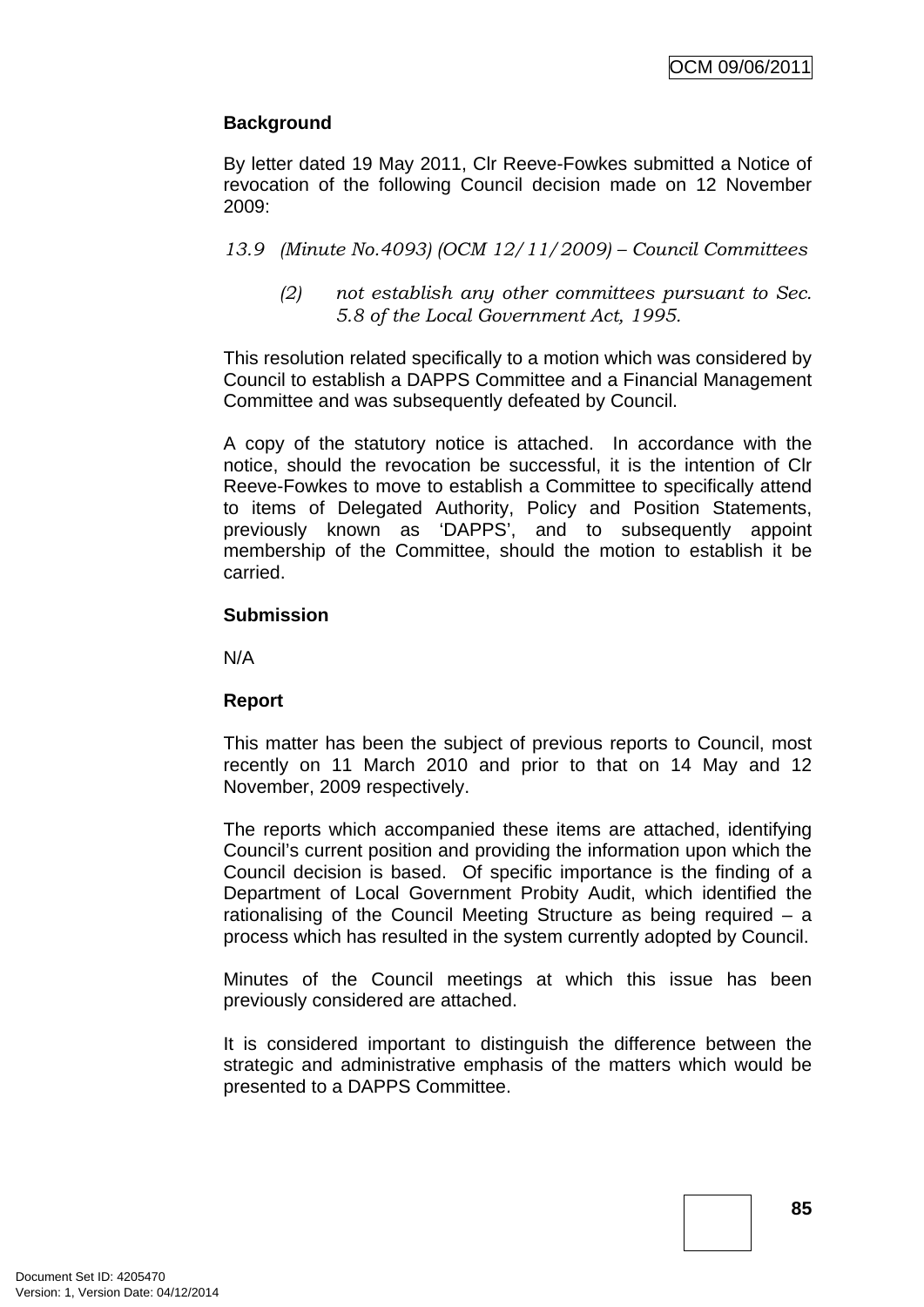Primarily, the items related to policy, position statement or delegated authority documents are routine in nature and would rarely, if ever, warrant additional scrutiny prior to being presented to a Council meeting. Therefore, should a DAPPS Committee be established to oversee these documents prior to consideration by Council, it would be necessary for officers to conform with a forward timetable to ensure that necessary schedules for the preparation of agenda items were met. Effectively, agenda items close 20 days in advance of the Council Meeting to ensure they are subject to executive approval and briefed to Elected Members, before being available for public access 6 days prior to the Meeting. Consequently, a DAPPS Committee Meeting would be required to be held at least a week before that to enable a separate item to be prepared for the Council agenda for the purposes of adopting the Committee Minutes.

The Agenda for the Committee Meeting is required to close 13 days prior to the Meeting, again to enable sufficient time for items to be scrutinised by the executive before being presented to the Committee. Accordingly, it would be necessary for officers to prepare items for a Committee meeting under such a regime. This assumes that there is no formal time set for conducting Committee meetings, which could extend this period if that were the case.

Given these matters are generally not of any greater significance than other matters presented to Council, it is considered an unnecessary time delay in the process of decision-making by Council on such issues. This would be particularly noticeable if an item was to miss one meeting cycle and then be required to wait a period of 3 to 4 months until the next scheduled meeting.

In addition to the time inefficiencies generated by such a system, the additional materials required to produce Committee Agendas and Minutes is a duplication of resources and contradicts Council stated commitment to sustainability and waste reduction objectives.

Since the Council resolution of March 2010, the following ancillary information is provided for consideration.

23 various 'DAPPS' reports have been presented to Council for consideration.

Of these, 16 were adopted 'en-bloc' by Council without discussion, 5 were adopted with amendments, one withdrawn and subsequently adopted in its original form and one not adopted and deferred.

The one deferred item relates to policy SC5 'Corporate Strategic Planning Process' which was deferred to a workshop for the matter to be more closely monitored by Elected Members. Accordingly, this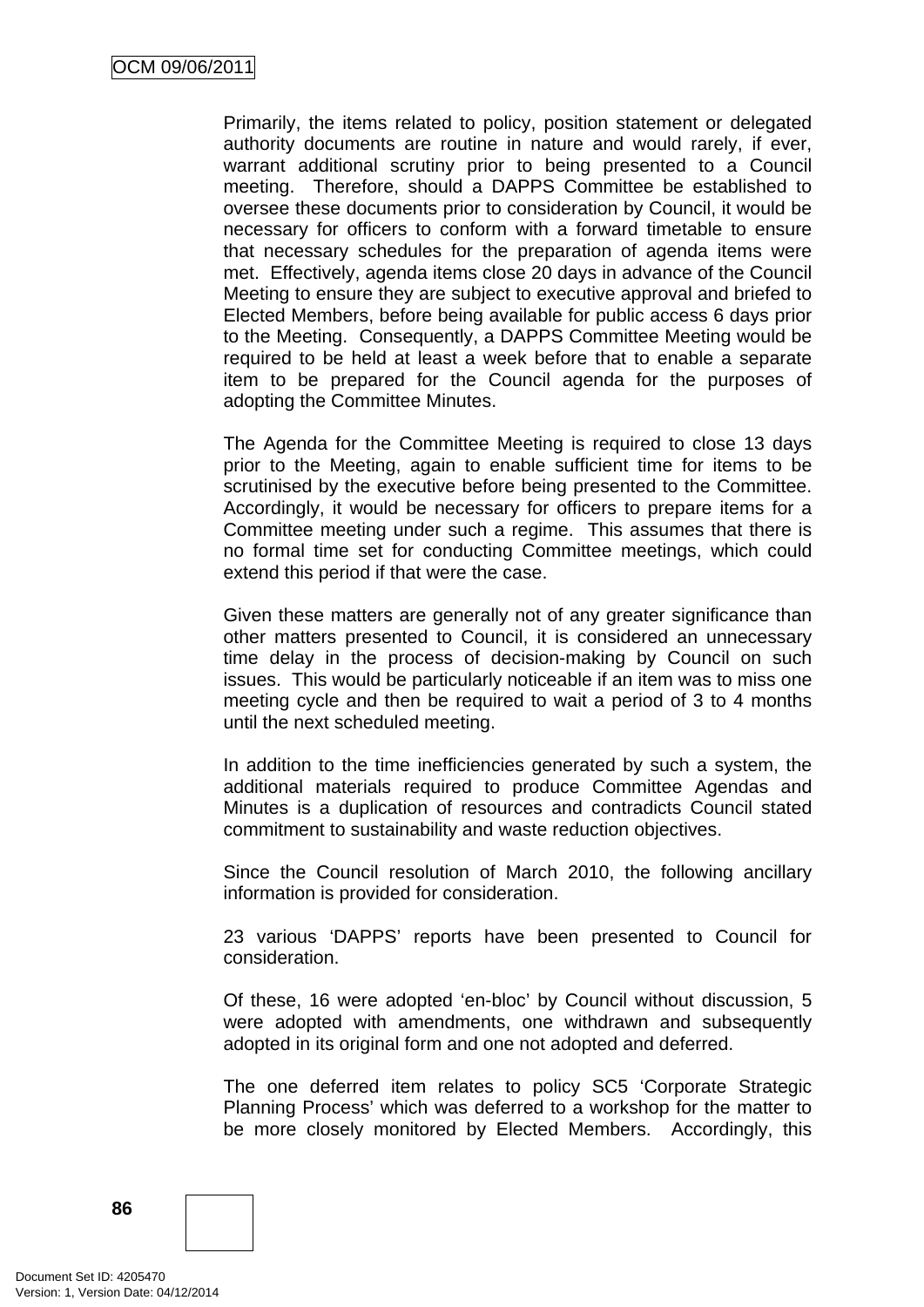Policy remains in its current status until the matter is reconsidered by Council.

Clearly, this information suggests that the current process of presenting these items directly for Council consideration is acceptable and does not result in any adverse outcomes from the subsequent decisions made by Council.

As suggested in the previous reports on this matter, the referral of Council business for prior examination through a Committee system is superfluous and an unnecessary duplication of resources.

Accordingly, any proposal to redirect matters which can be more expeditiously handled by being directly submitted to Council, is not supported on the basis of administrative inefficiencies which would occur as a result.

However, should the revocation motion be successful and Council subsequently resolve to introduce a DAPPS Committees, the following factors should be considered:

- The establishment of Committees requires an absolute majority decision of Council (Sec. 5.8).
- Any Councillor wishing to be a member of one or more Committees is entitled to be appointed to at least one (Sec. 5.10(2)).
- All membership appointments are to be resolved by an absolute majority of Council decision (Se. 5.10(1)(a)).
- Should the Mayor wish to be a member of any Committee which could have a Council member appointed to it, then the appointment of the Mayor to any such committees is mandatory (Sec. 5.10(4)).
- Committee meetings are only required to be open to the public if given delegated powers by an absolute majority decision of Council (Sec. 5.16(1)).

# **Strategic Plan/Policy Implications**

### **Governance Excellence**

• To conduct Council business in open public forums and to manage Council affairs by employing publicly accountable practices.

### **Budget/Financial Implications**

Additional costs will be incurred by Council in the production of Committee Agendas and Minutes.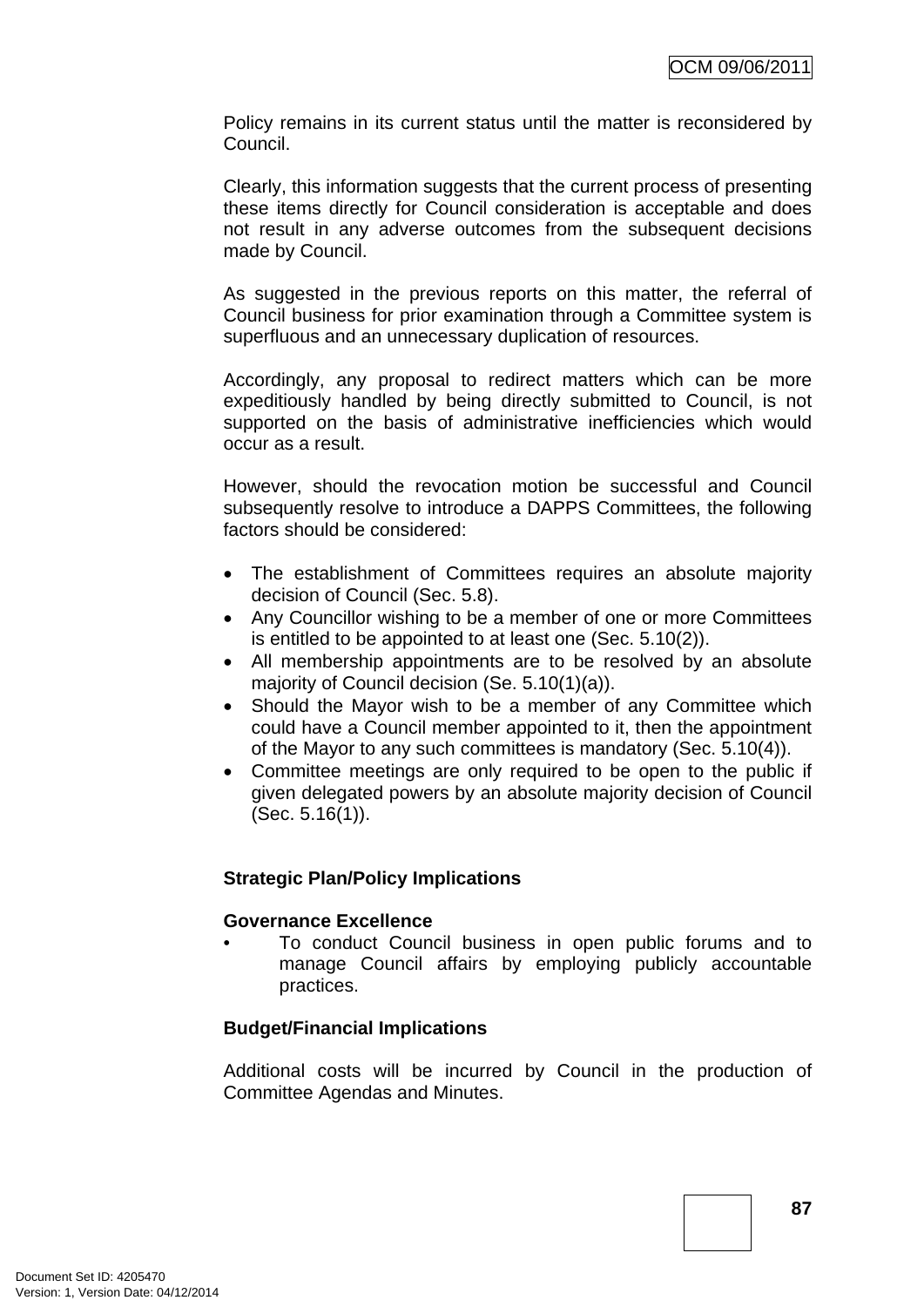# **Legal Implications**

Secs. 5.8, 5.10 and 5.16 of the Local Government Act, 1995, refer.

Regulation 10 of the Local Government (Administration) Regulations, Clauses 4.10, 16.3, 16.4 and 16.12 of the City of Cockburn's Local Law relating to Standing Orders, refer.

### **Community Consultation**

N/A

# **Attachment(s)**

- 1. Copy of Statutory Notice of Revocation
- 2. Extract of Minutes of the Ordinary Council Meeting 11 March 2010 – Minute No.4201.
- 3. Extract of Minutes of the Ordinary Council Meeting 12 November 2009 – Minute No.4093.
- 4. Extract of Minutes of the Ordinary Council Meeting 14 May 2009 – Minute No.3941.
- 5. Extract from Department of Local Government Probity Audit Report 'Meeting Structure and Process'.
- 6. Flowchart of Agenda Item Preparation Timeframes Committee vs Council direct.

# **Advice to Proponent(s)/Submissioners**

N/A

### **Implications of Section 3.18(3) Local Government Act, 1995**

Nil

CLR OLIVER LEFT THE MEETING AT THIS STAGE THE TIME BEING 9.47 PM. AND DID NOT RETURN

CLR LIMBERT LEFT THE MEETING AT THIS STAGE THE TIME BEING 9.47 PM.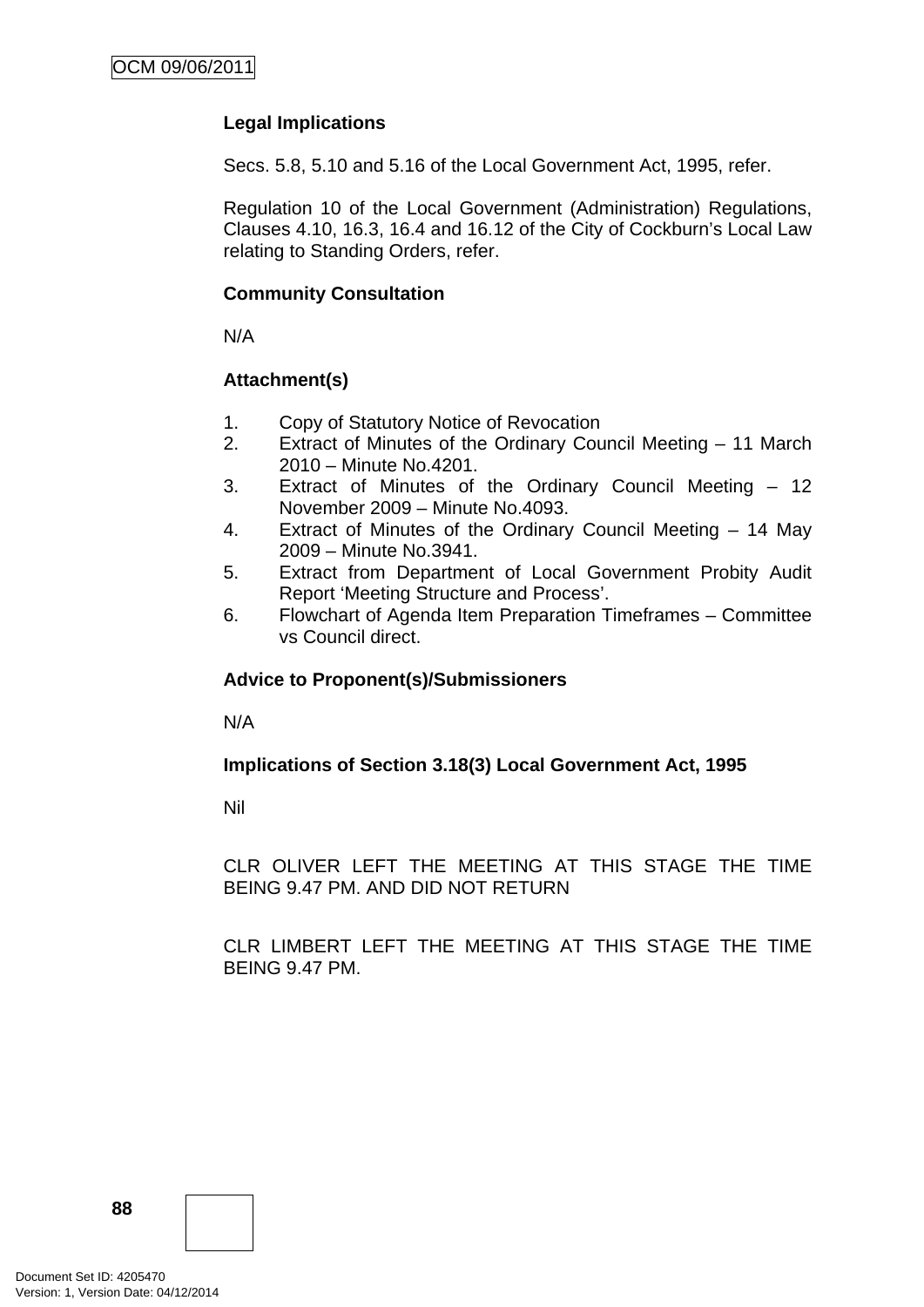### **(MINUTE NO 4551) (OCM 9/6/2011) - ESTABLISHMENT OF A DELEGATED AUTHORITIES, POLICIES AND POSITION STATEMENTS COMMITTEE (DAPPS) (CC/C/001; FS/P/003) (CLR REEVE-FOWKES)**

#### **COUNCIL DECISION**

MOVED Clr C Reeve-Fowkes SECONDED Clr T Romano that Council:

- (1) establish a Delegated Authorities, Policies and Position Statements Committee (DAPPS) with the relevant administrative terms of reference that applied ot the previous DAPPS Committee;
- (2) open the DAPPS Committee to all Elected Representatives who wish to be on the Committee; and
- (3) convene meetings of the DAPPS Committee every two months, or more frequently, so as not to impede adminsitrative processes.

**MOTION WITHDRAWN**

# **(MINUTE NO 4552) (OCM 9/6/2011) - ADJOURNMENT OF MEETING**

#### **COUNCIL DECISION**

MOVED Clr C Reeve-Fowkes SECONDED Deputy Mayor K Allen that Council now adjourn for 5 minutes the time being 9.50 pm in accordance with Clause 12.2 of Council's Standing Orders Local Law.

**CARRIED 8/0**

# **(MINUTE NO 4553) (OCM 9/6/2011) - MEETING TO BE RECONVENED**

#### **COUNCIL DECISION**

MOVED Deputy Mayor K Allen SECONDED Clr C Reeve-Fowkes that Council reconvene the meeting the time being 9.55 pm, in accordance with Council's Standing Orders Local Law.

**CARRIED 8/0**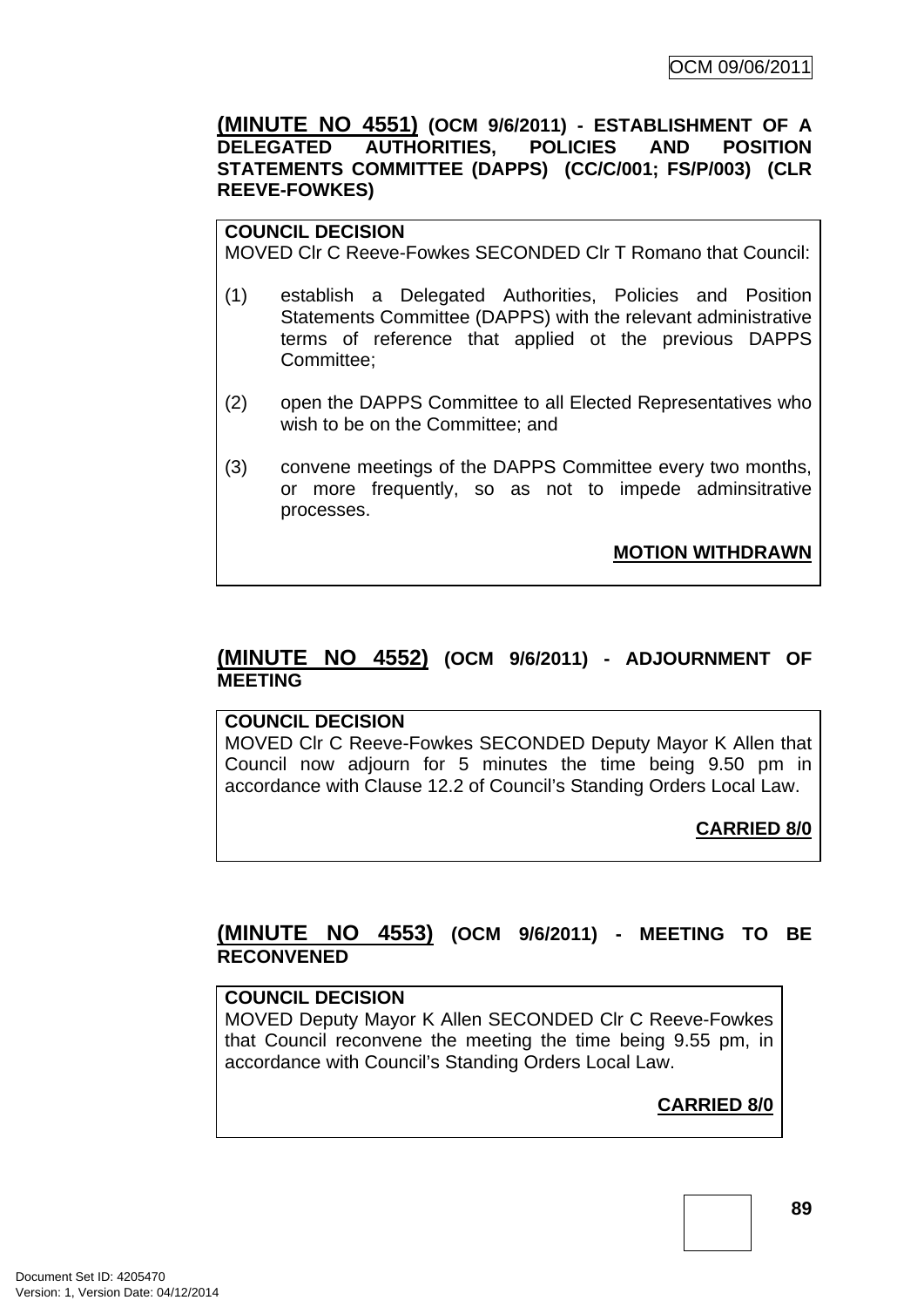# **(MINUTE NO 4554) (OCM 9/6/2011) - ESTABLISHMENT OF A DELEGATED AUTHORITIES, POLICIES AND POSITION STATEMENTS COMMITTEE (DAPPS) (CC/C/001; FS/P/003) (CLR REEVE-FOWKES)**

#### **COUNCIL DECISION**

MOVED Clr C Reeve-Fowkes SECONDED Deputy Mayor K Allen that Council defer the matter to the July Ordinary Council Meeting.

**CARRIED 8/0**

#### **Reason for Decision**

Due to time constraints, it was resolved to defer debate on this matter unilt he July 2011, Council meeting.

CLR LIMBERT JOINED THE MEETING THE TIME BEING 9.55 PM.

### **20. NOTICES OF MOTION GIVEN AT THE MEETING FOR CONSIDERATION AT NEXT MEETING**

Nil.

- **21. NEW BUSINESS OF AN URGENT NATURE INTRODUCED BY COUNCILLORS OR OFFICERS** 
	- **21.1 (MINUTE NO 4555) (OCM 9/6/2011) NOMINATION OF REPRESENTATIVE TO THE WESTERN TRADE COAST INDUSTRIES COMMITEE (CC/L/003) (S CAIN) (ATTACH)**

# **RECOMMENDATION**

That Council nominates the Chief Executive Officer as its representative to the Western Trade Coast Industries Committee.

### **COUNCIL DECISION**

MOVED Mayor L Howlett SECONDED Clr I Whitfield that the recommendation be adopted.

**CARRIED 9/0**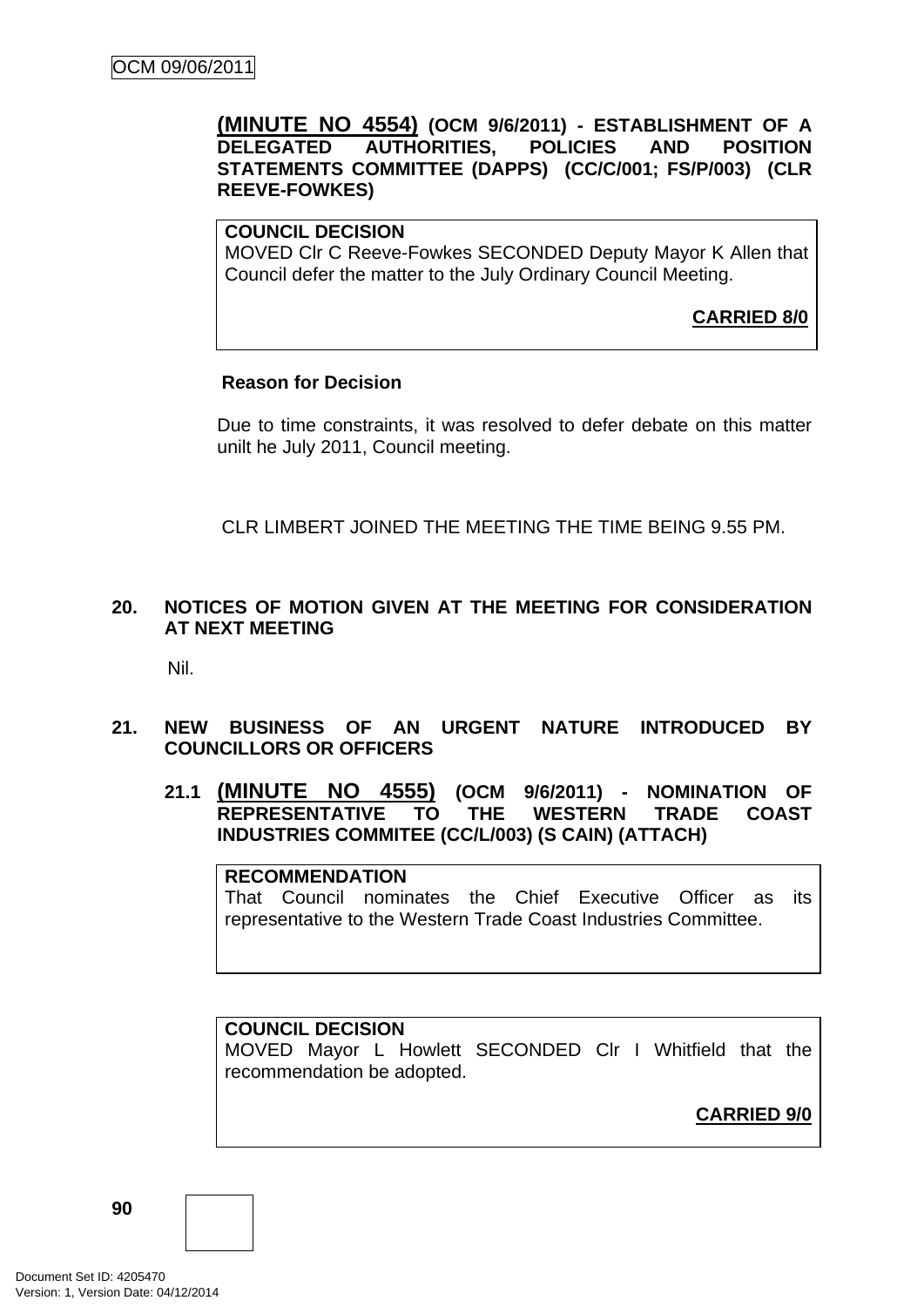### **Background**

On24 May 2011 the Premier, Minister for Planning and Minster for Regional Development jointly announced the formation of 'The Western Trade Coast Industries Committee' (WTCIC). This body has been established to co-ordinate a whole of government approach to the planning and development of the Western Trade Coast. Hon. Phil Edman, MLC has been appointed Chairman of the WTCIC.

### **Submission**

The Chair of the WTCIC has written to the Mayor seeking the appointment of the Chief Executive Officer to represent the City on the Committee. The first meeting of the Committee is scheduled for 13 June 2011. Mayor Howlett has asked that this matter be resolved at the June Ordinary Council Meeting.

### **Report**

The Western Trade Coast (WTC) stretches from Rockingham to Cockburn, taking in the industrial areas of East Rockingham, the Kwinana heavy industry zone, Latitude 32 and the Australian Marine Complex. This area already contributes in excess of \$15.5Bn GDP to the Australian economy and employs 11,600 people. The Government's long-term objective is to see the WTC's output increase to \$28.3Bn and generate 22,000 jobs.

At the time of the formation of the WTCIC there were four project areas within the WTC, each with their own governance framework, overseeing a numbers of projects including:

- New outer harbour project
- Expansion of existing Fremantle Port (Kwinana berths)
- James Point port facilities
- New intermodal facilities in Latitude 32
- New road infrastructure

This approach was not leading to a holistic strategy to the region's development. The purpose of the WTCIC is to ensure a regional and inter-agency approach is undertaken for their development. Detailed land use planning, infrastructure assessments, transport modelling, environmental assessment, industry clustering and economic modelling are just some of the requirements that need to be addressed.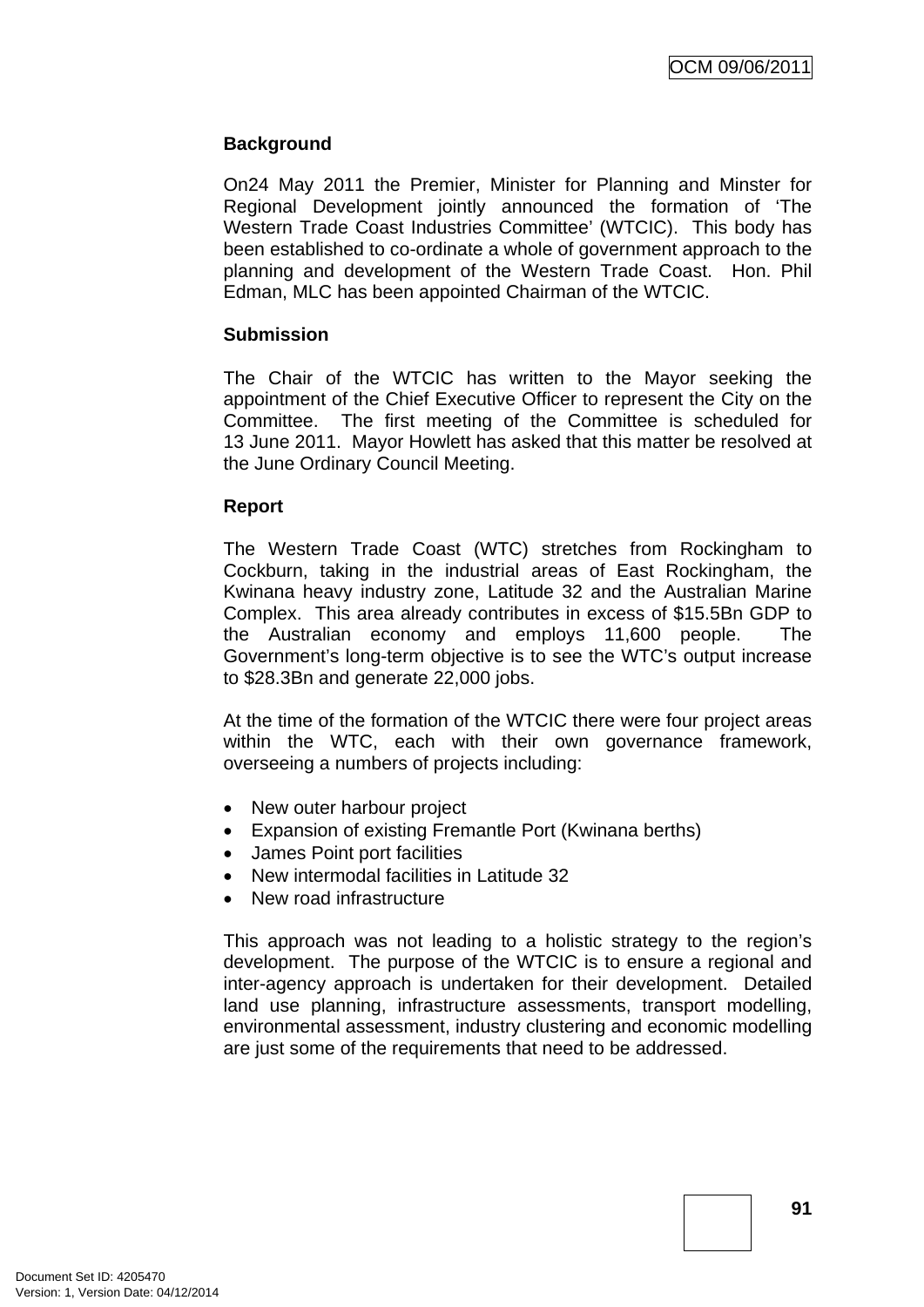The Committee will have representation from:

- State Government Dept of Planning, Dept of State Development, Dept of Commerce, DEC, Dept of Transport;
- State Trading Agencies Fremantle Ports, Landcorp
- Industry Kwinana Industries Council, two independent industry representatives; and
- Local Government Rockingham, Kwinana, Cockburn.

A copy of the Committee's Terms of Reference and Action Plan are attached.

# **Strategic Plan/Policy Implications**

### **Governance Excellence**

To provide effective monitoring and regulatory services that administer relevant legislation and local laws in a fair and impartial way.

# **Budget/Financial Implications**

N/A

# **Legal Implications**

N/A

**Community Consultation** 

N/A

# **Attachment(s)**

Correspondence from Hon. Phil Edman MLC, dated 25 May 2011.

# **Advice to Proponent(s)/Submissioners**

N/A

**Implications of Section 3.18(3) Local Government Act, 1995**

Nil.

# **22. MATTERS TO BE NOTED FOR INVESTIGATION, WITHOUT DEBATE**

Nil